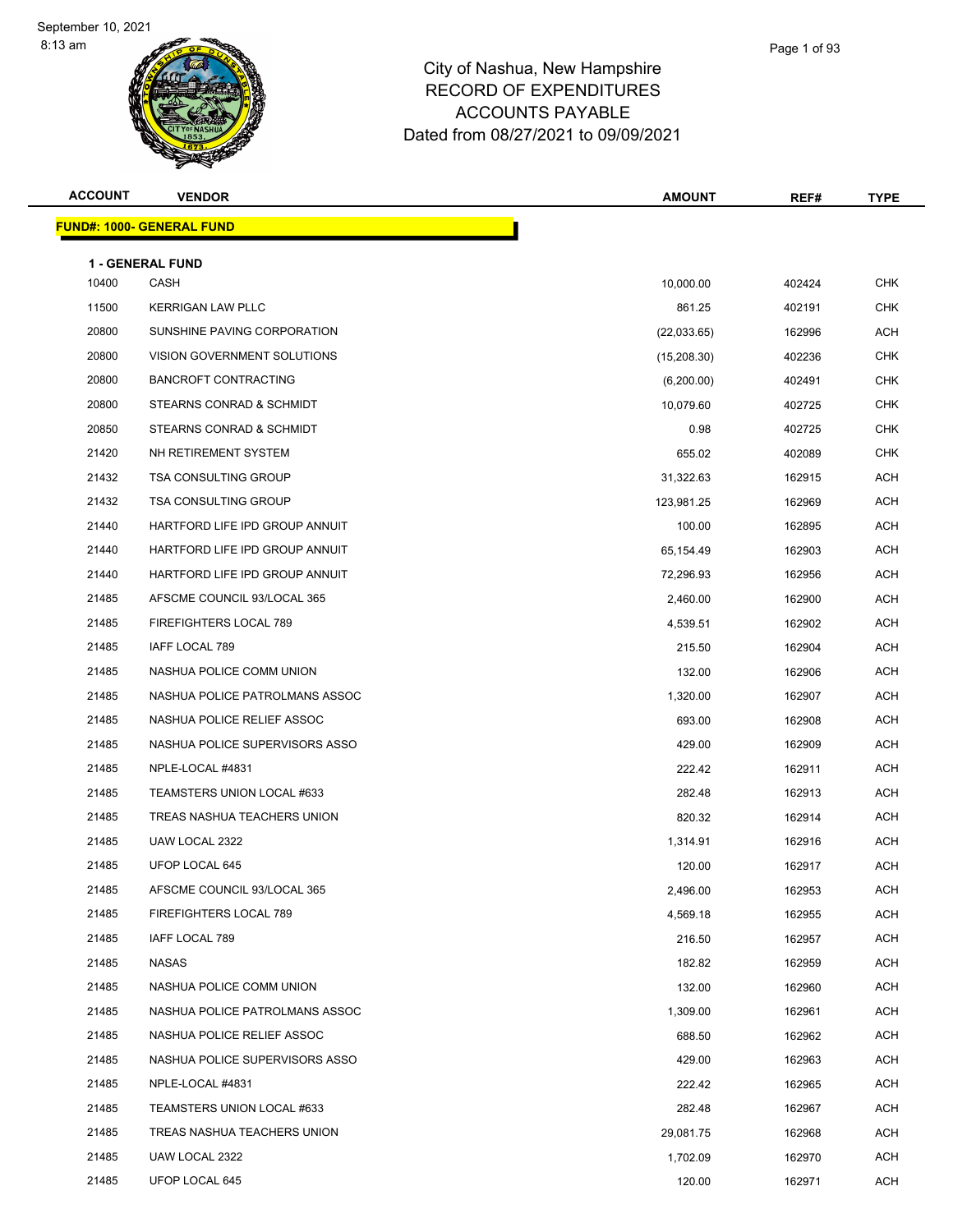8:13 am



| <b>ACCOUNT</b> | <b>VENDOR</b>                                             | <b>AMOUNT</b> | REF#   | <b>TYPE</b> |
|----------------|-----------------------------------------------------------|---------------|--------|-------------|
|                | <u> FUND#: 1000- GENERAL FUND</u>                         |               |        |             |
|                |                                                           |               |        |             |
| 21485          | <b>1 - GENERAL FUND</b><br>AMERICAN FEDERATION OF TEACHER | 1.00          | 402068 | <b>CHK</b>  |
| 21485          | AMERICAN FEDERATION OF TEACHER                            | 133.50        | 402414 | <b>CHK</b>  |
| 21490          | UNITED WAY OF GREATER NASHUA                              | 36.06         | 162918 | <b>ACH</b>  |
| 21490          | UNITED WAY OF GREATER NASHUA                              | 165.06        | 162972 | <b>ACH</b>  |
| 21495          | <b>WAGE ASSIGNMENT</b>                                    | 300.00        | 162905 | <b>ACH</b>  |
| 21495          | <b>WAGE ASSIGNMENT</b>                                    | 259.00        | 162912 | <b>ACH</b>  |
| 21495          | <b>WAGE ASSIGNMENT</b>                                    | 300.00        | 162958 | <b>ACH</b>  |
| 21495          | <b>WAGE ASSIGNMENT</b>                                    | 259.00        | 162966 | <b>ACH</b>  |
| 21495          | <b>WAGE ASSIGNMENT</b>                                    | 1,011.50      | 402069 | <b>CHK</b>  |
| 21495          | <b>WAGE ASSIGNMENT</b>                                    | 100.00        | 402070 | <b>CHK</b>  |
| 21495          | <b>WAGE ASSIGNMENT</b>                                    | 155.00        | 402071 | <b>CHK</b>  |
| 21495          | <b>WAGE ASSIGNMENT</b>                                    | 104.00        | 402072 | <b>CHK</b>  |
| 21495          | <b>WAGE ASSIGNMENT</b>                                    | 110.00        | 402073 | <b>CHK</b>  |
| 21495          | <b>WAGE ASSIGNMENT</b>                                    | 1,649.66      | 402074 | <b>CHK</b>  |
| 21495          | <b>WAGE ASSIGNMENT</b>                                    | 1,011.50      | 402415 | <b>CHK</b>  |
| 21495          | <b>WAGE ASSIGNMENT</b>                                    | 100.00        | 402416 | <b>CHK</b>  |
| 21495          | <b>WAGE ASSIGNMENT</b>                                    | 155.00        | 402417 | <b>CHK</b>  |
| 21495          | <b>WAGE ASSIGNMENT</b>                                    | 104.00        | 402418 | <b>CHK</b>  |
| 21495          | <b>WAGE ASSIGNMENT</b>                                    | 110.00        | 402419 | <b>CHK</b>  |
| 21495          | <b>WAGE ASSIGNMENT</b>                                    | 1,671.98      | 402420 | <b>CHK</b>  |
| 21495          | <b>WAGE ASSIGNMENT</b>                                    | 11.54         | 402421 | <b>CHK</b>  |
| 21538          | NASHUA TEACHERS UNION                                     | 28.87         | 162910 | <b>ACH</b>  |
| 21538          | NASHUA TEACHERS UNION                                     | 2,307.61      | 162964 | <b>ACH</b>  |
| 21780          | PHANEUF DEBRA L                                           | 12,774.02     | 402067 | <b>CHK</b>  |
| 21780          | <b>CITY OF NASHUA</b>                                     | 81.60         | 402331 | <b>CHK</b>  |
| 21780          | ABSOLUTE TITLE, LLC                                       | 3,015.04      | 402332 | CHK         |
| 21780          | <b>BANGOR SAVINGS BANK</b>                                | 226.10        | 402333 | <b>CHK</b>  |
| 21780          | <b>BOMMISETTY, BALAJI &amp;</b>                           | 2,589.91      | 402334 | <b>CHK</b>  |
| 21780          | CROWE, GERARD P &                                         | 3,841.44      | 402335 | <b>CHK</b>  |
| 21780          | DRAPER, KENNETH P &                                       | 3,458.20      | 402336 | <b>CHK</b>  |
| 21780          | DRAYTON, ELLIOT A                                         | 3,045.57      | 402337 | <b>CHK</b>  |
| 21780          | FMP REALTY, LLC                                           | 7,014.54      | 402339 | <b>CHK</b>  |
| 21780          | FMP REALTY, LLC                                           | 2,243.17      | 402340 | <b>CHK</b>  |
| 21780          | GARALA, ALISH R &                                         | 2,935.91      | 402341 | <b>CHK</b>  |
| 21780          | GRAVES, JADE O &                                          | 929.20        | 402343 | <b>CHK</b>  |
| 21780          | HESTER JOINT REVOC LIVING TRST                            | 507.14        | 402344 | <b>CHK</b>  |
| 21780          | J C PENNEY                                                | 43,786.34     | 402345 | <b>CHK</b>  |
| 21780          | JNT REAL ESTATE SERVICES, LLC                             | 4,486.95      | 402346 | CHK         |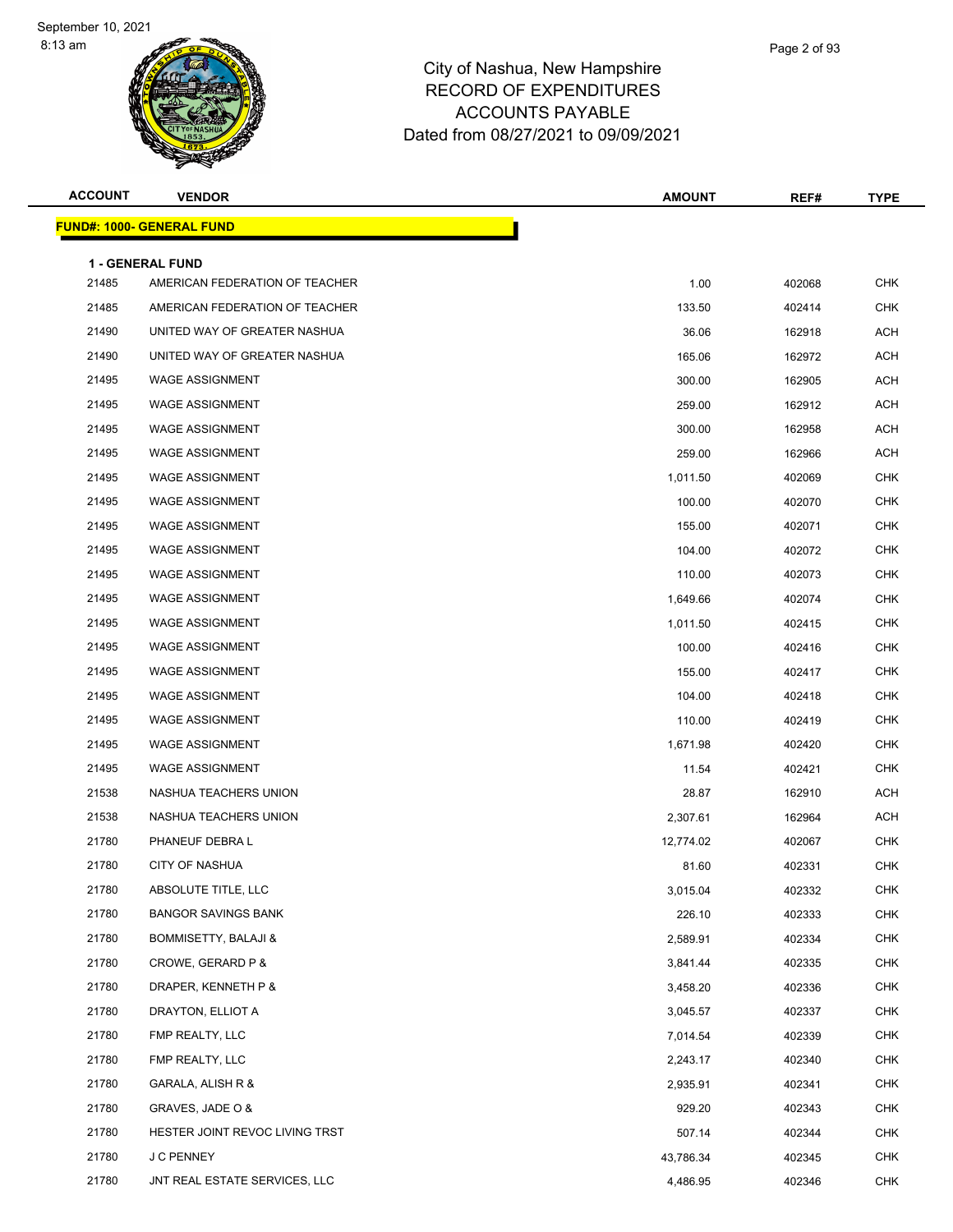

# City of Nashua, New Hampshire RECORD OF EXPENDITURES ACCOUNTS PAYABLE Dated from 08/27/2021 to 09/09/2021

| Page 3 of 93 |
|--------------|
|              |

| <b>ACCOUNT</b> | <b>VENDOR</b>                                       | <b>AMOUNT</b> | REF#   | <b>TYPE</b>              |
|----------------|-----------------------------------------------------|---------------|--------|--------------------------|
|                | <b>FUND#: 1000- GENERAL FUND</b>                    |               |        |                          |
|                |                                                     |               |        |                          |
| 21780          | <b>1 - GENERAL FUND</b>                             | 3,367.76      | 402347 | <b>CHK</b>               |
| 21780          | JONES, DANIEL A &<br><b>JUST IN TIME GLASS PROS</b> |               |        | <b>CHK</b>               |
| 21780          |                                                     | 1,000.00      | 402349 | <b>CHK</b>               |
|                | JYP NOMINEE TRUST                                   | 1,817.84      | 402350 |                          |
| 21780<br>21780 | KAMMILA, VIJAY &                                    | 2,932.52      | 402351 | <b>CHK</b><br><b>CHK</b> |
|                | KAREDLA, SUBRAHMANYAM &                             | 533.08        | 402352 |                          |
| 21780          | LATVIS REVOCABLE TRUST AGRT                         | 5,378.04      | 402354 | <b>CHK</b>               |
| 21780          | LAW OFFICE OF                                       | 2,885.04      | 402355 | <b>CHK</b>               |
| 21780          | LIBERTY SIMON STREET LLC                            | 20,721.79     | 402356 | <b>CHK</b>               |
| 21780          | LIBERTY SIMON STREET LLC                            | 39,880.84     | 402357 | <b>CHK</b>               |
| 21780          | LIVE BY DESIGN HOME SOLUTIONS                       | 1,441.39      | 402358 | <b>CHK</b>               |
| 21780          | MACKENZIE, DONALD R                                 | 578.05        | 402359 | <b>CHK</b>               |
| 21780          | MACKENZIE, DONALD R                                 | 277.60        | 402360 | <b>CHK</b>               |
| 21780          | MAUTI, CHRISTOPHER A &                              | 1,415.25      | 402361 | <b>CHK</b>               |
| 21780          | MCNICKLE, CYNTHIA J REV TRUST                       | 2,921.05      | 402362 | <b>CHK</b>               |
| 21780          | PUDDISTER, KRISTEN L                                | 287.77        | 402365 | <b>CHK</b>               |
| 21780          | QUINN, WILLIAM C &                                  | 4,856.85      | 402366 | <b>CHK</b>               |
| 21780          | RNC REALTY                                          | 6,847.56      | 402367 | <b>CHK</b>               |
| 21780          | RNC REALTY                                          | 6,696.02      | 402368 | <b>CHK</b>               |
| 21780          | ROSS, LISA FAMILY TRUST                             | 1,748.63      | 402369 | <b>CHK</b>               |
| 21780          | SUMMIT TITLE SERVICES, LLC                          | 2,441.88      | 402371 | <b>CHK</b>               |
| 21780          | SUMMIT TITLE SERVICES, LLC                          | 3,243.40      | 402372 | <b>CHK</b>               |
| 21780          | WHITE, JODI                                         | 833.50        | 402692 | <b>CHK</b>               |
| 21921          | STATE OF NH-MV                                      | 18,032.08     | 162893 | ACH                      |
| 21921          | STATE OF NH-MV                                      | 26,007.39     | 162897 | ACH                      |
| 21921          | STATE OF NH-MV                                      | 16,310.12     | 162898 | ACH                      |
| 21921          | STATE OF NH-MV                                      | 18,974.02     | 162899 | <b>ACH</b>               |
| 21921          | STATE OF NH-MV                                      | 16,712.66     | 162920 | <b>ACH</b>               |
| 21921          | STATE OF NH-MV                                      | 16,210.72     | 162949 | <b>ACH</b>               |
| 21921          | STATE OF NH-MV                                      | 25,759.16     | 162951 | <b>ACH</b>               |
| 21921          | STATE OF NH-MV                                      | 11,623.41     | 162952 | <b>ACH</b>               |
| 21921          | STATE OF NH-MV                                      | 14,757.66     | 162974 | <b>ACH</b>               |
|                | <b>TOTAL 1 - GENERAL FUND</b>                       | \$702,503.57  |        |                          |
|                |                                                     |               |        |                          |

#### **101 - MAYOR**

| 61100 | WB MASON CO INC          | 176.01   | 402587 | CHK |
|-------|--------------------------|----------|--------|-----|
|       | <b>TOTAL 101 - MAYOR</b> | \$176.01 |        |     |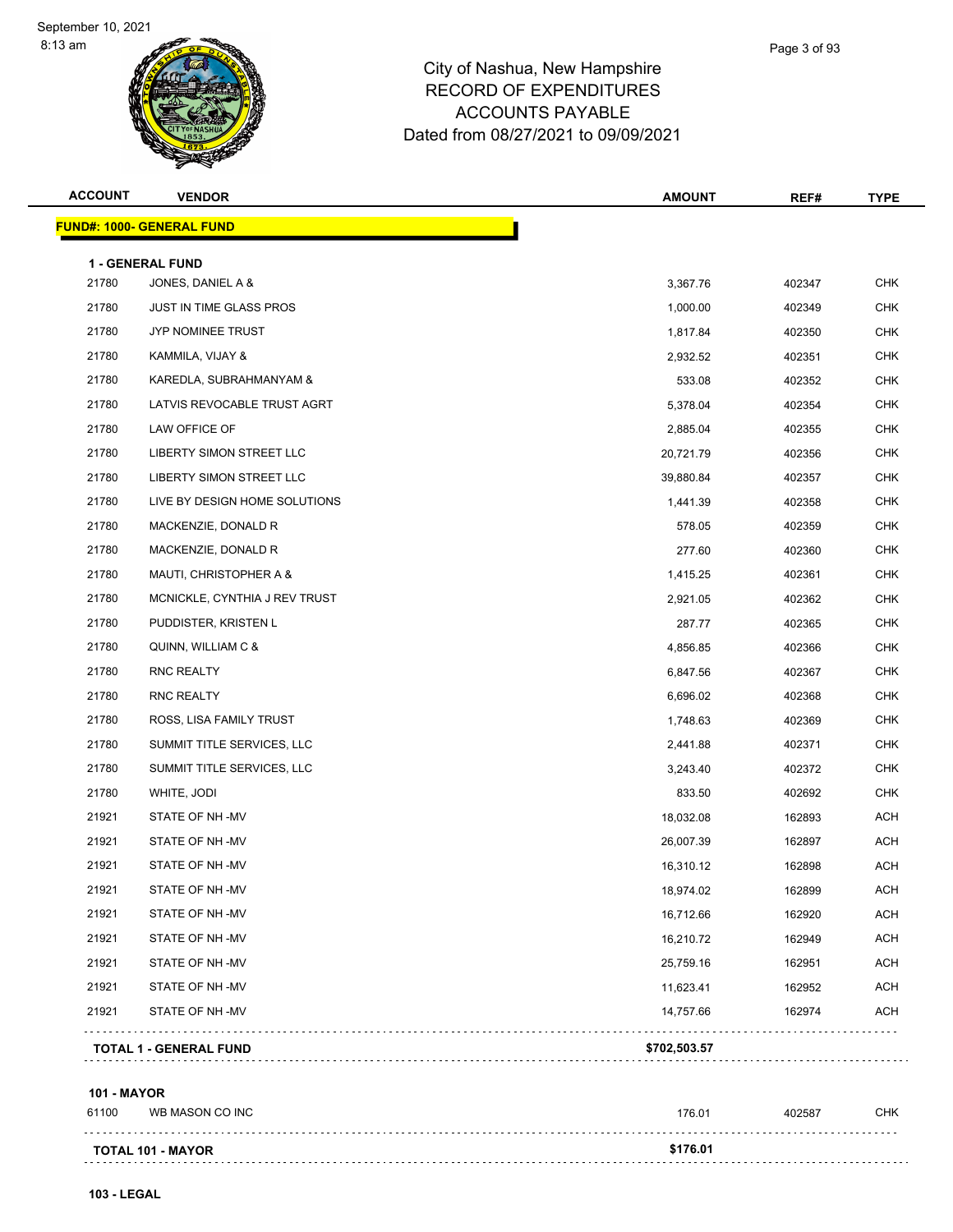

| <b>ACCOUNT</b>     | <b>VENDOR</b>                                       |                                | <b>AMOUNT</b> | REF#    | <b>TYPE</b> |
|--------------------|-----------------------------------------------------|--------------------------------|---------------|---------|-------------|
|                    | <b>FUND#: 1000- GENERAL FUND</b>                    |                                |               |         |             |
| <b>103 - LEGAL</b> |                                                     |                                |               |         |             |
| 55607              | UNITED PARCEL SERVICE                               |                                | 20.64         | 402128  | <b>CHK</b>  |
| 61100              | AMAZON CAPITAL SERV (CITY ACH)                      |                                | 109.98        | 162976  | ACH         |
|                    | <b>TOTAL 103 - LEGAL</b>                            |                                | \$130.62      |         |             |
|                    | <b>106 - ADMINISTRATIVE SERVICES</b>                |                                |               |         |             |
| 61100              | AMAZON CAPITAL SERV (CITY ACH)                      |                                | 28.97         | 162921  | <b>ACH</b>  |
|                    | <b>TOTAL 106 - ADMINISTRATIVE SERVICES</b>          |                                | \$28.97       |         |             |
|                    | 107 - CITY CLERK                                    |                                |               |         |             |
| 44149              | TREASURER STATE OF NH                               |                                | 11,472.00     | 402474  | <b>CHK</b>  |
| 53435              | <b>SUSAN LOVERING</b>                               |                                | 41.97         | 162932  | <b>ACH</b>  |
| 55118              | <b>SPRINT</b>                                       |                                | 45.90         | 402124  | <b>CHK</b>  |
| 55421              | CITIZENS BANK CREDIT CARD                           | Hyatt - The Lodge at Spruce Pe | 196.90        | 9202202 | <b>ACH</b>  |
| 55421              | CITIZENS BANK CREDIT CARD                           | Hyatt - The Lodge at Spruce Pe | 196.90        | 9202202 | <b>ACH</b>  |
| 55421              | CITIZENS BANK CREDIT CARD                           | Red Jacket Mountain View Resor | 390.00        | 9202202 | <b>ACH</b>  |
| 55421              | CITIZENS BANK CREDIT CARD                           | Red Jacket Mountain View Resor | 499.00        | 9202202 | <b>ACH</b>  |
| 55607              | AMAZON CAPITAL SERV (CITY ACH)                      |                                | 21.25         | 162921  | <b>ACH</b>  |
| 55607              | ANCO SIGNS & STAMPS INC                             |                                | 12.50         | 402484  | <b>CHK</b>  |
| 61100              | AMAZON CAPITAL SERV (CITY ACH)                      |                                | 76.00         | 162921  | <b>ACH</b>  |
| 61100              | ANCO SIGNS & STAMPS INC                             |                                | 72.00         | 402484  | <b>CHK</b>  |
|                    | <b>TOTAL 107 - CITY CLERK</b>                       |                                | \$13,024.42   |         |             |
|                    | <b>109 - CIVIC &amp; COMMUNITY ACTIVITIES</b>       |                                |               |         |             |
| 56214              | HUMANE SOCIETY FOR GREATER                          |                                | 8,256.75      | 402532  | CHK         |
|                    | <b>TOTAL 109 - CIVIC &amp; COMMUNITY ACTIVITIES</b> |                                | \$8,256.75    |         |             |
|                    | <b>111 - HUMAN RESOURCES</b>                        |                                |               |         |             |
| 55425              | PEOPLEFACTS LLC                                     |                                | 80.02         | 402557  | <b>CHK</b>  |
| 61100              | WB MASON CO INC                                     |                                | 124.33        | 402238  | <b>CHK</b>  |
| 61100              | WB MASON CO INC                                     |                                | (44.95)       | 402587  | <b>CHK</b>  |
|                    | <b>TOTAL 111 - HUMAN RESOURCES</b>                  |                                | \$159.40      |         |             |
|                    | <b>120 - TELECOMMUNICATIONS</b>                     |                                |               |         |             |
| 55109              | PACIFIC TELEMANAGEMENT SERVICE                      |                                | 75.00         | 402206  | <b>CHK</b>  |
| 55109              | <b>FIRSTLIGHT</b>                                   |                                | 3,743.78      | 402450  | <b>CHK</b>  |
| 55118              | AT & T MOBILITY                                     |                                | 129.69        | 402094  | <b>CHK</b>  |
|                    |                                                     |                                |               |         | CHK         |
| 55118              | <b>COMCAST</b>                                      |                                | 319.30        | 402442  |             |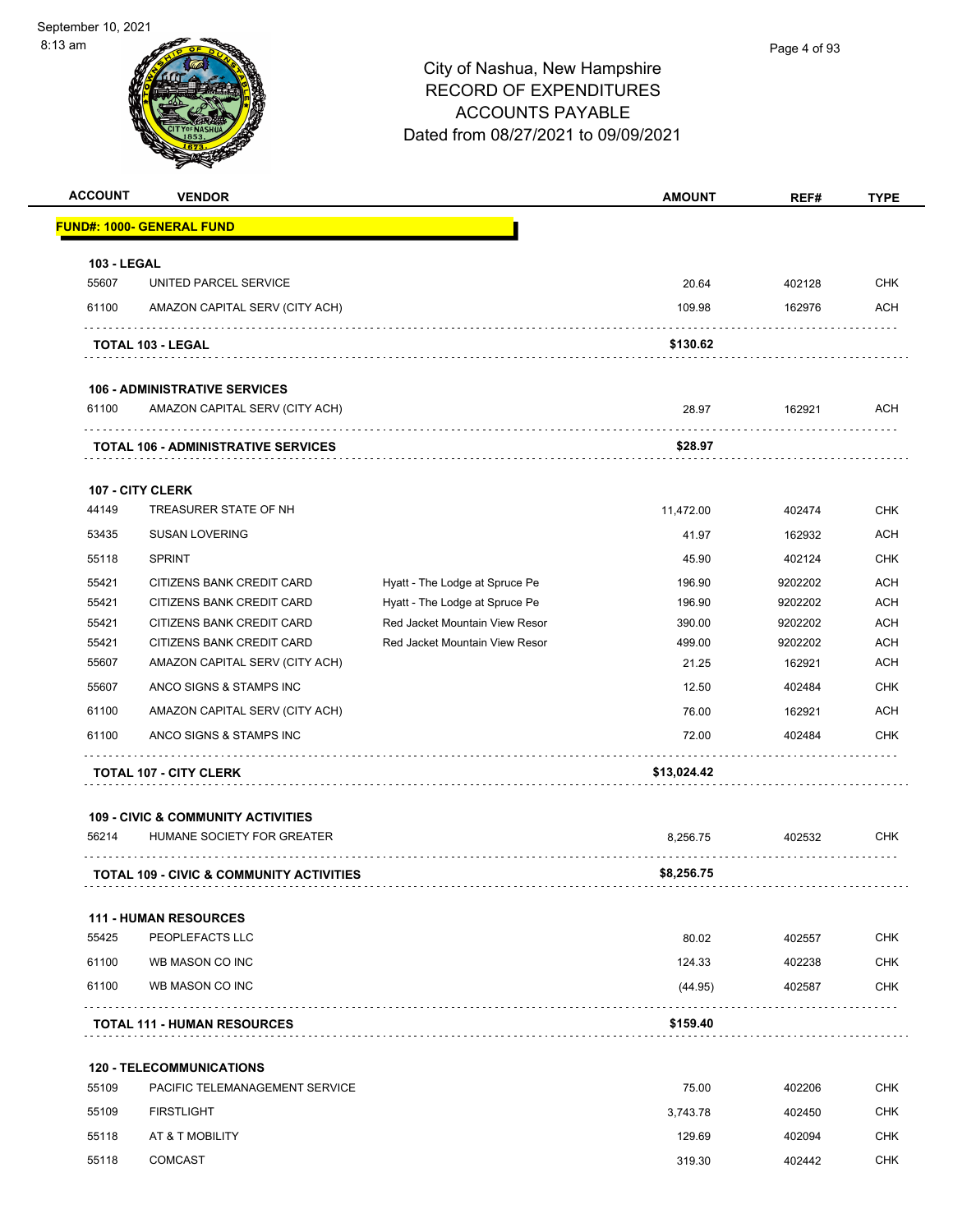

# City of Nashua, New Hampshire RECORD OF EXPENDITURES ACCOUNTS PAYABLE Dated from 08/27/2021 to 09/09/2021

| <b>ACCOUNT</b> | <b>VENDOR</b>                             |                           | <b>AMOUNT</b> | REF#    | <b>TYPE</b> |
|----------------|-------------------------------------------|---------------------------|---------------|---------|-------------|
|                | FUND#: 1000- GENERAL FUND                 |                           |               |         |             |
|                | <b>TOTAL 120 - TELECOMMUNICATIONS</b>     |                           | \$4,267.77    |         |             |
|                |                                           |                           |               |         |             |
|                | <b>122 - INFORMATION TECHNOLOGY</b>       |                           |               |         |             |
| 53412          | CITIZENS BANK CREDIT CARD                 | <b>Appointment Plus</b>   | 897.00        | 9202202 | <b>ACH</b>  |
| 54400          | CITIZENS BANK CREDIT CARD                 | <b>CBI*AOMEI</b>          | 49.95         | 9202202 | <b>ACH</b>  |
| 54407          | <b>KRONOS INCORPORATED</b>                |                           | 7,119.51      | 162930  | <b>ACH</b>  |
| 54407          | <b>VARIPHY INC</b>                        |                           | 3,500.00      | 163001  | <b>ACH</b>  |
| 54407          | <b>CITIZENS BANK CREDIT CARD</b>          | DNH*GODADDY.COM           | 95.85         | 9202202 | <b>ACH</b>  |
| 54407          | CITIZENS BANK CREDIT CARD                 | ZOOM.US                   | 149.90        | 9202202 | <b>ACH</b>  |
| 54407          | CITIZENS BANK CREDIT CARD                 | <b>ELEMENTOR</b>          | 74.25         | 9202202 | <b>ACH</b>  |
| 54407          | CITIZENS BANK CREDIT CARD                 | DNH*GODADDY.COM           | 105.85        | 9202202 | <b>ACH</b>  |
| 54407          | CITIZENS BANK CREDIT CARD                 | <b>ELEMENTOR</b>          | 74.25         | 9202202 | <b>ACH</b>  |
| 54407          | CITIZENS BANK CREDIT CARD                 | LOGMEIN*GOTOMYPC          | 55.00         | 9202202 | <b>ACH</b>  |
| 54407          | CITIZENS BANK CREDIT CARD                 | DNH*GODADDY.COM           | 21.17         | 9202202 | <b>ACH</b>  |
| 54407          | CITIZENS BANK CREDIT CARD                 | <b>JAM SOFTWARE GMBH</b>  | 107.46        | 9202202 | <b>ACH</b>  |
| 54407          | CITIZENS BANK CREDIT CARD                 | <b>JAM SOFTWARE GMBH</b>  | 3.01          | 9202202 | <b>ACH</b>  |
| 54421          | CONWAY TECHNOLOGY GROUP                   |                           | 684.70        | 402161  | <b>CHK</b>  |
| 54428          | CITIZENS BANK CREDIT CARD                 | Zoom Video Communications | 50.00         | 9202202 | <b>ACH</b>  |
| 54428          | CITIZENS BANK CREDIT CARD                 | Zoom                      | 29.98         | 9202202 | <b>ACH</b>  |
| 55118          | <b>SPRINT</b>                             |                           | 49.42         | 402124  | <b>CHK</b>  |
| 55118          | VERIZON WIRELESS-985557535                |                           | 120.03        | 402129  | <b>CHK</b>  |
| 61100          | AMAZON CAPITAL SERV (CITY ACH)            |                           | 151.37        | 162921  | <b>ACH</b>  |
| 61100          | AMAZON CAPITAL SERV (CITY ACH)            |                           | 63.63         | 162976  | <b>ACH</b>  |
| 61100          | WB MASON CO INC                           |                           | 13.26         | 402587  | <b>CHK</b>  |
| 61615          | CONWAY TECHNOLOGY GROUP                   |                           | 5,204.20      | 402503  | <b>CHK</b>  |
| 71221          | CITIZENS BANK CREDIT CARD                 | REFURBUPS.COM INC         | 30.87         | 9202202 | <b>ACH</b>  |
| 71228          | SKILLSETS ONLINE CORPORATION              |                           | 6.995.00      | 402218  | <b>CHK</b>  |
| 71228          | CITIZENS BANK CREDIT CARD                 | MSFT*MSBILLINFO           | 5.00          | 9202202 | <b>ACH</b>  |
| 71228          | CITIZENS BANK CREDIT CARD                 | MSFT*MSBILLINFO           | 5.00          | 9202202 | <b>ACH</b>  |
|                | <b>TOTAL 122 - INFORMATION TECHNOLOGY</b> |                           |               |         |             |

**126 - FINANCIAL SERVICES**

| 42200 | <b>ALLISON FRECHETTE</b>   | 5.00     | 402170 | <b>CHK</b> |
|-------|----------------------------|----------|--------|------------|
| 42200 | ALICE INTROCASO            | 20.00    | 402185 | CHK        |
| 42200 | <b>DAVID MORAROS</b>       | 64.17    | 402198 | <b>CHK</b> |
| 42200 | <b>MICHAEL MORSE</b>       | 196.20   | 402200 | <b>CHK</b> |
| 42200 | PETERS AUTO SALES INC.     | 2,152.00 | 402208 | <b>CHK</b> |
| 42200 | <b>MARTHA L BARRIS</b>     | 79.00    | 402493 | <b>CHK</b> |
| 42200 | LAWRENCE J CONCANNON       | 62.00    | 402501 | <b>CHK</b> |
| 42200 | DEALERDOC LLC              | 1,136.20 | 402508 | <b>CHK</b> |
| 42200 | <b>MATTHEW M HALL</b>      | 108.00   | 402526 | <b>CHK</b> |
| 42200 | INTERSTATE TITLE SOLUTIONS | 142.40   | 402534 | <b>CHK</b> |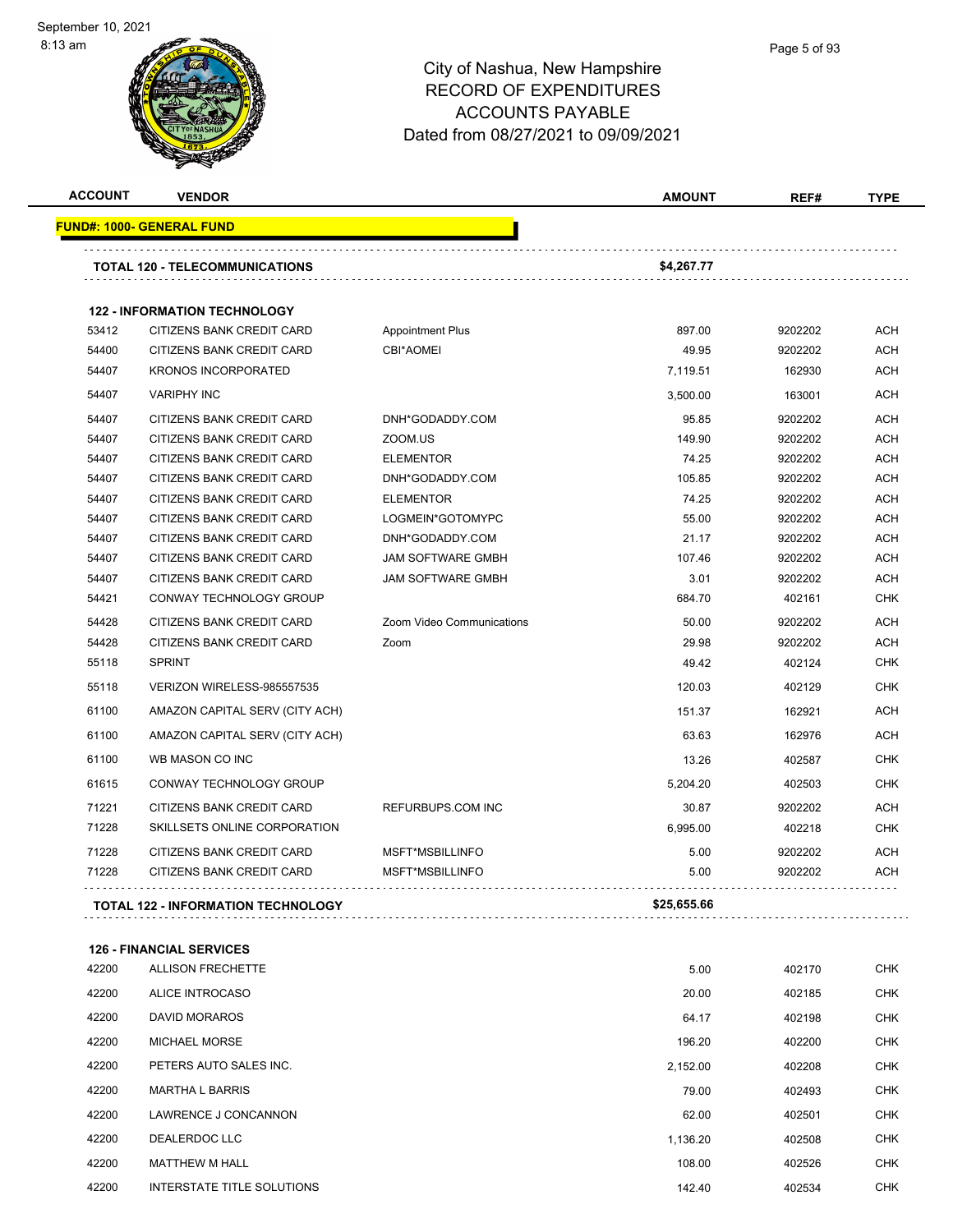

# City of Nashua, New Hampshire RECORD OF EXPENDITURES ACCOUNTS PAYABLE Dated from 08/27/2021 to 09/09/2021

| <b>ACCOUNT</b> | <b>VENDOR</b>                         |                          | <b>AMOUNT</b> | REF#    | <b>TYPE</b> |
|----------------|---------------------------------------|--------------------------|---------------|---------|-------------|
|                | <u> FUND#: 1000- GENERAL FUND</u>     |                          |               |         |             |
|                | <b>126 - FINANCIAL SERVICES</b>       |                          |               |         |             |
| 53142          | <b>MCLANE MIDDLETON</b>               |                          | 3,060.00      | 402546  | <b>CHK</b>  |
| 55421          | <b>NHTCA</b>                          |                          | 50.00         | 402076  | <b>CHK</b>  |
| 55421          | NORTH CONWAY GRAND HOTEL              |                          | 780.00        | 402077  | <b>CHK</b>  |
| 55421          | CITIZENS BANK CREDIT CARD             | <b>Red Jacket Resort</b> | 390.00        | 9202202 | ACH         |
| 55607          | <b>MAILINGS UNLIMITED</b>             |                          | 2,600.00      | 162950  | <b>ACH</b>  |
| 55607          | UNITED PARCEL SERVICE                 |                          | 9.89          | 402128  | <b>CHK</b>  |
| 55699          | CITIZENS BANK CREDIT CARD             | <b>ZOOM</b>              | 14.99         | 9202202 | <b>ACH</b>  |
| 55699          | CITIZENS BANK CREDIT CARD             | Zoom                     | 295.93        | 9202202 | <b>ACH</b>  |
| 61100          | CITIZENS BANK CREDIT CARD             | Amazon                   | 3.06          | 9202202 | ACH         |
|                | <b>TOTAL 126 - FINANCIAL SERVICES</b> |                          | \$11,168.84   |         |             |
|                | <b>129 - CITY BUILDINGS</b>           |                          |               |         |             |
| 54100          | EVERSOUCE-POWER SUPPLY                |                          | 7,211.43      | 402104  | <b>CHK</b>  |
| 54100          | <b>EVERSOURCE</b>                     |                          | 3,445.79      | 402105  | <b>CHK</b>  |
| 54100          | <b>EVERSOURCE</b>                     |                          | 2,603.14      | 402449  | <b>CHK</b>  |
| 54114          | <b>LIBERTY UTILITIES - NH</b>         |                          | 233.62        | 402462  | <b>CHK</b>  |
| 54114          | <b>LIBERTY UTILITIES - NH</b>         |                          | 182.97        | 402463  | <b>CHK</b>  |
| 54141          | PENNICHUCK WATER WORKS INC            |                          | 1,126.43      | 402121  | <b>CHK</b>  |
| 54141          | PENNICHUCK WATER WORKS INC            |                          | 734.44        | 402473  | CHK         |
| 54243          | J LAWRENCE HALL COMPANY LLC           |                          | 4,343.04      | 162984  | <b>ACH</b>  |
| 54280          | HOME DEPOT CREDIT SERVICE 3065        |                          | 31.66         | 402179  | <b>CHK</b>  |
| 54280          | HUFF & GAUTHIER INC                   |                          | 300.00        | 402531  | <b>CHK</b>  |
| 55118          | <b>SPRINT</b>                         |                          | 72.35         | 402124  | <b>CHK</b>  |
| 61428          | AMAZON CAPITAL SERV (CITY ACH)        |                          | 158.92        | 162976  | ACH         |
| 61428          | COAST MAINTENANCE SUPPLY CO           |                          | 629.96        | 402159  | CHK         |
|                | <b>TOTAL 129 - CITY BUILDINGS</b>     |                          | \$21,073.75   |         |             |
|                | 130 - PURCHASING                      |                          |               |         |             |
| 54842          | QUADIENT LEASING USA INC              |                          | 1,011.54      | 402122  | <b>CHK</b>  |
| 61100          | AMAZON CAPITAL SERV (CITY ACH)        |                          | 57.20         | 162921  | <b>ACH</b>  |
| 61100          | WB MASON CO INC                       |                          | 11.98         | 402238  | <b>CHK</b>  |
| 61242          | PRINT FACTORY                         |                          | 869.00        | 402211  | <b>CHK</b>  |
|                | <b>TOTAL 130 - PURCHASING</b>         |                          | \$1,949.72    |         |             |
|                | 132 - ASSESSING                       |                          |               |         |             |
| 55100          | VERIZON WIRELESS-342053899-004        |                          | 195.05        | 402133  | <b>CHK</b>  |

 55307 GARY TURGISS 42.56 162973 ACH 55307 MICHAEL MANDILE 23.52 162987 ACH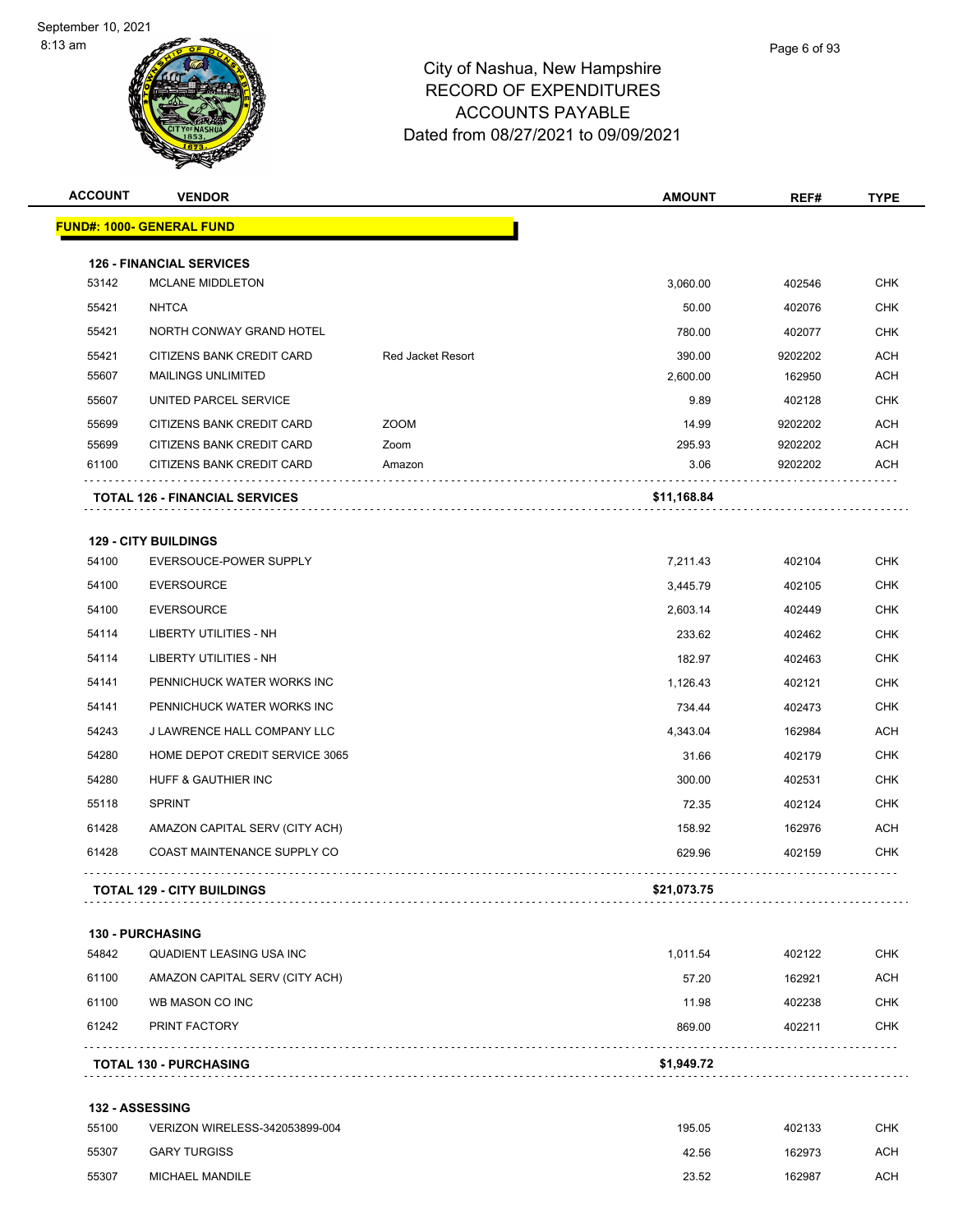

| <b>ACCOUNT</b> | <b>VENDOR</b>                                                        |               | <b>AMOUNT</b>      | REF#              | <b>TYPE</b>              |
|----------------|----------------------------------------------------------------------|---------------|--------------------|-------------------|--------------------------|
|                | <u> FUND#: 1000- GENERAL FUND</u>                                    |               |                    |                   |                          |
|                | 132 - ASSESSING                                                      |               |                    |                   |                          |
| 55421          | <b>GREG TURGISS</b>                                                  |               | 89.00              | 162944            | <b>ACH</b>               |
|                | <b>TOTAL 132 - ASSESSING</b>                                         |               | \$350.13           |                   |                          |
|                |                                                                      |               |                    |                   |                          |
| 54100          | <b>142 - WOODLAWN CEMETERY</b><br><b>EVERSOURCE</b>                  |               | 509.50             | 402449            | <b>CHK</b>               |
| 54114          | LIBERTY UTILITIES - NH                                               |               | 58.57              | 402457            | <b>CHK</b>               |
| 54114          | LIBERTY UTILITIES - NH                                               |               | 63.93              | 402458            | <b>CHK</b>               |
| 54487          | <b>TURF DEPOT</b>                                                    |               | 306.24             | 402230            | <b>CHK</b>               |
| 54600          | <b>SANEL NAPA</b>                                                    |               | 48.49              | 402570            | <b>CHK</b>               |
|                | TOTAL 142 - WOODLAWN CEMETERY                                        |               | \$986.73           |                   |                          |
|                |                                                                      |               |                    |                   |                          |
| 54100          | <b>144 - EDGEWOOD &amp; SUBURBAN CEMETERIES</b><br><b>EVERSOURCE</b> |               | 75.97              | 402449            | <b>CHK</b>               |
| 54141          | PENNICHUCK WATER WORKS INC                                           |               | 277.93             | 402473            | <b>CHK</b>               |
| 54280          | HOME DEPOT CREDIT SERVICE 3065                                       |               | 32.33              | 402179            | <b>CHK</b>               |
| 61705          | MAYNARD & LESIEUR, INC.                                              |               | 47.00              | 402545            | <b>CHK</b>               |
|                | <b>TOTAL 144 - EDGEWOOD &amp; SUBURBAN CEMETERIES</b>                |               | \$433.23           |                   |                          |
|                |                                                                      |               |                    |                   |                          |
| 150 - POLICE   |                                                                      |               |                    |                   |                          |
| 45999          | TREASURER STATE OF NH                                                |               | 1,652.00           | 402078            | <b>CHK</b>               |
| 53135          | SOUTHERN NH MEDICAL CENTER                                           |               | 40.00              | 402123            | <b>CHK</b>               |
| 54100          | <b>EVERSOURCE</b><br>EVERSOUCE-POWER SUPPLY                          |               | 288.37             | 402105            | <b>CHK</b>               |
| 54100          |                                                                      |               | 16,720.92          | 402446            | <b>CHK</b>               |
| 54100          | <b>EVERSOURCE</b>                                                    |               | 655.10             | 402449            | <b>CHK</b>               |
| 54100          | PENNICHUCK WATER WORKS INC                                           |               | 1,354.10           | 402473            | <b>CHK</b>               |
| 54114          | LIBERTY UTILITIES - NH                                               |               | 59.78              | 402455            | <b>CHK</b>               |
| 54114          | LIBERTY UTILITIES - NH<br>PENNICHUCK WATER WORKS INC                 |               | 57.57              | 402459            | CHK                      |
| 54141          |                                                                      |               | 25.29              | 402473            | <b>CHK</b>               |
| 54280          | THE METRO GROUP INC                                                  |               | 291.00             | 402227            | <b>CHK</b>               |
| 54280          | <b>B &amp; S LOCKSMITHS INC</b>                                      |               | 67.95              | 402488            | <b>CHK</b>               |
| 54280          | THE METRO GROUP INC                                                  |               | 285.00             | 402580            | <b>CHK</b>               |
| 54407<br>54487 | CITIZENS BANK CREDIT CARD<br>RMUS LLC                                | <b>INTUIT</b> | 1,620.00<br>249.00 | 9202202<br>402564 | <b>ACH</b><br><b>CHK</b> |
| 54600          | MACMULKIN CHEVROLET INC                                              |               | 431.13             | 402194            | CHK                      |
| 54600          | SULLIVAN TIRE COMPANY                                                |               | 42.00              | 402223            | <b>CHK</b>               |
| 54849          | <b>CAITLIN BOUCHER</b>                                               |               | 45.96              | 402082            | <b>CHK</b>               |
| 54849          | PETER CINFO                                                          |               |                    |                   |                          |
| 54849          |                                                                      |               | 45.96              | 402083            | <b>CHK</b><br><b>CHK</b> |
|                | <b>JOSHUA ST ONGE</b>                                                |               | 45.96              | 402092            |                          |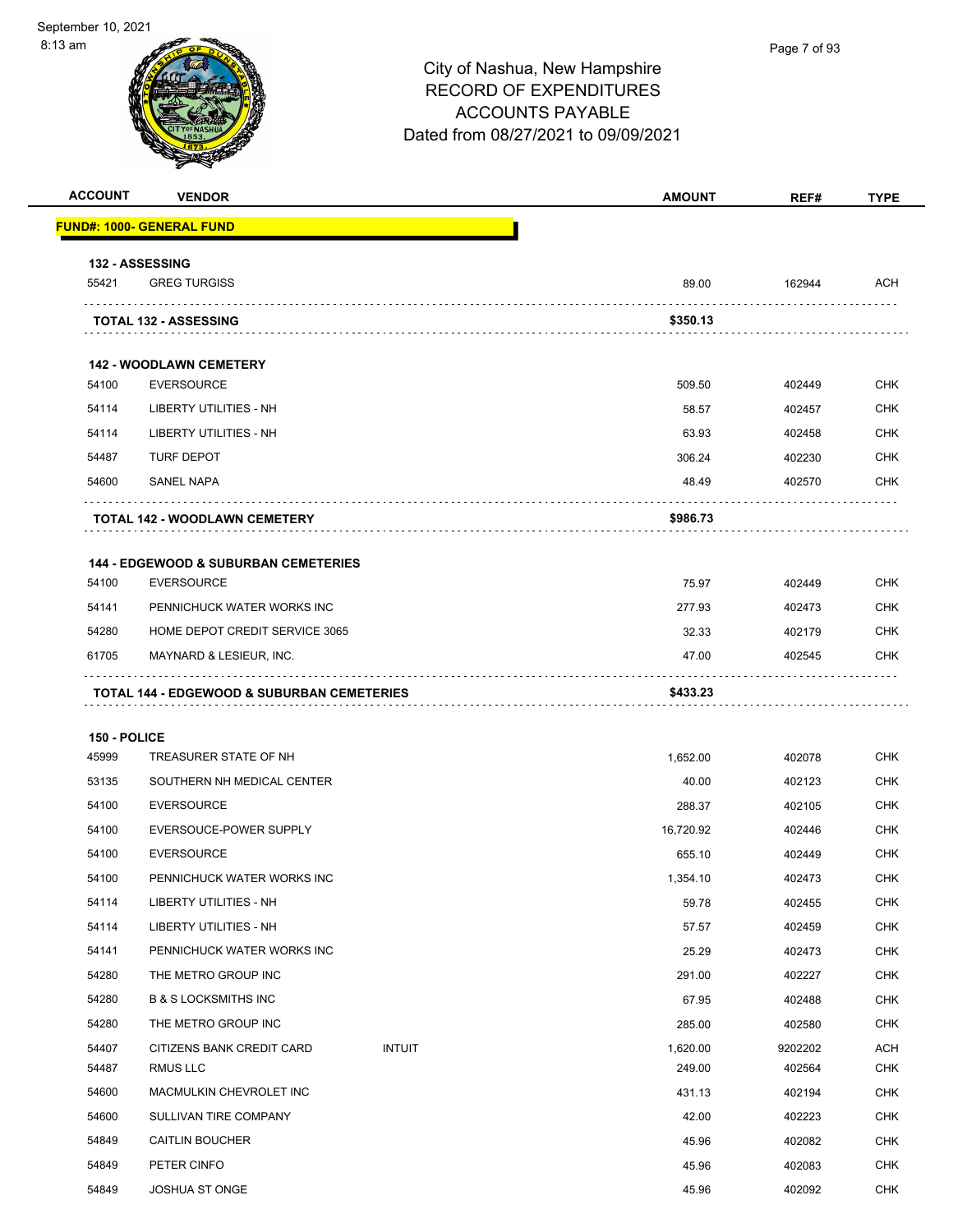

| Page 8 of 93 |  |
|--------------|--|
|              |  |

| <b>ACCOUNT</b>        | <b>VENDOR</b>                                          |                                                | <b>AMOUNT</b>    | REF#               | <b>TYPE</b>              |
|-----------------------|--------------------------------------------------------|------------------------------------------------|------------------|--------------------|--------------------------|
|                       | <b>FUND#: 1000- GENERAL FUND</b>                       |                                                |                  |                    |                          |
|                       |                                                        |                                                |                  |                    |                          |
| 150 - POLICE<br>54849 | <b>COMCAST</b>                                         |                                                | 943.45           | 402097             | <b>CHK</b>               |
| 54849                 | CONSOLIDATED COMMUNICATIONS                            |                                                | 44.10            | 402101             | <b>CHK</b>               |
| 54849                 | CONSOLIDATED COMMUNICATIONS                            |                                                | 44.15            | 402102             | <b>CHK</b>               |
| 54849                 | CONSOLIDATED COMMUNICATIONS                            |                                                | 72.07            | 402103             | <b>CHK</b>               |
| 54849                 | VERIZON WIRELESS-286546928                             |                                                | 1,175.00         | 402131             | <b>CHK</b>               |
| 55118                 | VERIZON WIRELESS-581499451                             |                                                | 640.66           | 402130             | <b>CHK</b>               |
| 55200                 | INTL ASSOC OF FINANCIAL CRIMES                         |                                                | 120.00           | 402106             | <b>CHK</b>               |
| 55200                 | CITY OF BOSTON                                         |                                                | 500.00           | 402157             | <b>CHK</b>               |
| 55200                 | TREASURER STATE OF NH                                  |                                                | 150.00           | 402474             | <b>CHK</b>               |
| 55307                 | ALEXANDER GARCIA                                       |                                                | 147.84           | 402521             | <b>CHK</b>               |
| 55400                 | <b>DAWN ARIEL</b>                                      |                                                | 140.00           | 402081             | <b>CHK</b>               |
| 55400                 | <b>COLIN FLANAGAN</b>                                  |                                                | 2,915.00         | 402084             | <b>CHK</b>               |
| 55400                 | SAMANTHA SAWLAN                                        |                                                |                  |                    | <b>CHK</b>               |
|                       | NH TACTICAL OFFICERS ASSOC                             |                                                | 140.00           | 402091             |                          |
| 55400                 |                                                        |                                                | 792.00           | 402118             | <b>CHK</b>               |
| 55400                 | R3 TACTICAL LLC                                        |                                                | 3,900.00         | 402438             | <b>CHK</b>               |
| 55400                 | <b>MA TOP GUN</b>                                      |                                                | 400.00           | 402469             | <b>CHK</b>               |
| 55400<br>55400        | CITIZENS BANK CREDIT CARD<br>CITIZENS BANK CREDIT CARD | Kalkomey Enterprises<br>SDI TDI ERDI FRTI TDIS | 124.50<br>458.28 | 9202202<br>9202202 | <b>ACH</b><br><b>ACH</b> |
| 55400                 | CITIZENS BANK CREDIT CARD                              | IN Verbal Judo Instit                          | 110.00           | 9202202            | <b>ACH</b>               |
| 55400                 | CITIZENS BANK CREDIT CARD                              | Hampton Inns                                   | 480.00           | 9202202            | <b>ACH</b>               |
| 55421                 | <b>NNEPAC</b>                                          |                                                | 196.00           | 402471             | <b>CHK</b>               |
| 55500                 | HOME DEPOT CREDIT SERVICE 3073                         |                                                | 86.94            | 402180             | <b>CHK</b>               |
| 55500                 | <b>CITIZENS BANK CREDIT CARD</b>                       | <b>FACEBK</b>                                  | 10.00            | 9202202            | <b>ACH</b>               |
| 55500                 | CITIZENS BANK CREDIT CARD                              | <b>FACEBK</b>                                  | 10.00            | 9202202            | <b>ACH</b>               |
| 55500                 | CITIZENS BANK CREDIT CARD                              | <b>FACEBK</b>                                  | 10.00            | 9202202            | <b>ACH</b>               |
| 55500<br>55500        | CITIZENS BANK CREDIT CARD<br>CITIZENS BANK CREDIT CARD | <b>FACEBK</b><br><b>FACEBK</b>                 | 15.00<br>25.00   | 9202202<br>9202202 | <b>ACH</b><br><b>ACH</b> |
| 55500                 | CITIZENS BANK CREDIT CARD                              | <b>FACEBK</b>                                  | 35.00            | 9202202            | <b>ACH</b>               |
| 55607                 | UNITED PARCEL SERVICE                                  |                                                | 48.55            | 402128             | <b>CHK</b>               |
| 55699                 | ADAM ANDERSON                                          |                                                | 290.00           | 402079             | <b>CHK</b>               |
| 55699                 | ABSOLUTE DATA DESTRUCTION                              |                                                | 265.00           | 402479             | <b>CHK</b>               |
| 61100                 | WB MASON CO INC                                        |                                                | 141.28           | 402238             | CHK                      |
| 61107                 | EAST COAST EMERGENCY OUTFITTER                         |                                                | 1,824.16         | 402167             | <b>CHK</b>               |
| 61107                 | ALL SPORTS HEROES UNIFORMS                             |                                                | 540.00           | 402481             | <b>CHK</b>               |
| 61107                 | EAST COAST EMERGENCY OUTFITTER                         |                                                | 410.20           | 402510             | <b>CHK</b>               |
| 61110                 | ALL SPORTS HEROES UNIFORMS                             |                                                | 149.20           | 402139             | <b>CHK</b>               |
| 61110                 | <b>CRYE PRECISION LLC</b>                              |                                                | 269.00           | 402504             | <b>CHK</b>               |
| 61110                 | EAST COAST EMERGENCY OUTFITTER                         |                                                | 1,110.85         | 402510             | <b>CHK</b>               |
| 61121                 | ATLANTIC TACTICAL INC                                  |                                                | 1,537.75         | 402486             | CHK                      |
| 61142                 | BOUND TREE MEDICAL, LLC                                |                                                | 116.15           | 402496             | <b>CHK</b>               |
|                       |                                                        |                                                |                  |                    |                          |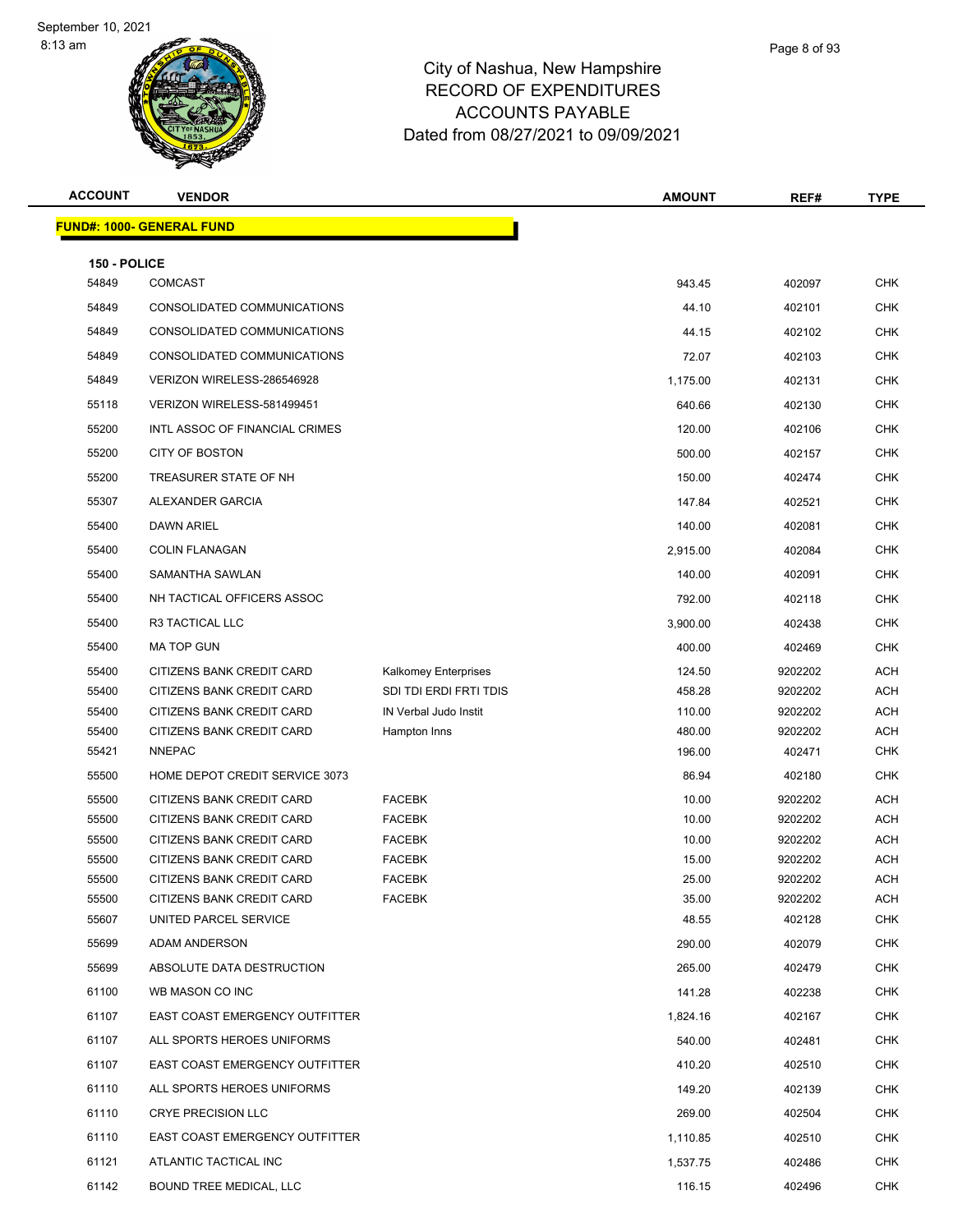

| Page 9 of 93 |
|--------------|
|              |

| <b>ACCOUNT</b> | <b>VENDOR</b>                          |                              | <b>AMOUNT</b> | REF#    | <b>TYPE</b> |
|----------------|----------------------------------------|------------------------------|---------------|---------|-------------|
|                | <u> FUND#: 1000- GENERAL FUND</u>      |                              |               |         |             |
| 150 - POLICE   |                                        |                              |               |         |             |
| 61185          | LOWE'S - 3502                          |                              | 34.66         | 402539  | <b>CHK</b>  |
| 61299          | RAY ALLEN MANUFACTURING LLC            |                              | 108.96        | 162943  | <b>ACH</b>  |
| 61428          | HOME DEPOT CREDIT SERVICE 3073         |                              | 106.72        | 402180  | <b>CHK</b>  |
| 61428          | <b>IMPERIAL BAG &amp; PAPER CO LLC</b> |                              | 522.91        | 402183  | <b>CHK</b>  |
| 61428          | THE DURKIN CO INC                      |                              | 715.58        | 402509  | <b>CHK</b>  |
| 61428          | HOME DEPOT CREDIT SERVICE 3073         |                              | 386.96        | 402529  | <b>CHK</b>  |
| 61615          | CONWAY TECHNOLOGY GROUP                |                              | 1,345.00      | 402161  | <b>CHK</b>  |
| 61650          | WB MASON CO INC                        |                              | 189.30        | 402238  | <b>CHK</b>  |
| 61799          | <b>FACTORY MOTOR PARTS</b>             |                              | 643.32        | 162981  | <b>ACH</b>  |
| 61799          | <b>BEST FORD</b>                       |                              | 43.40         | 402147  | <b>CHK</b>  |
| 61799          | CARPARTS DISTRIBUTION CENTER,          |                              | 302.04        | 402152  | <b>CHK</b>  |
| 61799          | FISHER AUTO PARTS INC                  |                              | 159.87        | 402169  | <b>CHK</b>  |
| 61799          | MACMULKIN CHEVROLET INC                |                              | 126.78        | 402194  | <b>CHK</b>  |
| 61799          | CARPARTS DISTRIBUTION CENTER,          |                              | 182.56        | 402498  | <b>CHK</b>  |
| 61799          | MACMULKIN CHEVROLET INC                |                              | 159.58        | 402540  | <b>CHK</b>  |
| 61799          | MANCHESTER HARLEY-DAVIDSON             |                              | 296.59        | 402541  | <b>CHK</b>  |
| 61799          | CITIZENS BANK CREDIT CARD              | <b>Campers Inn Merrimack</b> | 71.98         | 9202202 | <b>ACH</b>  |
| 61807          | <b>BLR</b>                             |                              | 1,073.98      | 402413  | <b>CHK</b>  |
| 61807          | <b>CITIZENS BANK CREDIT CARD</b>       | <b>NAAG</b>                  | 86.33         | 9202202 | <b>ACH</b>  |
| 61907          | SAM'S CLUB DIRECT-0860                 |                              | 198.28        | 402565  | <b>CHK</b>  |
| 61910          | CITIZENS BANK CREDIT CARD              | Chick-Fil-A                  | 467.61        | 9202202 | <b>ACH</b>  |
| 71025          | SSV TOOLS LLC (SNAP-ON TOOLS)          |                              | 25.75         | 402574  | <b>CHK</b>  |
| 71221          | <b>DELL MARKETING LP</b>               |                              | 3,184.62      | 402164  | <b>CHK</b>  |
| 71407          | THE ACTIVITY GROUP                     |                              | 275.00        | 402134  | <b>CHK</b>  |
| 71407          | <b>MERRIMACK FIREARMS LLC</b>          |                              | 625.00        | 402196  | <b>CHK</b>  |
| 71407          | ATLANTIC TACTICAL INC                  |                              | 359.00        | 402486  | <b>CHK</b>  |
| 71407          | CITIZENS BANK CREDIT CARD              | Edge Works                   | 71.00         | 9202202 | <b>ACH</b>  |
|                | <b>TOTAL 150 - POLICE</b>              |                              | \$56,127.00   |         |             |
|                |                                        |                              |               |         |             |

| 54100 | <b>EVERSOURCE</b>          | 9,739.10 | 402449 | <b>CHK</b> |
|-------|----------------------------|----------|--------|------------|
| 54114 | LIBERTY UTILITIES - NH     | 422.28   | 402452 | <b>CHK</b> |
| 54114 | LIBERTY UTILITIES - NH     | 75.45    | 402453 | <b>CHK</b> |
| 54114 | LIBERTY UTILITIES - NH     | 85.13    | 402454 | <b>CHK</b> |
| 54114 | LIBERTY UTILITIES - NH     | 93.30    | 402465 | <b>CHK</b> |
| 54114 | LIBERTY UTILITIES - NH     | 86.75    | 402467 | <b>CHK</b> |
| 54141 | PENNICHUCK WATER WORKS INC | 612.18   | 402121 | <b>CHK</b> |
| 54141 | PENNICHUCK WATER WORKS INC | 1.618.38 | 402473 | <b>CHK</b> |
| 54243 | AE MECHANICAL INC          | 1.167.85 | 402136 | <b>CHK</b> |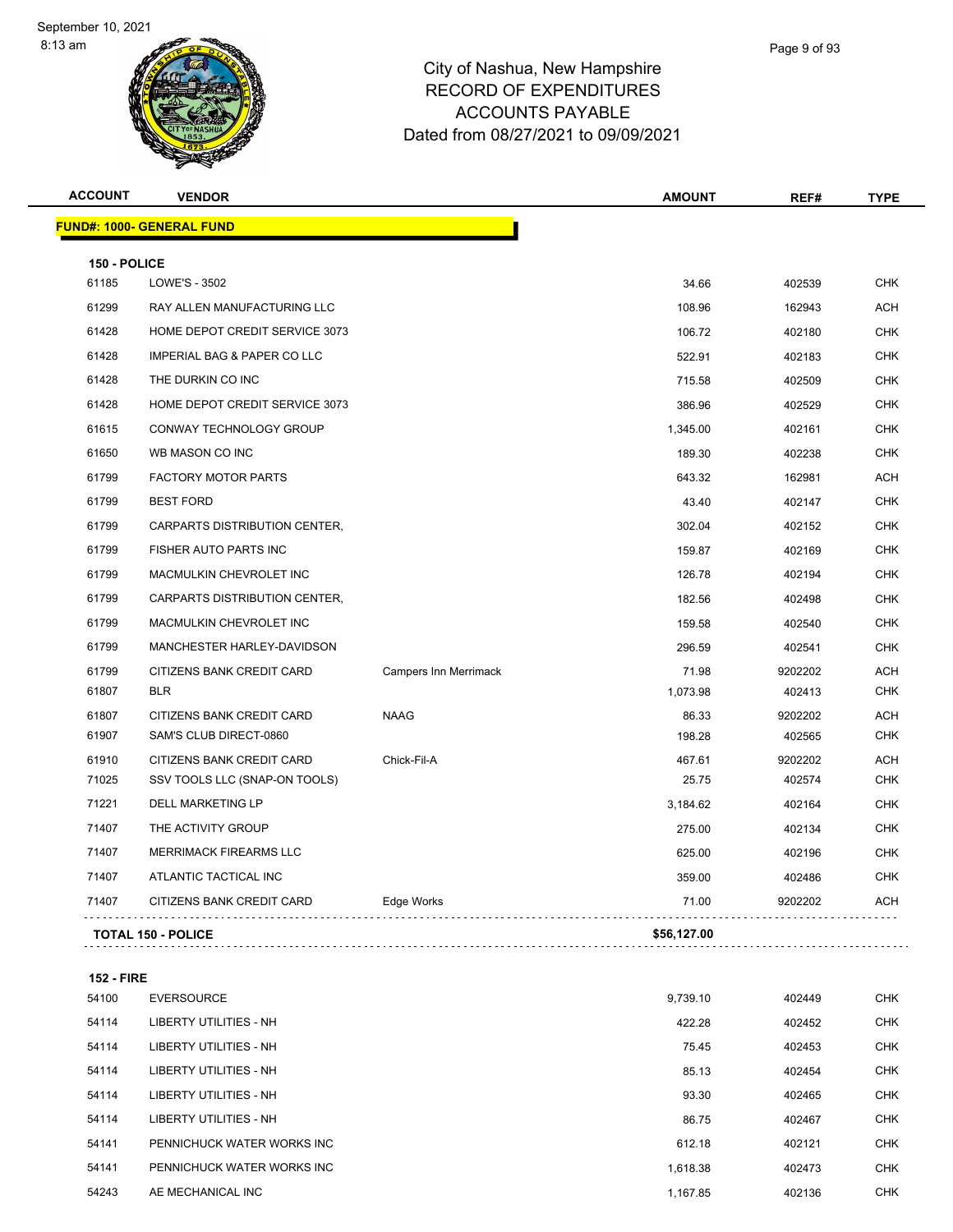

**FUND#: 1000- GENERAL FUND**

# City of Nashua, New Hampshire RECORD OF EXPENDITURES ACCOUNTS PAYABLE

|                   | ЙÏ                                 | <b>ACCOUNTS PAYABLE</b><br>Dated from 08/27/2021 to 09/09/2021 |               |              |             |  |
|-------------------|------------------------------------|----------------------------------------------------------------|---------------|--------------|-------------|--|
| <b>ACCOUNT</b>    | <b>VENDOR</b>                      |                                                                | <b>AMOUNT</b> | REF#         | <b>TYPE</b> |  |
|                   | <u> IND#: 1000- GENERAL FUND</u>   |                                                                |               |              |             |  |
| <b>152 - FIRE</b> |                                    |                                                                |               |              |             |  |
| 54280             | <b>HARRY W WELLS &amp; SON INC</b> |                                                                | 436.73        | 402178       | <b>CHK</b>  |  |
| 54280             | HOME DEPOT CREDIT SERVICE 3065     |                                                                | 34.97         | 402179       | <b>CHK</b>  |  |
| 54280             | FIMREL GARAGE DOORS                |                                                                | 26220         | $A\cap 2518$ | <b>CHK</b>  |  |

| <b>152 - FIRE</b> |                                  |                     |          |         |            |
|-------------------|----------------------------------|---------------------|----------|---------|------------|
| 54280             | HARRY W WELLS & SON INC          |                     | 436.73   | 402178  | <b>CHK</b> |
| 54280             | HOME DEPOT CREDIT SERVICE 3065   |                     | 34.97    | 402179  | CHK        |
| 54280             | <b>FIMBEL GARAGE DOORS</b>       |                     | 2,663.30 | 402518  | <b>CHK</b> |
| 54280             | HARRY W WELLS & SON INC          |                     | 160.00   | 402527  | CHK        |
| 54280             | HOME DEPOT CREDIT SERVICE 3065   |                     | 23.96    | 402528  | CHK        |
| 54600             | <b>FACTORY MOTOR PARTS</b>       |                     | 962.53   | 162981  | ACH        |
| 54600             | ALLEGIANCE TRUCKS LLC            |                     | 616.17   | 402482  | <b>CHK</b> |
| 54600             | SANEL NAPA                       |                     | 35.23    | 402569  | <b>CHK</b> |
| 55118             | <b>SPRINT</b>                    |                     | 106.59   | 402124  | CHK        |
| 55200             | NH STATE FIREMEN'S ASSOCIATION   |                     | 84.00    | 402552  | CHK        |
| 55699             | DAVE'S QUALITY DRY CLEANING      |                     | 419.75   | 402507  | CHK        |
| 61110             | BERGERON PROTECTIVE CLOTHING     |                     | 2,793.53 | 402146  | CHK        |
| 61142             | <b>BOUND TREE MEDICAL, LLC</b>   |                     | 22.18    | 402150  | <b>CHK</b> |
| 61299             | <b>FASTENAL CO</b>               |                     | 117.40   | 402168  | CHK        |
| 61307             | NEW ENGLAND KENWORTH             |                     | 65.70    | 402202  | CHK        |
| 61307             | NEW ENGLAND KENWORTH             |                     | 65.70    | 402549  | CHK        |
| 61428             | WB MASON CO INC                  |                     | 177.32   | 402238  | <b>CHK</b> |
| 61428             | WB MASON CO INC                  |                     | 86.97    | 402587  | <b>CHK</b> |
| 61499             | CITIZENS BANK CREDIT CARD        | Ignited Woodworking | 590.00   | 9202202 | ACH        |
| 61650             | WB MASON CO INC                  |                     | 58.06    | 402238  | <b>CHK</b> |
| 61699             | L W BILLS / ALARM ENGINEERING    |                     | 364.18   | 402193  | CHK        |
| 61709             | NEW ENGLAND KENWORTH             |                     | 493.80   | 402202  | CHK        |
| 61799             | CHAPPELL TRACTOR SALES INC       |                     | 266.99   | 402154  | CHK        |
| 61799             | <b>CUMMINS SALES AND SERVICE</b> |                     | 181.98   | 402162  | <b>CHK</b> |
| 61799             | MINUTEMAN TRUCKS INC             |                     | 1,940.65 | 402197  | CHK        |
| 61799             | NEW ENGLAND KENWORTH             |                     | 391.60   | 402202  | CHK        |
| 61799             | TST HYDRAULICS INC               |                     | 372.12   | 402229  | CHK        |
| 61799             | ALLEGIANCE TRUCKS LLC            |                     | 199.10   | 402482  | CHK        |
| 61799             | <b>CUMMINS SALES AND SERVICE</b> |                     | 562.71   | 402505  | <b>CHK</b> |
| 61799             | <b>MIKES CUSTOM KANVAS</b>       |                     | 419.98   | 402547  | <b>CHK</b> |
| 68335             | NATIONAL FIRE CODES              |                     | 1,345.50 | 402116  | <b>CHK</b> |
| 71800             | CASCO FOOD EQUIP SERV            |                     | 216.50   | 402153  | <b>CHK</b> |
| 71800             | <b>BARON'S MAJOR BRANDS</b>      |                     | 999.99   | 402492  | CHK        |
| 71800             | <b>GRANITE STATE GLASS</b>       |                     | 1,123.00 | 402525  | CHK        |
| 71800             | YANKEE EQUIPMENT SYSTEMS INC     |                     | 546.00   | 402589  | <b>CHK</b> |

**153 - BUILDING INSPECTION**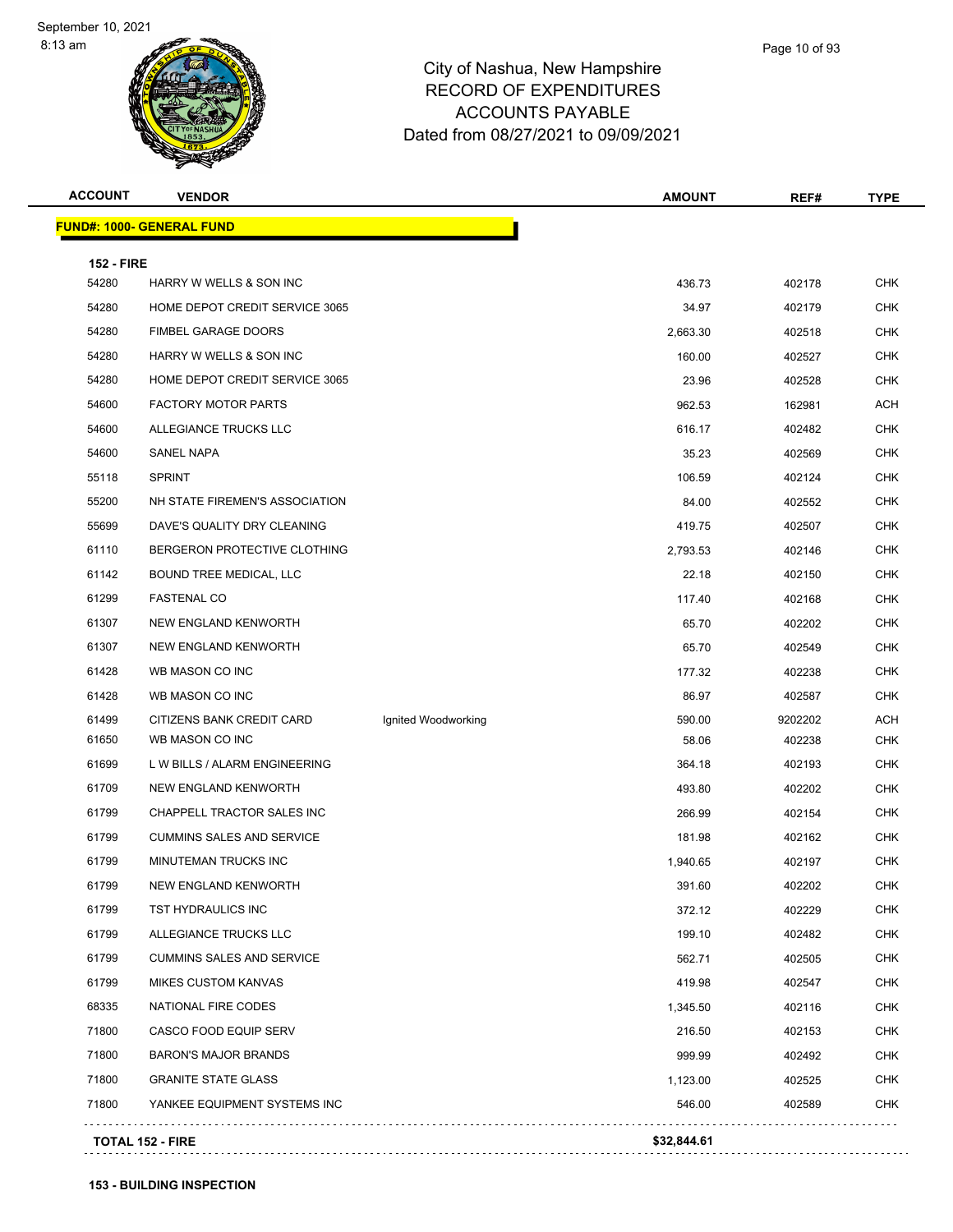

| <b>ACCOUNT</b> | <b>VENDOR</b>                              | <b>AMOUNT</b> | REF#   | <b>TYPE</b> |
|----------------|--------------------------------------------|---------------|--------|-------------|
|                | <b>FUND#: 1000- GENERAL FUND</b>           |               |        |             |
|                | <b>153 - BUILDING INSPECTION</b>           |               |        |             |
| 55307          | <b>RUSS MARCUM</b>                         | 298.82        | 402429 | <b>CHK</b>  |
| 55307          | DAWN MICHAUD                               | 205.52        | 402433 | <b>CHK</b>  |
| 55307          | <b>JEFFREY RICHARD</b>                     | 339.36        | 402439 | <b>CHK</b>  |
| 55421          | DAWN MICHAUD                               | 219.00        | 402088 | <b>CHK</b>  |
| 55421          | UMASS CONFERENCE SERVICES                  | 375.00        | 402127 | <b>CHK</b>  |
| 55421          | NH BUILDING OFFICIALS ASSOC                | 100.00        | 402470 | <b>CHK</b>  |
|                | <b>TOTAL 153 - BUILDING INSPECTION</b>     | \$1,537.70    |        |             |
|                | <b>155 - CODE ENFORCEMENT</b>              |               |        |             |
| 55100          | VERIZON WIRELESS 542313821-001             | 120.03        | 402476 | <b>CHK</b>  |
| 55307          | <b>ROBERT SOUSA</b>                        | 326.48        | 162919 | <b>ACH</b>  |
| 55307          | <b>KYLE METCALF</b>                        | 280.56        | 162937 | ACH         |
|                | <b>TOTAL 155 - CODE ENFORCEMENT</b>        | \$727.07      |        |             |
|                | <b>156 - EMERGENCY MANAGEMENT</b>          |               |        |             |
| 68325          | <b>COMMONWEALTH OF MASS</b>                | 1.60          | 402441 | <b>CHK</b>  |
|                | <b>TOTAL 156 - EMERGENCY MANAGEMENT</b>    | \$1.60        |        |             |
|                | <b>157 - CITYWIDE COMMUNICATIONS</b>       |               |        |             |
| 54100          | <b>EVERSOURCE</b>                          | 375.98        | 402448 | <b>CHK</b>  |
| 54100          | <b>EVERSOURCE</b>                          | 816.93        | 402449 | <b>CHK</b>  |
| 55100          | <b>COMCAST</b>                             | 185.00        | 402097 | <b>CHK</b>  |
| 55118          | VERIZON WIRELESS-581499451                 | 120.03        | 402130 | <b>CHK</b>  |
| 55421          | <b>WILLIAM R MANSFIELD</b>                 | 1.669.20      | 402086 | <b>CHK</b>  |
| 71999          | HOME DEPOT CREDIT SERVICE 3073             | 108.85        | 402529 | <b>CHK</b>  |
|                | <b>TOTAL 157 - CITYWIDE COMMUNICATIONS</b> | \$3,275.99    |        |             |
|                | <b>158 - PARKING ENFORCEMENT</b>           |               |        |             |
| 54407          | <b>T2 SYSTEMS INC</b>                      | 17,933.10     | 402579 | <b>CHK</b>  |
| 55100          | <b>SPRINT</b>                              | 94.50         | 402124 | <b>CHK</b>  |
| 55100          | VERIZON WIRELESS-242339465                 | 169.92        | 402477 | CHK         |
|                | <b>TOTAL 158 - PARKING ENFORCEMENT</b>     | \$18,197.52   |        |             |
|                | <b>159 - HYDRANT FEES-FIRE PROTECTION</b>  |               |        |             |
|                | PENNICHUCK WATER WORKS INC                 | 275,009.30    | 402473 | <b>CHK</b>  |
| 54835          |                                            |               |        |             |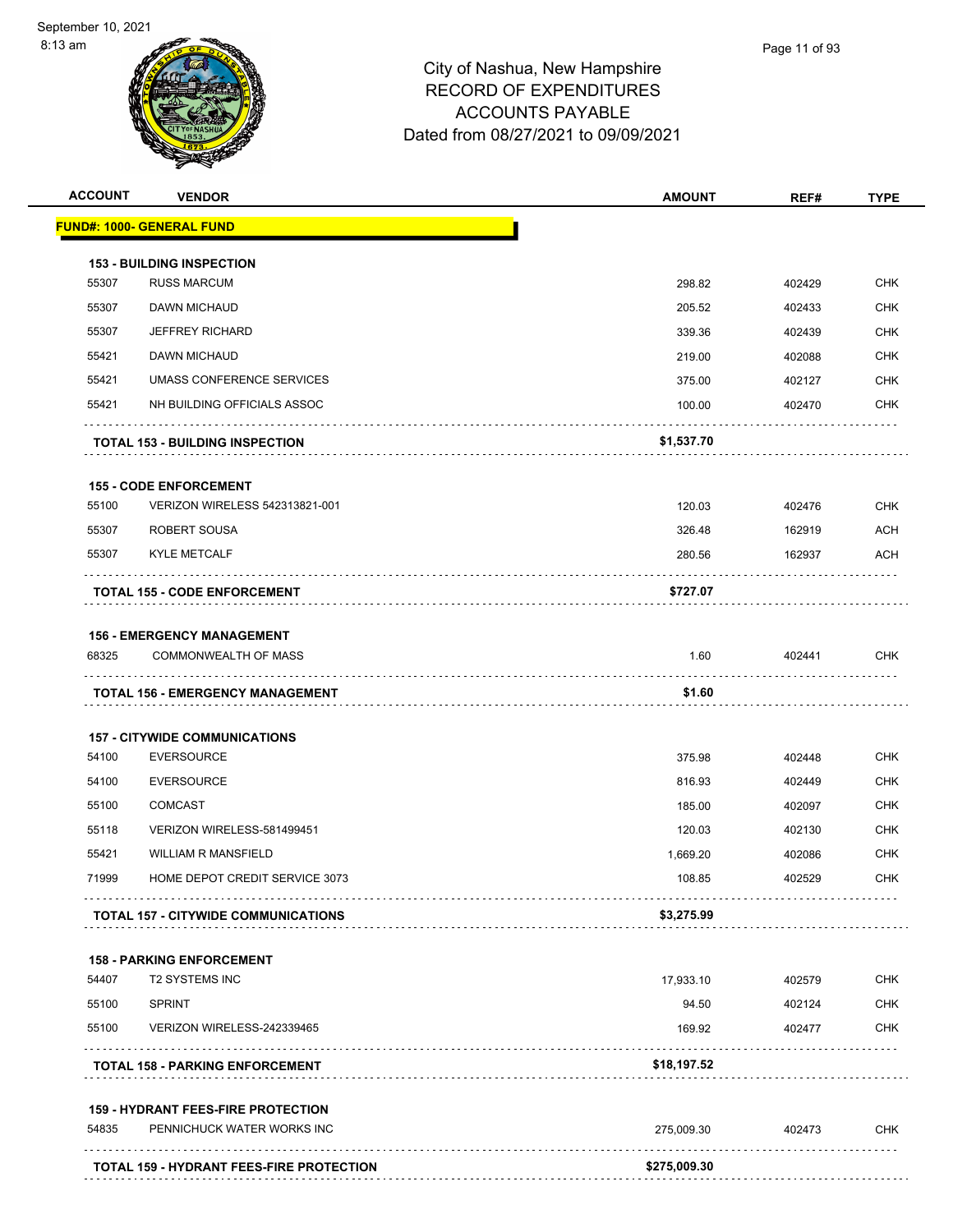

| <b>ACCOUNT</b> | <b>VENDOR</b>                                 |                 | <b>AMOUNT</b> | REF#    | <b>TYPE</b> |
|----------------|-----------------------------------------------|-----------------|---------------|---------|-------------|
|                | <b>FUND#: 1000- GENERAL FUND</b>              |                 |               |         |             |
|                | <b>160 - PW-ADMIN &amp; ENGINEERING</b>       |                 |               |         |             |
| 54100          | <b>EVERSOURCE</b>                             |                 | 1,113.88      | 402449  | <b>CHK</b>  |
| 54141          | PENNICHUCK WATER WORKS INC                    |                 | 164.63        | 402121  | <b>CHK</b>  |
| 54141          | PENNICHUCK WATER WORKS INC                    |                 | 134.34        | 402473  | <b>CHK</b>  |
| 55118          | <b>SPRINT</b>                                 |                 | 87.87         | 402124  | <b>CHK</b>  |
| 55307          | <b>WILLIAM TOOMEY</b>                         |                 | 430.08        | 402093  | <b>CHK</b>  |
| 55307          | <b>ROBERT MEUNIER</b>                         |                 | 225.12        | 402432  | <b>CHK</b>  |
| 55400          | <b>NHLSA</b>                                  |                 | 150.00        | 402119  | CHK         |
| 55607          | PETTY CASH                                    |                 | 10.54         | 402090  | <b>CHK</b>  |
| 55699          | <b>MARK JENNINGS</b>                          |                 | 39.71         | 402087  | <b>CHK</b>  |
| 55699          | PETTY CASH                                    |                 | 39.71         | 402090  | <b>CHK</b>  |
| 55699          | RCL CLEANING SERVICES INC                     |                 | 665.00        | 402562  | <b>CHK</b>  |
| 61100          | AMAZON CAPITAL SERV (CITY ACH)                |                 | 55.98         | 162921  | ACH         |
| 61100          | PETTY CASH                                    |                 | 12.06         | 402090  | <b>CHK</b>  |
| 61100          | WB MASON CO INC                               |                 | 120.08        | 402238  | <b>CHK</b>  |
| 61100          | CITIZENS BANK CREDIT CARD                     | Zoom            | 14.99         | 9202202 | <b>ACH</b>  |
| 61100          | CITIZENS BANK CREDIT CARD                     | Zoom            | 98.16         | 9202202 | <b>ACH</b>  |
| 71228          | CITIZENS BANK CREDIT CARD                     | MSFT*MSBILLINFO | 20.00         | 9202202 | <b>ACH</b>  |
|                | <b>TOTAL 160 - PW-ADMIN &amp; ENGINEERING</b> |                 | \$3,382.15    |         |             |
|                |                                               |                 |               |         |             |
| 161 - STREETS  |                                               |                 |               |         |             |
| 54100          | <b>EVERSOURCE</b>                             |                 | 752.94        | 402105  | <b>CHK</b>  |
| 54100          | <b>EVERSOURCE</b>                             |                 | 6,524.15      | 402449  | <b>CHK</b>  |
| 54141          | PENNICHUCK WATER WORKS INC                    |                 | 1,197.58      | 402473  | <b>CHK</b>  |
| 54200          | RCL CLEANING SERVICES INC                     |                 | 855.00        | 402562  | <b>CHK</b>  |
| 54280          | STEPHENS-MARQUIS                              |                 | 2,670.00      | 402577  | <b>CHK</b>  |
| 54305          | <b>ELECTRIC LIGHT CO</b>                      |                 | 555.00        | 402512  | <b>CHK</b>  |
| 54492          | <b>SPRINT</b>                                 |                 | 1,969.55      | 402124  | <b>CHK</b>  |
| 54600          | <b>FACTORY MOTOR PARTS</b>                    |                 | 57.35         | 162981  | ACH         |
| 54600          | CARPARTS DISTRIBUTION CENTER,                 |                 | 263.40        | 402152  | <b>CHK</b>  |
| 54600          | DONOVAN SPRING CO INC                         |                 | 1,290.82      | 402166  | <b>CHK</b>  |
| 54600          | <b>GRANITE STATE GLASS</b>                    |                 | 646.27        | 402176  | <b>CHK</b>  |
| 54600          | <b>JOE GRAFIX LLC</b>                         |                 | 510.00        | 402188  | <b>CHK</b>  |
| 54600          | SANITARY EQUIPMENT CO INC                     |                 | 425.96        | 402214  | <b>CHK</b>  |
| 54600          | SOUTHWORTH-MILTON INC                         |                 | 1,057.06      | 402221  | <b>CHK</b>  |
| 54600          | ALLEGIANCE TRUCKS LLC                         |                 | 1,785.63      | 402482  | <b>CHK</b>  |
| 54600          | CARPARTS DISTRIBUTION CENTER,                 |                 | 16.09         | 402498  | <b>CHK</b>  |
| 54600          | J F MCDERMOTT CORP                            |                 | 401.00        | 402536  | <b>CHK</b>  |
| 54600          | SANEL NAPA                                    |                 | 439.99        | 402568  | <b>CHK</b>  |
|                |                                               |                 |               |         |             |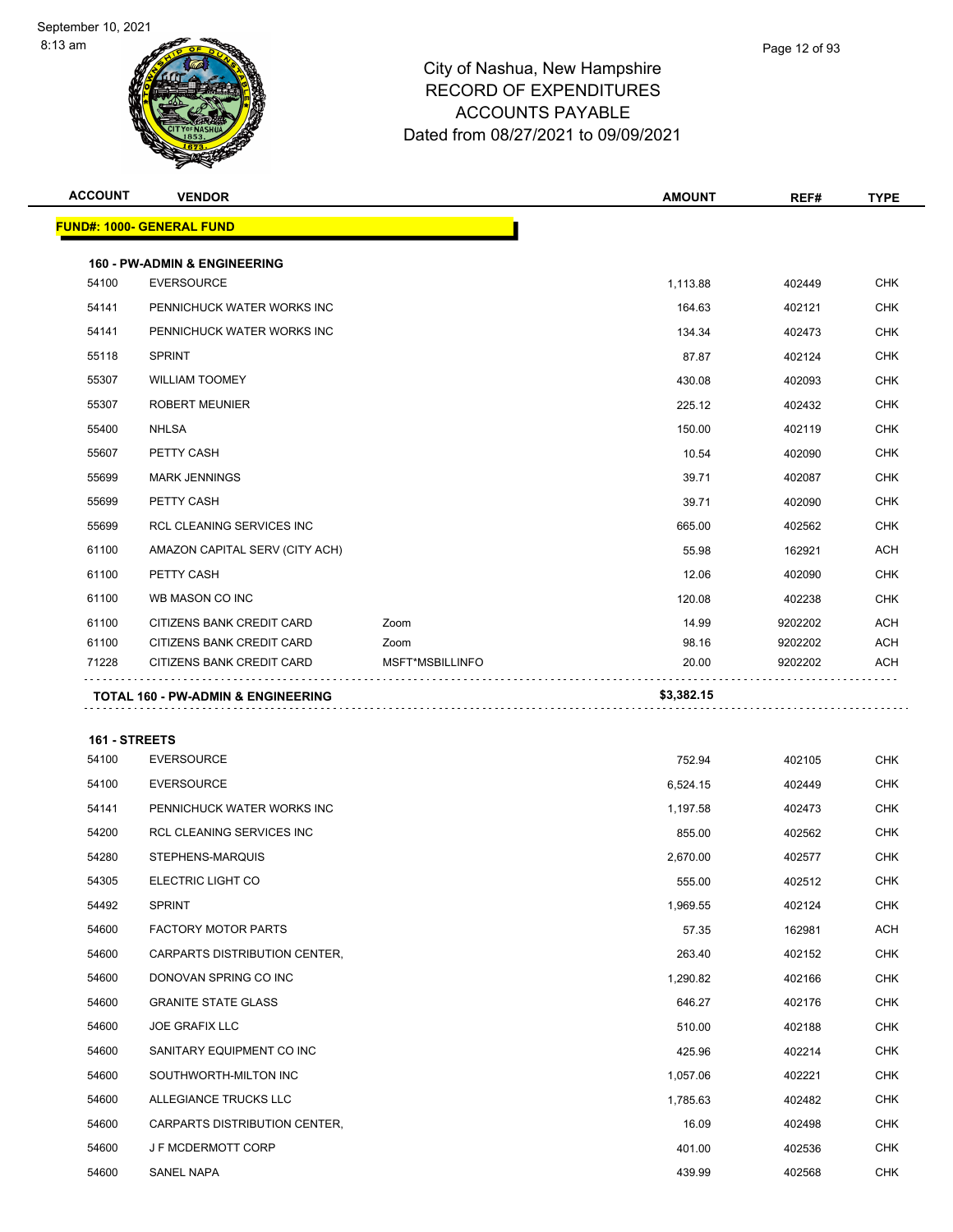

# City of Nashua, New Hampshire RECORD OF EXPENDITURES ACCOUNTS PAYABLE Dated from 08/27/2021 to 09/09/2021

| Page 13 of 93 |
|---------------|
|               |

| <b>FUND#: 1000- GENERAL FUND</b><br>161 - STREETS<br>54600<br>368.85<br>SANITARY EQUIPMENT CO INC<br>402571<br>55118<br><b>SPRINT</b><br>59.04<br>402124<br>55699<br>MASS CRANE & HOIST SERVICE INC<br>162988<br>893.00<br>61100<br>WB MASON CO INC<br>58.06<br>402238<br>61107<br>CINTAS #016<br>239.81<br>402156<br>61166<br>36.93<br>AIRGAS USA LLC<br>402138<br>61299<br><b>CRYSTAL ROCK</b><br>13.05<br>402445<br>FUTURE SUPPLY CO<br>61299<br>81.78<br>402520<br>61299<br>HOME DEPOT CREDIT SERVICE 3065<br>98.91<br>402528<br>61300<br>GLOBAL MONTELLO GROUP CORP<br>13,329.41<br>402523<br>61507<br><b>CONTINENTAL PAVING INC</b><br>10,403.68<br>402160<br>61507<br>CONTINENTAL PAVING INC<br>2,088.12<br>402502<br>61542<br>PERMA LINE CORP OF NEW ENGLAND<br>48.45<br>402207<br>61542<br>PERMA LINE CORP OF NEW ENGLAND<br>553.15<br>402558<br>61556<br>M & M ELECTRICAL SUPPLY CO INC<br>58.07<br>162986<br>61556<br>1,400.00<br>OCEAN STATE SIGNAL CO<br>402205<br>61560<br><b>FASTENAL CO</b><br>1.98<br>402168<br>61560<br>HUDSON QUARRY CORP<br>83.35<br>402181<br>61562<br>FRANKLIN PAINT CO INC<br>1,146.28<br>402519<br>61705<br>MAYNARD & LESIEUR INC<br>478.72<br>402544<br>61709<br>725.24<br>IRVING BLENDING AND PACKAGING<br>402187<br>61709<br>OMEGA INDUSTRIAL SUPPLY INC<br>229.37<br>402555<br>JOHNSON SUPPLY CO INC<br>61799<br>160.71<br>402189<br>61799<br><b>GRAINGER</b><br>296.59<br>402524<br>61799<br>USP OF NEW ENGLAND<br>392.80<br>402583<br>71025<br>AMAZON CAPITAL SERV (CITY ACH)<br>23.69<br>162976<br>71025<br>SANEL NAPA<br>135.61<br>402568<br>71999<br><b>GMS HYDRAULICS INC</b><br>221.26<br>402173<br>71999<br><b>GRAINGER</b><br>122.92<br>402174<br>.<br>\$55,166.62<br><b>TOTAL 161 - STREETS</b> | <b>ACCOUNT</b> | <b>VENDOR</b> | <b>AMOUNT</b> | REF# | <b>TYPE</b> |
|-------------------------------------------------------------------------------------------------------------------------------------------------------------------------------------------------------------------------------------------------------------------------------------------------------------------------------------------------------------------------------------------------------------------------------------------------------------------------------------------------------------------------------------------------------------------------------------------------------------------------------------------------------------------------------------------------------------------------------------------------------------------------------------------------------------------------------------------------------------------------------------------------------------------------------------------------------------------------------------------------------------------------------------------------------------------------------------------------------------------------------------------------------------------------------------------------------------------------------------------------------------------------------------------------------------------------------------------------------------------------------------------------------------------------------------------------------------------------------------------------------------------------------------------------------------------------------------------------------------------------------------------------------------------------------------------------------------------------------------------------------|----------------|---------------|---------------|------|-------------|
|                                                                                                                                                                                                                                                                                                                                                                                                                                                                                                                                                                                                                                                                                                                                                                                                                                                                                                                                                                                                                                                                                                                                                                                                                                                                                                                                                                                                                                                                                                                                                                                                                                                                                                                                                       |                |               |               |      |             |
|                                                                                                                                                                                                                                                                                                                                                                                                                                                                                                                                                                                                                                                                                                                                                                                                                                                                                                                                                                                                                                                                                                                                                                                                                                                                                                                                                                                                                                                                                                                                                                                                                                                                                                                                                       |                |               |               |      |             |
|                                                                                                                                                                                                                                                                                                                                                                                                                                                                                                                                                                                                                                                                                                                                                                                                                                                                                                                                                                                                                                                                                                                                                                                                                                                                                                                                                                                                                                                                                                                                                                                                                                                                                                                                                       |                |               |               |      | <b>CHK</b>  |
|                                                                                                                                                                                                                                                                                                                                                                                                                                                                                                                                                                                                                                                                                                                                                                                                                                                                                                                                                                                                                                                                                                                                                                                                                                                                                                                                                                                                                                                                                                                                                                                                                                                                                                                                                       |                |               |               |      | <b>CHK</b>  |
|                                                                                                                                                                                                                                                                                                                                                                                                                                                                                                                                                                                                                                                                                                                                                                                                                                                                                                                                                                                                                                                                                                                                                                                                                                                                                                                                                                                                                                                                                                                                                                                                                                                                                                                                                       |                |               |               |      | <b>ACH</b>  |
|                                                                                                                                                                                                                                                                                                                                                                                                                                                                                                                                                                                                                                                                                                                                                                                                                                                                                                                                                                                                                                                                                                                                                                                                                                                                                                                                                                                                                                                                                                                                                                                                                                                                                                                                                       |                |               |               |      | <b>CHK</b>  |
|                                                                                                                                                                                                                                                                                                                                                                                                                                                                                                                                                                                                                                                                                                                                                                                                                                                                                                                                                                                                                                                                                                                                                                                                                                                                                                                                                                                                                                                                                                                                                                                                                                                                                                                                                       |                |               |               |      | <b>CHK</b>  |
|                                                                                                                                                                                                                                                                                                                                                                                                                                                                                                                                                                                                                                                                                                                                                                                                                                                                                                                                                                                                                                                                                                                                                                                                                                                                                                                                                                                                                                                                                                                                                                                                                                                                                                                                                       |                |               |               |      | <b>CHK</b>  |
|                                                                                                                                                                                                                                                                                                                                                                                                                                                                                                                                                                                                                                                                                                                                                                                                                                                                                                                                                                                                                                                                                                                                                                                                                                                                                                                                                                                                                                                                                                                                                                                                                                                                                                                                                       |                |               |               |      | <b>CHK</b>  |
|                                                                                                                                                                                                                                                                                                                                                                                                                                                                                                                                                                                                                                                                                                                                                                                                                                                                                                                                                                                                                                                                                                                                                                                                                                                                                                                                                                                                                                                                                                                                                                                                                                                                                                                                                       |                |               |               |      | <b>CHK</b>  |
|                                                                                                                                                                                                                                                                                                                                                                                                                                                                                                                                                                                                                                                                                                                                                                                                                                                                                                                                                                                                                                                                                                                                                                                                                                                                                                                                                                                                                                                                                                                                                                                                                                                                                                                                                       |                |               |               |      | <b>CHK</b>  |
|                                                                                                                                                                                                                                                                                                                                                                                                                                                                                                                                                                                                                                                                                                                                                                                                                                                                                                                                                                                                                                                                                                                                                                                                                                                                                                                                                                                                                                                                                                                                                                                                                                                                                                                                                       |                |               |               |      | <b>CHK</b>  |
|                                                                                                                                                                                                                                                                                                                                                                                                                                                                                                                                                                                                                                                                                                                                                                                                                                                                                                                                                                                                                                                                                                                                                                                                                                                                                                                                                                                                                                                                                                                                                                                                                                                                                                                                                       |                |               |               |      | <b>CHK</b>  |
|                                                                                                                                                                                                                                                                                                                                                                                                                                                                                                                                                                                                                                                                                                                                                                                                                                                                                                                                                                                                                                                                                                                                                                                                                                                                                                                                                                                                                                                                                                                                                                                                                                                                                                                                                       |                |               |               |      | <b>CHK</b>  |
|                                                                                                                                                                                                                                                                                                                                                                                                                                                                                                                                                                                                                                                                                                                                                                                                                                                                                                                                                                                                                                                                                                                                                                                                                                                                                                                                                                                                                                                                                                                                                                                                                                                                                                                                                       |                |               |               |      | <b>CHK</b>  |
|                                                                                                                                                                                                                                                                                                                                                                                                                                                                                                                                                                                                                                                                                                                                                                                                                                                                                                                                                                                                                                                                                                                                                                                                                                                                                                                                                                                                                                                                                                                                                                                                                                                                                                                                                       |                |               |               |      | <b>CHK</b>  |
|                                                                                                                                                                                                                                                                                                                                                                                                                                                                                                                                                                                                                                                                                                                                                                                                                                                                                                                                                                                                                                                                                                                                                                                                                                                                                                                                                                                                                                                                                                                                                                                                                                                                                                                                                       |                |               |               |      | ACH         |
|                                                                                                                                                                                                                                                                                                                                                                                                                                                                                                                                                                                                                                                                                                                                                                                                                                                                                                                                                                                                                                                                                                                                                                                                                                                                                                                                                                                                                                                                                                                                                                                                                                                                                                                                                       |                |               |               |      | <b>CHK</b>  |
|                                                                                                                                                                                                                                                                                                                                                                                                                                                                                                                                                                                                                                                                                                                                                                                                                                                                                                                                                                                                                                                                                                                                                                                                                                                                                                                                                                                                                                                                                                                                                                                                                                                                                                                                                       |                |               |               |      | <b>CHK</b>  |
|                                                                                                                                                                                                                                                                                                                                                                                                                                                                                                                                                                                                                                                                                                                                                                                                                                                                                                                                                                                                                                                                                                                                                                                                                                                                                                                                                                                                                                                                                                                                                                                                                                                                                                                                                       |                |               |               |      | <b>CHK</b>  |
|                                                                                                                                                                                                                                                                                                                                                                                                                                                                                                                                                                                                                                                                                                                                                                                                                                                                                                                                                                                                                                                                                                                                                                                                                                                                                                                                                                                                                                                                                                                                                                                                                                                                                                                                                       |                |               |               |      | <b>CHK</b>  |
|                                                                                                                                                                                                                                                                                                                                                                                                                                                                                                                                                                                                                                                                                                                                                                                                                                                                                                                                                                                                                                                                                                                                                                                                                                                                                                                                                                                                                                                                                                                                                                                                                                                                                                                                                       |                |               |               |      | <b>CHK</b>  |
|                                                                                                                                                                                                                                                                                                                                                                                                                                                                                                                                                                                                                                                                                                                                                                                                                                                                                                                                                                                                                                                                                                                                                                                                                                                                                                                                                                                                                                                                                                                                                                                                                                                                                                                                                       |                |               |               |      | <b>CHK</b>  |
|                                                                                                                                                                                                                                                                                                                                                                                                                                                                                                                                                                                                                                                                                                                                                                                                                                                                                                                                                                                                                                                                                                                                                                                                                                                                                                                                                                                                                                                                                                                                                                                                                                                                                                                                                       |                |               |               |      | <b>CHK</b>  |
|                                                                                                                                                                                                                                                                                                                                                                                                                                                                                                                                                                                                                                                                                                                                                                                                                                                                                                                                                                                                                                                                                                                                                                                                                                                                                                                                                                                                                                                                                                                                                                                                                                                                                                                                                       |                |               |               |      | <b>CHK</b>  |
|                                                                                                                                                                                                                                                                                                                                                                                                                                                                                                                                                                                                                                                                                                                                                                                                                                                                                                                                                                                                                                                                                                                                                                                                                                                                                                                                                                                                                                                                                                                                                                                                                                                                                                                                                       |                |               |               |      | <b>CHK</b>  |
|                                                                                                                                                                                                                                                                                                                                                                                                                                                                                                                                                                                                                                                                                                                                                                                                                                                                                                                                                                                                                                                                                                                                                                                                                                                                                                                                                                                                                                                                                                                                                                                                                                                                                                                                                       |                |               |               |      | <b>CHK</b>  |
|                                                                                                                                                                                                                                                                                                                                                                                                                                                                                                                                                                                                                                                                                                                                                                                                                                                                                                                                                                                                                                                                                                                                                                                                                                                                                                                                                                                                                                                                                                                                                                                                                                                                                                                                                       |                |               |               |      | <b>ACH</b>  |
|                                                                                                                                                                                                                                                                                                                                                                                                                                                                                                                                                                                                                                                                                                                                                                                                                                                                                                                                                                                                                                                                                                                                                                                                                                                                                                                                                                                                                                                                                                                                                                                                                                                                                                                                                       |                |               |               |      | <b>CHK</b>  |
|                                                                                                                                                                                                                                                                                                                                                                                                                                                                                                                                                                                                                                                                                                                                                                                                                                                                                                                                                                                                                                                                                                                                                                                                                                                                                                                                                                                                                                                                                                                                                                                                                                                                                                                                                       |                |               |               |      | <b>CHK</b>  |
|                                                                                                                                                                                                                                                                                                                                                                                                                                                                                                                                                                                                                                                                                                                                                                                                                                                                                                                                                                                                                                                                                                                                                                                                                                                                                                                                                                                                                                                                                                                                                                                                                                                                                                                                                       |                |               |               |      | <b>CHK</b>  |
|                                                                                                                                                                                                                                                                                                                                                                                                                                                                                                                                                                                                                                                                                                                                                                                                                                                                                                                                                                                                                                                                                                                                                                                                                                                                                                                                                                                                                                                                                                                                                                                                                                                                                                                                                       |                |               |               |      |             |
|                                                                                                                                                                                                                                                                                                                                                                                                                                                                                                                                                                                                                                                                                                                                                                                                                                                                                                                                                                                                                                                                                                                                                                                                                                                                                                                                                                                                                                                                                                                                                                                                                                                                                                                                                       |                |               |               |      |             |

**162 - STREET LIGHTING**

|       | <b>TOTAL 162 - STREET LIGHTING</b> | \$1,364,44 |        |            |
|-------|------------------------------------|------------|--------|------------|
| 54276 | JOHNSONS ELECTRIC SUPPLY INC       | 215.00     | 402537 | СНК        |
| 54100 | <b>EVERSOURCE</b>                  | 344.71     | 402449 | СНК        |
| 54100 | EVERSOURCE                         | 104.73     | 402447 | CHK        |
| 54100 | <b>EVERSOURCE</b>                  | 700.00     | 402105 | <b>CHK</b> |
|       |                                    |            |        |            |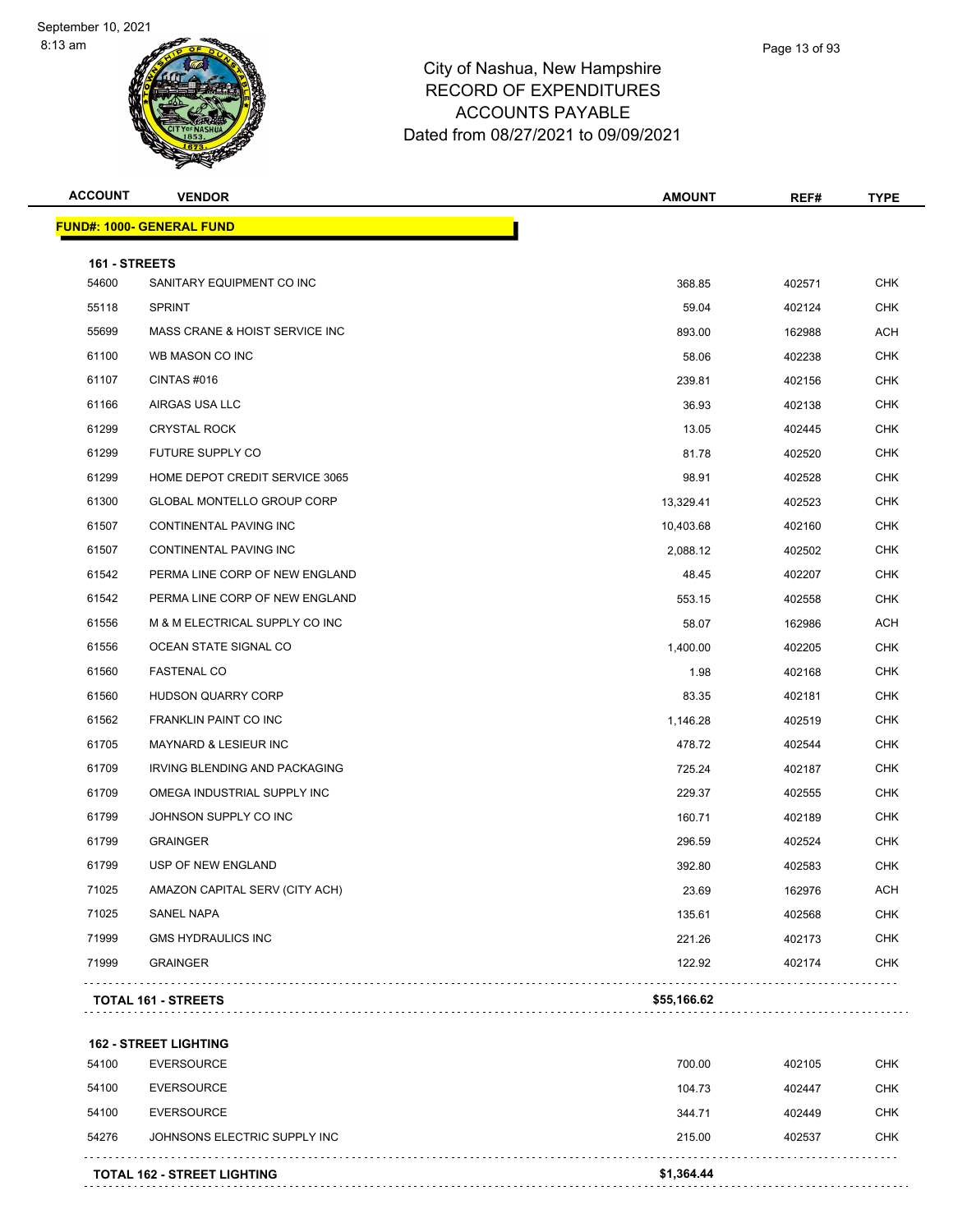

| <b>ACCOUNT</b> | <b>VENDOR</b>                                   |      | <b>AMOUNT</b>      | REF#             | <b>TYPE</b> |
|----------------|-------------------------------------------------|------|--------------------|------------------|-------------|
|                | <b>FUND#: 1000- GENERAL FUND</b>                |      |                    |                  |             |
|                | <b>166 - PARKING OPERATIONS</b>                 |      |                    |                  |             |
| 54100          | EVERSOURCE                                      |      | 1,626.71           | 402105           | <b>CHK</b>  |
| 54141          | PENNICHUCK WATER WORKS INC                      |      | 108.83             | 402473           | <b>CHK</b>  |
| 54600          | CARPARTS DISTRIBUTION CENTER,                   |      | 331.73             | 402498           | <b>CHK</b>  |
| 55699          | CITIZENS BANK CREDIT CARD                       | Zoom | 14.99              | 9202202          | <b>ACH</b>  |
| 61100          | <b>GRAINGER</b>                                 |      | (54.88)            | 402524           | <b>CHK</b>  |
|                | <b>TOTAL 166 - PARKING OPERATIONS</b>           |      | \$2,027.38         |                  |             |
|                | <b>170 - HYDROELECTRIC OPERATIONS</b>           |      |                    |                  |             |
| 54100          | EVERSOUCE-POWER SUPPLY                          |      | 443.86             | 402446           | <b>CHK</b>  |
| 54100          | <b>EVERSOURCE</b>                               |      | 23.72              | 402449           | <b>CHK</b>  |
| 54221          | WM CORPORATE SERVICES INC                       |      | 97.56              | 402588           | <b>CHK</b>  |
| 55109          | <b>COMCAST</b>                                  |      | 128.39             | 402096           | <b>CHK</b>  |
| 55109          | CONSOLIDATED COMMUNICATIONS                     |      | 121.84             | 402098           | <b>CHK</b>  |
| 55109          | CONSOLIDATED COMMUNICATIONS                     |      | 95.93              | 402100           | <b>CHK</b>  |
|                | <b>TOTAL 170 - HYDROELECTRIC OPERATIONS</b>     |      | \$911.30           |                  |             |
|                |                                                 |      |                    |                  |             |
|                | <b>171 - COMMUNITY SERVICES</b>                 |      |                    |                  | <b>CHK</b>  |
| 54100<br>54141 | <b>EVERSOURCE</b><br>PENNICHUCK WATER WORKS INC |      | 2,073.54<br>457.47 | 402105<br>402473 | <b>CHK</b>  |
| 61250          | <b>ALPHAGRAPHICS</b>                            |      | 1,403.32           | 402140           | CHK         |
|                |                                                 |      |                    |                  |             |
|                | <b>TOTAL 171 - COMMUNITY SERVICES</b>           |      | \$3,934.33         |                  |             |
|                | <b>172 - COMMUNITY HEALTH</b>                   |      |                    |                  |             |
| 55118          | <b>SPRINT</b>                                   |      | 45.90              | 402124           | <b>CHK</b>  |
|                | TOTAL 172 - COMMUNITY HEALTH                    |      | \$45.90            |                  |             |
|                |                                                 |      |                    |                  |             |
|                | <b>173 - ENVIRONMENTAL HEALTH</b>               |      |                    |                  |             |
| 61149          | <b>VWR INTERNATIONAL</b>                        |      | 33.29              | 402237<br>.      | <b>CHK</b>  |
|                | <b>TOTAL 173 - ENVIRONMENTAL HEALTH</b>         |      | \$33.29            |                  |             |
|                |                                                 |      |                    |                  |             |
| 55200          | <b>174 - WELFARE ADMINISTRATION</b><br>NHLWAA   |      | 15.00              | 402120           | <b>CHK</b>  |
|                | <b>TOTAL 174 - WELFARE ADMINISTRATION</b>       |      | \$15.00            |                  |             |
|                | <b>175 - WELFARE ASSISTANCE</b>                 |      |                    |                  |             |
| 55810          | 188 CONCORD ST LLC                              |      | 378.90             | 402375           | <b>CHK</b>  |
| 55810          | 23-25 TEMPLE ST REALTY LLC                      |      | 585.00             | 402376           | <b>CHK</b>  |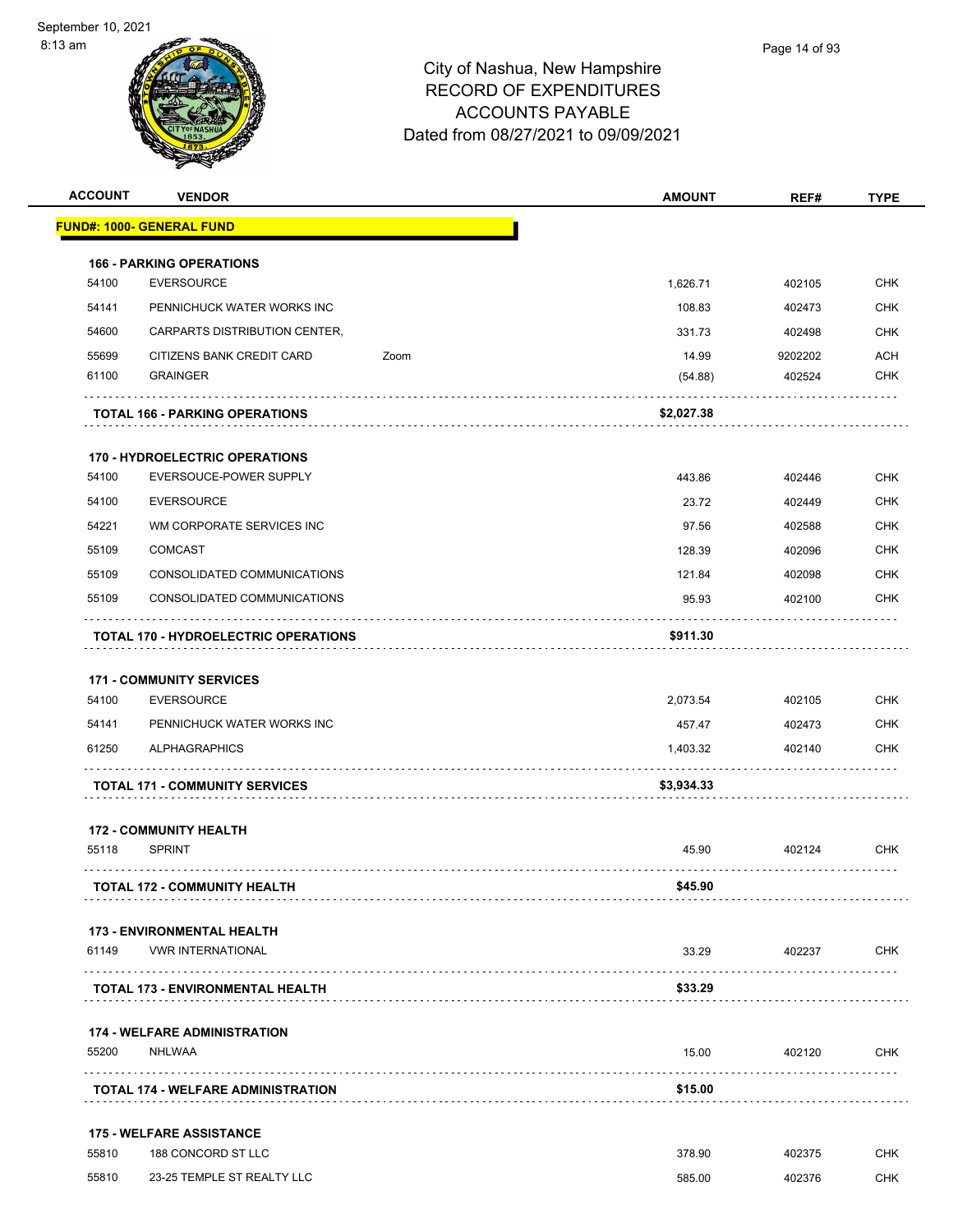

| <b>ACCOUNT</b> | <b>VENDOR</b>                                         |         | <b>AMOUNT</b> | REF#    | <b>TYPE</b> |
|----------------|-------------------------------------------------------|---------|---------------|---------|-------------|
|                | <u> FUND#: 1000- GENERAL FUND</u>                     |         |               |         |             |
|                |                                                       |         |               |         |             |
| 55810          | <b>175 - WELFARE ASSISTANCE</b><br>525 AMHERST ST LLC |         | 634.50        | 402377  | <b>CHK</b>  |
| 55810          | <b>TAIOB M ALI</b>                                    |         | 1,000.00      | 402378  | CHK         |
| 55810          | <b>COUNTRY BARN MOTEL</b>                             |         | 545.87        | 402380  | <b>CHK</b>  |
| 55810          | 28-34 RAILROAD SQUARE LLC                             |         | 1,300.00      | 402695  | <b>CHK</b>  |
| 55810          | PICKERING COURT APARTMENTS                            |         | 900.00        | 402697  | CHK         |
| 55810          | CITIZENS BANK CREDIT CARD                             | Motel 6 | 527.52        | 9202202 | <b>ACH</b>  |
| 55810          | CITIZENS BANK CREDIT CARD                             | Motel 6 | 527.52        | 9202202 | <b>ACH</b>  |
| 55810          | CITIZENS BANK CREDIT CARD                             | Motel 6 | 504.63        | 9202202 | <b>ACH</b>  |
| 55810          | CITIZENS BANK CREDIT CARD                             | Motel 6 | 527.52        | 9202202 | ACH         |
| 55810          | CITIZENS BANK CREDIT CARD                             | Motel 6 | 527.52        | 9202202 | <b>ACH</b>  |
| 55810          | CITIZENS BANK CREDIT CARD                             | Motel 6 | 108.99        | 9202202 | <b>ACH</b>  |
| 55810          | CITIZENS BANK CREDIT CARD                             | Motel 6 | 111.17        | 9202202 | ACH         |
| 55814          | <b>EVERSOURCE</b>                                     |         | 443.11        | 402374  | CHK         |
| 55814          | <b>EVERSOURCE</b>                                     |         | 318.00        | 402693  | <b>CHK</b>  |
| 55814          | LIBERTY UTILITIES                                     |         | 242.62        | 402694  | CHK         |
| 55820          | ANCTIL ROCHETTE FUNERAL HOME                          |         | 750.00        | 402379  | <b>CHK</b>  |
| 55820          | DAVIS FUNERAL HOME                                    |         | 750.00        | 402381  | <b>CHK</b>  |
| 55820          | DAVIS FUNERAL HOME                                    |         | 750.00        | 402696  | CHK         |
|                | TOTAL 175 - WELFARE ASSISTANCE                        |         | \$11,432.87   |         |             |
|                |                                                       |         |               |         |             |
|                | <b>177 - PARKS &amp; RECREATION</b>                   |         |               |         |             |
| 54100          | <b>EVERSOURCE</b>                                     |         | 32.86         | 402105  | <b>CHK</b>  |
| 54100          | EVERSOUCE-POWER SUPPLY                                |         | 3,232.99      | 402446  | CHK         |
| 54100          | <b>EVERSOURCE</b>                                     |         | 10,081.61     | 402449  | <b>CHK</b>  |
| 54114          | LIBERTY UTILITIES - NH                                |         | 58.12         | 402114  | CHK         |
| 54114          | LIBERTY UTILITIES - NH                                |         | 65.07         | 402461  | <b>CHK</b>  |
| 54114          | LIBERTY UTILITIES - NH                                |         | 141.51        | 402466  | <b>CHK</b>  |
| 54141          | PENNICHUCK WATER WORKS INC                            |         | 829.60        | 402121  | CHK         |
| 54141          | PENNICHUCK WATER WORKS INC                            |         | 11,345.40     | 402473  | <b>CHK</b>  |
| 54280          | JP PEST SERVICES LLC                                  |         | 68.60         | 162929  | ACH         |
| 54280          | AFFILIATED HVAC SERVICES LLC                          |         | 136.00        | 402137  | <b>CHK</b>  |
| 54280          | JOHNSONS ELECTRIC SUPPLY INC                          |         | 133.75        | 402190  | <b>CHK</b>  |
| 54280          | PIONEER ATHLETICS                                     |         | 294.40        | 402210  | CHK         |
| 54280          | SITEONE LANDSCAPE SUPPLY LLC                          |         | 1,623.60      | 402217  | <b>CHK</b>  |
| 54280          | AFFILIATED HVAC SERVICES LLC                          |         | 1,368.00      | 402480  | CHK         |
| 54280          | F W WEBB COMPANY                                      |         | 51.55         | 402514  | <b>CHK</b>  |
| 54280          | <b>FASTENAL CO</b>                                    |         | 3.51          | 402515  | <b>CHK</b>  |
| 54280          | JOHNSONS ELECTRIC SUPPLY INC                          |         | 1,689.66      | 402537  | CHK         |
| 54280          | R J THOMAS MANUFACTURING                              |         | 1,083.00      | 402561  | <b>CHK</b>  |
|                |                                                       |         |               |         |             |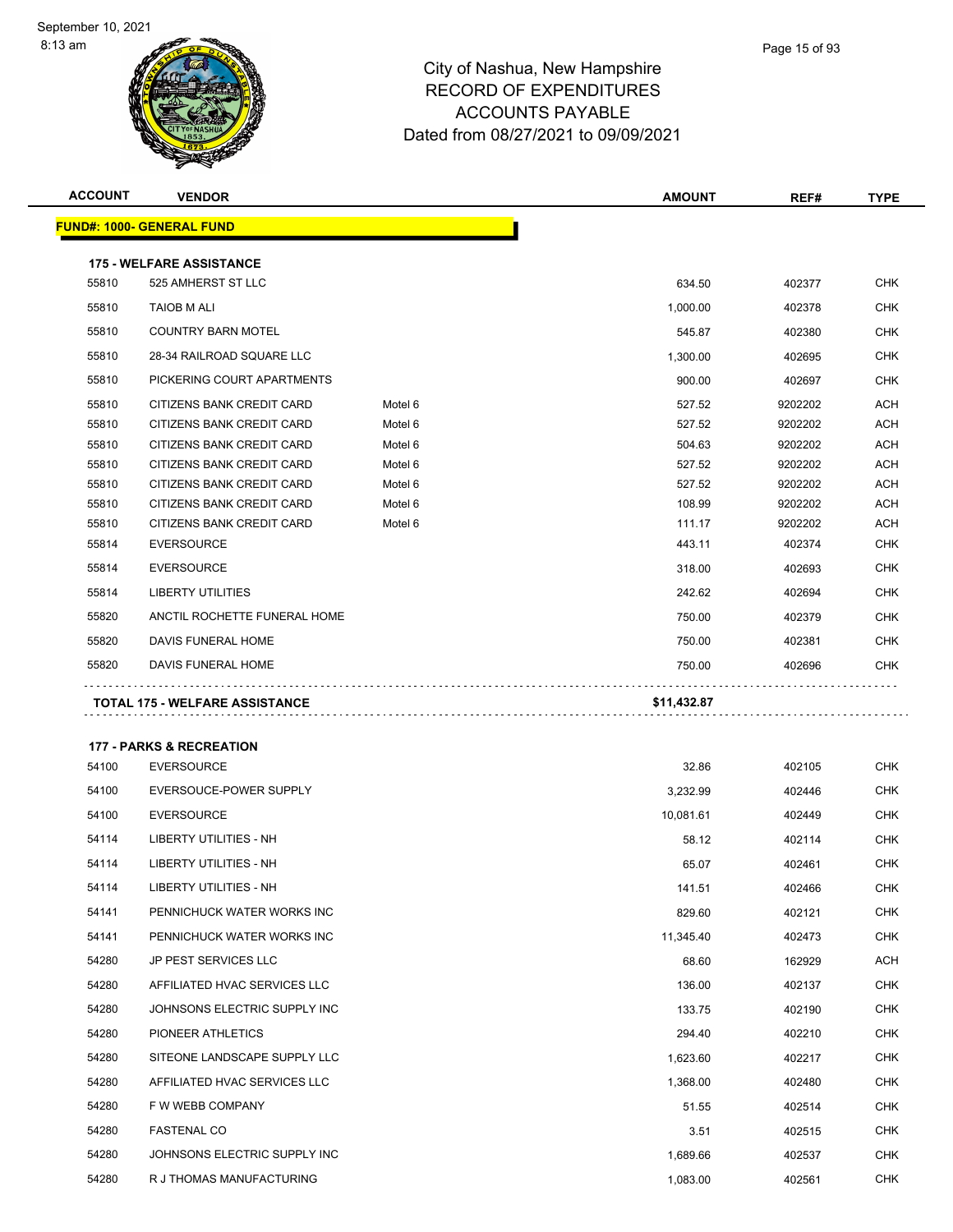8:13 am



| <b>ACCOUNT</b> | <b>VENDOR</b>                                                    |                      | <b>AMOUNT</b> | REF#    | TYPE       |
|----------------|------------------------------------------------------------------|----------------------|---------------|---------|------------|
|                | <u> FUND#: 1000- GENERAL FUND</u>                                |                      |               |         |            |
|                |                                                                  |                      |               |         |            |
| 54280          | <b>177 - PARKS &amp; RECREATION</b><br>RCL CLEANING SERVICES INC |                      | 300.00        | 402562  | <b>CHK</b> |
| 54280          | SITEONE LANDSCAPE SUPPLY LLC                                     |                      | 25.32         | 402573  | CHK        |
| 54280          | <b>STATELINE IRRIGATION</b>                                      |                      | 590.92        | 402576  | <b>CHK</b> |
| 54600          | D & R TOWING INC                                                 |                      | 125.00        | 402163  | CHK        |
| 54821          | UNITED SITE SERVICES                                             |                      | 238.00        | 402234  | <b>CHK</b> |
| 55118          | <b>SPRINT</b>                                                    |                      | 89.03         | 402124  | <b>CHK</b> |
| 55654          | <b>SWANK MOTION PICTURES INC</b>                                 |                      | 465.00        | 402224  | CHK        |
| 61299          | <b>TURF PRODUCTS</b>                                             |                      | (969.79)      | 402231  | <b>CHK</b> |
| 61299          | UNITED AG & TURF NE                                              |                      | 632.65        | 402233  | CHK        |
| 61300          | <b>GLOBAL MONTELLO GROUP CORP</b>                                |                      | 757.12        | 402172  | <b>CHK</b> |
| 61705          | MAYNARD & LESIEUR INC                                            |                      | 589.00        | 402543  | <b>CHK</b> |
| 61799          | ADVANCE AUTO PARTS                                               |                      | 106.59        | 402135  | <b>CHK</b> |
| 61799          | CARPARTS DISTRIBUTION CENTER,                                    |                      | (20.20)       | 402152  | <b>CHK</b> |
| 61799          | <b>TURF PRODUCTS</b>                                             |                      | 2,096.48      | 402231  | <b>CHK</b> |
| 61799          | ALLEGIANCE TRUCKS LLC                                            |                      | 214.30        | 402482  | <b>CHK</b> |
| 61799          | CARPARTS DISTRIBUTION CENTER,                                    |                      | 107.05        | 402498  | <b>CHK</b> |
| 61799          | SANEL NAPA                                                       |                      | 178.52        | 402568  | CHK        |
| 61799          | <b>TURF PRODUCTS</b>                                             |                      | 214.22        | 402582  | <b>CHK</b> |
|                |                                                                  |                      |               |         |            |
|                | <b>TOTAL 177 - PARKS &amp; RECREATION</b>                        |                      | \$37,978.44   |         |            |
| 179 - LIBRARY  |                                                                  |                      |               |         |            |
| 54100          | EVERSOUCE-POWER SUPPLY                                           |                      | 7.783.60      | 402446  | CHK        |
| 54141          | PENNICHUCK WATER WORKS INC                                       |                      | 269.60        | 402121  | CHK        |
| 54280          | <b>JP PEST SERVICES LLC</b>                                      |                      | 114.00        | 162929  | ACH        |
| 54280          | HOME DEPOT CREDIT SERVICE 3065                                   |                      | 47.09         | 402528  | CHK        |
| 54280          | HUFF & GAUTHIER INC                                              |                      | 154.00        | 402531  | <b>CHK</b> |
| 54280          | STANLEY CONVERGENT SECURITY                                      |                      | 314.64        | 402575  | <b>CHK</b> |
| 54428          | GOVCONNECTION INC                                                |                      | 1,750.00      | 162925  | <b>ACH</b> |
| 54428          | CITIZENS BANK CREDIT CARD                                        | ADOBE*STOCK          | 29.99         | 9202202 | <b>ACH</b> |
| 54428          | CITIZENS BANK CREDIT CARD                                        | DREAMHOST DH-FEE.COM | 170.88        | 9202202 | <b>ACH</b> |
| 55109          | <b>SPRINT</b>                                                    |                      | 49.61         | 402124  | <b>CHK</b> |
| 61299          | AMAZON CAPITAL SERV (CITY ACH)                                   |                      | 221.13        | 162921  | <b>ACH</b> |
| 61299          | AMAZON CAPITAL SERV (CITY ACH)                                   |                      | 95.76         | 162976  | <b>ACH</b> |
| 61299          | DEMCO                                                            |                      | 75.36         | 402165  | <b>CHK</b> |
| 61650          | WB MASON CO INC                                                  |                      | 58.06         | 402587  | <b>CHK</b> |
| 61807          | INGRAM LIBRARY SERVICES LLC                                      |                      | 74.74         | 162927  | <b>ACH</b> |
| 61807          | INGRAM LIBRARY SERVICES LLC                                      |                      | 866.55        | 162983  | <b>ACH</b> |
| 61807          | <b>BAKER &amp; TAYLOR</b>                                        |                      | 354.87        | 402144  | <b>CHK</b> |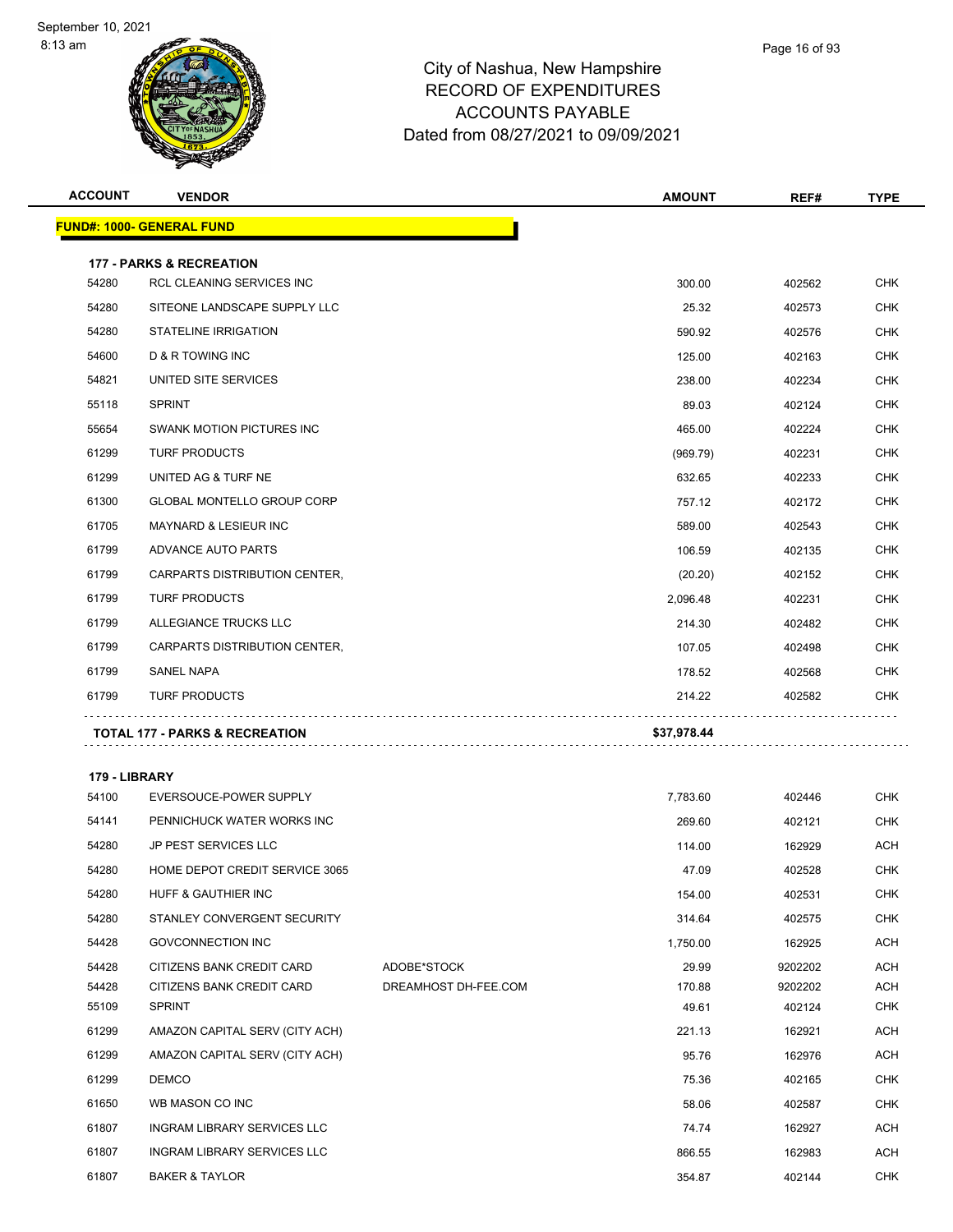

| <b>ACCOUNT</b>         | <b>VENDOR</b>                                | <b>AMOUNT</b>                                     | REF#              | <b>TYPE</b>              |
|------------------------|----------------------------------------------|---------------------------------------------------|-------------------|--------------------------|
|                        | <b>FUND#: 1000- GENERAL FUND</b>             |                                                   |                   |                          |
|                        |                                              |                                                   |                   |                          |
| 179 - LIBRARY<br>61807 | <b>BAKER &amp; TAYLOR</b>                    | 1,140.21                                          | 402490            | <b>CHK</b>               |
| 61814                  | MIDWEST TAPE LLC                             | 156.73                                            | 162938            | <b>ACH</b>               |
| 61814                  | MIDWEST TAPE LLC                             | 121.65                                            | 162993            | <b>ACH</b>               |
| 61814                  | <b>BAKER &amp; TAYLOR</b>                    | 91.25                                             | 402144            | <b>CHK</b>               |
| 61814                  | <b>BAKER &amp; TAYLOR</b>                    | 60.44                                             | 402490            | <b>CHK</b>               |
| 68322                  | AMAZON CAPITAL SERV (CITY ACH)               | 46.92                                             | 162921            | <b>ACH</b>               |
| 68322                  | <b>KRISTEN MURPHY</b>                        | 56.81                                             | 162939            | <b>ACH</b>               |
| 68322                  | AMAZON CAPITAL SERV (CITY ACH)               | 74.27                                             | 162976            | <b>ACH</b>               |
| 68322                  | ROBERT AZZI                                  | 400.00                                            | 402422            | <b>CHK</b>               |
| 71221                  | <b>GOVCONNECTION INC</b>                     | 1.665.00                                          | 162925            | <b>ACH</b>               |
| 71221                  | AMAZON CAPITAL SERV (CITY ACH)               | 90.03                                             | 162976            | ACH                      |
|                        | TOTAL 179 - LIBRARY                          | \$16,333.19                                       |                   |                          |
|                        |                                              |                                                   |                   |                          |
|                        | <b>181 - COMMUNITY DEVELOPMENT</b>           |                                                   |                   |                          |
| 55421<br>61100         | CITIZENS BANK CREDIT CARD<br>WB MASON CO INC | American Planning Association<br>210.00<br>188.96 | 9202202<br>402238 | <b>ACH</b><br><b>CHK</b> |
| 61650                  | WB MASON CO INC                              | 104.45                                            | 402238            | CHK                      |
|                        |                                              |                                                   |                   |                          |
|                        | TOTAL 181 - COMMUNITY DEVELOPMENT            | \$503.41                                          |                   |                          |
| <b>191 - SCHOOL</b>    |                                              |                                                   |                   |                          |
| 53128                  | <b>ALAN PARADISE</b>                         | 136,386.40                                        | 402075            | <b>CHK</b>               |
| 53128                  | WADLEIGH STARR & PETERS PLLC                 | 840.50                                            | 402321            | <b>CHK</b>               |
| 53607                  | LTR TUTORING ASSOCIATES LLC                  | 2,300.00                                          | 402288            | <b>CHK</b>               |
| 53614                  | STATE OF NH CRIMINAL RECORDS                 | 96.50                                             | 402243            | <b>CHK</b>               |
| 53614                  | CREATIVE BEHAVIORAL SOLUTIONS                | 325.00                                            | 402263            | CHK                      |
| 53614                  | MAS MEDICAL STAFFING                         | 1,116.85                                          | 402292            | <b>CHK</b>               |
| 53614                  | AMY MCCARTNEY                                | 3,705.00                                          | 402295            | <b>CHK</b>               |
| 53614                  | STATE OF NH CRIMINAL RECORDS                 | 48.25                                             | 402602            | <b>CHK</b>               |
| 53628                  | STATE OF NH CRIMINAL RECORDS                 | 956.25                                            | 402243            | <b>CHK</b>               |
| 53628                  | <b>GREGORY RODRIGUEZ</b>                     | 578.00                                            | 402314            | <b>CHK</b>               |
| 53628                  | STATE OF NH CRIMINAL RECORDS                 | 1,084.25                                          | 402602            | <b>CHK</b>               |
| 53628                  | ASAP FIRE & SAFETY CORP                      | 2,085.50                                          | 402605            | <b>CHK</b>               |
| 53628                  | <b>SERESC</b>                                | 5,992.92                                          | 402673            | <b>CHK</b>               |
| 54100                  | <b>EVERSOURCE</b>                            | 6,709.92                                          | 402591            | <b>CHK</b>               |
| 54114                  | LIBERTY UTILITIES - NH                       | 55.41                                             | 402592            | CHK                      |
| 54114                  | LIBERTY UTILITIES - NH                       | 334.35                                            | 402593            | <b>CHK</b>               |
| 54114                  | LIBERTY UTILITIES - NH                       | 173.00                                            | 402594            | <b>CHK</b>               |
| 54114                  | LIBERTY UTILITIES - NH                       | 225.67                                            | 402595            | <b>CHK</b>               |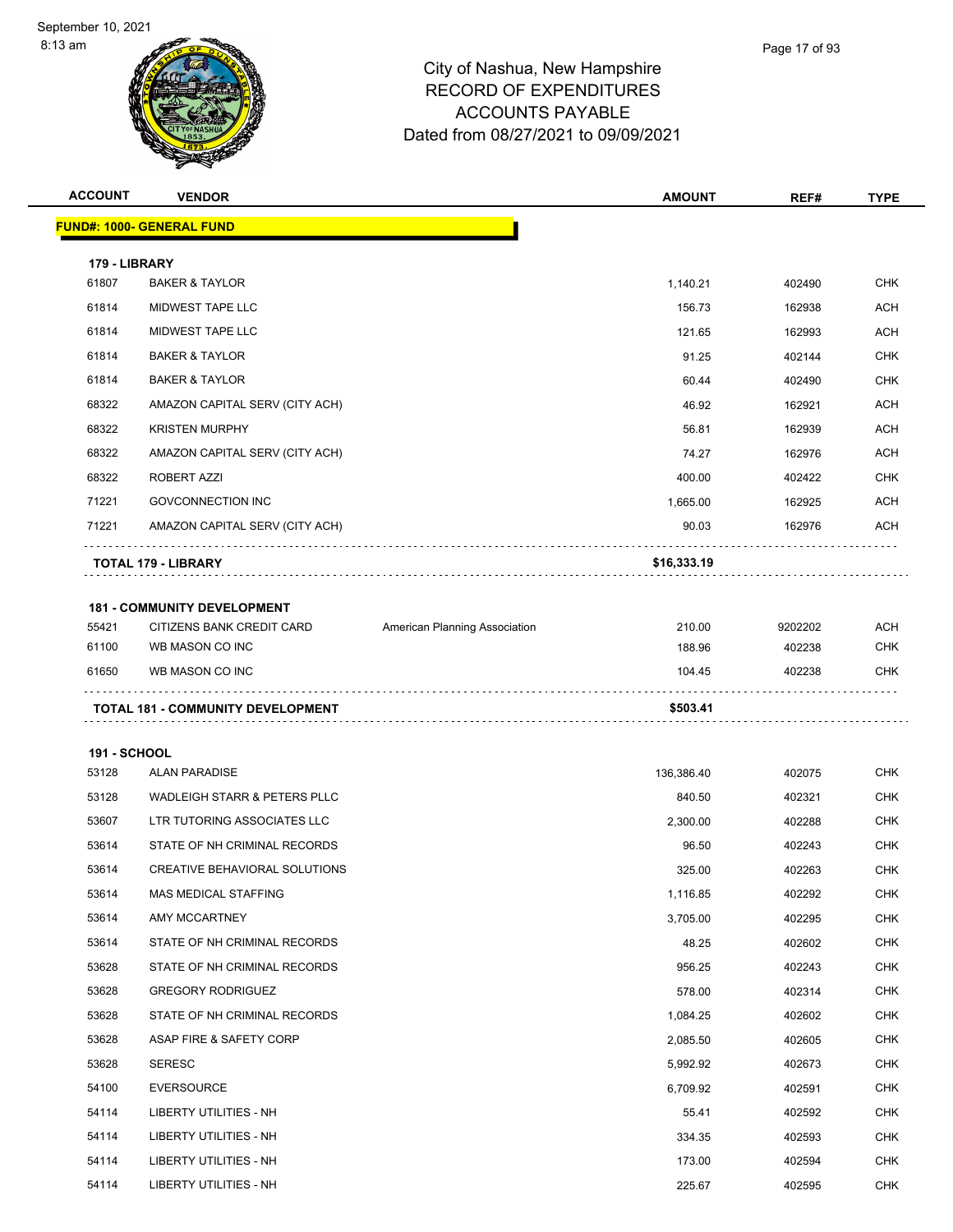

# City of Nashua, New Hampshire RECORD OF EXPENDITURES ACCOUNTS PAYABLE Dated from 08/27/2021 to 09/09/2021

| <b>ACCOUNT</b>      | <b>VENDOR</b>                    |                          | <b>AMOUNT</b> | REF#    | <b>TYPE</b> |
|---------------------|----------------------------------|--------------------------|---------------|---------|-------------|
|                     | <b>FUND#: 1000- GENERAL FUND</b> |                          |               |         |             |
| <b>191 - SCHOOL</b> |                                  |                          |               |         |             |
| 54114               | LIBERTY UTILITIES - NH           |                          | 878.65        | 402596  | <b>CHK</b>  |
| 54114               | LIBERTY UTILITIES - NH           |                          | 764.49        | 402597  | <b>CHK</b>  |
| 54114               | LIBERTY UTILITIES - NH           |                          | 899.91        | 402598  | <b>CHK</b>  |
| 54114               | LIBERTY UTILITIES - NH           |                          | 187.46        | 402599  | <b>CHK</b>  |
| 54114               | LIBERTY UTILITIES - NH           |                          | 187.94        | 402600  | <b>CHK</b>  |
| 54114               | LIBERTY UTILITIES - NH           |                          | 218.71        | 402601  | <b>CHK</b>  |
| 54141               | PENNICHUCK WATER WORKS INC       |                          | 5,666.92      | 402241  | <b>CHK</b>  |
| 54280               | MARVELL PLATE GLASS INC          |                          | 2,763.64      | 402291  | <b>CHK</b>  |
| 54280               | CITIZENS BANK CREDIT CARD        | <b>REDIMIX COMPANIES</b> | 1,080.00      | 9202202 | <b>ACH</b>  |
| 54421               | KONICA MINOLTA BUSINESS          |                          | 500.00        | 402284  | <b>CHK</b>  |
| 54487               | <b>HYDRAULIC EQUIPMENT</b>       |                          | 2,796.18      | 402638  | <b>CHK</b>  |
| 54487               | R WHITE EQUIPMENT CENTER INC     |                          | 20.00         | 402667  | <b>CHK</b>  |
| 54487               | UNITED MACHINE REPAIR INC        |                          | 990.70        | 402678  | <b>CHK</b>  |
| 54600               | MAYNARD & LESIEUR INC            |                          | 132.00        | 402294  | <b>CHK</b>  |
| 54600               | ALLEGIANCE TRUCKS LLC            |                          | 86.38         | 402604  | <b>CHK</b>  |
| 54600               | D & R TOWING INC                 |                          | 754.01        | 402618  | <b>CHK</b>  |
| 54600               | <b>MAYNARD &amp; LESIEUR INC</b> |                          | 90.00         | 402651  | <b>CHK</b>  |
| 54600               | SANEL NAPA                       |                          | 247.46        | 402670  | <b>CHK</b>  |
| 55109               | CONSOLIDATED COMMUNICATIONS      |                          | 1,599.84      | 402240  | <b>CHK</b>  |
| 55109               | <b>COMCAST</b>                   |                          | 222.56        | 402261  | <b>CHK</b>  |
| 55109               | CONSOLIDATED COMMUNICATIONS      |                          | 1,089.10      | 402590  | <b>CHK</b>  |
| 55109               | <b>COMCAST</b>                   |                          | 99.95         | 402613  | <b>CHK</b>  |
| 55200               | ALLIED 100                       |                          | 509.00        | 402245  | <b>CHK</b>  |
| 55200               | CPI INC                          |                          | 150.00        | 402262  | <b>CHK</b>  |
| 55200               | <b>NASP</b>                      |                          | 220.00        | 402302  | <b>CHK</b>  |
| 55200               | <b>NEASC INC</b>                 |                          | 4,605.00      | 402304  | <b>CHK</b>  |
| 55200               | NHASEA                           |                          | 555.00        | 402661  | <b>CHK</b>  |
| 55307               | PAULA PAPANICOLAOU               |                          | 37.61         | 402310  | <b>CHK</b>  |
| 55307               | DONNA LATINA                     |                          | 64.40         | 402646  | <b>CHK</b>  |
| 55307               | NATHAN MAZEROLLE                 |                          | 49.75         | 402652  | <b>CHK</b>  |
| 55400               | CITIZENS BANK CREDIT CARD        | <b>RIVIER UNIVERSITY</b> | 249.00        | 9202202 | ACH         |
| 55500               | UNIVERSITY OF NEW HAMPSHIRE      |                          | 100.00        | 402680  | <b>CHK</b>  |
| 55500               | CITIZENS BANK CREDIT CARD        | <b>MAILCHIMP MONTHLY</b> | 79.19         | 9202202 | ACH         |
| 55607               | PITNEY BOWES GLOBAL FIN SVCS     |                          | 196.98        | 402242  | <b>CHK</b>  |
| 55607               | FORMAX - DIV BESCORP INC         |                          | 44.00         | 402626  | CHK         |
| 55642               | DEE ANN BURNS                    |                          | 150.00        | 402257  | CHK         |
| 55642               | <b>JOHN JASKOLKA</b>             |                          | 64.00         | 402281  | <b>CHK</b>  |
| 55642               | JOHN KEVIN O'LEARY               |                          | 160.00        | 402282  | CHK         |
| 55642               | JASON KOHM                       |                          | 140.00        | 402283  | <b>CHK</b>  |

Page 18 of 93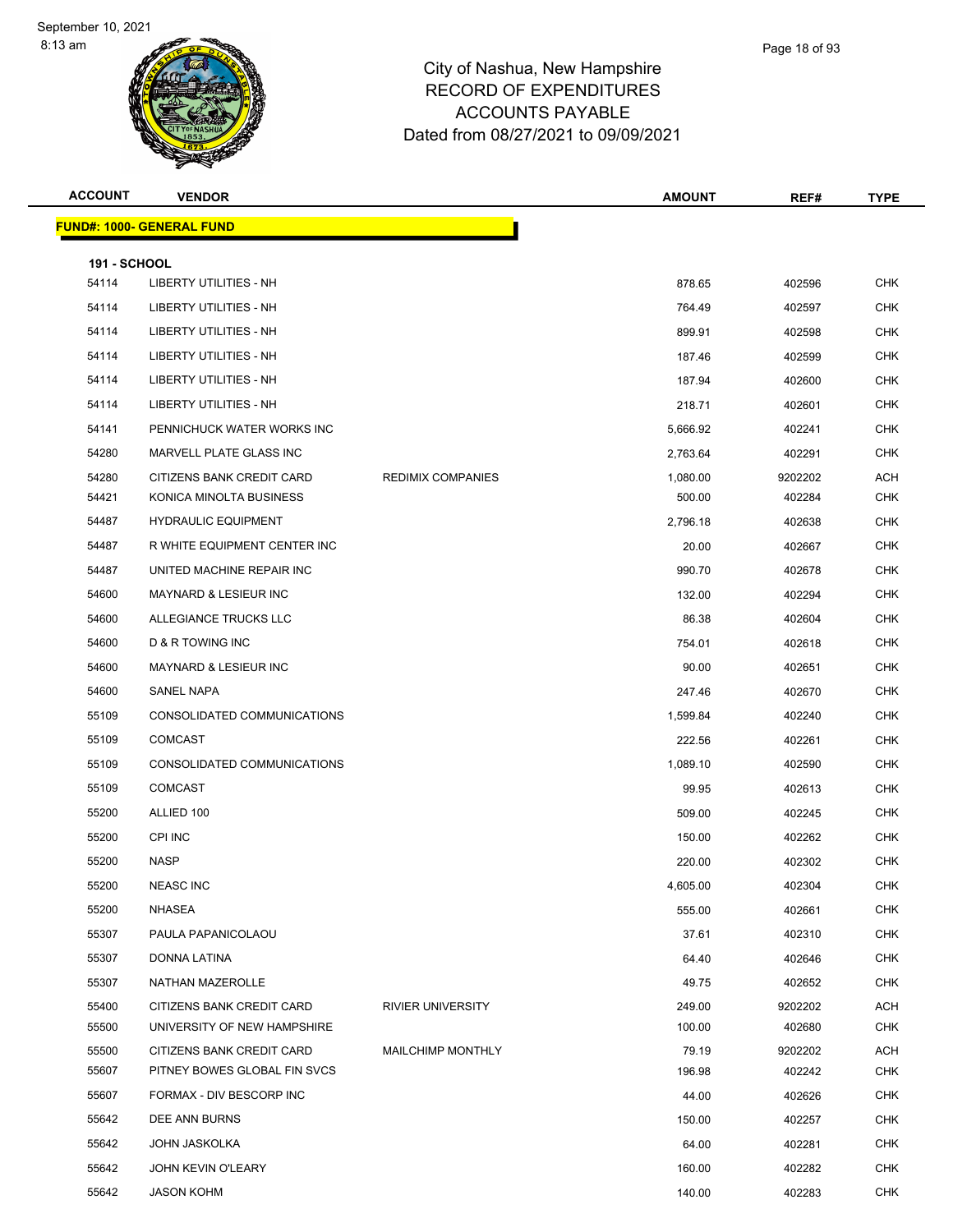**FUND#: 1000- GENE** 

8:13 am



### City of Nashua, New Hampshire RECORD OF EXPENDITURES ACCOUNTS PAYABLE Dated from 08/27/2021 to 09/09/2021

| ACCOUNT             | <b>VENDOR</b>                            | <b>AMOUNT</b> | REF#   | <b>TYPE</b> |
|---------------------|------------------------------------------|---------------|--------|-------------|
|                     | <u> IND#: 1000- GENERAL FUND</u>         |               |        |             |
| <b>191 - SCHOOL</b> |                                          |               |        |             |
| 55642               | <b>JOSEPH KURTA</b>                      | 70.00         | 402286 | <b>CHK</b>  |
| 55642               | <b>DENNIS MELANSON</b>                   | 70.00         | 402297 | <b>CHK</b>  |
| 55642               | <b>GARY WONG</b>                         | 150.00        | 402327 | <b>CHK</b>  |
| 55642               | <b>KAREN ZIELINSKI</b>                   | 70.00         | 402328 | <b>CHK</b>  |
| 55642               | DAVE ZWICKER                             | 160.00        | 402330 | <b>CHK</b>  |
| 55642               | <b>MARK COOKSON</b>                      | 70.00         | 402615 | <b>CHK</b>  |
| 55642               | HENRY E GOLEC                            | 60.00         | 402631 | <b>CHK</b>  |
| 55642               | JEFFREY L KLEINER                        | 60.00         | 402643 | <b>CHK</b>  |
| 55642               | DONALD MCGUIGAN                          | 70.00         | 402653 | <b>CHK</b>  |
| 55642               | <b>MICHAEL MORGAN</b>                    | 90.00         | 402657 | <b>CHK</b>  |
| 55642               | <b>NICKY SANDERS</b>                     | 70.00         | 402669 | <b>CHK</b>  |
| 55642               | DANIEL JAMES VALAVANE                    | 70.00         | 402681 | <b>CHK</b>  |
| 55642               | <b>GARY WRIGHT</b>                       | 60.00         | 402688 | <b>CHK</b>  |
| 55642               | DAVE ZWICKER                             | 110.00        | 402689 | <b>CHK</b>  |
| 55690               | FIRST STUDENT INC                        | 6,152.12      | 402268 | <b>CHK</b>  |
| 55690               | FIRST STUDENT INC                        | 970.31        | 402624 | <b>CHK</b>  |
| 55694               | <b>CEDARCREST INC</b>                    | 8,253.40      | 402259 | <b>CHK</b>  |
| 55694               | CREST COLLABORATIVE                      | 20,590.00     | 402264 | <b>CHK</b>  |
| 55694               | MILLCREEK REHABILITATION CTRS            | 417.93        | 402298 | <b>CHK</b>  |
| 55694               | <b>REGIONAL SERVICES &amp; EDUCATION</b> | 39,956.37     | 402312 | <b>CHK</b>  |
| 55694               | ST ANNS HOME INC                         | 3,804.36      | 402317 | <b>CHK</b>  |
| 55694               | VALLEY COLLABORATIVE                     | 8,092.50      | 402320 | <b>CHK</b>  |
| 61100               | (SCHOOL ACH) AMAZON CAPITAL SE           | 516.22        | 163002 | ACH         |
| 61100               | <b>MARIA GUTIERREZ</b>                   | 75.00         | 402290 | <b>CHK</b>  |
| 61100               | SCHOOL SPECIALTY LLC                     | 310.38        | 402315 | <b>CHK</b>  |
| 61100               | WB MASON CO INC                          | 2,521.03      | 402322 | <b>CHK</b>  |
| 61100               | WB MASON CO INC                          | 1,039.02      | 402684 | <b>CHK</b>  |
| 61135               | (SCHOOL ACH) AMAZON CAPITAL SE           | 966.95        | 162946 | ACH         |
| 61135               | (SCHOOL ACH) AMAZON CAPITAL SE           | 3,425.58      | 163002 | ACH         |
| 61135               | ULINE                                    | 548.90        | 163005 | ACH         |
| 61135               | BAILEY POTTERY EQUIP CORP                | 491.00        | 402249 | <b>CHK</b>  |
| 61135               | KIMBERLY BERTRAND                        | 141.06        | 402251 | <b>CHK</b>  |
| 61135               | <b>MELISSA BESONG</b>                    | 72.50         | 402252 | <b>CHK</b>  |

 BLICK ART MATERIALS 705.96 402253 CHK FREESTYLE PHOTOGRAPHIC SUPPLIE 903.74 402270 CHK GOPHER SPORT 179.92 402271 CHK JULIE GUAY 79.00 402274 CHK LINDSAY HAYNES 300.00 402276 CHK

Page 19 of 93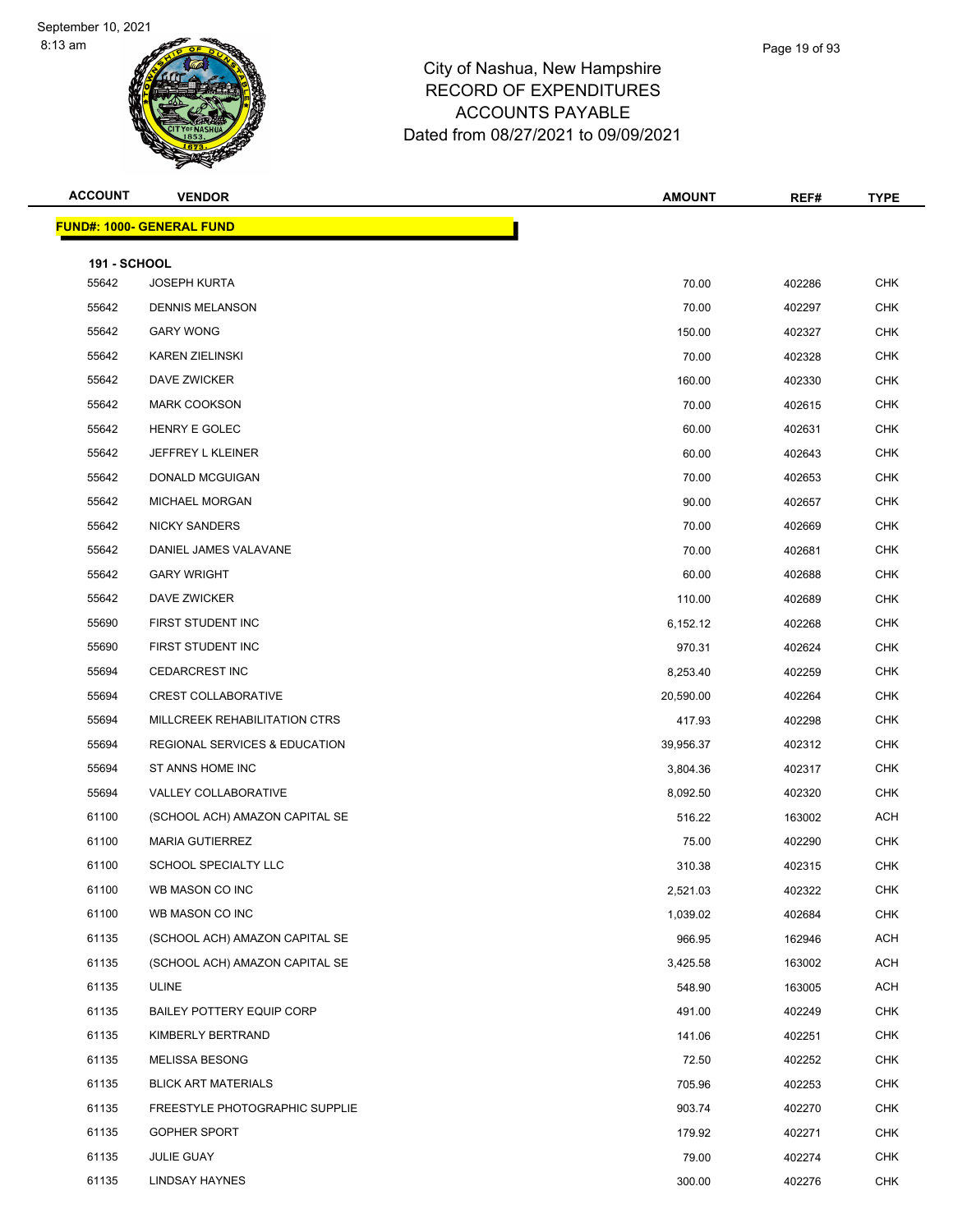

| Page 20 of 93 |
|---------------|
|               |

| <b>ACCOUNT</b>               | <b>VENDOR</b>                     | <b>AMOUNT</b> | REF#   | <b>TYPE</b> |
|------------------------------|-----------------------------------|---------------|--------|-------------|
|                              | <b>FUND#: 1000- GENERAL FUND</b>  |               |        |             |
|                              |                                   |               |        |             |
| <b>191 - SCHOOL</b><br>61135 | HOME DEPOT CREDIT SERVICES        | 90.91         | 402277 | <b>CHK</b>  |
| 61135                        | <b>JENNIFER KRISAK</b>            | 91.84         | 402285 | <b>CHK</b>  |
| 61135                        | <b>JULIE MARA</b>                 | 177.87        | 402289 | <b>CHK</b>  |
| 61135                        | <b>NASCO</b>                      | 1,757.08      | 402301 | <b>CHK</b>  |
| 61135                        | <b>LOUISE NORWAY</b>              | 36.68         | 402308 | <b>CHK</b>  |
| 61135                        | PETTY CASH                        | 181.39        | 402311 | <b>CHK</b>  |
| 61135                        | <b>ALICE REGNERI</b>              | 37.44         | 402313 | <b>CHK</b>  |
| 61135                        | SCHOOL SPECIALTY LLC              | 3,098.65      | 402315 | <b>CHK</b>  |
| 61135                        | <b>MARYBETH THOMPSON</b>          | 23.96         | 402319 | <b>CHK</b>  |
| 61135                        | WB MASON CO INC                   | 769.08        | 402322 | <b>CHK</b>  |
| 61135                        | CAROLYN ZUCCARO                   | 139.47        | 402329 | <b>CHK</b>  |
| 61135                        | <b>CHERYL CARTER</b>              | 129.98        | 402610 | <b>CHK</b>  |
| 61135                        | EMERGENCYKITS.COM                 | 885.10        | 402620 | <b>CHK</b>  |
| 61135                        | FIRE MOUNTAIN GEMS                | 361.60        | 402623 | <b>CHK</b>  |
| 61135                        | <b>FLAGHOUSE INC</b>              | 373.00        | 402625 | <b>CHK</b>  |
| 61135                        | KONICA MINOLTA BUSINESS           | 47.06         | 402644 | <b>CHK</b>  |
| 61135                        | MCINTIRE BUSINESS PRODUCTS INC    | 7,784.92      | 402654 | <b>CHK</b>  |
| 61135                        | <b>JULIE MORRIS</b>               | 88.70         | 402658 | <b>CHK</b>  |
| 61135                        | PORTLAND POTTERY                  | 1,018.20      | 402666 | <b>CHK</b>  |
| 61135                        | SCHOOL SPECIALTY LLC              | 3,189.54      | 402672 | <b>CHK</b>  |
| 61135                        | <b>TEACHERS DISCOVERY</b>         | 62.92         | 402677 | <b>CHK</b>  |
| 61135                        | WB MASON CO INC                   | 1,197.82      | 402684 | <b>CHK</b>  |
| 61142                        | (SCHOOL ACH) AMAZON CAPITAL SE    | 125.98        | 162946 | ACH         |
| 61142                        | MEDCO SUPPLY INC                  | 66.34         | 162947 | ACH         |
| 61249                        | <b>WCEPS</b>                      | 1,500.00      | 402685 | <b>CHK</b>  |
| 61299                        | ARCSOURCE INC                     | 58.81         | 402247 | <b>CHK</b>  |
| 61299                        | BUDGET 1 HR. SIGN CTR., INC.      | 206.50        | 402256 | <b>CHK</b>  |
| 61299                        | <b>FASTENAL CO</b>                | 901.68        | 402267 | <b>CHK</b>  |
| 61299                        | HOME DEPOT CREDIT SERVICES        | 177.08        | 402277 | <b>CHK</b>  |
| 61299                        | PAULA PAPANICOLAOU                | 67.65         | 402310 | <b>CHK</b>  |
| 61299                        | WHITE CAP CONSTRUCTION SUPPLY     | 596.16        | 402325 | <b>CHK</b>  |
| 61299                        | HOME DEPOT CREDIT SERVICES        | 2,497.94      | 402636 | <b>CHK</b>  |
| 61299                        | <b>MONADNOCK MTN SPRING WATER</b> | 9.00          | 402656 | <b>CHK</b>  |
| 61407                        | REXEL USA INC                     | 260.15        | 163004 | ACH         |
| 61407                        | <b>GRAINGER</b>                   | 2,105.43      | 402272 | <b>CHK</b>  |
| 61407                        | WILLIAMS COMMUNICATIONS SERVIC    | 312.50        | 402326 | <b>CHK</b>  |
| 61407                        | <b>GRAINGER</b>                   | 1,529.62      | 402632 | <b>CHK</b>  |
| 61407                        | INTERSTATE ALL BATTERY CENTER     | 24.00         | 402640 | <b>CHK</b>  |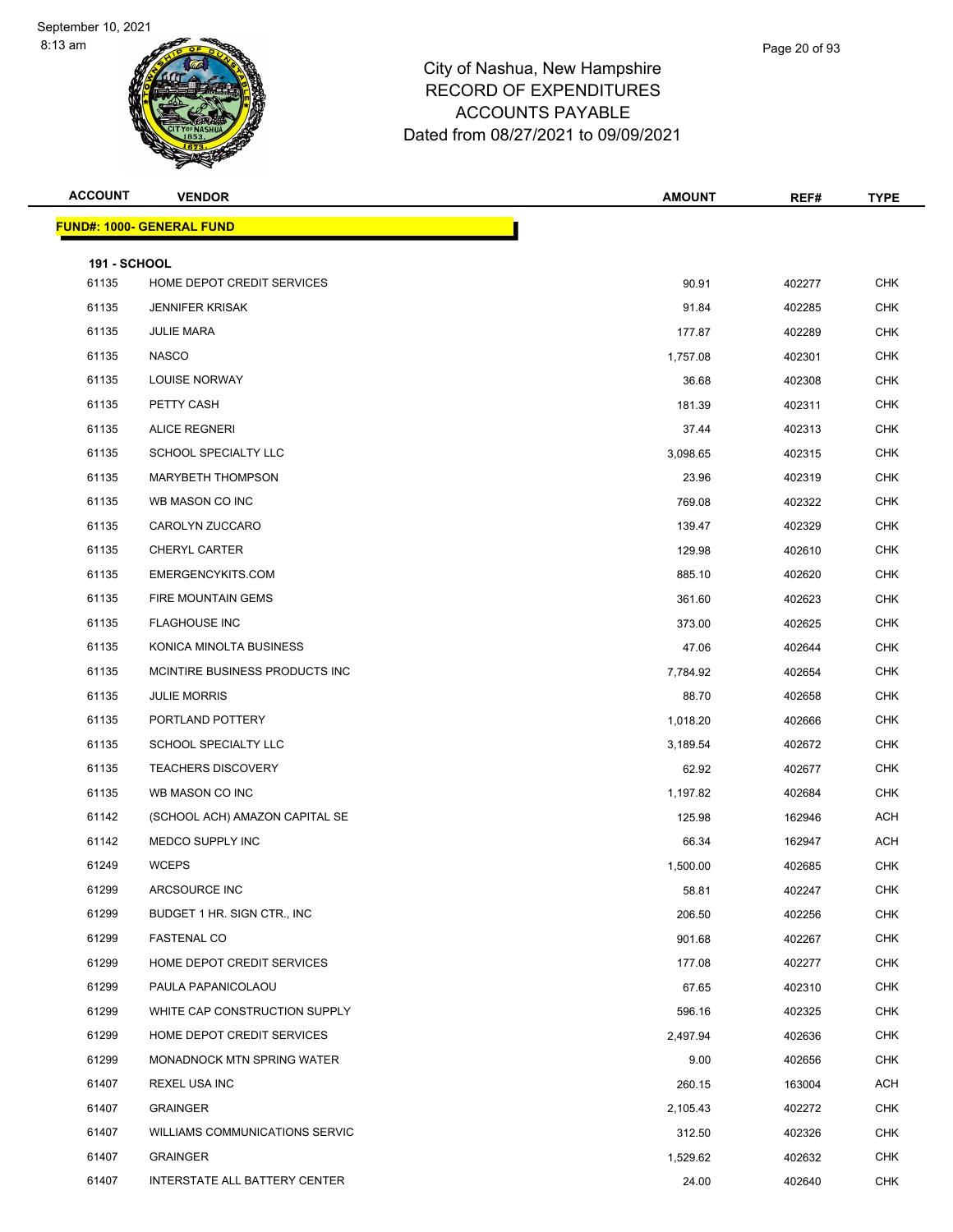

# City of Nashua, New Hampshire RECORD OF EXPENDITURES ACCOUNTS PAYABLE Dated from 08/27/2021 to 09/09/2021

| <b>ACCOUNT</b>      | <b>VENDOR</b>                     |                          |               | <b>AMOUNT</b> | REF#    | <b>TYPE</b> |
|---------------------|-----------------------------------|--------------------------|---------------|---------------|---------|-------------|
|                     | <b>FUND#: 1000- GENERAL FUND</b>  |                          |               |               |         |             |
| <b>191 - SCHOOL</b> |                                   |                          |               |               |         |             |
| 61414               | F W WEBB COMPANY                  |                          |               | 283.75        | 402622  | <b>CHK</b>  |
| 61414               | HAJOCA CORPORATION                |                          |               | 3,945.31      | 402633  | CHK         |
| 61421               | <b>CAPP INC</b>                   |                          |               | 5,286.00      | 402258  | CHK         |
| 61421               | CAPP INC                          |                          |               | 950.00        | 402609  | <b>CHK</b>  |
| 61421               | CONTROL TECHNOLOGIES INC          |                          |               | 71.65         | 402614  | CHK         |
| 61421               | UNITED REFRIGERATION INC          |                          |               | 485.13        | 402679  | <b>CHK</b>  |
| 61428               | CLEAN-O-RAMA                      |                          |               | 13,512.15     | 402260  | CHK         |
| 61428               | CLEAN-O-RAMA                      |                          |               | 8,994.81      | 402611  | CHK         |
| 61428               | NASHUA WALLPAPER CO INC           |                          |               | 231.52        | 402659  | CHK         |
| 61607               | (SCHOOL ACH) AMAZON CAPITAL SE    |                          |               | 32.95         | 162946  | ACH         |
| 61814               | (SCHOOL ACH) AMAZON CAPITAL SE    |                          |               | 113.55        | 162946  | <b>ACH</b>  |
| 61814               | FOLLETT SCHOOL SOLUTIONS INC      |                          |               | 904.12        | 402269  | <b>CHK</b>  |
| 61814               | <b>OVERDRIVE INC</b>              |                          |               | 680.00        | 402309  | CHK         |
| 61814               | SWANK MOTION PICTURES INC         |                          |               | 2,200.00      | 402676  | <b>CHK</b>  |
| 61821               | <b>EBSCO INFORMATION SERVICES</b> |                          |               | 553.76        | 402266  | <b>CHK</b>  |
| 61821               | CITIZENS BANK CREDIT CARD         | <b>UNION LEADER</b>      |               | 149.50        | 9202202 | <b>ACH</b>  |
| 61830               | <b>MYSTERY SCIENCE</b>            |                          |               | 13,739.00     | 402300  | <b>CHK</b>  |
| 61875               | (SCHOOL ACH) AMAZON CAPITAL SE    |                          |               | 94.90         | 162946  | ACH         |
| 61875               | NATIONAL ACADEMIES PRESS          |                          |               | 62.50         | 402303  | <b>CHK</b>  |
| 61875               | <b>WCEPS</b>                      |                          |               | 2,682.00      | 402685  | <b>CHK</b>  |
| 71228               | NEW ERA TECHNOLOGY NH             |                          |               | 16.00         | 402306  | <b>CHK</b>  |
| 71228               | CITIZENS BANK CREDIT CARD         | <b>INTUIT QUICKBOOKS</b> |               | 7,749.82      | 9202202 | <b>ACH</b>  |
| 71999               | <b>JW PEPPER &amp; SON INC</b>    |                          |               | 130.50        | 402280  | CHK         |
| 71999               | WB MASON CO INC                   |                          |               | 75.90         | 402322  | <b>CHK</b>  |
| 71999               | <b>KEITH RICHARD</b>              |                          |               | 98.88         | 402668  | <b>CHK</b>  |
| 81200               | HOME DEPOT CREDIT SERVICES        |                          |               | 531.00        | 402277  | CHK         |
| 81200               | HOME DEPOT CREDIT SERVICES        |                          |               | 878.02        | 402636  | <b>CHK</b>  |
| 81200               | <b>HAJOCA CORPORATION</b>         |                          | 1075.91.21.30 | 865.47        | 402275  | <b>CHK</b>  |
| 81200               | F W WEBB COMPANY                  |                          | 1075.91.21.30 | 6,828.04      | 402622  | <b>CHK</b>  |
| 81200               | HAJOCA CORPORATION                |                          | 1075.91.21.30 | 3,647.69      | 402633  | <b>CHK</b>  |
| 81200               | LOUIS P COTE INC                  |                          | 1075.91.21.30 | 22,250.00     | 402647  | <b>CHK</b>  |
|                     |                                   |                          |               |               |         |             |

**TOTAL 191 - SCHOOL \$423,382.82**

#### **193 - DEBT SERVICE**

| 75100 | US BANK N.A. (091000022) | 140.000.00 | 162999 | ACH |
|-------|--------------------------|------------|--------|-----|
| 75200 | US BANK N.A. (091000022) | 50.907.50  | 162997 | ACH |
| 75200 | US BANK N.A. (091000022) | 105.530.00 | 162998 | ACH |
| 75200 | US BANK N.A. (091000022) | 50.269.38  | 162999 | ACH |

. . . . . . . . . . . . . . . . . . . .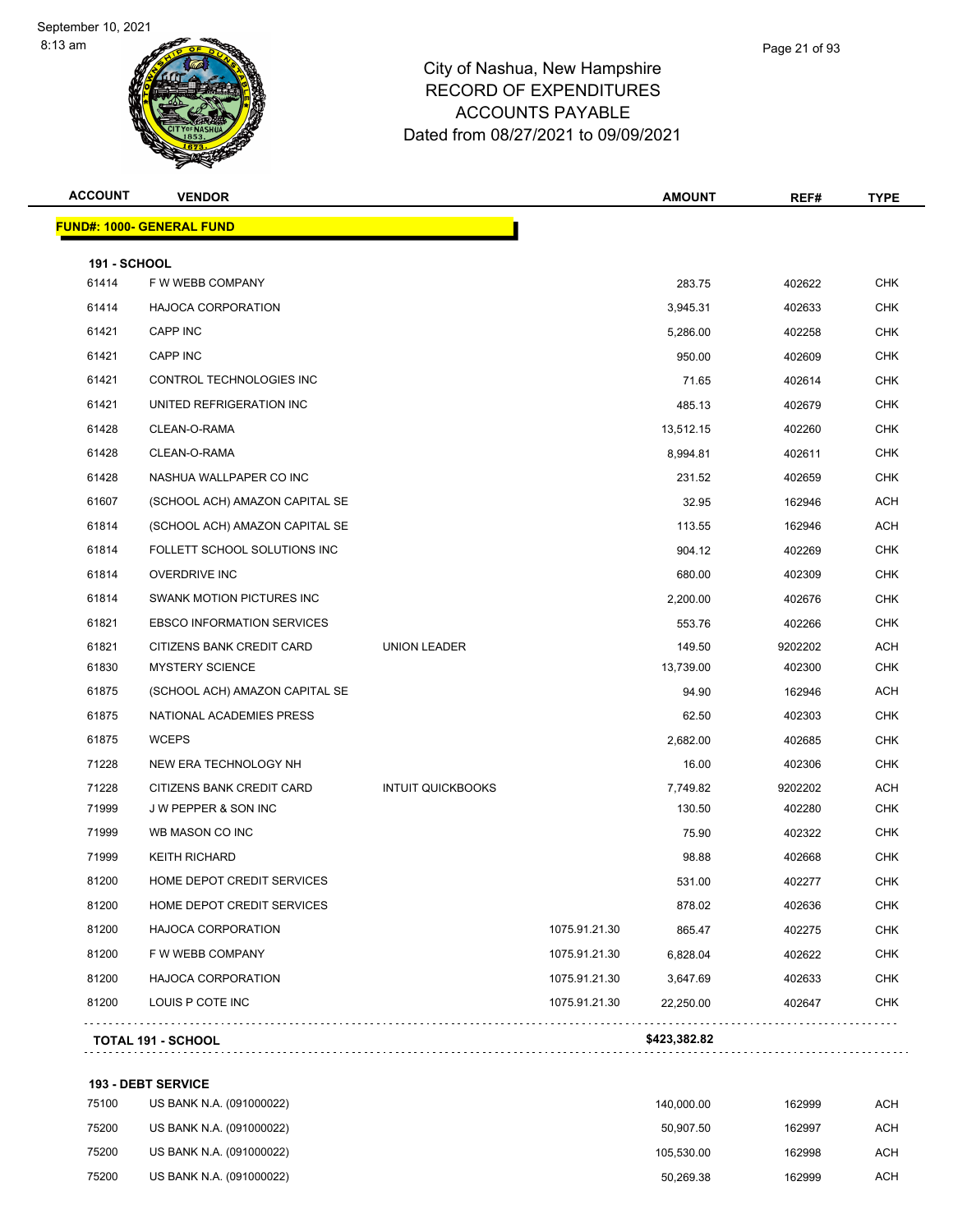| September 10, 2021<br>8:13 am |                                                             |                       | City of Nashua, New Hampshire<br><b>RECORD OF EXPENDITURES</b><br><b>ACCOUNTS PAYABLE</b><br>Dated from 08/27/2021 to 09/09/2021 |                            | Page 22 of 93 |             |  |
|-------------------------------|-------------------------------------------------------------|-----------------------|----------------------------------------------------------------------------------------------------------------------------------|----------------------------|---------------|-------------|--|
| <b>ACCOUNT</b>                | <b>VENDOR</b>                                               |                       |                                                                                                                                  | <b>AMOUNT</b>              | REF#          | <b>TYPE</b> |  |
|                               | <b>FUND#: 1000- GENERAL FUND</b>                            |                       |                                                                                                                                  |                            |               |             |  |
| 75200                         | <b>193 - DEBT SERVICE</b>                                   |                       |                                                                                                                                  |                            | 163000        | <b>ACH</b>  |  |
|                               | US BANK N.A. (091000022)<br><b>TOTAL 193 - DEBT SERVICE</b> |                       |                                                                                                                                  | 167,750.00<br>\$514,456.88 |               |             |  |
|                               |                                                             |                       |                                                                                                                                  |                            |               |             |  |
|                               | <b>TOTAL FUND 1000 - GENERAL FUND</b>                       |                       |                                                                                                                                  | \$2,248,854.38             |               |             |  |
|                               | <b>FUND#: 1001- GF-CAPITAL IMPROVEMENTS</b>                 |                       |                                                                                                                                  |                            |               |             |  |
| 161 - STREETS                 |                                                             |                       |                                                                                                                                  |                            |               |             |  |
| 81100                         | <b>BROX INDUSTRIES INC</b>                                  |                       | 1071.77.20.30                                                                                                                    | 1,416.73                   | 162924        | <b>ACH</b>  |  |
| 81100                         | <b>BROX INDUSTRIES INC</b>                                  |                       | 1071.77.20.30                                                                                                                    | 1,172.02                   | 162979        | <b>ACH</b>  |  |
| 81100                         | <b>HUDSON QUARRY CORP</b>                                   |                       | 1071.77.20.30                                                                                                                    | 2,526.74                   | 402530        | <b>CHK</b>  |  |
|                               | TOTAL 161 - STREETS                                         |                       |                                                                                                                                  | \$5,115.49                 |               |             |  |
|                               |                                                             |                       |                                                                                                                                  |                            |               |             |  |
| 81100                         | <b>181 - COMMUNITY DEVELOPMENT</b><br>UTILE INC             |                       | 1280.81.20.01                                                                                                                    | 35,917.99                  | 402235        | <b>CHK</b>  |  |
| 81100                         | UTILE INC                                                   |                       | 1280.81.20.01                                                                                                                    | 5,667.50                   | 402584        | <b>CHK</b>  |  |
|                               | <b>TOTAL 181 - COMMUNITY DEVELOPMENT</b>                    |                       |                                                                                                                                  | \$41,585.49                |               |             |  |
| <b>191 - SCHOOL</b>           |                                                             |                       |                                                                                                                                  |                            |               |             |  |
| 81100                         | ENVIROVANTAGE INC                                           |                       | 1075.91.21.30                                                                                                                    | 52,680.00                  | 402621        | <b>CHK</b>  |  |
| 81100                         | M & S TRAILERS INC                                          |                       | 1075.91.21.30                                                                                                                    | 1,312.45                   | 402648        | <b>CHK</b>  |  |
| 81100                         | STANLEY ELEVATOR CO INC                                     |                       | 1075.91.21.30                                                                                                                    | 370.00                     | 402675        | <b>CHK</b>  |  |
|                               | <b>TOTAL 191 - SCHOOL</b>                                   |                       |                                                                                                                                  | \$54,362.45                |               | .           |  |
|                               | <b>TOTAL FUND 1001 - GF-CAPITAL IMPROVEMENTS</b>            |                       |                                                                                                                                  | \$101,063.43               |               |             |  |
|                               | <b>FUND#: 1010- GENERAL FUND PY ESCROWS</b>                 |                       |                                                                                                                                  |                            |               |             |  |
|                               |                                                             |                       |                                                                                                                                  |                            |               |             |  |
| <b>101 - MAYOR</b><br>55400   | CITIZENS BANK CREDIT CARD                                   | Red Jack Mountain Inn |                                                                                                                                  | 390.00                     | 9202202       | <b>ACH</b>  |  |
| 55400                         | CITIZENS BANK CREDIT CARD                                   | Red Jack Mountain Inn |                                                                                                                                  | (350.00)                   | 9202202       | ACH         |  |
| 61299                         | <b>CHERYL LINDNER</b>                                       |                       |                                                                                                                                  | 55.61                      | 162985        | ACH         |  |
|                               | <b>TOTAL 101 - MAYOR</b>                                    |                       |                                                                                                                                  | \$95.61                    |               |             |  |
| 150 - POLICE                  |                                                             |                       |                                                                                                                                  |                            |               |             |  |
| 55421                         | PETER CINFO                                                 |                       |                                                                                                                                  | 1,468.65                   | 402083        | <b>CHK</b>  |  |
|                               |                                                             |                       |                                                                                                                                  |                            |               |             |  |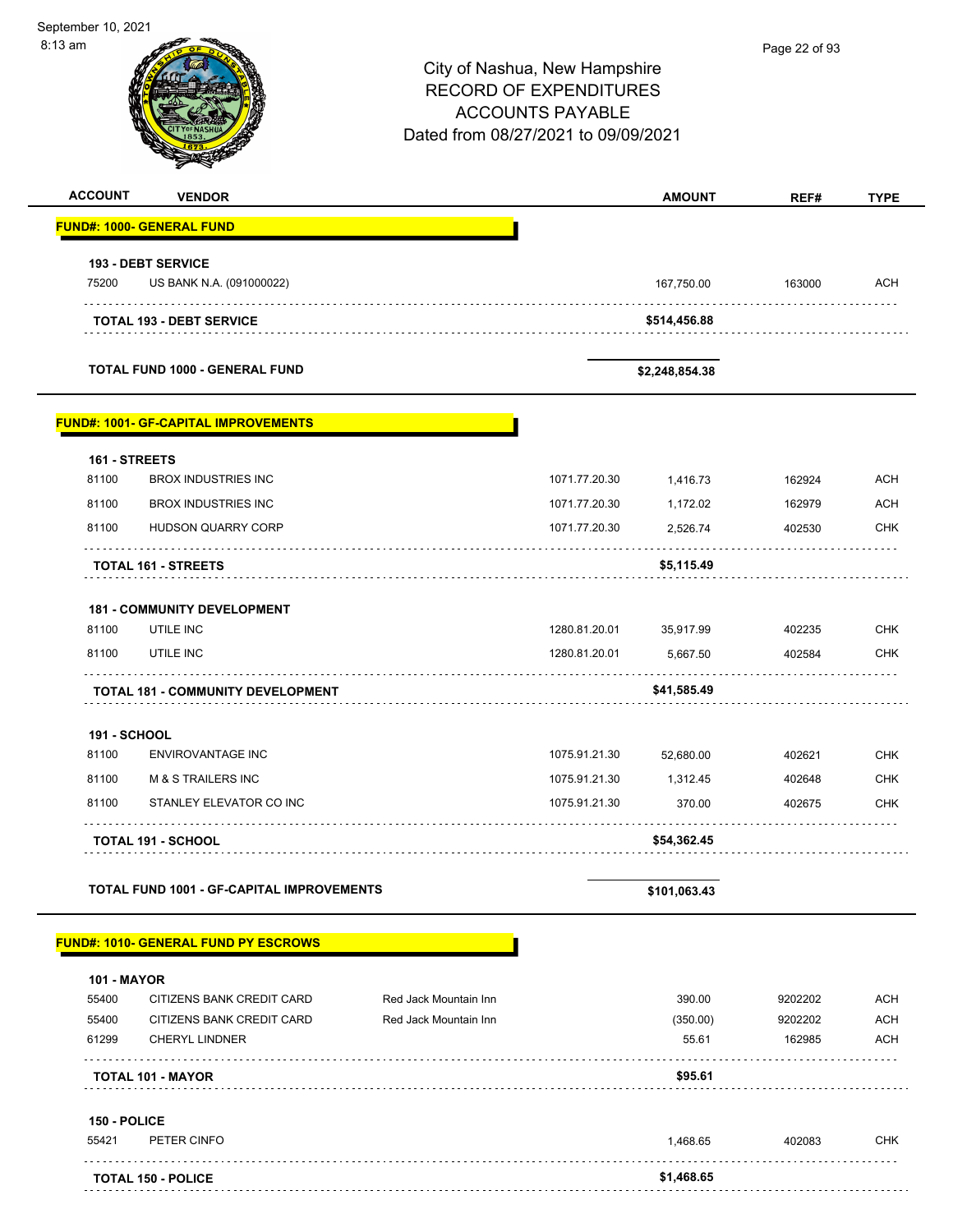September 10, 2021 8:13 am Page 23 of 93City of Nashua, New Hampshire RECORD OF EXPENDITURES ACCOUNTS PAYABLE Dated from 08/27/2021 to 09/09/2021 **ACCOUNT VENDOR AMOUNT REF# TYPE FUND#: 1010- GENERAL FUND PY ESCROWS 152 - FIRE** 71800 CITIZENS BANK CREDIT CARD Sam's Club 4,784.00 9202202 ACH 71800 CITIZENS BANK CREDIT CARD Sam's Club 4,784.00 9202202 ACH is seen seen seen se . . . . . . . . . . . . . . . . **TOTAL 152 - FIRE \$9,568.00 TOTAL FUND 1010 - GENERAL FUND PY ESCROWS \$11,132.26 FUND#: 1020- GENERAL FUND-PY ENCUMBRANCES 106 - ADMINISTRATIVE SERVICES** 53142 INCEPTION TECHNOLOGIES INC<br>
CHK . . . . . . . . . . . . . . . . . . . . . . . . **TOTAL 106 - ADMINISTRATIVE SERVICES \$10,500.00 122 - INFORMATION TECHNOLOGY** The State of the State of the State of the State of the State of the State of the State of the State of the State of the State of the State of the State of the State of the State of the State of the State of the State of t **TOTAL 122 - INFORMATION TECHNOLOGY \$180.00 150 - POLICE** THE STREAM ATLANTIC TACTICAL INC AND A REPORT OF THE STREAM OF THE STREAM OF THE STREAM OF THE STREAM OF THE STREAM OF THE STREAM OF THE STREAM OF THE STREAM OF THE STREAM OF THE STREAM OF THE STREAM OF THE STREAM OF THE S **TOTAL 150 - POLICE \$1,614.24 160 - PW-ADMIN & ENGINEERING** 71228 BLUEBEAM INC 1,371.25 402149 CHK **TOTAL 160 - PW-ADMIN & ENGINEERING \$1,371.25 161 - STREETS** 61556 OCEAN STATE SIGNAL CO 2,060.00 402205 CHK 81300 OCEAN STATE SIGNAL CO 2077.61.20.30 32,700.00 402554 CHK **TOTAL 161 - STREETS \$34,760.00 177 - PARKS & RECREATION** 53999 SOLITUDE LAKE MANAGEMENT LLC 2,165.00 402220 CHK . . . . . . . . . . . . **TOTAL 177 - PARKS & RECREATION \$2,165.00 181 - COMMUNITY DEVELOPMENT** 53142 IRONWOOD DESIGN GROUP LLC 9,305.00 402186 CHK **TOTAL 181 - COMMUNITY DEVELOPMENT \$9,305.00**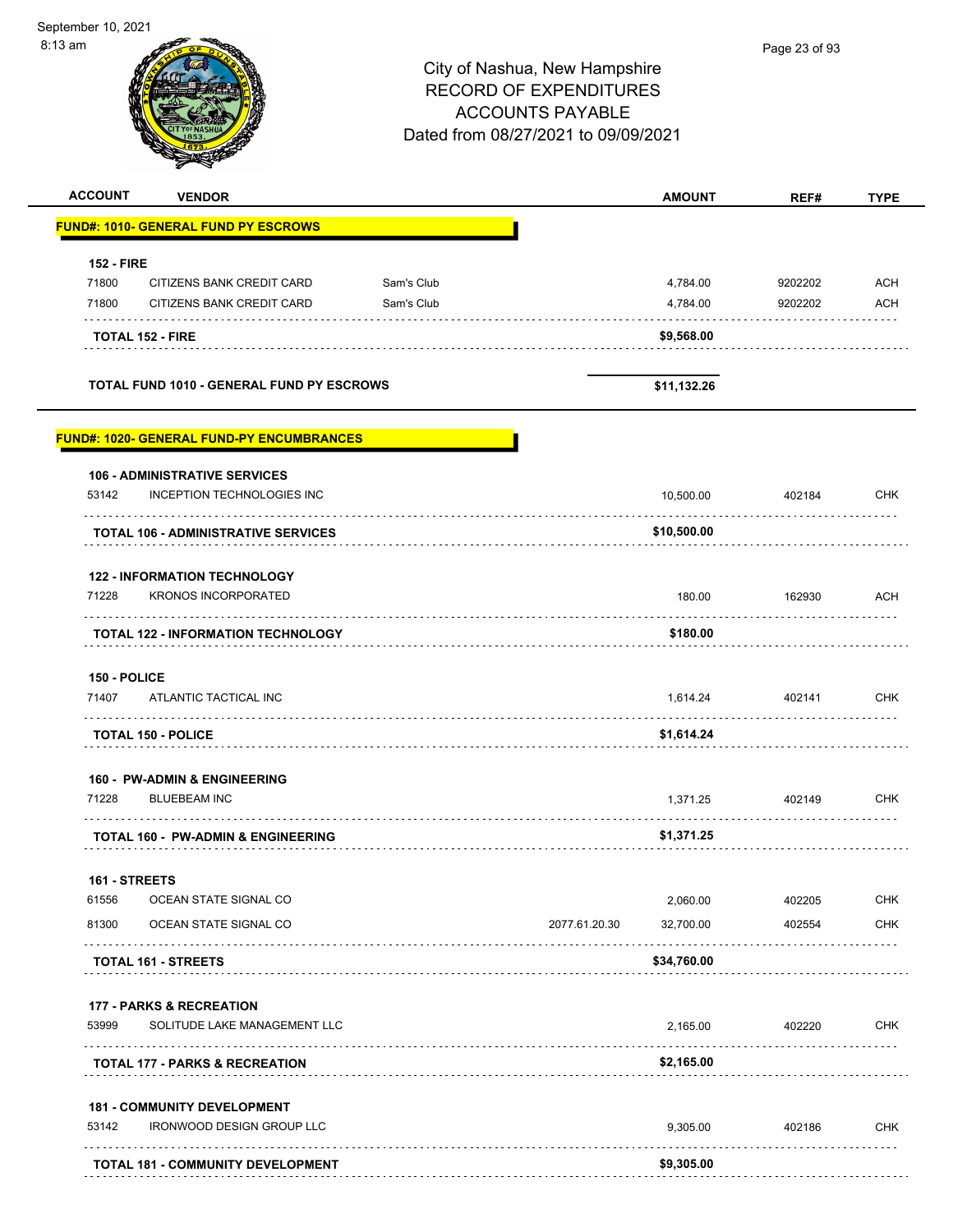

## City of Nashua, New Hampshire RECORD OF EXPENDITURES ACCOUNTS PAYABLE Dated from 08/27/2021 to 09/09/2021

| <b>ACCOUNT</b>      | <b>VENDOR</b>                                    |               | <b>AMOUNT</b> | REF#   | <b>TYPE</b> |
|---------------------|--------------------------------------------------|---------------|---------------|--------|-------------|
|                     | <b>FUND#: 1020- GENERAL FUND-PY ENCUMBRANCES</b> |               |               |        |             |
|                     |                                                  |               |               |        |             |
| <b>191 - SCHOOL</b> |                                                  |               |               |        |             |
| 53628               | MSB CONSULTING GROUP LLC                         |               | 1,694.56      | 402299 | <b>CHK</b>  |
| 54280               | NEW ENGLAND SPORTS FLOORS                        |               | 17,613.00     | 402305 | <b>CHK</b>  |
| 55400               | SCHOOL REFORM INITIATIVE INC                     |               | 2,975.00      | 402671 | <b>CHK</b>  |
| 61135               | <b>SCHOOL SPECIALTY LLC</b>                      |               | 1,372.68      | 402315 | <b>CHK</b>  |
| 61875               | PERMA-BOUND                                      |               | 95.09         | 402665 | <b>CHK</b>  |
| 71999               | AMERICAN SPORTS FLOORS INC                       |               | 1,132.00      | 402246 | <b>CHK</b>  |
| 71999               | <b>STADIUM SYSTEM INC</b>                        |               | 7,376.50      | 402318 | <b>CHK</b>  |
| 71999               | PAXTON PATTERSON                                 |               | 2,430.00      | 402664 | <b>CHK</b>  |
| 71999               | WB MASON CO INC                                  |               | 1,799.40      | 402684 | <b>CHK</b>  |
| 81200               | F W WEBB COMPANY                                 |               | 46,180.85     | 402622 | <b>CHK</b>  |
| 81200               | <b>GATE CITY ELECTRIC</b>                        | 1075.91.21.30 | 56,347.60     | 402628 | <b>CHK</b>  |
|                     | <b>TOTAL 191 - SCHOOL</b>                        |               | \$139,016.68  |        |             |
|                     |                                                  |               |               |        |             |

| <b>TOTAL FUND 1020 - GENERAL FUND-PY ENCUMBRANCES</b> | \$198,912.17 |  |
|-------------------------------------------------------|--------------|--|
|                                                       |              |  |
| <b>FUND#: 2100, FOOD SERVICES FUND.</b>               |              |  |

|       | <u><b>OND#: 2100-1 OOD OLIVIOLD I OND</b></u> |           |        |            |
|-------|-----------------------------------------------|-----------|--------|------------|
| 44503 | <b>TARA BRACKETT</b>                          | 44.25     | 402608 | <b>CHK</b> |
| 44503 | <b>SYLVAIN GILBERT</b>                        | 36.25     | 402629 | <b>CHK</b> |
| 44503 | <b>MELISSA LACROIX</b>                        | 15.50     | 402645 | <b>CHK</b> |
| 44503 | <b>CHUONG NGUYEN</b>                          | 114.15    | 402660 | <b>CHK</b> |
| 55307 | PAMELA CORREA                                 | 135.94    | 402617 | <b>CHK</b> |
| 55600 | THE COPY SHOP                                 | 80.00     | 402616 | <b>CHK</b> |
| 61100 | <b>ANN HOVEY</b>                              | 267.37    | 402637 | <b>CHK</b> |
| 61214 | BELLAVANCE BEVERAGE CO INC                    | 1,695.00  | 402606 | <b>CHK</b> |
| 61214 | <b>BIMBO FOODS BAKERIES INC</b>               | 1,753.01  | 402607 | <b>CHK</b> |
| 61214 | COCA COLA BOTTLING CO                         | 1,630.86  | 402612 | <b>CHK</b> |
| 61214 | <b>DEAN FOODS COMPANY</b>                     | 740.59    | 402619 | <b>CHK</b> |
| 61214 | <b>GARELICK FARMS OF FRANKLIN</b>             | 1,441.88  | 402627 | <b>CHK</b> |
| 61214 | <b>GILLS PIZZA CO</b>                         | 4,030.00  | 402630 | <b>CHK</b> |
| 61214 | <b>M SAUNDERS INC</b>                         | 5,705.90  | 402649 | <b>CHK</b> |
| 61214 | NORTHCENTER FOODS                             | 65,607.37 | 402662 | <b>CHK</b> |
| 61299 | <b>IMPERIAL BAG &amp; PAPER CO LLC</b>        | 4,555.59  | 402639 | <b>CHK</b> |
| 61299 | WB MASON CO INC                               | 6,060.86  | 402684 | <b>CHK</b> |
|       | ----- ----- ---- ---- --------------          |           |        |            |

**TOTAL FUND 2100 - FOOD SERVICES FUND \$93,914.52**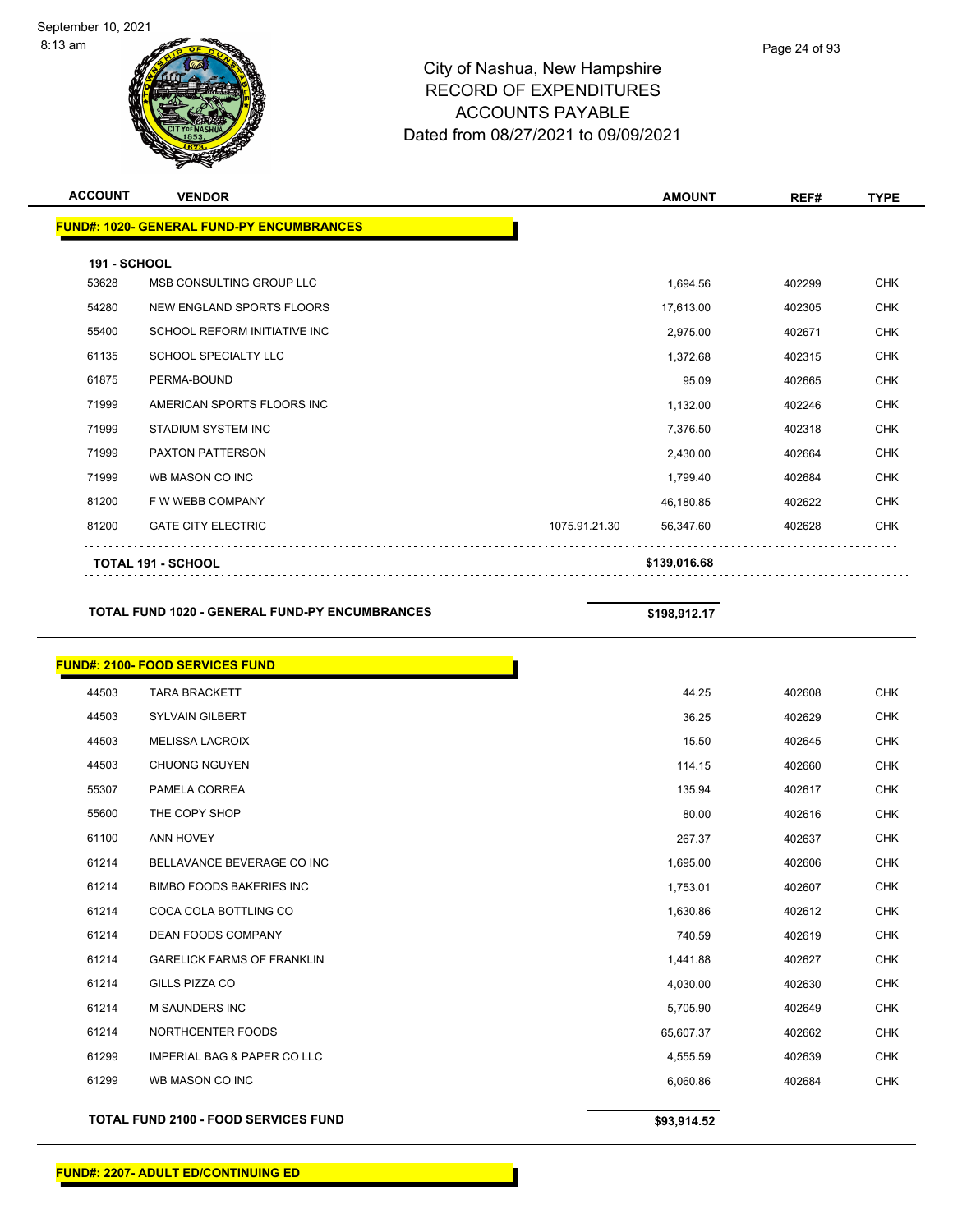8:13 am



| <b>ACCOUNT</b> | <b>VENDOR</b>                                      |                       | <b>AMOUNT</b> | REF#    | <b>TYPE</b> |
|----------------|----------------------------------------------------|-----------------------|---------------|---------|-------------|
|                | <b>FUND#: 2207- ADULT ED/CONTINUING ED</b>         |                       |               |         |             |
| 44600          | <b>GIRISH BAKSHI</b>                               |                       | 450.00        | 402250  | <b>CHK</b>  |
| 44600          | LINDA MARIE MCVEY                                  |                       | 100.00        | 402296  | <b>CHK</b>  |
| 61135          | <b>JOSTENS INC</b>                                 |                       | 354.85        | 402642  | <b>CHK</b>  |
| 61299          | <b>GEOFF WESTERVELT</b>                            |                       | 64.96         | 402686  | <b>CHK</b>  |
|                | <b>TOTAL FUND 2207 - ADULT ED/CONTINUING ED</b>    |                       | \$969.81      |         |             |
|                |                                                    |                       |               |         |             |
|                | <b>FUND#: 2222- AFTER SCHOOL PROGRAM</b>           |                       |               |         |             |
| 55690          | FIRST STUDENT INC                                  |                       | 5,571.00      | 402624  | <b>CHK</b>  |
| 61299          | <b>MINT PRINTWORKS LLC</b>                         |                       | 2,875.00      | 402655  | <b>CHK</b>  |
| 61299          | NORTHCENTER FOODS                                  |                       | 1,827.63      | 402662  | <b>CHK</b>  |
| 61299          | <b>WAL-MART</b>                                    |                       | 19.94         | 402683  | <b>CHK</b>  |
|                | TOTAL FUND 2222 - AFTER SCHOOL PROGRAM             |                       | \$10,293.57   |         |             |
|                |                                                    |                       |               |         |             |
|                | <b>FUND#: 2503- PARKS &amp; REC PROGRAMS FUND</b>  |                       |               |         |             |
| 53600          | NASHUA COMMUNITY MUSIC SCHOOL                      |                       | 8,485.00      | 402435  | <b>CHK</b>  |
|                | TOTAL FUND 2503 - PARKS & REC PROGRAMS FUND        |                       | \$8,485.00    |         |             |
|                |                                                    |                       |               |         |             |
|                | <b>FUND#: 2504- HOLMAN STADIUM EVENTS FUND</b>     |                       |               |         |             |
| 55658          | AMAZON CAPITAL SERV (CITY ACH)                     |                       | 33.87         | 162921  | ACH         |
|                | TOTAL FUND 2504 - HOLMAN STADIUM EVENTS FUND       |                       | \$33.87       |         |             |
|                |                                                    |                       |               |         |             |
|                | <b>FUND#: 2505- PEG ACCESS CHANNELS FUND</b>       |                       |               |         |             |
| 54100          | <b>EVERSOURCE</b>                                  |                       | 309.41        | 402449  | <b>CHK</b>  |
| 54141          | PENNICHUCK WATER WORKS INC                         |                       | 44.91         | 402121  | <b>CHK</b>  |
| 54141          | PENNICHUCK WATER WORKS INC                         |                       | 36.64         | 402473  | <b>CHK</b>  |
| 55699          | <b>COMCAST</b>                                     |                       | 10.40         | 402096  | <b>CHK</b>  |
| 55699          | AARDVARK THE DEAN OF CLEAN                         |                       | 195.00        | 402478  | <b>CHK</b>  |
| 55699          | CITIZENS BANK CREDIT CARD                          | <b>WHENTOWORK INC</b> | 100.00        | 9202202 | <b>ACH</b>  |
| 81100          | HUFF & GAUTHIER INC                                |                       | 210.00        | 402531  | <b>CHK</b>  |
|                | TOTAL FUND 2505 - PEG ACCESS CHANNELS FUND         |                       | \$906.36      |         |             |
|                |                                                    |                       |               |         |             |
|                | <b>FUND#: 2506- HUNT BLDG FACILITY RENTAL FUND</b> |                       |               |         |             |
| 54100          | EVERSOURCE                                         |                       | 891.43        | 402449  | CHK         |

| 54114<br>402460<br>57.19<br>LIBERTY UTILITIES - NH      | СНК<br>891.43<br>402449 |
|---------------------------------------------------------|-------------------------|
|                                                         | СНК                     |
| 54141<br>PENNICHUCK WATER WORKS INC<br>197.94<br>402121 | СНК                     |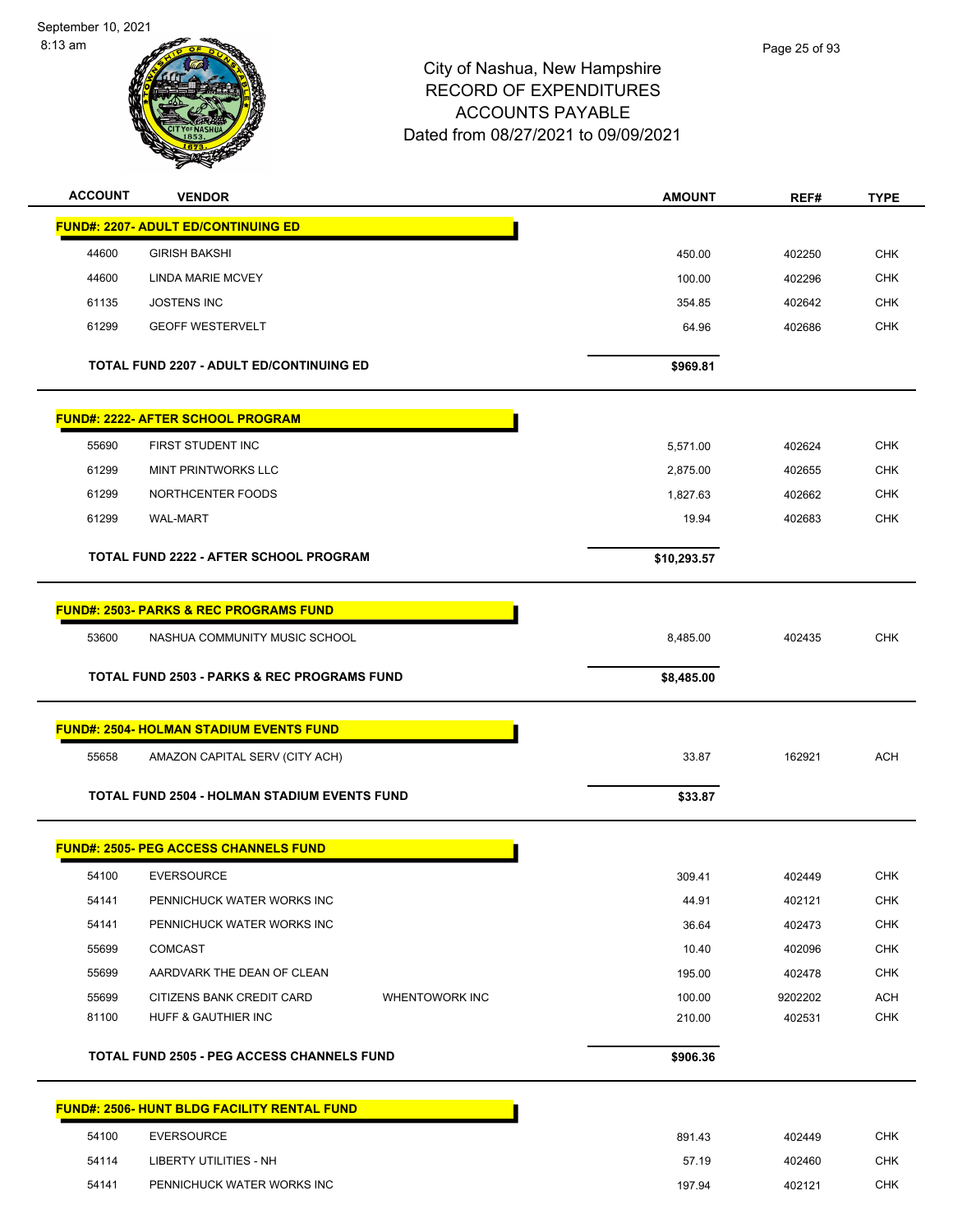City of Nashua, New Hampshire RECORD OF EXPENDITURES ACCOUNTS PAYABLE Dated from 08/27/2021 to 09/09/2021

September 10, 2021

8:13 am

| <b>ACCOUNT</b> | <b>VENDOR</b>                                            |                           |               | <b>AMOUNT</b>      | REF#               | <b>TYPE</b>              |
|----------------|----------------------------------------------------------|---------------------------|---------------|--------------------|--------------------|--------------------------|
|                | TOTAL FUND 2506 - HUNT BLDG FACILITY RENTAL FUND         |                           |               | \$1,146.56         |                    |                          |
|                | FUND#: 2508- SPECIAL ROAD & HIGHWAY FUND                 |                           |               |                    |                    |                          |
| 75100          | US BANK N.A. (091000022)                                 |                           |               | 463,000.00         | 162999             | <b>ACH</b>               |
| 75200          | US BANK N.A. (091000022)                                 |                           |               | 129,737.50         | 162999             | <b>ACH</b>               |
|                |                                                          |                           |               |                    |                    |                          |
|                | <b>TOTAL FUND 2508 - SPECIAL ROAD &amp; HIGHWAY FUND</b> |                           |               | \$592,737.50       |                    |                          |
|                | <b>FUND#: 3035- FEMA DISASTER ASSIST GRANTS</b>          |                           |               |                    |                    |                          |
| 53452          | <b>LEDDY GROUP</b>                                       |                           | 20.1010.126   | 1,024.00           | 162931             | <b>ACH</b>               |
|                | <b>TOTAL FUND 3035 - FEMA DISASTER ASSIST GRANTS</b>     |                           |               | \$1,024.00         |                    |                          |
|                | <b>FUND#: 3050- POLICE GRANTS FUND</b>                   |                           |               |                    |                    |                          |
| 55118          | VERIZON WIRELESS-581499451                               |                           | 50.1003.21.01 | 82.46              | 402130             | <b>CHK</b>               |
| 71000          | <b>FEDERAL RESOURCES</b>                                 |                           | 50.1010.21.05 | 10,604.34          | 402516             | <b>CHK</b>               |
|                | <b>TOTAL FUND 3050 - POLICE GRANTS FUND</b>              |                           |               | \$10,686.80        |                    |                          |
|                |                                                          |                           |               |                    |                    |                          |
|                | <b>FUND#: 3068- COMMUNITY SERVICES GRANTS FUND</b>       |                           |               |                    |                    |                          |
| 53142          | T BAILEY CONSULTING FIRM INC                             |                           | 71.1099.21.02 | 437.50             | 402225             | <b>CHK</b>               |
| 54428          | CITIZENS BANK CREDIT CARD                                | Mentimeter                |               | (119.88)           | 9202202            | <b>ACH</b><br><b>ACH</b> |
| 54428<br>54428 | CITIZENS BANK CREDIT CARD<br>CITIZENS BANK CREDIT CARD   | Mentimeter<br>Cisco Webex |               | (3.36)<br>(148.50) | 9202202<br>9202202 | <b>ACH</b>               |
| 54821          | RIGHTSPACE STORAGE                                       |                           | 71.1004.21.07 | 299.00             | 402563             | <b>CHK</b>               |
| 55100          | <b>SPRINT</b>                                            |                           | 71.1004.22.01 | 75.98              | 402124             | <b>CHK</b>               |
| 55118          | <b>SPRINT</b>                                            |                           | 71.1004.22.01 | 31.18              | 402124             | <b>CHK</b>               |
| 55118          | <b>SPRINT</b>                                            |                           | 71.1005.22.01 | 446.50             | 402124             | <b>CHK</b>               |
| 55118          | <b>SPRINT</b>                                            |                           | 71.1099.21.01 | 61.61              | 402124             | <b>CHK</b>               |
| 55421          | <b>SNHAHEC</b>                                           |                           | 71.1005.22.01 | 2,400.00           | 402219             | <b>CHK</b>               |
| 55421          | <b>SNHAHEC</b>                                           |                           | 71.1099.21.01 | 2,400.00           | 402219             | <b>CHK</b>               |
| 61900          | LISA VASQUEZ                                             |                           | 71.1099.22.01 | 124.26             | 402585             | <b>CHK</b>               |
| 61917          | NELLY GACHOHU                                            |                           | 71.1099.22.01 | 34.21              | 402085             | <b>CHK</b>               |
|                | <b>TOTAL FUND 3068 - COMMUNITY SERVICES GRANTS FUND</b>  |                           |               | \$6,038.50         |                    |                          |
|                | <b>FUND#: 3080- COMMUNITY DEVELOPMENT GRANTS</b>         |                           |               |                    |                    |                          |
| 54285          | SOLITUDE LAKE MANAGEMENT LLC                             |                           | 2136.81.21.01 | 20,521.00          | 402220             | <b>CHK</b>               |
|                | <b>TOTAL FUND 3080 - COMMUNITY DEVELOPMENT GRANTS</b>    |                           |               | \$20,521.00        |                    |                          |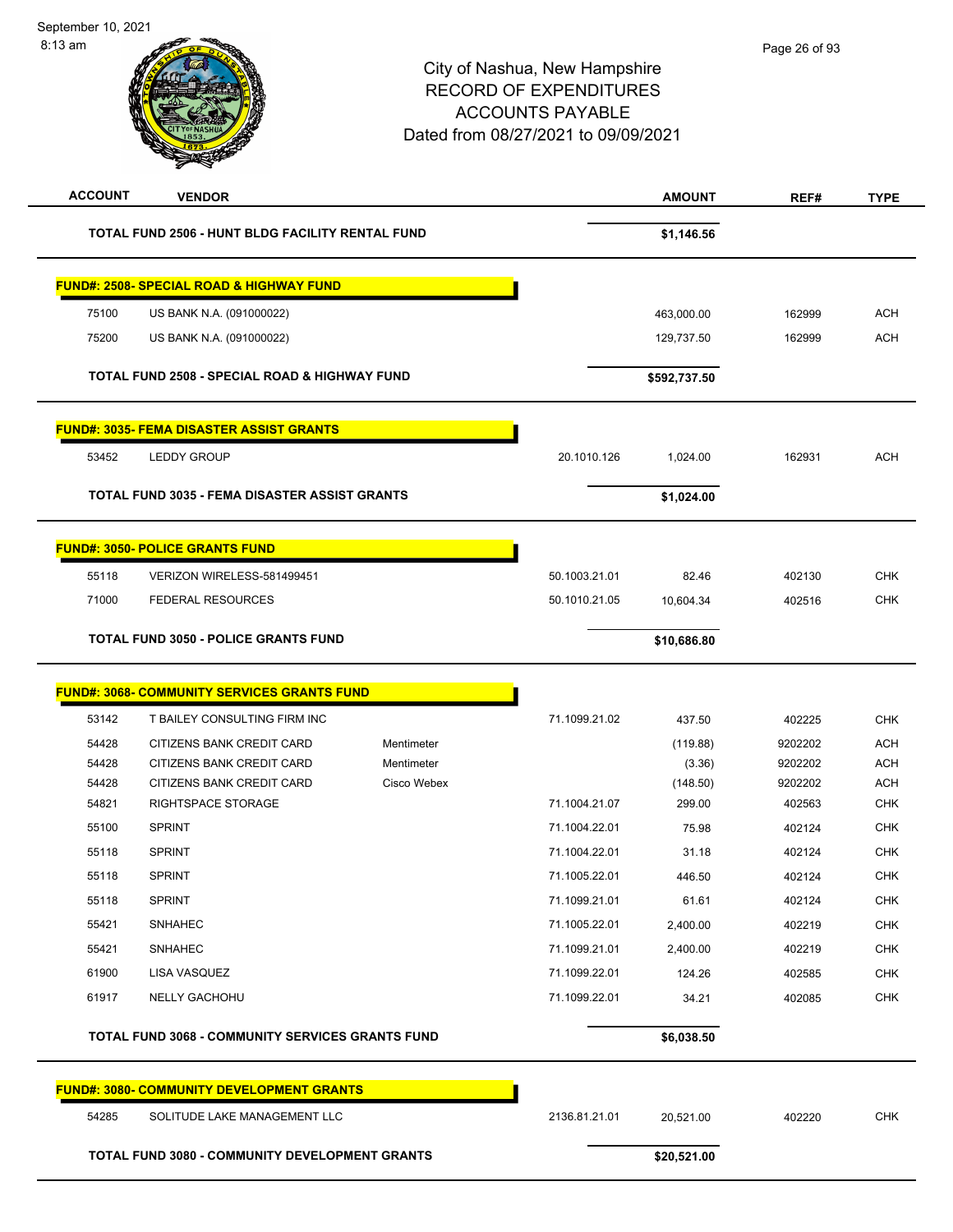8:13 am



## City of Nashua, New Hampshire RECORD OF EXPENDITURES ACCOUNTS PAYABLE Dated from 08/27/2021 to 09/09/2021

| <b>ACCOUNT</b> | <b>VENDOR</b>                                      |                  |                | <b>AMOUNT</b> | REF#    | <b>TYPE</b> |
|----------------|----------------------------------------------------|------------------|----------------|---------------|---------|-------------|
|                | <b>FUND#: 3090- URBAN PROGRAM GRANTS FUND</b>      |                  |                |               |         |             |
| 54210          | DAD'S ABATEMENT LLC                                |                  | 1092.20.15.11  | 63,350.00     | 162980  | <b>ACH</b>  |
| 54210          | <b>DAD'S ABATEMENT LLC</b>                         |                  | 1092.20.30.11  | 15,000.00     | 162980  | ACH         |
| 54210          | <b>GREATER NASHUA HABITAT</b>                      |                  | 8410.20.40.401 | 9,406.42      | 162926  | <b>ACH</b>  |
| 55307          | <b>LAWRENCE PHILLIPS JR</b>                        |                  | 1092.20.10.20  | 310.80        | 402538  | <b>CHK</b>  |
| 68345          | ANDREA LANGLAIS                                    |                  | 1092.20.10.50  | 350.00        | 402080  | <b>CHK</b>  |
|                | <b>TOTAL FUND 3090 - URBAN PROGRAM GRANTS FUND</b> |                  |                | \$88,417.22   |         |             |
|                |                                                    |                  |                |               |         |             |
|                | <b>FUND#: 3120- TRANSIT GRANTS FUND</b>            |                  |                |               |         |             |
| 54100          | <b>EVERSOURCE</b>                                  |                  | 5307.22.10.17  | 1,144.83      | 402449  | <b>CHK</b>  |
| 54100          | <b>EVERSOURCE</b>                                  |                  | 5307.22.10.19  | 362.11        | 402449  | <b>CHK</b>  |
| 54114          | LIBERTY UTILITIES - NH                             |                  | 5307.22.10.19  | 60.99         | 402464  | <b>CHK</b>  |
| 54141          | PENNICHUCK WATER WORKS INC                         |                  | 5307.22.10.17  | 164.63        | 402121  | <b>CHK</b>  |
| 54141          | PENNICHUCK WATER WORKS INC                         |                  | 5307.22.10.17  | 134.34        | 402473  | <b>CHK</b>  |
| 54141          | PENNICHUCK WATER WORKS INC                         |                  | 5307.22.10.18  | 264.30        | 402473  | <b>CHK</b>  |
| 54141          | PENNICHUCK WATER WORKS INC                         |                  | 5307.22.10.19  | 53.42         | 402473  | <b>CHK</b>  |
| 54225          | <b>IMPACT FIRE SERVICES LLC</b>                    |                  | 5307.22.40.20  | 1,432.50      | 402182  | <b>CHK</b>  |
| 54280          | D & R PLUMBING & AIR CONDITION                     |                  | 5307.22.40.20  | 579.00        | 402506  | CHK         |
| 54600          | <b>IMPACT FIRE SERVICES LLC</b>                    |                  | 5307.22.40.35  | 234.80        | 402533  | <b>CHK</b>  |
| 55118          | <b>SPRINT</b>                                      |                  | 5307.22.10.10  | 45.90         | 402124  | <b>CHK</b>  |
| 55200          | CITIZENS BANK CREDIT CARD                          | Microsoft Office |                | 69.99         | 9202202 | <b>ACH</b>  |
| 55690          | FIRST TRANSIT INC                                  |                  | 5307.22.10.10  | 45,666.00     | 162982  | <b>ACH</b>  |
| 55690          | FIRST TRANSIT INC                                  |                  | 5307.22.10.35  | 102,535.41    | 162982  | ACH         |
| 55690          | FIRST TRANSIT INC                                  |                  | 5307.22.10.40  | 31,312.10     | 162982  | <b>ACH</b>  |
| 55699          | <b>BAIN PEST CONTROL SERVICE INC</b>               |                  | 5307.22.40.20  | 195.00        | 402489  | <b>CHK</b>  |
| 61100          | WB MASON CO INC                                    |                  | 5307.22.10.30  | 26.09         | 402587  | <b>CHK</b>  |
| 61299          | <b>SANEL NAPA</b>                                  |                  | 5307.22.10.30  | 84.46         | 402567  | CHK         |
| 61299          | AMAZON CAPITAL SERV (CITY ACH)                     |                  | 5307.22.40.50  | 23.98         | 162976  | <b>ACH</b>  |
| 61615          | AMAZON CAPITAL SERV (CITY ACH)                     |                  | 5307.22.10.30  | 22.97         | 162976  | <b>ACH</b>  |
| 61799          | <b>GILLIG LLC</b>                                  |                  | 5307.22.40.35  | 166.28        | 402171  | <b>CHK</b>  |
| 61799          | <b>GILLIG LLC</b>                                  |                  | 5307.22.40.35  | 615.54        | 402522  | <b>CHK</b>  |
| 61799          | NEW ENGLAND KENWORTH                               |                  | 5307.22.40.35  | 608.51        | 402550  | <b>CHK</b>  |
| 61799          | SANEL NAPA                                         |                  | 5307.22.40.35  | 167.79        | 402567  | <b>CHK</b>  |
| 61799          | SANEL NAPA                                         |                  | 5307.22.40.40  | 32.56         | 402567  | <b>CHK</b>  |
| 61799          | SANEL NAPA                                         |                  | 5307.22.40.50  | 63.35         | 402567  | <b>CHK</b>  |
| 61799          | SANEL NAPA                                         |                  | 5307.22.40.55  | 89.40         | 402567  | <b>CHK</b>  |
|                |                                                    |                  |                |               |         |             |

**TOTAL FUND 3120 - TRANSIT GRANTS FUND \$186,156.25**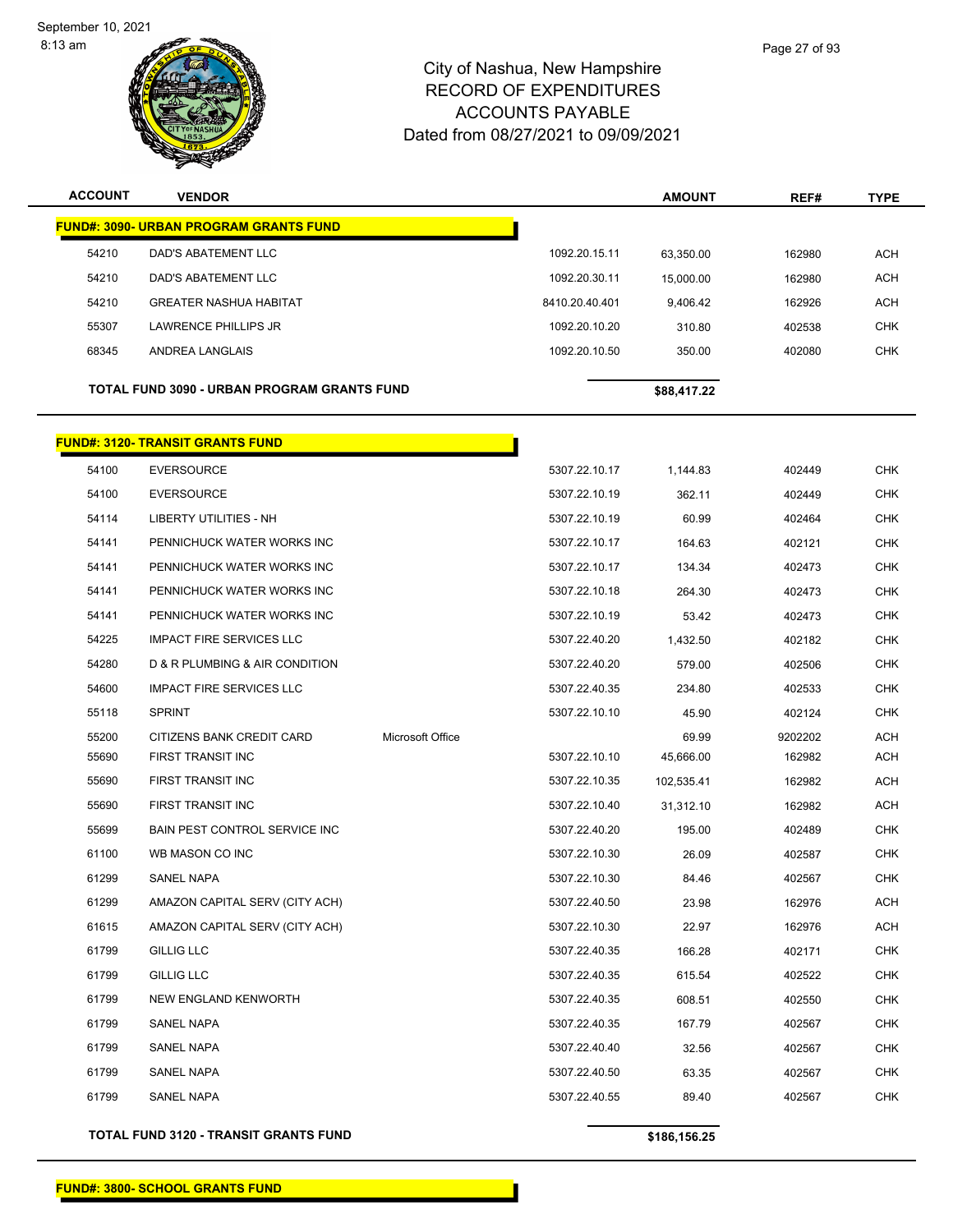

### City of Nashua, New Hampshire RECORD OF EXPENDITURES ACCOUNTS PAYABLE Dated from 08/27/2021 to 09/09/2021

| <b>ACCOUNT</b> | <b>VENDOR</b>                          |             |                 | <b>AMOUNT</b> | REF#    | <b>TYPE</b> |
|----------------|----------------------------------------|-------------|-----------------|---------------|---------|-------------|
|                | <b>FUND#: 3800- SCHOOL GRANTS FUND</b> |             |                 |               |         |             |
| 53600          | <b>WHITE BIRCH EDUCATIONAL</b>         |             | 91.03950.022190 | 2,392.50      | 402324  | <b>CHK</b>  |
| 53614          | <b>MAS MEDICAL STAFFING</b>            |             | 91.03950.021210 | 165.60        | 402292  | <b>CHK</b>  |
| 53614          | <b>SERESC</b>                          |             | 91.03950.021210 | 6,463.50      | 402316  | <b>CHK</b>  |
| 53614          | <b>MAS MEDICAL STAFFING</b>            |             | 91.03950.021210 | 800.82        | 402650  | <b>CHK</b>  |
| 53614          | <b>SERESC</b>                          |             | 91.03950.021210 | 604.50        | 402673  | <b>CHK</b>  |
| 53614          | <b>INTERIM HEALTH CARE</b>             |             | 91.39521.021210 | 4,560.00      | 402279  | <b>CHK</b>  |
| 53628          | MAXIM HEALTHCARE SERVICES INC          |             | 91.03950.022190 | 3,455.46      | 402293  | <b>CHK</b>  |
| 53628          | <b>INTERIM HEALTH CARE</b>             |             | 91.03959.022190 | 928.00        | 402279  | <b>CHK</b>  |
| 53628          | STATE OF NH CRIMINAL RECORDS           |             | 91.34521.991490 | 48.25         | 402602  | <b>CHK</b>  |
| 53628          | <b>STEVE BLUNT</b>                     |             | 91.37621.231430 | 250.00        | 402254  | <b>CHK</b>  |
| 55200          | NHCTA-PD                               |             | 91.39021.041300 | 1,225.00      | 402307  | <b>CHK</b>  |
| 55699          | ALEXANDER GROUP LLC                    |             | 91.39822.992190 | 2,449.50      | 402244  | <b>CHK</b>  |
| 61135          | SCHOOL SPECIALTY LLC                   |             | 91.37621.091100 | 43.20         | 402315  | <b>CHK</b>  |
| 61135          | SCHOOL SPECIALTY LLC                   |             | 91.37621.161430 | 1,148.86      | 402672  | <b>CHK</b>  |
| 61135          | DECA- NASHUA HIGH SOUTH                |             | 91.39021.041300 | 763.75        | 402265  | <b>CHK</b>  |
| 61299          | ATTAINMENT COMPANY                     |             | 91.03959.021210 | 333.90        | 402248  | <b>CHK</b>  |
| 61299          | <b>SOCIAL THINKING</b>                 |             | 91.03959.021210 | 351.90        | 402674  | <b>CHK</b>  |
| 61299          | INDUSTRIAL WEBBING CORPORATION         |             | 91.03969.021220 | 175.45        | 402278  | <b>CHK</b>  |
| 61299          | LAKESHORE LEARNING MATERIALS           |             | 91.03969.021220 | 230.70        | 402287  | <b>CHK</b>  |
| 61299          | WB MASON CO INC                        |             | 91.03969.021220 | 793.63        | 402322  | <b>CHK</b>  |
| 61299          | <b>WESTERN PSYCHOLOGICAL SERVICES</b>  |             | 91.03969.021220 | 451.00        | 402323  | <b>CHK</b>  |
| 61299          | SCHOOL SPECIALTY LLC                   |             | 91.03969.021220 | 176.56        | 402672  | <b>CHK</b>  |
| 61807          | AKJ EDUCATION                          |             | 91.37621.161100 | 107.71        | 402603  | <b>CHK</b>  |
| 61875          | WILSON LANGUAGE TRAINING CORP          |             | 91.31121.162200 | 7,398.55      | 402687  | <b>CHK</b>  |
| 61875          | <b>BOOKSOURCE INC</b>                  |             | 91.37621.161241 | 1,048.00      | 402255  | <b>CHK</b>  |
| 61875          | (SCHOOL ACH) AMAZON CAPITAL SE         |             | 91.37621.181241 | 165.81        | 162946  | <b>ACH</b>  |
| 71228          | CITIZENS BANK CREDIT CARD              | <b>ZOOM</b> |                 | 164.99        | 9202202 | <b>ACH</b>  |
| 71999          | GRIMCO, INC                            |             | 91.39021.041300 | 8,713.96      | 402273  | <b>CHK</b>  |
|                |                                        |             |                 |               |         |             |

#### **TOTAL FUND 3800 - SCHOOL GRANTS FUND \$45,411.10**

**FUND#: 3810- FOOD SERVICE GRANTS FUND** M SAUNDERS INC 91.30921.093120 669.65 402649 CHK M SAUNDERS INC 91.30921.113120 730.65 402649 CHK M SAUNDERS INC 91.30921.123120 636.15 402649 CHK NORTHCENTER FOODS 91.30921.123120 36.26 402662 CHK M SAUNDERS INC 91.30921.143120 628.95 402649 CHK M SAUNDERS INC 91.30921.153120 444.20 402649 CHK M SAUNDERS INC 91.30921.163120 1,196.45 402649 CHK M SAUNDERS INC 91.30921.183120 768.40 402649 CHK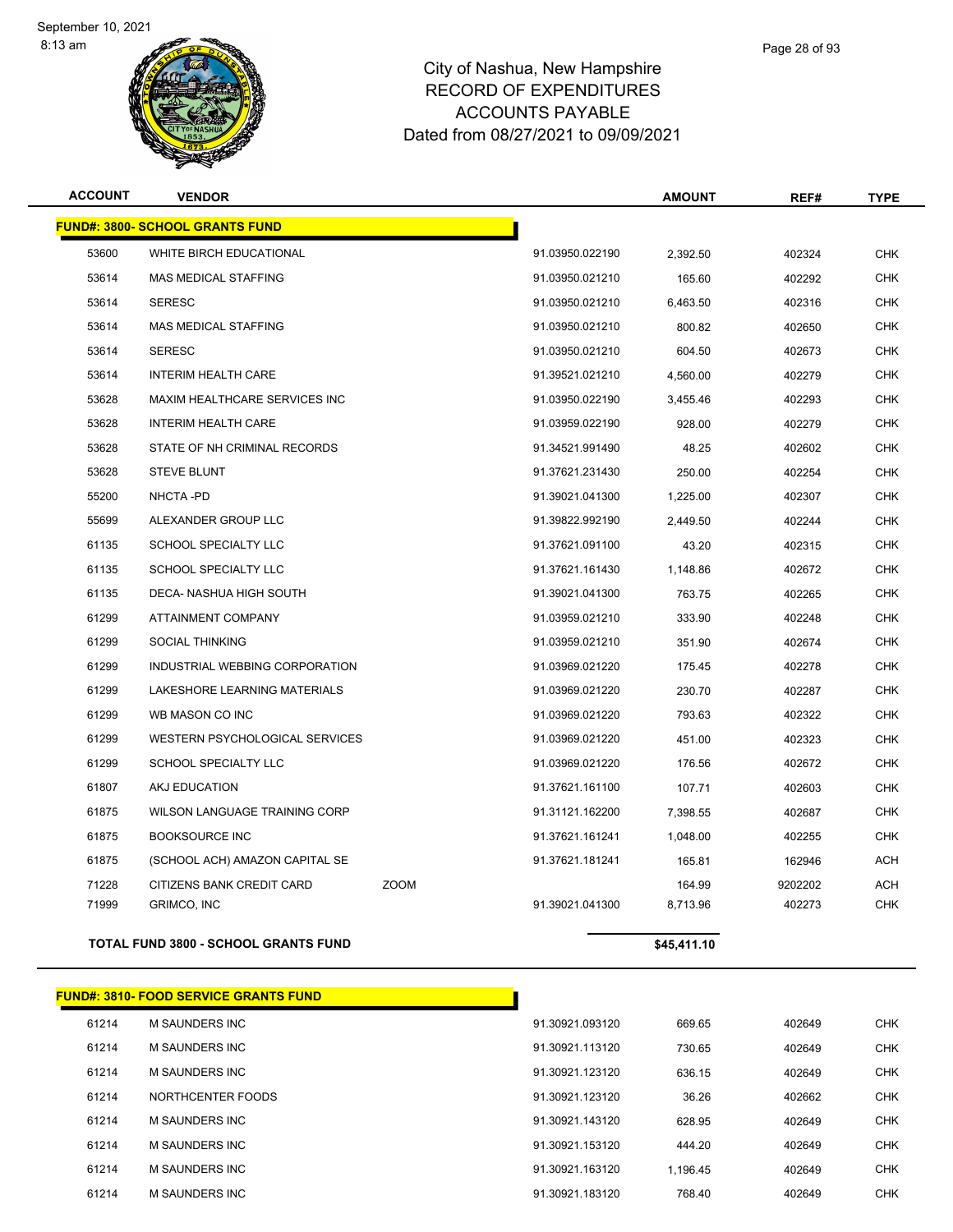8:13 am



| <b>ACCOUNT</b> | <b>VENDOR</b>                                         |                 | <b>AMOUNT</b> | REF#   | <b>TYPE</b> |
|----------------|-------------------------------------------------------|-----------------|---------------|--------|-------------|
|                | <b>FUND#: 3810- FOOD SERVICE GRANTS FUND</b>          |                 |               |        |             |
| 61214          | <b>M SAUNDERS INC</b>                                 | 91.30921.203120 | 480.10        | 402649 | <b>CHK</b>  |
| 61299          | NORTHCENTER FOODS                                     | 91.30921.093120 | 36.26         | 402662 | <b>CHK</b>  |
| 61299          | NORTHCENTER FOODS                                     | 91.30921.113120 | 36.26         | 402662 | <b>CHK</b>  |
|                | <b>TOTAL FUND 3810 - FOOD SERVICE GRANTS FUND</b>     |                 | \$5,663.33    |        |             |
|                | <b>FUND#: 4020- POLICE DRUG ENFORCEMENT FUND</b>      |                 |               |        |             |
| 55699          | <b>CELLEBRITE INC</b>                                 |                 | 2,945.00      | 402499 | <b>CHK</b>  |
|                | <b>TOTAL FUND 4020 - POLICE DRUG ENFORCEMENT FUND</b> |                 | \$2,945.00    |        |             |
|                | <b>FUND#: 4025- DOJ DRUG FORFEITURE FUND</b>          |                 |               |        |             |
| 55118          | VERIZON WIRELESS-785728687                            |                 | 540.30        | 402475 | <b>CHK</b>  |
| 55400          | <b>CONFERENCES AND SEMINARS</b>                       |                 | 4,400.00      | 402117 | <b>CHK</b>  |
| 55400          | <b>CONFERENCES AND SEMINARS</b>                       |                 | 245.00        | 402423 | <b>CHK</b>  |
| 55400          | <b>CONFERENCES AND SEMINARS</b>                       |                 | 280.00        | 402425 | <b>CHK</b>  |
| 55400          | <b>CONFERENCES AND SEMINARS</b>                       |                 | 280.00        | 402426 | <b>CHK</b>  |
| 55400          | <b>CONFERENCES AND SEMINARS</b>                       |                 | 280.00        | 402427 | <b>CHK</b>  |
| 55400          | <b>CONFERENCES AND SEMINARS</b>                       |                 | 280.00        | 402428 | <b>CHK</b>  |
| 55400          | <b>CONFERENCES AND SEMINARS</b>                       |                 | 280.00        | 402430 | <b>CHK</b>  |
| 55400          | <b>CONFERENCES AND SEMINARS</b>                       |                 | 245.00        | 402431 | <b>CHK</b>  |
| 55400          | <b>CONFERENCES AND SEMINARS</b>                       |                 | 245.00        | 402434 | <b>CHK</b>  |
| 55400          | <b>CONFERENCES AND SEMINARS</b>                       |                 | 280.00        | 402436 | <b>CHK</b>  |
| 55400          | <b>CONFERENCES AND SEMINARS</b>                       |                 | 245.00        | 402437 | <b>CHK</b>  |
| 55400          | <b>CONFERENCES AND SEMINARS</b>                       |                 | 280.00        | 402440 | <b>CHK</b>  |
| 55699          | <b>COMCAST</b>                                        |                 | 355.36        | 402096 | <b>CHK</b>  |
| 55699          | <b>TRANSUNION RISK &amp; ALTERNATIVE</b>              |                 | 226.90        | 402581 | CHK         |
| 61799          | NORTHERN FOREIGN CAR PARTS INC                        |                 | 142.95        | 402204 | <b>CHK</b>  |
|                | TOTAL FUND 4025 - DOJ DRUG FORFEITURE FUND            |                 | \$8,605.51    |        |             |
|                | <b>FUND#: 4035- POLICE OVERTIME BILLING FUND</b>      |                 |               |        |             |
| 54814          | AVIS RENT A CAR SYSTEMS INC                           |                 | 1,493.22      | 402143 | <b>CHK</b>  |
|                | TOTAL FUND 4035 - POLICE OVERTIME BILLING FUND        |                 | \$1,493.22    |        |             |
|                | <b>FUND#: 4053- FIRE REGIONAL HAZMAT FUND</b>         |                 |               |        |             |
| 71000          | MCKESSON MEDICAL-SURGICAL                             |                 | 276.31        | 162935 | <b>ACH</b>  |
| 71000          | BOUND TREE MEDICAL, LLC                               |                 | 983.28        | 402150 | <b>CHK</b>  |
| 71000          | SANEL NAPA                                            |                 | 362.70        | 402569 | CHK         |
|                |                                                       |                 |               |        |             |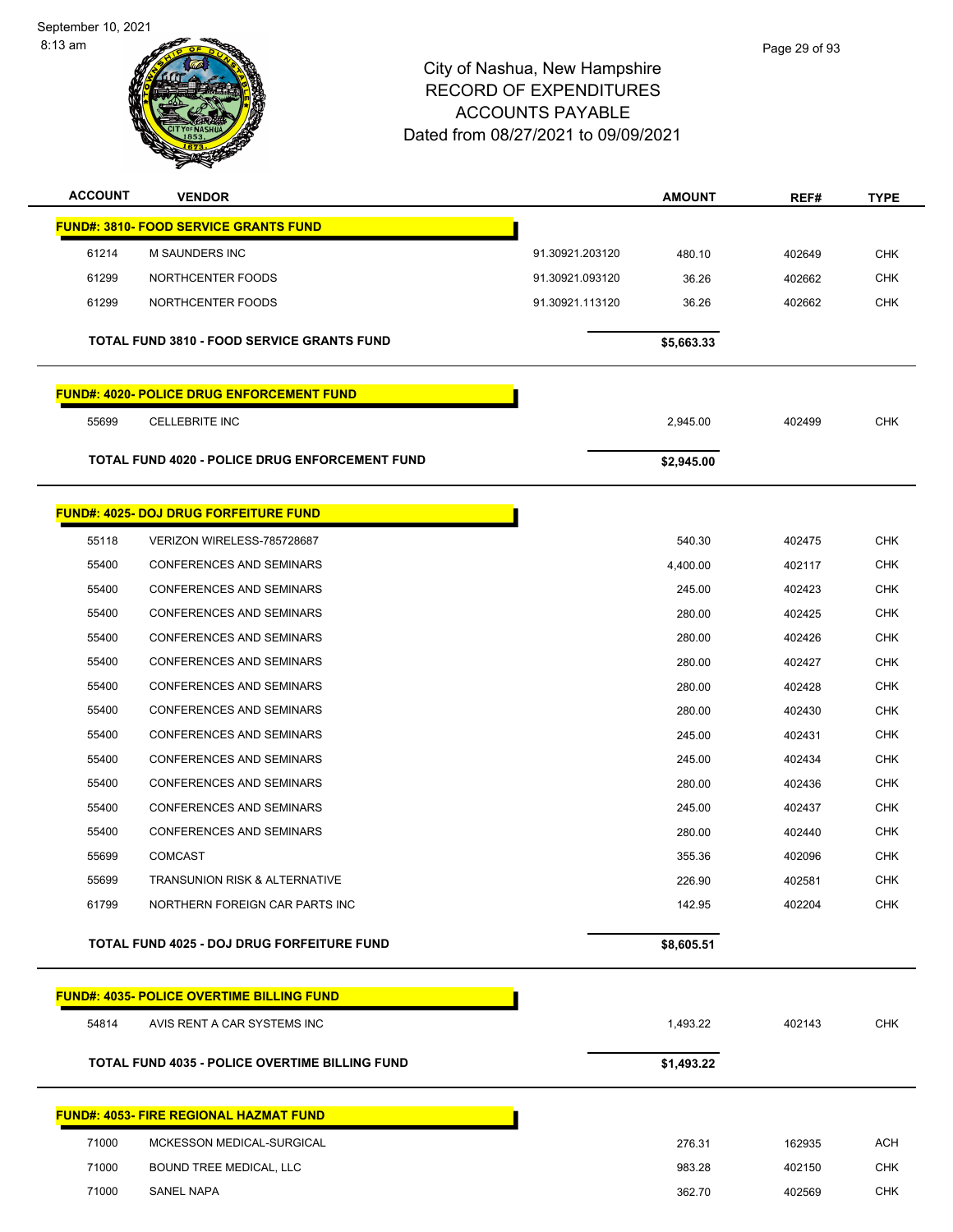| <b>ACCOUNT</b><br><b>VENDOR</b>                    |               | <b>AMOUNT</b> | REF#   | <b>TYPE</b> |
|----------------------------------------------------|---------------|---------------|--------|-------------|
| TOTAL FUND 4053 - FIRE REGIONAL HAZMAT FUND        |               | \$1,622.29    |        |             |
| <b>FUND#: 4080- NASHUA CONSERVATION FUND</b>       |               |               |        |             |
| 53142<br>NASHUA REGIONAL PLANNING COMM             |               | 770.00        | 402201 | <b>CHK</b>  |
| <b>TOTAL FUND 4080 - NASHUA CONSERVATION FUND</b>  |               | \$770.00      |        |             |
| <b>FUND#: 4085- NASHUA RIVERWALK TIF DISTRICT</b>  |               |               |        |             |
| 55699<br>BEYOND WALLS INC                          |               | 24,818.00     | 402148 | <b>CHK</b>  |
| WEIRD FISH PRODUCTIONS LLC<br>55699                |               | 1,805.00      | 402239 | <b>CHK</b>  |
| TOTAL FUND 4085 - NASHUA RIVERWALK TIF DISTRICT    |               | \$26,623.00   |        |             |
| <b>FUND#: 5005- CAP PROJECTS-GEN GOVT</b>          |               |               |        |             |
| VISION GOVERNMENT SOLUTIONS<br>53415               | 2300.32.20.10 | 60,833.34     | 402236 | <b>CHK</b>  |
| TOTAL FUND 5005 - CAP PROJECTS-GEN GOVT            |               | \$60,833.34   |        |             |
| <b>FUND#: 5050- CAP PROJECTS-COMMUNICATIONS</b>    |               |               |        |             |
| 81300<br>MOTOROLA SOLUTIONS INC                    | 2008.57.15.01 | 15,810.00     | 162994 | <b>ACH</b>  |
| TOTAL FUND 5050 - CAP PROJECTS-COMMUNICATIONS      |               | \$15,810.00   |        |             |
| <b>FUND#: 5060- CAPITAL PROJECTS-COMM HEALTH</b>   |               |               |        |             |
| 81200<br>JOHNSON CONTROLS SECURITY                 | 1004.71.19.30 | 588.00        | 162928 | ACH         |
| 81200<br>CONSOLIDATED COMMUNICATIONS               | 1004.71.19.30 | 24.16         | 402099 | <b>CHK</b>  |
| TOTAL FUND 5060 - CAPITAL PROJECTS-COMM HEALTH     |               | \$612.16      |        |             |
| <b>FUND#: 5090- CAPITAL PROJECTS-HYDROELECTRIC</b> |               |               |        |             |
| 81200<br>NORMANDEAU ASSOCIATES INC                 | 2201.70.20.30 | 7,241.00      | 162940 | <b>ACH</b>  |
| 81200<br><b>BANCROFT CONTRACTING</b>               | 2202.70.20.30 | 62,000.00     | 402491 | <b>CHK</b>  |
| TOTAL FUND 5090 - CAPITAL PROJECTS-HYDROELECTRIC   |               | \$69,241.00   |        |             |
| <b>FUND#: 5200- CAPITAL PROJECTS-PUBLIC WORKS</b>  |               |               |        |             |
| <b>TARGET NEW ENGLAND</b><br>81300                 | 2070.60.18.30 | 1,150.00      | 402226 | <b>CHK</b>  |
| 81704<br><b>BROX INDUSTRIES INC</b>                | 2055.60.19.30 | 61,656.83     | 162978 | <b>ACH</b>  |
| 81704<br>SUNSHINE PAVING CORPORATION               | 2055.60.20.30 | 311,632.38    | 162996 | ACH         |
| 81704<br>S W COLE ENGINEERING INC                  | 2055.60.20.30 | 8,410.00      | 402213 | <b>CHK</b>  |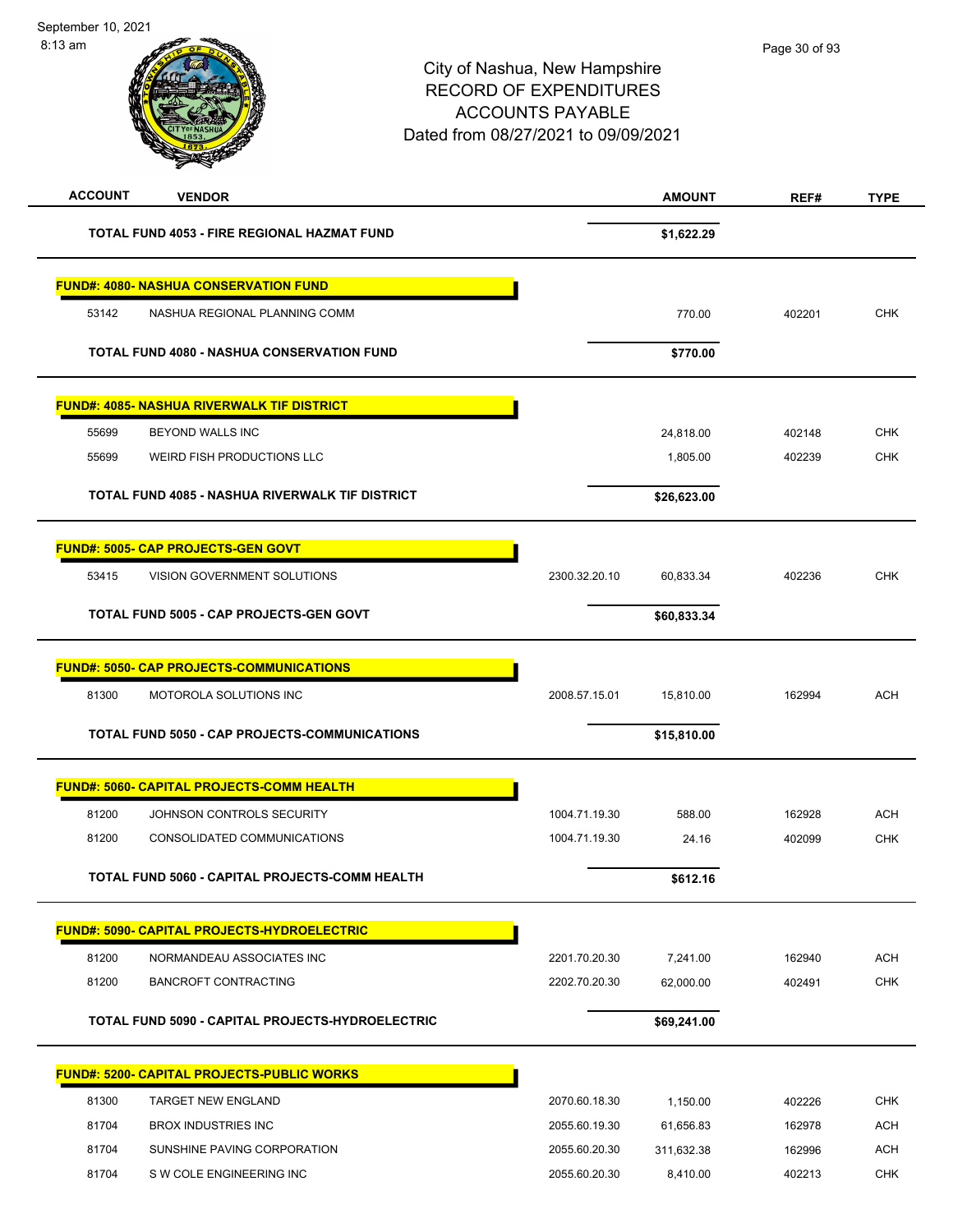

| <b>ACCOUNT</b> | <b>VENDOR</b>                                         |               | <b>AMOUNT</b>  | REF#   | <b>TYPE</b> |
|----------------|-------------------------------------------------------|---------------|----------------|--------|-------------|
|                | <b>FUND#: 5200- CAPITAL PROJECTS-PUBLIC WORKS</b>     |               |                |        |             |
| 81704          | SUNSHINE PAVING CORPORATION                           | 2055.60.21.30 | 206,657.05     | 162996 | <b>ACH</b>  |
|                | TOTAL FUND 5200 - CAPITAL PROJECTS-PUBLIC WORKS       |               | \$589,506.26   |        |             |
|                |                                                       |               |                |        |             |
|                | <b>FUND#: 5700- CAP PROJECTS-BROAD ST PARKWAY</b>     |               |                |        |             |
| 81700          | PENNICHUCK WATER WORKS INC                            | 1061.60.07.55 | 622.46         | 402473 | <b>CHK</b>  |
| 81700          | <b>EVERSOURCE</b>                                     | 1061.60.11.10 | 686.84         | 402105 | <b>CHK</b>  |
| 81700          | <b>LIBERTY UTILITIES - NH</b>                         | 1061.60.11.10 | 63.61          | 402468 | CHK         |
| 81700          | PENNICHUCK WATER WORKS INC                            | 1061.60.11.10 | 59.47          | 402473 | <b>CHK</b>  |
|                | TOTAL FUND 5700 - CAP PROJECTS-BROAD ST PARKWAY       |               | \$1,432.38     |        |             |
|                |                                                       |               |                |        |             |
|                | <b>FUND#: 5800- SCHOOL CAPITAL PROJECTS FUND</b>      |               |                |        |             |
| 81200          | <b>HAYNER / SWANSON INC</b>                           | 1175.91.19.31 | 747.50         | 163003 | <b>ACH</b>  |
| 81200          | <b>HARRIMAN ASSOCIATES</b>                            | 1175.91.19.31 | 16,483.45      | 402634 | <b>CHK</b>  |
| 81200          | HARVEY CONSTRUCTION CORP                              | 1175.91.19.31 | 1,963,277.58   | 402635 | <b>CHK</b>  |
| 81200          | JOHN TURNER CONSULTING INC                            | 1175.91.19.31 | 6,120.00       | 402641 | <b>CHK</b>  |
| 81200          | VANASSE & ASSOCIATES                                  | 1175.91.19.31 | 13,143.26      | 402682 | <b>CHK</b>  |
| 81200          | <b>HARRIMAN ASSOCIATES</b>                            | 1175.91.19.32 | 3,128.65       | 402634 | <b>CHK</b>  |
| 81200          | HARVEY CONSTRUCTION CORP                              | 1175.91.19.32 | 414,338.94     | 402635 | <b>CHK</b>  |
| 81200          | PAGE STREET LEASING LLC                               | 1175.91.19.32 | 95.00          | 402663 | <b>CHK</b>  |
| 81200          | <b>HARRIMAN ASSOCIATES</b>                            | 1175.91.19.33 | 69,706.11      | 402634 | <b>CHK</b>  |
| 81200          | VANASSE & ASSOCIATES                                  | 1175.91.19.33 | 2,866.63       | 402682 | <b>CHK</b>  |
|                | <b>TOTAL FUND 5800 - SCHOOL CAPITAL PROJECTS FUND</b> |               | \$2,489,907.12 |        |             |
|                | <b>FUND#: 6000- SOLID WASTE FUND</b>                  |               |                |        |             |
| 54100          | <b>EVERSOURCE</b>                                     |               | 1,008.63       | 402449 | <b>CHK</b>  |
| 54141          | PENNICHUCK WATER WORKS INC                            |               | 417.66         | 402473 | <b>CHK</b>  |
| 54200          | BILLS WORLD CLASS CLEANING SER                        |               | 780.00         | 402494 | <b>CHK</b>  |
| 54280          | <b>QED ENVIRONMETNAL SYSTEMS INC</b>                  |               | 1,700.48       | 162942 | <b>ACH</b>  |
| 54280          | M & M ELECTRICAL SUPPLY CO INC                        |               | 74.28          | 162986 | ACH         |
| 54280          | HOME DEPOT CREDIT SERVICE 3065                        |               | 125.92         | 402528 | <b>CHK</b>  |
| 54280          | <b>ISCO INDUSTRIES</b>                                |               | 194.92         | 402535 | <b>CHK</b>  |
| 54492          | <b>SPRINT</b>                                         |               | 468.00         | 402124 | <b>CHK</b>  |
| 54600          | AMAZON CAPITAL SERV (CITY ACH)                        |               | 514.42         | 162921 | <b>ACH</b>  |
| 54600          | MCDEVITT TRUCKS INC                                   |               | 294.04         | 162934 | ACH         |
| 54600          | MCNEILUS TRUCK & MANUFACTURING                        |               | 290.91         | 162936 | ACH         |
| 54600          | <b>FACTORY MOTOR PARTS</b>                            |               | 56.58          | 162981 | ACH         |
| 54600          | MCDEVITT TRUCKS INC                                   |               | 3,206.59       | 162989 | <b>ACH</b>  |
|                |                                                       |               |                |        |             |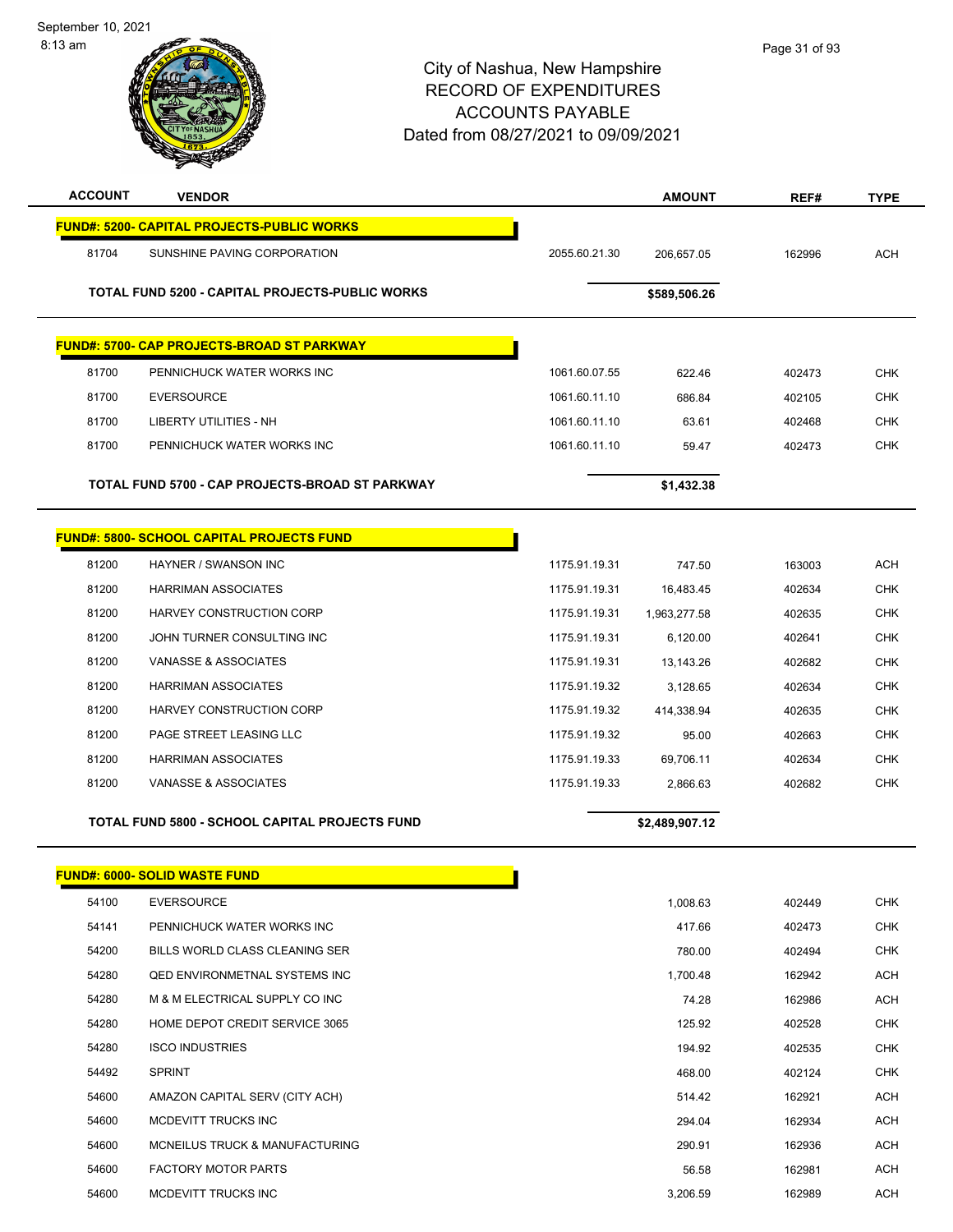

# City of Nashua, New Hampshire RECORD OF EXPENDITURES ACCOUNTS PAYABLE Dated from 08/27/2021 to 09/09/2021

| <b>ACCOUNT</b> | <b>VENDOR</b>                        |              |               | <b>AMOUNT</b> | REF#    | <b>TYPE</b> |
|----------------|--------------------------------------|--------------|---------------|---------------|---------|-------------|
|                | <b>FUND#: 6000- SOLID WASTE FUND</b> |              |               |               |         |             |
| 54600          | MCNEILUS TRUCK & MANUFACTURING       |              |               | 147.62        | 162990  | ACH         |
| 54600          | <b>C2 ALT FUELS</b>                  |              |               | 556.58        | 402151  | <b>CHK</b>  |
| 54600          | CARPARTS DISTRIBUTION CENTER,        |              |               | 237.70        | 402152  | CHK         |
| 54600          | CARPARTS DISTRIBUTION CENTER,        |              |               | 513.21        | 402498  | <b>CHK</b>  |
| 54600          | F W WEBB COMPANY                     |              |               | 48.17         | 402514  | <b>CHK</b>  |
| 54600          | <b>NEW ENGLAND KENWORTH</b>          |              |               | 626.54        | 402551  | <b>CHK</b>  |
| 54600          | PINE MOTOR PARTS                     |              |               | 274.80        | 402559  | <b>CHK</b>  |
| 54600          | SANEL NAPA                           |              |               | 134.76        | 402568  | <b>CHK</b>  |
| 55421          | TREASURER STATE OF NH                |              |               | 100.00        | 402126  | <b>CHK</b>  |
| 55500          | CITIZENS BANK CREDIT CARD            | APWA         |               | 325.00        | 9202202 | ACH         |
| 55500          | CITIZENS BANK CREDIT CARD            | <b>SWANA</b> |               | 300.00        | 9202202 | <b>ACH</b>  |
| 55500          | CITIZENS BANK CREDIT CARD            | <b>SWANA</b> |               | 300.00        | 9202202 | ACH         |
| 55699          | <b>COMCAST</b>                       |              |               | 155.20        | 402096  | <b>CHK</b>  |
| 55699          | NORTH COAST SERVICES LLC             |              |               | 1,099.56      | 402203  | <b>CHK</b>  |
| 55699          | ALS GROUP USA, CORP                  |              |               | 912.00        | 402483  | <b>CHK</b>  |
| 55699          | NORTH COAST SERVICES LLC             |              |               | 1,162.47      | 402553  | <b>CHK</b>  |
| 55699          | SULLIVAN ENVIRONMENTAL INC           |              |               | 2,382.83      | 402578  | CHK         |
| 61100          | <b>GRAINGER</b>                      |              |               | 100.80        | 402175  | <b>CHK</b>  |
| 61107          | PHOENIX SCREEN PRINTING              |              |               | 133.00        | 402209  | <b>CHK</b>  |
| 61107          | CINTAS#016                           |              |               | 50.85         | 402500  | <b>CHK</b>  |
| 61142          | UNIFIRST FIRST AID CORPORATION       |              |               | 75.14         | 402232  | CHK         |
| 61192          | AMAZON CAPITAL SERV (CITY ACH)       |              |               | 101.84        | 162976  | ACH         |
| 61192          | <b>GRAINGER</b>                      |              |               | 241.70        | 402175  | <b>CHK</b>  |
| 61307          | SHATTUCK MALONE OIL-NASHUA           |              |               | 1,264.85      | 402216  | <b>CHK</b>  |
| 61307          | SHATTUCK MALONE OIL CO               |              |               | 4,072.74      | 402572  | <b>CHK</b>  |
| 61560          | AMAZON CAPITAL SERV (CITY ACH)       |              |               | 319.92        | 162976  | ACH         |
| 61705          | <b>MAYNARD &amp; LESIEUR INC</b>     |              |               | 981.00        | 402542  | <b>CHK</b>  |
| 71228          | <b>BLUEBEAM INC</b>                  |              |               | 822.75        | 402149  | <b>CHK</b>  |
| 75100          | US BANK N.A. (091000022)             |              |               | 402,000.00    | 162999  | <b>ACH</b>  |
| 75200          | US BANK N.A. (091000022)             |              |               | 11,825.00     | 162998  | ACH         |
| 75200          | US BANK N.A. (091000022)             |              |               | 37,665.63     | 162999  | <b>ACH</b>  |
| 81300          | STEARNS CONRAD & SCHMIDT             |              | 2401.68.20.30 | 43,124.00     | 402725  | <b>CHK</b>  |
|                | TOTAL FUND 6000 - SOLID WASTE FUND   |              |               | \$521,188.09  |         |             |

|       | <b>FUND#: 6200- WASTEWATER FUND</b> |        |
|-------|-------------------------------------|--------|
| 21775 | <b>ESTATE OF</b>                    | 43.99  |
| 21775 | <b>GARY LIGHT</b>                   | 108.03 |
| 21775 | <b>JOYCE BAGSHAW</b>                | 24.54  |
| 21775 | <b>KEITH MORTARA</b>                | 55.31  |

Page 32 of 93

| 43.99  | 402338 | CHK |
|--------|--------|-----|
| 108.03 | 402342 | CHK |
| 24.54  | 402348 | CHK |
| 55.31  | 402353 | CHK |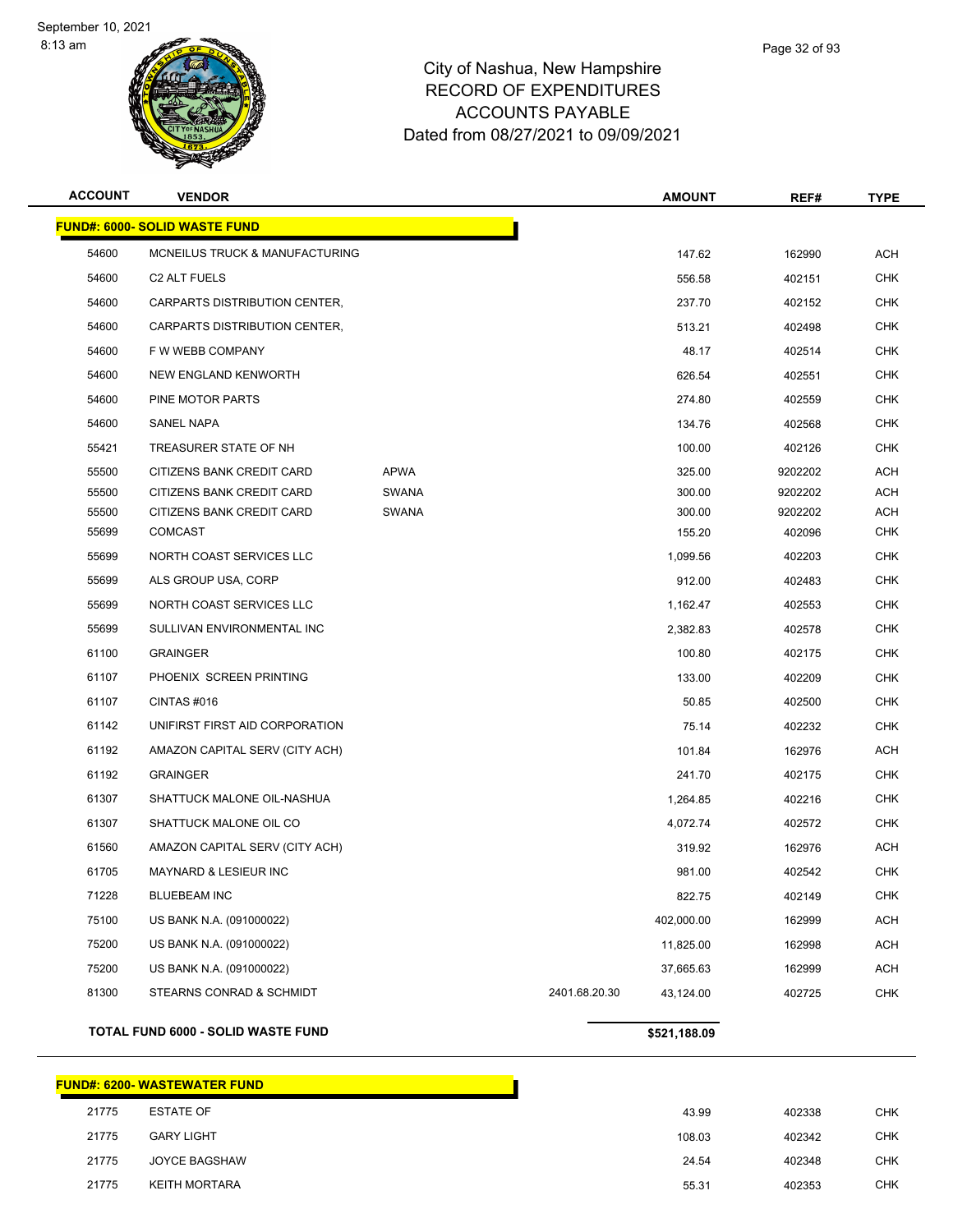8:13 am



| <b>ACCOUNT</b> | <b>VENDOR</b>                        | <b>AMOUNT</b> | REF#   | <b>TYPE</b> |
|----------------|--------------------------------------|---------------|--------|-------------|
|                | <u> FUND#: 6200- WASTEWATER FUND</u> |               |        |             |
| 21775          | PFP ASSOCIATES LTD PNRS              | 21.82         | 402363 | <b>CHK</b>  |
| 21775          | PHILIP J COUTURIER                   | 120.40        | 402364 | <b>CHK</b>  |
| 21775          | <b>SUMMIT TITLE</b>                  | 75.00         | 402370 | CHK         |
| 21775          | THE TITLE TEAM LLC                   | 16.94         | 402373 | <b>CHK</b>  |
| 21775          | <b>JAMES &amp; DENYSE ROTTA</b>      | 83.61         | 402690 | <b>CHK</b>  |
| 21775          | JAMES & DENYSE ROTTA                 | 16.58         | 402691 | <b>CHK</b>  |
| 53107          | EASTERN ANALYTICAL INC               | 32.50         | 402511 | <b>CHK</b>  |
| 53467          | PENNICHUCK WATER WORKS INC           | 10,152.12     | 402472 | CHK         |
| 54100          | EVERSOUCE-POWER SUPPLY               | 54,346.17     | 402104 | <b>CHK</b>  |
| 54100          | <b>EVERSOURCE</b>                    | 1,457.31      | 402105 | <b>CHK</b>  |
| 54100          | <b>EVERSOURCE</b>                    | 245.30        | 402449 | <b>CHK</b>  |
| 54114          | <b>LIBERTY UTILITIES - NH</b>        | 166.41        | 402107 | CHK         |
| 54114          | LIBERTY UTILITIES - NH               | 62.28         | 402108 | CHK         |
| 54114          | <b>LIBERTY UTILITIES - NH</b>        | 2,412.12      | 402109 | <b>CHK</b>  |
| 54114          | LIBERTY UTILITIES - NH               | 61.24         | 402110 | <b>CHK</b>  |
| 54114          | LIBERTY UTILITIES - NH               | 55.46         | 402111 | <b>CHK</b>  |
| 54114          | LIBERTY UTILITIES - NH               | 59.15         | 402112 | <b>CHK</b>  |
| 54114          | LIBERTY UTILITIES - NH               | 57.48         | 402113 | CHK         |
| 54114          | LIBERTY UTILITIES - NH               | 57.68         | 402115 | <b>CHK</b>  |
| 54114          | SPRAGUE RESOURCES LP                 | 3,652.49      | 402222 | <b>CHK</b>  |
| 54114          | LIBERTY UTILITIES - NH               | 59.03         | 402456 | <b>CHK</b>  |
| 54141          | PENNICHUCK WATER WORKS INC           | 1,046.23      | 402121 | CHK         |
| 54141          | PENNICHUCK WATER WORKS INC           | 3,317.27      | 402473 | CHK         |
| 54221          | <b>RESOURCE MANAGEMENT INC</b>       | 45, 133. 34   | 402212 | <b>CHK</b>  |
| 54300          | <b>BROX INDUSTRIES INC</b>           | 655.29        | 162979 | ACH         |
| 54300          | CONTINENTAL PAVING INC               | 837.18        | 402160 | <b>CHK</b>  |
| 54300          | CONTINENTAL PAVING INC               | 129.14        | 402502 | CHK         |
| 54487          | M & M ELECTRICAL SUPPLY CO INC       | 1,204.01      | 162933 | <b>ACH</b>  |
| 54487          | M & M ELECTRICAL SUPPLY CO INC       | 99.78         | 162986 | <b>ACH</b>  |
| 54487          | <b>BAU HOPKINS</b>                   | 544.75        | 402145 | <b>CHK</b>  |
| 54487          | MECHANICAL SOLUTIONS INC             | 1,596.49      | 402195 | <b>CHK</b>  |
| 54487          | F W WEBB COMPANY                     | 656.71        | 402514 | <b>CHK</b>  |
| 54487          | <b>FASTENAL CO</b>                   | 132.10        | 402515 | <b>CHK</b>  |
| 54492          | <b>SPRINT</b>                        | 216.00        | 402124 | <b>CHK</b>  |
| 54600          | CARPARTS DISTRIBUTION CENTER,        | (171.22)      | 402152 | <b>CHK</b>  |
| 54600          | CN WOOD CO INC                       | 3,618.98      | 402158 | <b>CHK</b>  |
| 54600          | MAYNARD & LESIEUR INC                | 190.00        | 402544 | <b>CHK</b>  |
| 54600          | SANEL NAPA                           | 294.96        | 402566 | CHK         |
| 55109          | CONSOLIDATED COMMUNICATIONS          | 47.57         | 402443 | <b>CHK</b>  |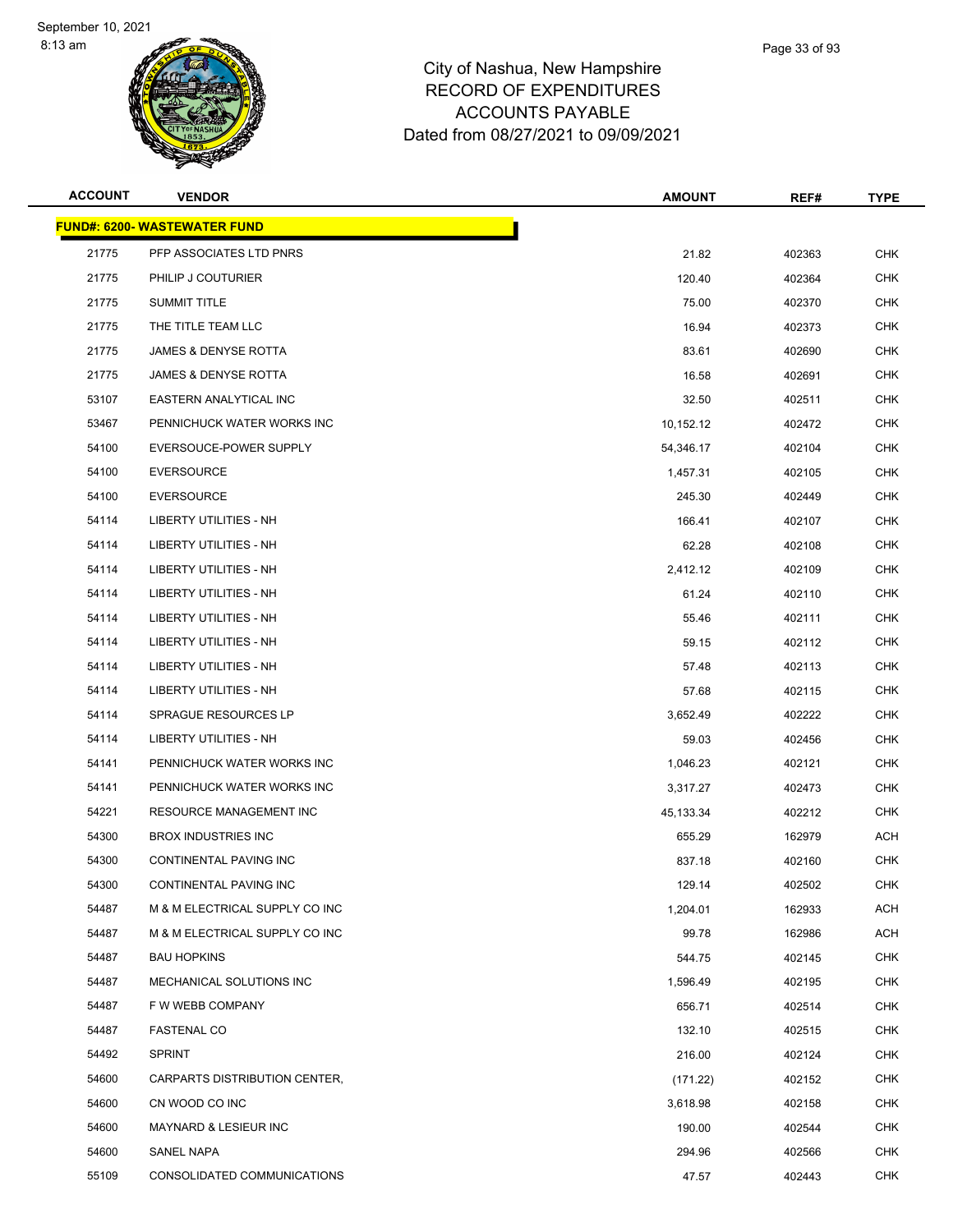

# City of Nashua, New Hampshire RECORD OF EXPENDITURES ACCOUNTS PAYABLE Dated from 08/27/2021 to 09/09/2021

| <b>ACCOUNT</b> | <b>VENDOR</b>                       |                 |               | <b>AMOUNT</b> | REF#    | <b>TYPE</b> |
|----------------|-------------------------------------|-----------------|---------------|---------------|---------|-------------|
|                | <b>FUND#: 6200- WASTEWATER FUND</b> |                 |               |               |         |             |
| 55109          | CONSOLIDATED COMMUNICATIONS         |                 |               | 47.57         | 402444  | <b>CHK</b>  |
| 55109          | <b>FIRSTLIGHT</b>                   |                 |               | 118.53        | 402450  | <b>CHK</b>  |
| 55118          | AT & T MOBILITY                     |                 |               | 139.49        | 402095  | CHK         |
| 55118          | <b>SPRINT</b>                       |                 |               | 88.21         | 402124  | <b>CHK</b>  |
| 55118          | VERIZON WIRELESS-342053899-003      |                 |               | 120.03        | 402132  | <b>CHK</b>  |
| 55200          | <b>GRANITE STATE RURAL WATER</b>    |                 |               | 455.00        | 402451  | <b>CHK</b>  |
| 55699          | ATLAS COPCO COMPRESSORS LLC         |                 |               | 4,002.90      | 402142  | <b>CHK</b>  |
| 55699          | ATLAS COPCO COMPRESSORS LLC         |                 |               | 397.92        | 402487  | CHK         |
| 55699          | ELECTRICAL INSTALLATIONS INC        |                 |               | 3,000.00      | 402513  | <b>CHK</b>  |
| 55699          | NEW ENGLAND ENERGY SERVICES         |                 |               | 4,946.56      | 402548  | <b>CHK</b>  |
| 55699          | POWER UP GENERATOR SERVICE CO       |                 |               | 216.25        | 402560  | <b>CHK</b>  |
| 61100          | AMAZON CAPITAL SERV (CITY ACH)      |                 |               | 205.00        | 162921  | <b>ACH</b>  |
| 61100          | WB MASON CO INC                     |                 |               | 177.94        | 402238  | CHK         |
| 61100          | WB MASON CO INC                     |                 |               | 192.02        | 402587  | <b>CHK</b>  |
| 61107          | CINTAS #016                         |                 |               | 300.34        | 402156  | <b>CHK</b>  |
| 61107          | CINTAS#016                          |                 |               | 364.22        | 402500  | <b>CHK</b>  |
| 61149          | <b>VWR INTERNATIONAL</b>            |                 |               | 688.07        | 402586  | <b>CHK</b>  |
| 61156          | <b>BORDEN &amp; REMINGTON CORP</b>  |                 |               | 4,495.13      | 162923  | ACH         |
| 61156          | <b>BORDEN &amp; REMINGTON CORP</b>  |                 |               | 4,457.21      | 162977  | <b>ACH</b>  |
| 61156          | PVS CHEMICAL SOLUTIONS INC          |                 |               | 3,313.20      | 162995  | <b>ACH</b>  |
| 61299          | <b>FASTENAL CO</b>                  |                 |               | 49.28         | 402168  | <b>CHK</b>  |
| 61299          | ARCSOURCE INC                       |                 |               | 91.80         | 402485  | <b>CHK</b>  |
| 61299          | BRENNTAG LUBRICANTS NORTHEAST       |                 |               | 5,148.30      | 402497  | CHK         |
| 61299          | SANEL NAPA                          |                 |               | 98.32         | 402566  | <b>CHK</b>  |
| 71025          | <b>FASTENAL CO</b>                  |                 |               | 695.30        | 402168  | <b>CHK</b>  |
| 71025          | <b>FASTENAL CO</b>                  |                 |               | 44.53         | 402515  | <b>CHK</b>  |
| 71228          | <b>BLUEBEAM INC</b>                 |                 |               | 3,291.00      | 402149  | CHK         |
| 71228          | CITIZENS BANK CREDIT CARD           | MSFT*MSBILLINFO |               | 15.00         | 9202202 | <b>ACH</b>  |
| 75100          | US BANK N.A. (091000022)            |                 |               | 120,000.00    | 162999  | <b>ACH</b>  |
| 75200          | US BANK N.A. (091000022)            |                 |               | 43,474.38     | 162999  | <b>ACH</b>  |
| 81200          | <b>BMI MECHANICAL INC</b>           |                 |               | 5,000.00      | 402495  | CHK         |
| 81200          | FIBER OPTIC SPLICING & TESTING      |                 |               | 10,662.00     | 402517  | <b>CHK</b>  |
| 81700          | SUNSHINE PAVING CORPORATION         |                 | 1052.69.20.30 | 24,810.00     | 162996  | <b>ACH</b>  |
|                | TOTAL FUND 6200 - WASTEWATER FUND   |                 |               | \$374,097.04  |         |             |

# **FUND#: 6500- PROPERTY & CASUALTY FUND**

| 54267 | TREASURER STATE OF NH        | 1.100.00 | 402125 | СНК |
|-------|------------------------------|----------|--------|-----|
| 54267 | SECURITY MONITORING SERVICES | 50.00    | 402215 | СНК |
| 59120 | USI INSURANCE SERVICES LLC   | 7.427.00 | 162945 | ACH |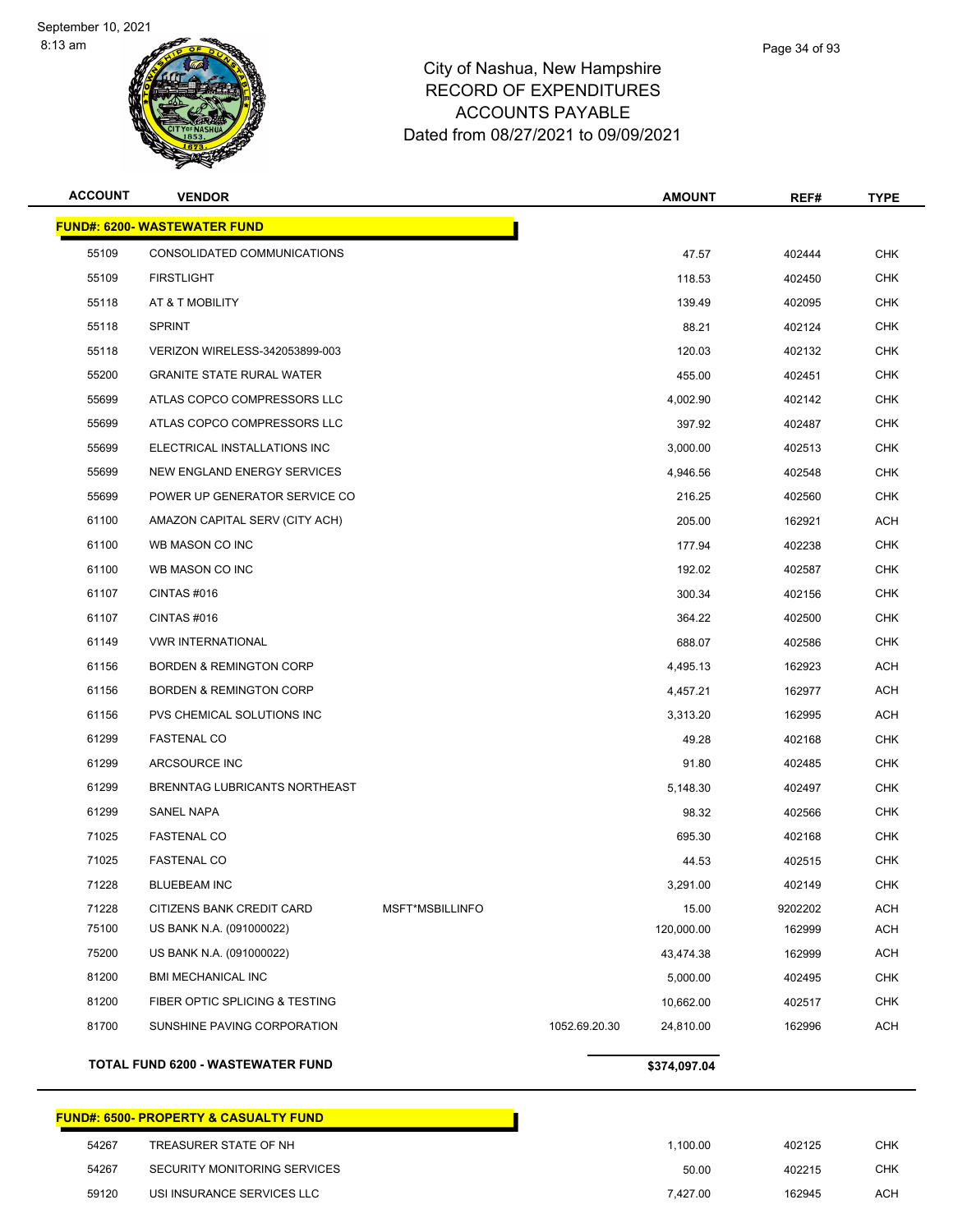8:13 am



| Page 35 of 93 |  |
|---------------|--|
|               |  |

| <b>ACCOUNT</b> | <b>VENDOR</b>                                    | <b>AMOUNT</b> | REF#   | <b>TYPE</b> |
|----------------|--------------------------------------------------|---------------|--------|-------------|
|                | <b>FUND#: 6500- PROPERTY &amp; CASUALTY FUND</b> |               |        |             |
| 59207          | TREASURER STATE OF NH                            | 52,422.90     | 402125 | <b>CHK</b>  |
| 59207          | DARTMOUTH HITCHCOCK CLINIC                       | 2,761.13      | 402382 | <b>CHK</b>  |
| 59207          | NH NEUROSPINE INSTITUTE                          | 5,440.51      | 402383 | <b>CHK</b>  |
| 59207          | APPLE NASHUA LLC                                 | 2,841.29      | 402384 | <b>CHK</b>  |
| 59207          | APPLE THERAPY MANCHESTER                         | 1,038.36      | 402385 | <b>CHK</b>  |
| 59207          | CENTERS FOR PAIN SOLUTIONS LLC                   | 1,275.00      | 402387 | <b>CHK</b>  |
| 59207          | CONCORD ORTHOPEDICS PA                           | 181.00        | 402388 | <b>CHK</b>  |
| 59207          | <b>CONVENIENTMD LLC</b>                          | 777.78        | 402389 | <b>CHK</b>  |
| 59207          | DARTMOUTH HITCHCOCK CLINIC                       | 1,526.00      | 402392 | <b>CHK</b>  |
| 59207          | FOUNDATION MEDICAL PARTNERS                      | 387.00        | 402393 | <b>CHK</b>  |
| 59207          | FOUR SEASONS ORTHOPEDIC CENTER                   | 165.75        | 402394 | <b>CHK</b>  |
| 59207          | INJURED WORKERS PHARMACY LLC                     | 497.72        | 402397 | <b>CHK</b>  |
| 59207          | <b>INTERNAL MEDICINE &amp;</b>                   | 280.00        | 402398 | <b>CHK</b>  |
| 59207          | LAMPREY HEALTH CARE INC                          | 376.00        | 402399 | <b>CHK</b>  |
| 59207          | THE LOWELL GENERAL HOSPITAL                      | 389.00        | 402400 | <b>CHK</b>  |
| 59207          | <b>KEVIN S MORIARTY DC</b>                       | 131.00        | 402401 | <b>CHK</b>  |
| 59207          | NASHUA EYE ASSOC PA                              | 645.00        | 402402 | <b>CHK</b>  |
| 59207          | NEW ENGLAND NEUROLOGICAL ASSOC                   | 1,108.00      | 402403 | <b>CHK</b>  |
| 59207          | NH NEUROSPINE INSTITUTE                          | 185.00        | 402404 | <b>CHK</b>  |
| 59207          | PAIN SOLUTIONS PLLC                              | 1,755.00      | 402405 | <b>CHK</b>  |
| 59207          | PERFORMANCE REHAB INC                            | 510.00        | 402406 | <b>CHK</b>  |
| 59207          | SHIELDS MRI PORTSMOUTH                           | 1,520.00      | 402407 | CHK         |
| 59207          | SO NH REGIONAL MEDICAL CENTER                    | 755.95        | 402408 | <b>CHK</b>  |
| 59207          | ST JOSEPH HOSPITAL                               | 512.00        | 402409 | <b>CHK</b>  |
| 59207          | UNITED PHYSICAL THERAPY                          | 540.00        | 402410 | <b>CHK</b>  |
| 59207          | UNITY SURVEILLANCE &                             | 9,385.00      | 402411 | <b>CHK</b>  |
| 59207          | <b>VRS DISABILITY MANAGEMENT</b>                 | 394.09        | 402412 | CHK         |
| 59207          | AMOSKEAG ANETHESIA PLLC                          | 1,936.00      | 402698 | <b>CHK</b>  |
| 59207          | DARTMOUTH HITCHCOCK CLINIC                       | 2,818.48      | 402699 | <b>CHK</b>  |
| 59207          | APPLE NASHUA LLC                                 | 1,433.07      | 402700 | <b>CHK</b>  |
| 59207          | APPLE THERAPY MANCHESTER                         | 519.18        | 402701 | <b>CHK</b>  |
| 59207          | <b>CPTE NASHUA</b>                               | 1,311.00      | 402703 | <b>CHK</b>  |
| 59207          | ELLIOT PHYSICIANS NETWORK INC                    | 149.00        | 402704 | <b>CHK</b>  |
| 59207          | ELLIOT PROFESSIONAL SERVICES                     | 217.00        | 402705 | <b>CHK</b>  |
| 59207          | FOUNDATION MEDICAL PARTNERS                      | 970.00        | 402706 | <b>CHK</b>  |
| 59207          | INJURED WORKERS PHARMACY LLC                     | 422.31        | 402708 | <b>CHK</b>  |
| 59207          | <b>JOSEPH O'REILLY</b>                           | 35.21         | 402709 | CHK         |
| 59207          | ROGER LAVOIE                                     | 516.79        | 402710 | <b>CHK</b>  |
| 59207          | THE LOWELL GENERAL HOSPITAL                      | 389.00        | 402711 | <b>CHK</b>  |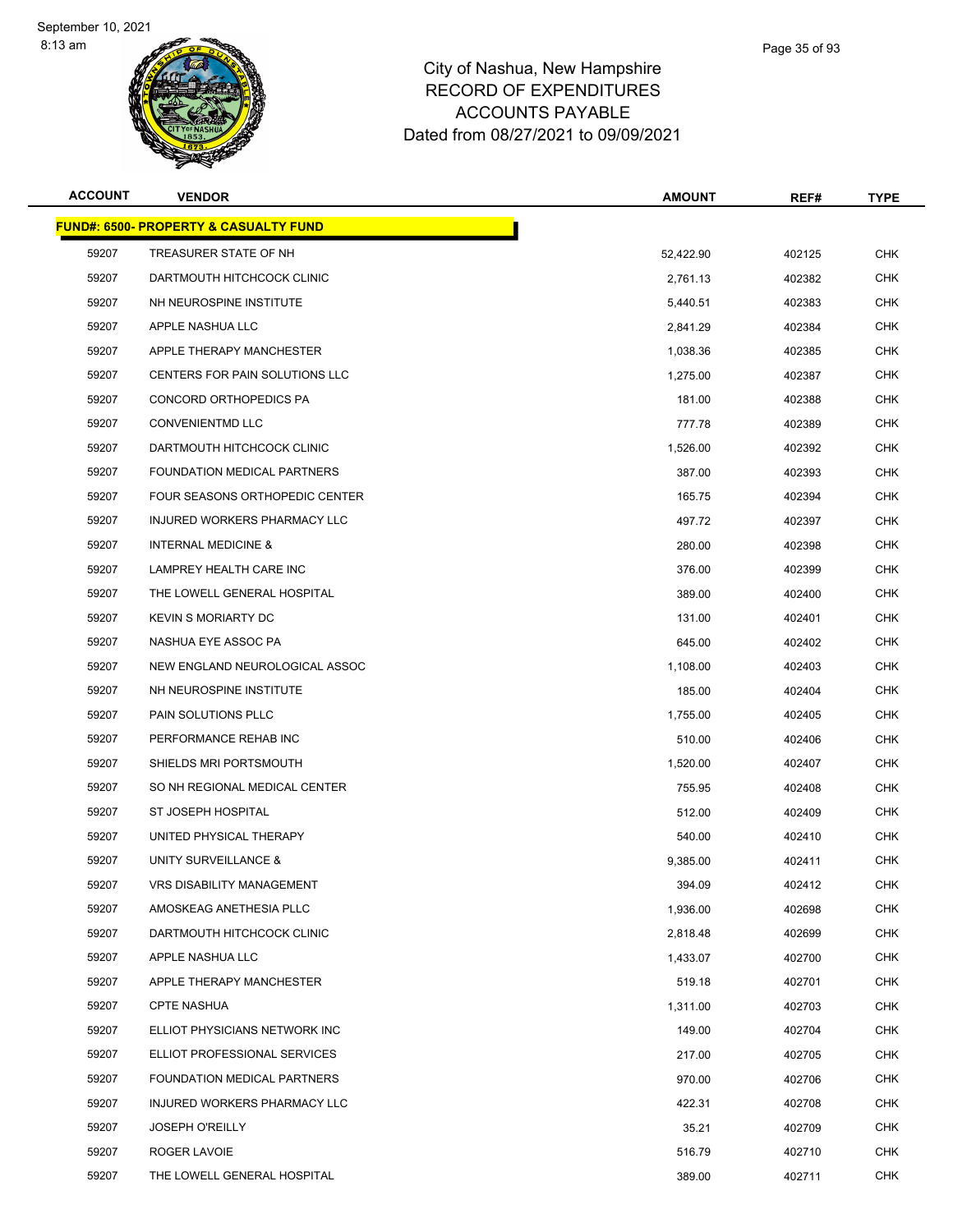

# City of Nashua, New Hampshire RECORD OF EXPENDITURES ACCOUNTS PAYABLE Dated from 08/27/2021 to 09/09/2021

Page 36 of 93

| <b>ACCOUNT</b> | <b>VENDOR</b>                                         |        | <b>AMOUNT</b> | REF#    | <b>TYPE</b> |
|----------------|-------------------------------------------------------|--------|---------------|---------|-------------|
|                | <b>FUND#: 6500- PROPERTY &amp; CASUALTY FUND</b>      |        |               |         |             |
| 59207          | MICHAEL MCINNIS                                       |        | 48.16         | 402712  | <b>CHK</b>  |
| 59207          | <b>KEVIN S MORIARTY DC</b>                            |        | 131.00        | 402713  | <b>CHK</b>  |
| 59207          | NH NEUROSPINE INSTITUTE                               |        | 185.00        | 402714  | CHK.        |
| 59207          | NORTHEAST REHABILITATION HOSP                         |        | 350.00        | 402715  | <b>CHK</b>  |
| 59207          | PAIN SOLUTIONS PLLC                                   |        | 200.00        | 402716  | <b>CHK</b>  |
| 59207          | PERFORMANCE REHAB INC                                 |        | 510.00        | 402717  | <b>CHK</b>  |
| 59207          | ROCKINGHAM RADIOLOGY                                  |        | 80.00         | 402718  | <b>CHK</b>  |
| 59207          | ST JOSEPH BUSINESS & HEALTH                           |        | 142.00        | 402719  | <b>CHK</b>  |
| 59207          | ST JOSEPH HOSPITAL                                    |        | 1,836.40      | 402720  | <b>CHK</b>  |
| 59207          | STONERIVER PHARMACY SOLUTIONS                         |        | 161.69        | 402721  | <b>CHK</b>  |
| 59207          | UNITED PHYSICAL THERAPY                               |        | 270.00        | 402722  | <b>CHK</b>  |
| 59207          | <b>VRS DISABILITY MANAGEMENT</b>                      |        | 422.94        | 402723  | <b>CHK</b>  |
| 59207          | ZYNEX MEDICAL INC                                     |        | 831.96        | 402724  | <b>CHK</b>  |
| 59225          | <b>CULLENCOLLIMORE PLLC</b>                           |        | 6,381.32      | 402390  | <b>CHK</b>  |
| 59250          | CITIZENS BANK CREDIT CARD                             | Amazon | 291.98        | 9202202 | <b>ACH</b>  |
| 59275          | MCDEVITT TRUCKS INC                                   |        | 1,112.43      | 162948  | <b>ACH</b>  |
| 59275          | C2 ALT FUELS                                          |        | 1,120.00      | 402386  | <b>CHK</b>  |
| 59275          | <b>CUSTOM COACH</b>                                   |        | 3,552.81      | 402391  | CHK         |
| 59275          | <b>GILLIG LLC</b>                                     |        | 199.44        | 402395  | <b>CHK</b>  |
| 59275          | <b>ILLG AUTOMOTIVE CORP</b>                           |        | 3,893.79      | 402396  | <b>CHK</b>  |
| 59275          | <b>BAILEYS TOWING &amp; AUTOBODY</b>                  |        | 1,318.40      | 402702  | <b>CHK</b>  |
| 59275          | <b>GILLIG LLC</b>                                     |        | 605.57        | 402707  | <b>CHK</b>  |
| 68365          | ADVANCED WORKPLACE STRATEGIES                         |        | 284.65        | 162975  | ACH         |
|                | <b>TOTAL FUND 6500 - PROPERTY &amp; CASUALTY FUND</b> |        | \$131,024.06  |         |             |

**FUND#: 6600- BENEFITS SELF INSURANCE FUND**

| 21500 | <b>ITT HARTFORD</b>                 | 38,406.30  | 162896 | <b>ACH</b> |
|-------|-------------------------------------|------------|--------|------------|
| 21503 | <b>ITT HARTFORD</b>                 | 9,300.72   | 162896 | <b>ACH</b> |
| 21504 | <b>ITT HARTFORD</b>                 | 3,095.89   | 162896 | <b>ACH</b> |
| 21516 | <b>BOSTON MUTUAL LIFE INSURANCE</b> | 3,628.45   | 162894 | <b>ACH</b> |
| 21520 | COLONIAL LIFE AND ACCIDENT INS      | 748.37     | 162901 | <b>ACH</b> |
| 21520 | COLONIAL LIFE AND ACCIDENT INS      | 1,552.27   | 162954 | <b>ACH</b> |
| 21990 | <b>CHARLES SCHWAB BANK</b>          | 60.90      | 402155 | <b>CHK</b> |
| 21990 | <b>RACHEL THERIAULT</b>             | 891.86     | 402228 | <b>CHK</b> |
| 59500 | NORTHEAST DELTA DENTAL              | 24,659.50  | 162941 | <b>ACH</b> |
| 59507 | ANTHEM BCBS OF NE                   | 322,384.77 | 162922 | <b>ACH</b> |
| 59507 | ANTHEM BCBS OF NE                   | 524,152.48 | 162922 | <b>ACH</b> |
| 59507 | ANTHEM BCBS OF NE                   | 20,220.69  | 162922 | <b>ACH</b> |
| 59525 | NORTHEAST DELTA DENTAL              | 110,400.70 | 162941 | <b>ACH</b> |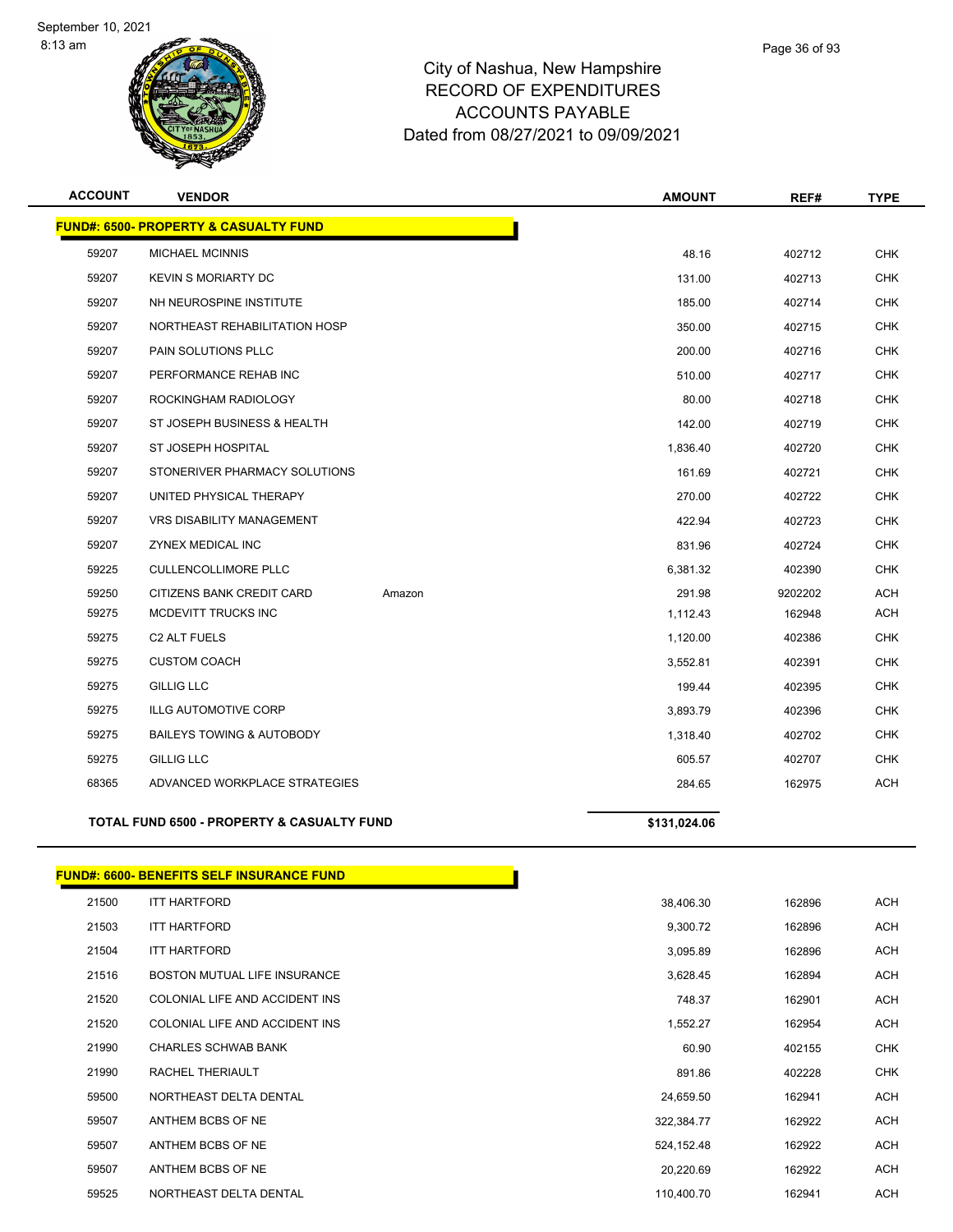September 10, 2021



# City of Nashua, New Hampshire RECORD OF EXPENDITURES ACCOUNTS PAYABLE Dated from 08/27/2021 to 09/09/2021

| <b>ACCOUNT</b> | <b>VENDOR</b>                                              |           | <b>AMOUNT</b>  | REF#    | <b>TYPE</b> |
|----------------|------------------------------------------------------------|-----------|----------------|---------|-------------|
|                | <b>FUND#: 6600- BENEFITS SELF INSURANCE FUND</b>           |           |                |         |             |
| 59600          | <b>MDX MEDICAL INC</b>                                     |           | 6,130.35       | 162991  | <b>ACH</b>  |
|                | TOTAL FUND 6600 - BENEFITS SELF INSURANCE FUND             |           | \$1,065,633.25 |         |             |
|                | FUND#: 7026- CAPITAL EQUIPMENT RESERVE FUND                |           |                |         |             |
| 81500          | MHQ INC                                                    | CERF50.21 | 42,519.95      | 162992  | <b>ACH</b>  |
| 81500          | <b>MORBARK</b>                                             | CERF77.21 | 81,277.25      | 402199  | <b>CHK</b>  |
|                | TOTAL FUND 7026 - CAPITAL EQUIPMENT RESERVE FUND           |           | \$123,797.20   |         |             |
|                | <b>FUND#: 7052- MINE FALLS PARK ETF</b>                    |           |                |         |             |
| 54280          | UNITED SITE SERVICES                                       |           | 119.00         | 402234  | <b>CHK</b>  |
| 54280          | PENNICHUCK WATER WORKS INC                                 |           | 3,767.64       | 402473  | <b>CHK</b>  |
|                | <b>TOTAL FUND 7052 - MINE FALLS PARK ETF</b>               |           | \$3,886.64     |         |             |
|                | <b>FUND#: 7504- EDGEWOOD/SUBURBAN MAINT FUND</b>           |           |                |         |             |
| 61299          | HARDY DORIC INC                                            |           | 975.00         | 402177  | <b>CHK</b>  |
|                | <b>TOTAL FUND 7504 - EDGEWOOD/SUBURBAN MAINT FUND</b>      |           | \$975.00       |         |             |
|                | <b>FUND#: 7506- ETF CONTRIB-WOODLAWN CEMETERY</b>          |           |                |         |             |
| 61299          | KRYPROTEK A DIVISION OF NVC                                |           | 5,427.06       | 402192  | <b>CHK</b>  |
|                | TOTAL FUND 7506 - ETF CONTRIB-WOODLAWN CEMETERY            |           | \$5,427.06     |         |             |
|                | <b>FUND#: 7526- CHAIRMAN FUND-BOARD OF HEALTH</b>          |           |                |         |             |
| 55200          | CITIZENS BANK CREDIT CARD<br>National Association of Local |           | 300.00         | 9202202 | <b>ACH</b>  |
|                | TOTAL FUND 7526 - CHAIRMAN FUND-BOARD OF HEALTH            |           | \$300.00       |         |             |
|                | <b>FUND#: 7569- DW HWY/SPITBROOK CONTRIBUTIONS</b>         |           |                |         |             |
| 55699          | ELECTRIC LIGHT CO                                          |           | 22,180.00      | 402512  | <b>CHK</b>  |
|                | TOTAL FUND 7569 - DW HWY/SPITBROOK CONTRIBUTIONS           |           | \$22,180.00    |         |             |
|                | <b>FUND#: 8063- LIBRARY-HENRY STEARNS FUND</b>             |           |                |         |             |
| 61807          | <b>BAKER &amp; TAYLOR</b>                                  |           | 546.08         | 402144  | <b>CHK</b>  |
| 61807          | <b>BAKER &amp; TAYLOR</b>                                  |           | 436.47         | 402490  | <b>CHK</b>  |
| 61830          | THE PARK STREET FOUNDATION                                 |           | 18,378.00      | 402556  | <b>CHK</b>  |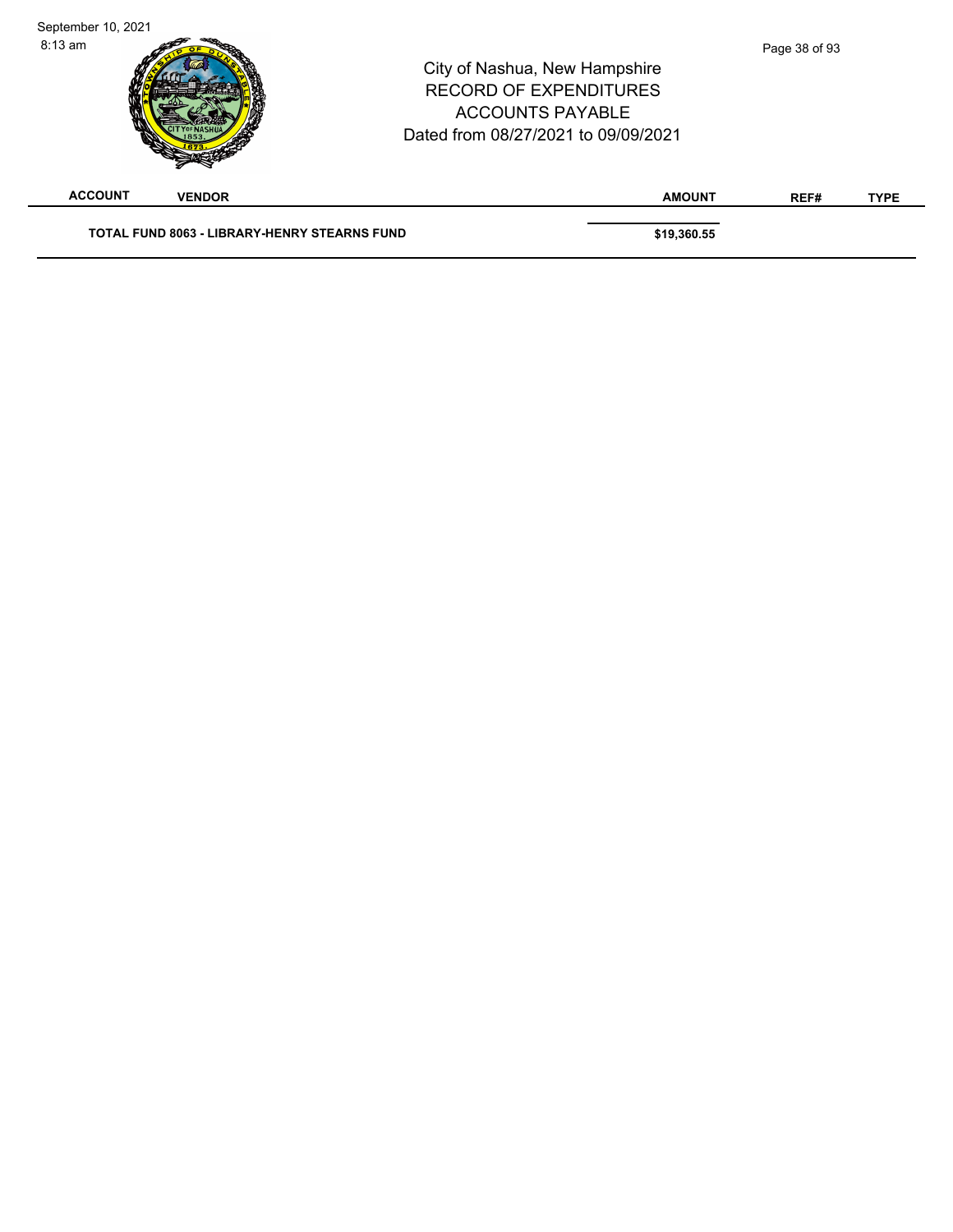8:13 am



# City of Nashua, New Hampshire RECORD OF EXPENDITURES ACCOUNTS PAYABLE Dated from 08/27/2021 to 09/09/2021

| <b>ACCOUNT</b> | <b>VENDOR</b> |                                       | <b>AMOUNT</b><br>REF# | <b>TYPE</b> |
|----------------|---------------|---------------------------------------|-----------------------|-------------|
|                |               | <b>SUMMARY BY FUND</b>                | <b>AMOUNT</b>         |             |
|                | 1000          | <b>GENERAL FUND</b>                   | 2,248,854.38          |             |
|                | 1001          | <b>GF-CAPITAL IMPROVEMENTS</b>        | 101,063.43            |             |
|                | 1010          | <b>GENERAL FUND PY ESCROWS</b>        | 11,132.26             |             |
|                | 1020          | <b>GENERAL FUND-PY ENCUMBRANCES</b>   | 198,912.17            |             |
|                | 2100          | <b>FOOD SERVICES FUND</b>             | 93,914.52             |             |
|                | 2207          | ADULT ED/CONTINUING ED                | 969.81                |             |
|                | 2222          | AFTER SCHOOL PROGRAM                  | 10,293.57             |             |
|                | 2503          | PARKS & REC PROGRAMS FUND             | 8,485.00              |             |
|                | 2504          | HOLMAN STADIUM EVENTS FUND            | 33.87                 |             |
|                | 2505          | PEG ACCESS CHANNELS FUND              | 906.36                |             |
|                | 2506          | HUNT BLDG FACILITY RENTAL FUND        | 1,146.56              |             |
|                | 2508          | SPECIAL ROAD & HIGHWAY FUND           | 592,737.50            |             |
|                | 3035          | FEMA DISASTER ASSIST GRANTS           | 1,024.00              |             |
|                | 3050          | POLICE GRANTS FUND                    | 10,686.80             |             |
|                | 3068          | <b>COMMUNITY SERVICES GRANTS FUND</b> | 6,038.50              |             |
|                | 3080          | COMMUNITY DEVELOPMENT GRANTS          | 20,521.00             |             |
|                | 3090          | URBAN PROGRAM GRANTS FUND             | 88,417.22             |             |
|                | 3120          | <b>TRANSIT GRANTS FUND</b>            | 186,156.25            |             |
|                | 3800          | <b>SCHOOL GRANTS FUND</b>             | 45,411.10             |             |
|                | 3810          | FOOD SERVICE GRANTS FUND              | 5,663.33              |             |
|                | 4020          | POLICE DRUG ENFORCEMENT FUND          | 2,945.00              |             |
|                | 4025          | DOJ DRUG FORFEITURE FUND              | 8,605.51              |             |
|                | 4035          | POLICE OVERTIME BILLING FUND          | 1,493.22              |             |
|                | 4053          | FIRE REGIONAL HAZMAT FUND             | 1,622.29              |             |
|                | 4080          | NASHUA CONSERVATION FUND              | 770.00                |             |
|                | 4085          | NASHUA RIVERWALK TIF DISTRICT         | 26,623.00             |             |
|                | 5005          | CAP PROJECTS-GEN GOVT                 | 60,833.34             |             |
|                | 5050          | CAP PROJECTS-COMMUNICATIONS           | 15,810.00             |             |
|                | 5060          | CAPITAL PROJECTS-COMM HEALTH          | 612.16                |             |
|                | 5090          | CAPITAL PROJECTS-HYDROELECTRIC        | 69,241.00             |             |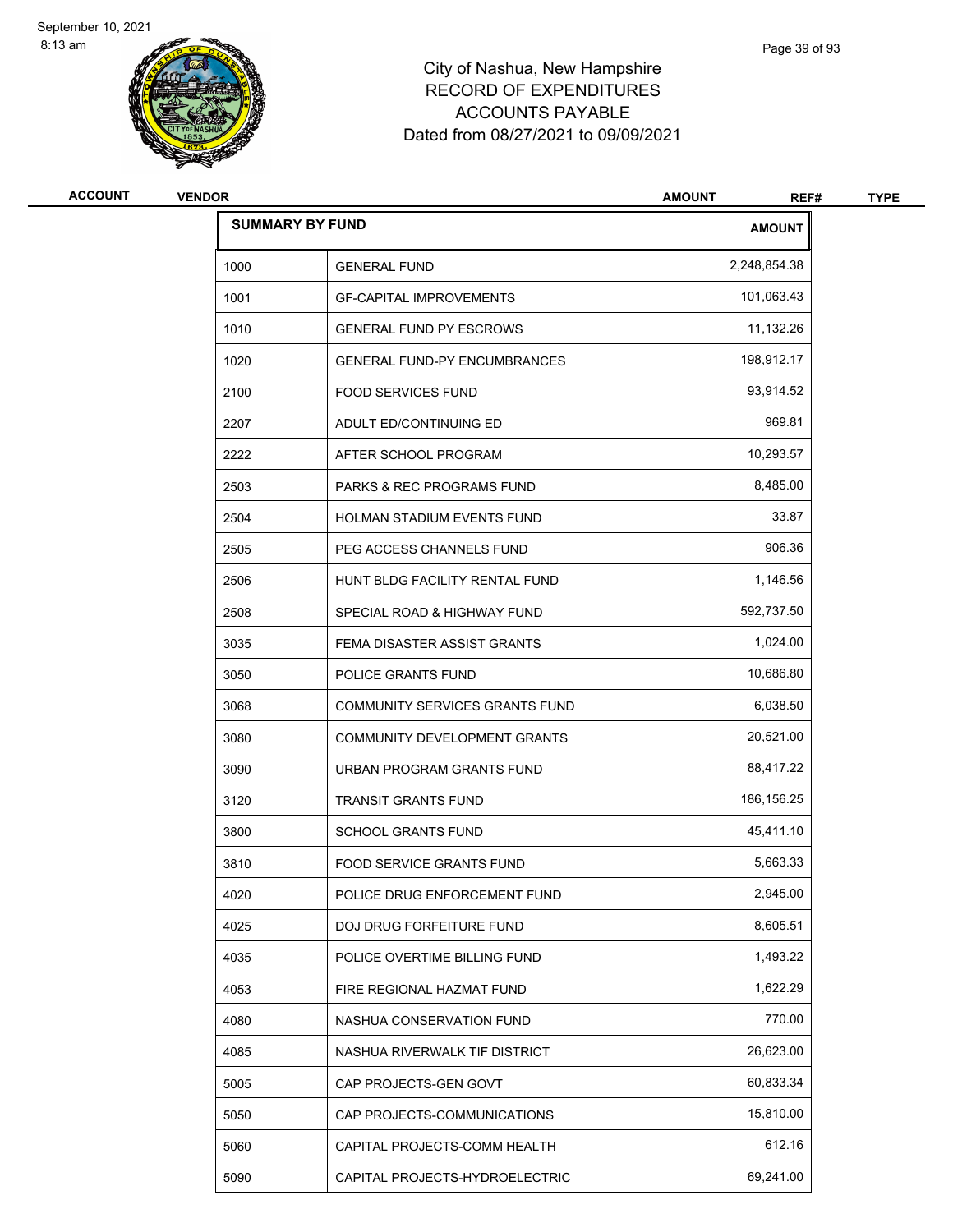8:13 am



# City of Nashua, New Hampshire RECORD OF EXPENDITURES ACCOUNTS PAYABLE Dated from 08/27/2021 to 09/09/2021

| <b>ACCOUNT</b> |  |  |  |  |  |
|----------------|--|--|--|--|--|
|                |  |  |  |  |  |

| ACCOUNT<br><b>VENDOR</b> |               |                                   | <b>AMOUNT</b><br>REF# |
|--------------------------|---------------|-----------------------------------|-----------------------|
|                          |               |                                   | <b>AMOUNT</b>         |
|                          | 5200          | CAPITAL PROJECTS-PUBLIC WORKS     | 589,506.26            |
|                          | 5700          | CAP PROJECTS-BROAD ST PARKWAY     | 1,432.38              |
|                          | 5800          | SCHOOL CAPITAL PROJECTS FUND      | 2,489,907.12          |
|                          | 6000          | SOLID WASTE FUND                  | 521,188.09            |
|                          | 6200          | <b>WASTEWATER FUND</b>            | 374,097.04            |
|                          | 6500          | PROPERTY & CASUALTY FUND          | 131,024.06            |
|                          | 6600          | BENEFITS SELF INSURANCE FUND      | 1,065,633.25          |
|                          | 7026          | CAPITAL EQUIPMENT RESERVE FUND    | 123,797.20            |
|                          | 7052          | MINE FALLS PARK ETF               | 3,886.64              |
|                          | 7504          | EDGEWOOD/SUBURBAN MAINT FUND      | 975.00                |
|                          | 7506          | ETF CONTRIB-WOODLAWN CEMETERY     | 5,427.06              |
|                          | 7526          | CHAIRMAN FUND-BOARD OF HEALTH     | 300.00                |
|                          | 7569          | DW HWY/SPITBROOK CONTRIBUTIONS    | 22,180.00             |
|                          | 8063          | <b>LIBRARY-HENRY STEARNS FUND</b> | 19,360.55             |
|                          | <b>TOTAL:</b> |                                   | 9,169,637.80          |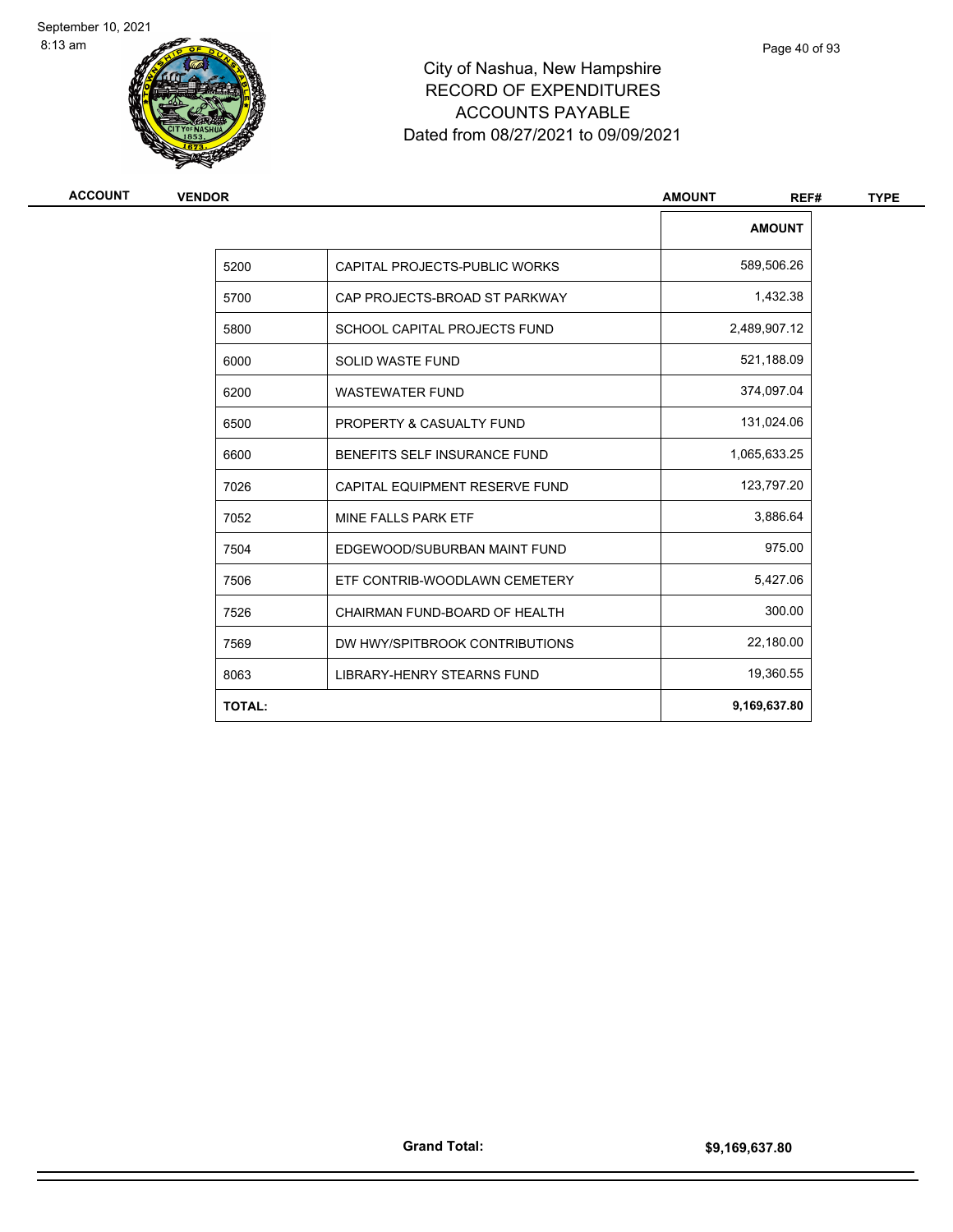

Page 41 of 93

| Santa de Cardona de Cardona de Cardona de La Cardona de La Cardona de La Cardona de La Cardona de La Cardona<br>Cardona de Cardona de La Cardona de La Cardona de La Cardona de La Cardona de La Cardona de La Cardona de La C | <b>PAY DATE</b>                   | <b>ACCOUNT</b>                             | <b>DESCRIPTION</b>                       | <b>AMOUNT</b> |
|--------------------------------------------------------------------------------------------------------------------------------------------------------------------------------------------------------------------------------|-----------------------------------|--------------------------------------------|------------------------------------------|---------------|
|                                                                                                                                                                                                                                | <b>FUND#: 1000 - GENERAL FUND</b> |                                            |                                          |               |
| 101                                                                                                                                                                                                                            | <b>MAYOR</b>                      |                                            |                                          |               |
|                                                                                                                                                                                                                                | 9/2/21                            | 51100                                      | CHIEF OF STAFF                           | 1,890.60      |
|                                                                                                                                                                                                                                | 9/9/21                            | 51100                                      | CHIEF OF STAFF                           | 1,890.61      |
|                                                                                                                                                                                                                                | 9/2/21                            | 51100                                      | COMMUNICATIONS & SPECIAL PRJ COORDINATOR | 954.90        |
|                                                                                                                                                                                                                                | 9/9/21                            | 51100                                      | COMMUNICATIONS & SPECIAL PRJ COORDINATOR | 954.90        |
|                                                                                                                                                                                                                                | 9/2/21                            | 51100                                      | <b>COMMUNICATIONS REPRESENTATIVE</b>     | 854.50        |
|                                                                                                                                                                                                                                | 9/9/21                            | 51100                                      | COMMUNICATIONS REPRESENTATIVE            | 854.50        |
|                                                                                                                                                                                                                                | 9/2/21                            | 51100                                      | CONSTITUENT SERVICES COORDINATOR         | 954.95        |
|                                                                                                                                                                                                                                | 9/9/21                            | 51100                                      | CONSTITUENT SERVICES COORDINATOR         | 954.95        |
|                                                                                                                                                                                                                                | 9/2/21                            | 51500                                      | <b>MAYOR</b>                             | 2,374.00      |
|                                                                                                                                                                                                                                | 9/9/21                            | 51500                                      | <b>MAYOR</b>                             | 2,374.00      |
|                                                                                                                                                                                                                                | <b>TOTAL 101 - MAYOR</b>          |                                            |                                          | \$14,057.91   |
| 102                                                                                                                                                                                                                            |                                   | <b>BOARD OF ALDERMEN</b>                   |                                          |               |
|                                                                                                                                                                                                                                | 9/2/21                            | 51100                                      | LEGISLATIVE AFFAIRS MANAGER              | 1,769.70      |
|                                                                                                                                                                                                                                | 9/9/21                            | 51100                                      | LEGISLATIVE AFFAIRS MANAGER              | 1,769.70      |
|                                                                                                                                                                                                                                |                                   | <b>TOTAL 102 - BOARD OF ALDERMEN</b>       |                                          | \$3,539.40    |
| 103                                                                                                                                                                                                                            | <b>LEGAL</b>                      |                                            |                                          |               |
|                                                                                                                                                                                                                                | 9/2/21                            | 51100                                      | <b>CORPORATION COUNSEL</b>               | 2,760.80      |
|                                                                                                                                                                                                                                | 9/9/21                            | 51100                                      | <b>CORPORATION COUNSEL</b>               | 2,760.80      |
|                                                                                                                                                                                                                                | 9/2/21                            | 51100                                      | DEPUTY CORPORATION COUNSEL               | 4,773.45      |
|                                                                                                                                                                                                                                | 9/9/21                            | 51100                                      | DEPUTY CORPORATION COUNSEL               | 4,773.45      |
|                                                                                                                                                                                                                                | 9/2/21                            | 51100                                      | <b>LEGAL ASSISTANT</b>                   | 2,221.70      |
|                                                                                                                                                                                                                                | 9/9/21                            | 51100                                      | <b>LEGAL ASSISTANT</b>                   | 2,221.70      |
|                                                                                                                                                                                                                                | 9/2/21                            | 51100                                      | <b>RIGHT TO KNOW COORDINATOR</b>         | 1,607.00      |
|                                                                                                                                                                                                                                | 9/9/21                            | 51100                                      | RIGHT TO KNOW COORDINATOR                | 1,607.00      |
|                                                                                                                                                                                                                                | <b>TOTAL 103 - LEGAL</b>          |                                            |                                          | \$22,725.90   |
| 106                                                                                                                                                                                                                            |                                   | <b>ADMINISTRATIVE SERVICES</b>             |                                          |               |
|                                                                                                                                                                                                                                | 9/2/21                            | 51100                                      | ADMINISTRATIVE SERVICES DIRECTOR         | 1,588.14      |
|                                                                                                                                                                                                                                | 9/9/21                            | 51100                                      | ADMINISTRATIVE SERVICES DIRECTOR         | 1,928.45      |
|                                                                                                                                                                                                                                | 9/2/21                            | 51100                                      | <b>GRANT WRITER</b>                      | 737.40        |
|                                                                                                                                                                                                                                | 9/9/21                            | 51100                                      | <b>GRANT WRITER</b>                      | 737.40        |
|                                                                                                                                                                                                                                |                                   | <b>TOTAL 106 - ADMINISTRATIVE SERVICES</b> |                                          | \$4,991.39    |
| 107                                                                                                                                                                                                                            | <b>CITY CLERK</b>                 |                                            |                                          |               |
|                                                                                                                                                                                                                                | 9/2/21                            | 51100                                      | <b>CITY CLERK</b>                        | 2,045.05      |
|                                                                                                                                                                                                                                | 9/9/21                            | 51100                                      | <b>CITY CLERK</b>                        | 2,045.06      |
|                                                                                                                                                                                                                                |                                   |                                            |                                          |               |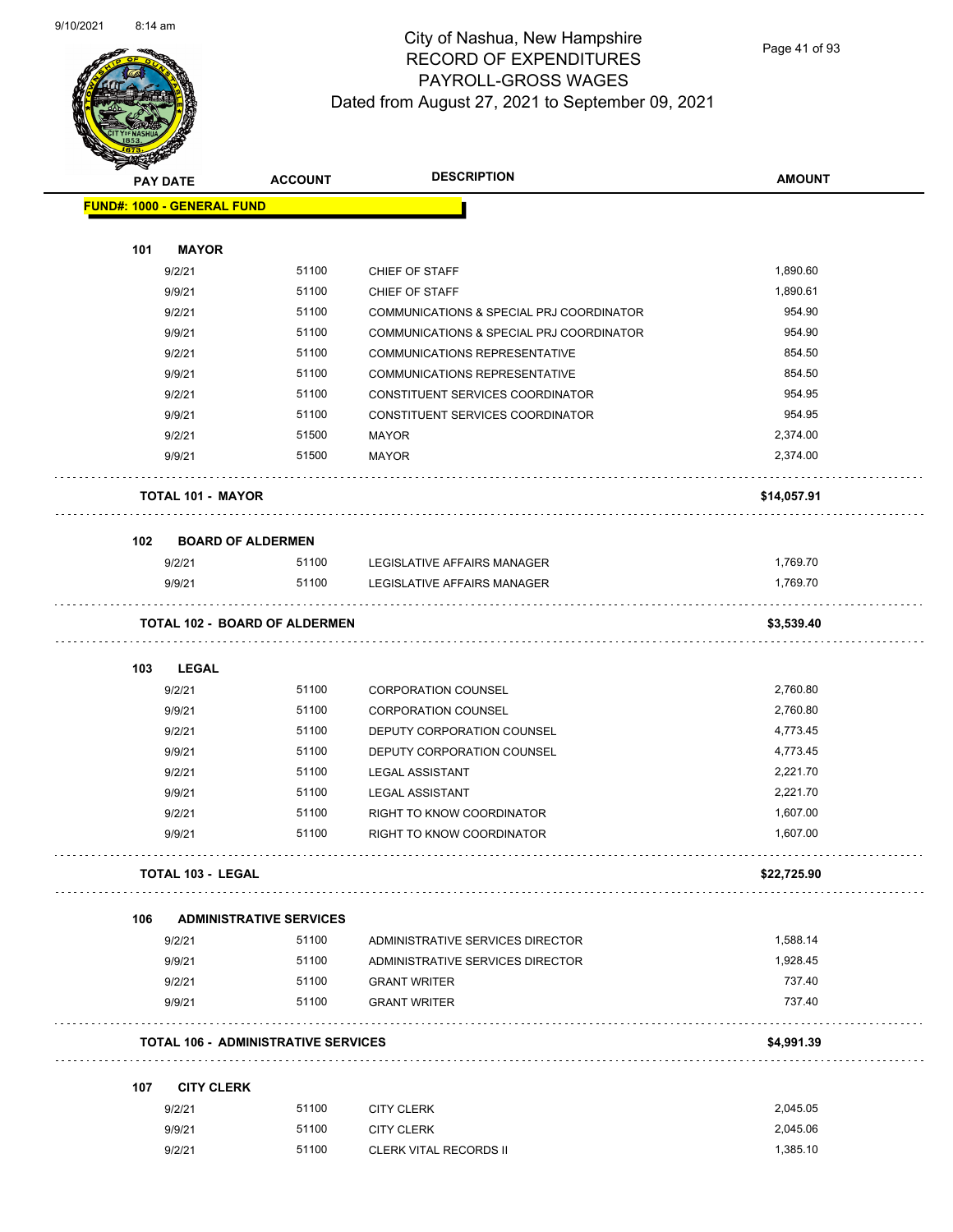

Page 42 of 93

| <b>PAY DATE</b>                   | <b>ACCOUNT</b>                                   | <b>DESCRIPTION</b>                         | <b>AMOUNT</b> |
|-----------------------------------|--------------------------------------------------|--------------------------------------------|---------------|
| <b>FUND#: 1000 - GENERAL FUND</b> |                                                  |                                            |               |
| 107<br><b>CITY CLERK</b>          |                                                  |                                            |               |
| 9/9/21                            | 51100                                            | <b>CLERK VITAL RECORDS II</b>              | 1,385.10      |
| 9/2/21                            | 51100                                            | DEPUTY CITY CLERK                          | 1,165.25      |
| 9/9/21                            | 51100                                            | DEPUTY CITY CLERK                          | 1,165.25      |
| 9/2/21                            | 51300                                            | <b>CLERK VITAL RECORDS II</b>              | 6.49          |
| 9/9/21                            | 51300                                            | <b>CLERK VITAL RECORDS II</b>              | 6.49          |
| 9/2/21                            | 51400                                            | <b>CITY CLERK TEMP</b>                     | 240.00        |
| 9/9/21                            | 51400                                            | <b>CITY CLERK TEMP</b>                     | 221.25        |
| <b>TOTAL 107 - CITY CLERK</b>     |                                                  |                                            | \$9,665.04    |
| 108                               | <b>ENERGY MANAGEMENT</b>                         |                                            |               |
| 9/2/21                            | 51100                                            | <b>ENERGY MANAGER</b>                      | 1,573.05      |
| 9/9/21                            | 51100                                            | <b>ENERGY MANAGER</b>                      | 1,573.05      |
|                                   | <b>TOTAL 108 - ENERGY MANAGEMENT</b>             |                                            | \$3,146.10    |
| 110                               | <b>ARLINGTON ST COMMUNITY CENTER</b>             |                                            |               |
| 9/2/21                            | 51100                                            | ARLINGTON STREET COMMUNITY CENTER DIRECTOR | 1,124.80      |
| 9/9/21                            | 51100                                            | ARLINGTON STREET COMMUNITY CENTER DIRECTOR | 1,124.80      |
|                                   | <b>TOTAL 110 - ARLINGTON ST COMMUNITY CENTER</b> |                                            | \$2,249.60    |
| 111                               | <b>HUMAN RESOURCES</b>                           |                                            |               |
| 9/2/21                            | 51100                                            | <b>HR SPECIALIST</b>                       | 969.50        |
| 9/9/21                            | 51100                                            | <b>HR SPECIALIST</b>                       | 969.51        |
| 9/2/21                            | 51100                                            | <b>HRIS &amp; PAYROLL ANALYST</b>          | 1,398.25      |
| 9/9/21                            | 51100                                            | <b>HRIS &amp; PAYROLL ANALYST</b>          | 1,398.25      |
| 9/2/21                            | 51100                                            | <b>HUMAN RESOURCES MANAGER</b>             | 1,512.50      |
| 9/9/21                            | 51100                                            | HUMAN RESOURCES MANAGER                    | 1,512.50      |
| 9/2/21                            | 51100                                            | PAYROLL ANALYST                            | 2,625.36      |
| 9/9/21                            | 51100                                            | PAYROLL ANALYST                            | 2,625.35      |
| 9/2/21                            | 51100                                            | PAYROLL MANAGER                            | 1,738.30      |
| 9/9/21                            | 51100                                            | PAYROLL MANAGER                            | 1,738.30      |
| 9/2/21                            | 51200                                            | ADMINISTRATIVE ASSISTANT I                 | 582.32        |
| 9/9/21                            | 51200                                            | ADMINISTRATIVE ASSISTANT I                 | 573.08        |
| 7/31/21                           | 51200                                            | HUMAN RESOURCES TEMP                       | (2,920.00)    |
| 9/2/21                            | 51300                                            | <b>HR SPECIALIST</b>                       | 27.27         |
| 9/2/21                            | 51300                                            | PAYROLL ANALYST                            | 135.21        |
|                                   | 51300                                            | PAYROLL ANALYST                            | 170.10        |
| 9/9/21                            |                                                  |                                            |               |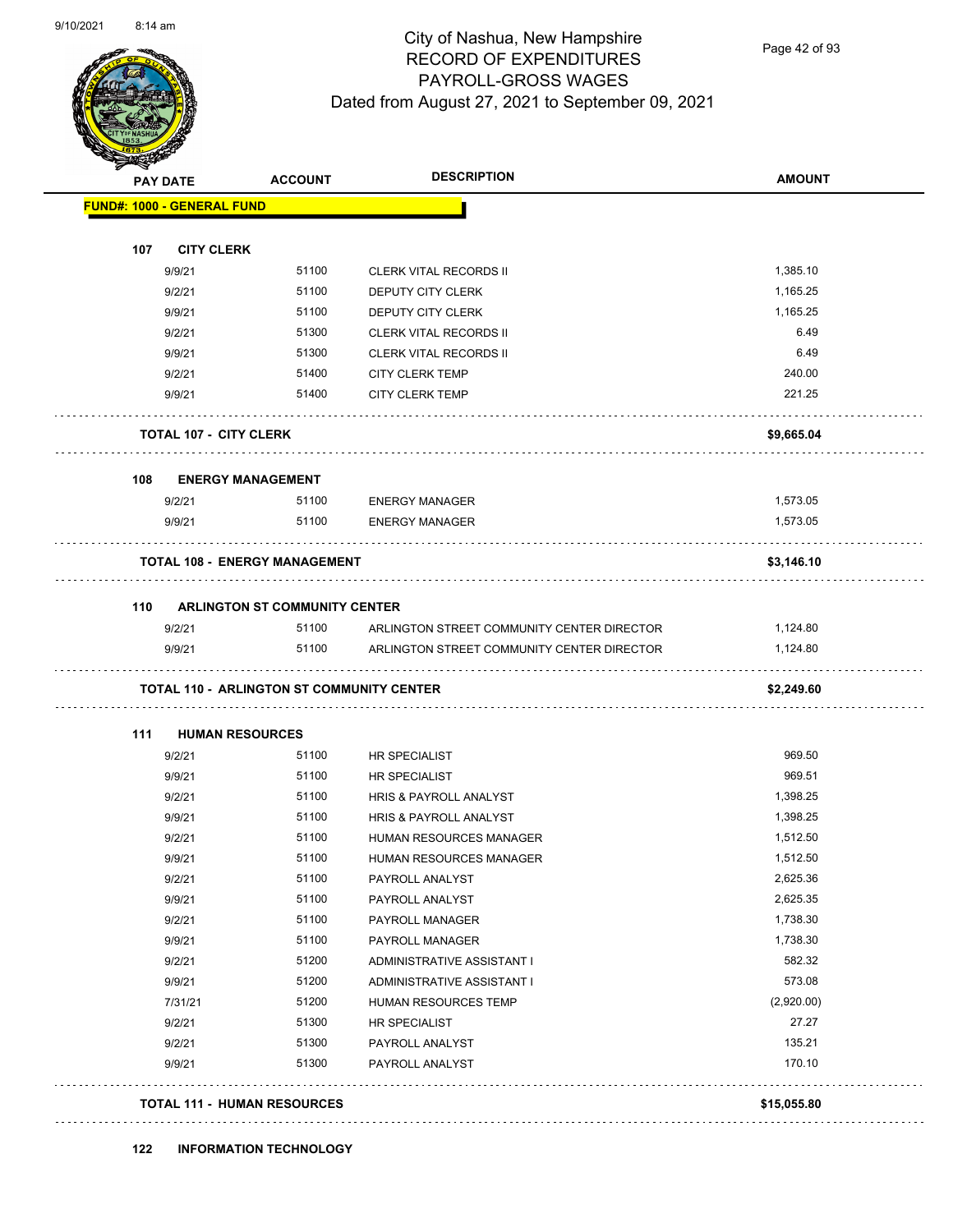$\equiv$ 



# City of Nashua, New Hampshire RECORD OF EXPENDITURES PAYROLL-GROSS WAGES Dated from August 27, 2021 to September 09, 2021

Page 43 of 93

| <b>PAY DATE</b> |                                   | <b>ACCOUNT</b>                     | <b>DESCRIPTION</b>                       | <b>AMOUNT</b> |
|-----------------|-----------------------------------|------------------------------------|------------------------------------------|---------------|
|                 | <b>FUND#: 1000 - GENERAL FUND</b> |                                    |                                          |               |
|                 |                                   |                                    |                                          |               |
| 122             |                                   | <b>INFORMATION TECHNOLOGY</b>      |                                          |               |
|                 | 9/2/21                            | 51100                              | <b>ADMIN ASSISTANT III</b>               | 871.25        |
|                 | 9/9/21                            | 51100                              | ADMIN ASSISTANT III                      | 871.25        |
|                 | 9/2/21                            | 51100                              | <b>DEPUTY DIRECTOR IT</b>                | 2,515.40      |
|                 | 9/9/21                            | 51100                              | <b>DEPUTY DIRECTOR IT</b>                | 2,515.40      |
|                 | 9/2/21                            | 51100                              | ENTERPRISE SYS ADMINISTRATOR             | 1,840.55      |
|                 | 9/9/21                            | 51100                              | ENTERPRISE SYS ADMINISTRATOR             | 1,840.55      |
|                 | 9/2/21                            | 51100                              | ERP SYSTEM ADMIN DBA                     | 2,045.05      |
|                 | 9/9/21                            | 51100                              | ERP SYSTEM ADMIN DBA                     | 2,045.05      |
|                 | 9/2/21                            | 51100                              | IT APPLICATIONS ANALYST                  | 3,007.90      |
|                 | 9/9/21                            | 51100                              | IT APPLICATIONS ANALYST                  | 3,007.90      |
|                 | 9/2/21                            | 51100                              | IT INFRASTRUCTURE ANALYST                | 1,401.90      |
|                 | 9/9/21                            | 51100                              | IT INFRASTRUCTURE ANALYST                | 1,401.90      |
|                 | 9/2/21                            | 51100                              | IT MANAGER, INFRASTRUCTURE               | 1,738.30      |
|                 | 9/9/21                            | 51100                              | IT MANAGER, INFRASTRUCTURE               | 1,738.30      |
|                 | 9/2/21                            | 51100                              | IT MANAGER, PROJECT/DEVELOPMENT SERVICES | 1,840.55      |
|                 | 9/9/21                            | 51100                              | IT MANAGER, PROJECT/DEVELOPMENT SERVICES | 1,840.55      |
|                 | 9/2/21                            | 51100                              | TECHNICAL SPEC II NET SUPPORT            | 2,383.75      |
|                 | 9/9/21                            | 51100                              | TECHNICAL SPEC II NET SUPPORT            | 2,383.76      |
|                 | 9/2/21                            | 51100                              | WEB ADMINISTRATOR/GRAPHIC DESINGER       | 1,033.40      |
|                 | 9/9/21                            | 51100                              | WEB ADMINISTRATOR/GRAPHIC DESINGER       | 1,033.40      |
|                 | 9/9/21                            | 51300                              | TECHNICAL SPEC II NET SUPPORT            | 150.51        |
|                 |                                   |                                    |                                          |               |
|                 |                                   | TOTAL 122 - INFORMATION TECHNOLOGY |                                          | \$37,506.62   |
| 126             | <b>FINANCIAL SERVICES</b>         |                                    |                                          |               |
|                 | 9/2/21                            | 51100                              | <b>ACCOUNTANT</b>                        | 1,116.25      |
|                 | 9/9/21                            | 51100                              | <b>ACCOUNTANT</b>                        | 1,116.25      |
|                 | 9/2/21                            | 51100                              | ACCOUNTS PAYABLE COORDINATOR             | 2,482.40      |
|                 | 9/9/21                            | 51100                              | ACCOUNTS PAYABLE COORDINATOR             | 2,482.40      |
|                 | 9/2/21                            | 51100                              | ACCOUNTS PAYABLE SUPV                    | 1,227.04      |
|                 | 9/9/21                            | 51100                              | ACCOUNTS PAYABLE SUPV                    | 1,227.05      |
|                 | 9/2/21                            | 51100                              | CFO COMPTROLLER                          | 2,760.80      |
|                 | 9/9/21                            | 51100                              | CFO COMPTROLLER                          | 2,760.80      |
|                 | 9/2/21                            | 51100                              | DEP TREASURER TAX COLLECTOR              | 1,701.55      |
|                 | 9/9/21                            | 51100                              | DEP TREASURER TAX COLLECTOR              | 1,701.55      |
|                 | 9/2/21                            | 51100                              | FINANCE AND ADMIN MANAGER                | 920.25        |
|                 | 9/9/21                            | 51100                              | FINANCE AND ADMIN MANAGER                | 920.25        |
|                 | 9/2/21                            | 51100                              | <b>MVR CLERK I</b>                       | 1,083.15      |
|                 | 9/9/21                            | 51100                              | <b>MVR CLERK I</b>                       | 1,116.47      |
|                 | 9/2/21                            | 51100                              | MVR CLERK II                             | 1,049.35      |
|                 | 9/9/21                            | 51100                              | MVR CLERK II                             | 1,049.33      |
|                 | 9/2/21                            | 51100                              | MVR CLERK III                            | 1,666.55      |
|                 | 9/9/21                            | 51100                              | MVR CLERK III                            | 1,666.55      |
|                 | 9/2/21                            | 51100                              | ORDINANCE VIOLATIONS COORDINATOR         | 556.30        |
|                 |                                   |                                    |                                          |               |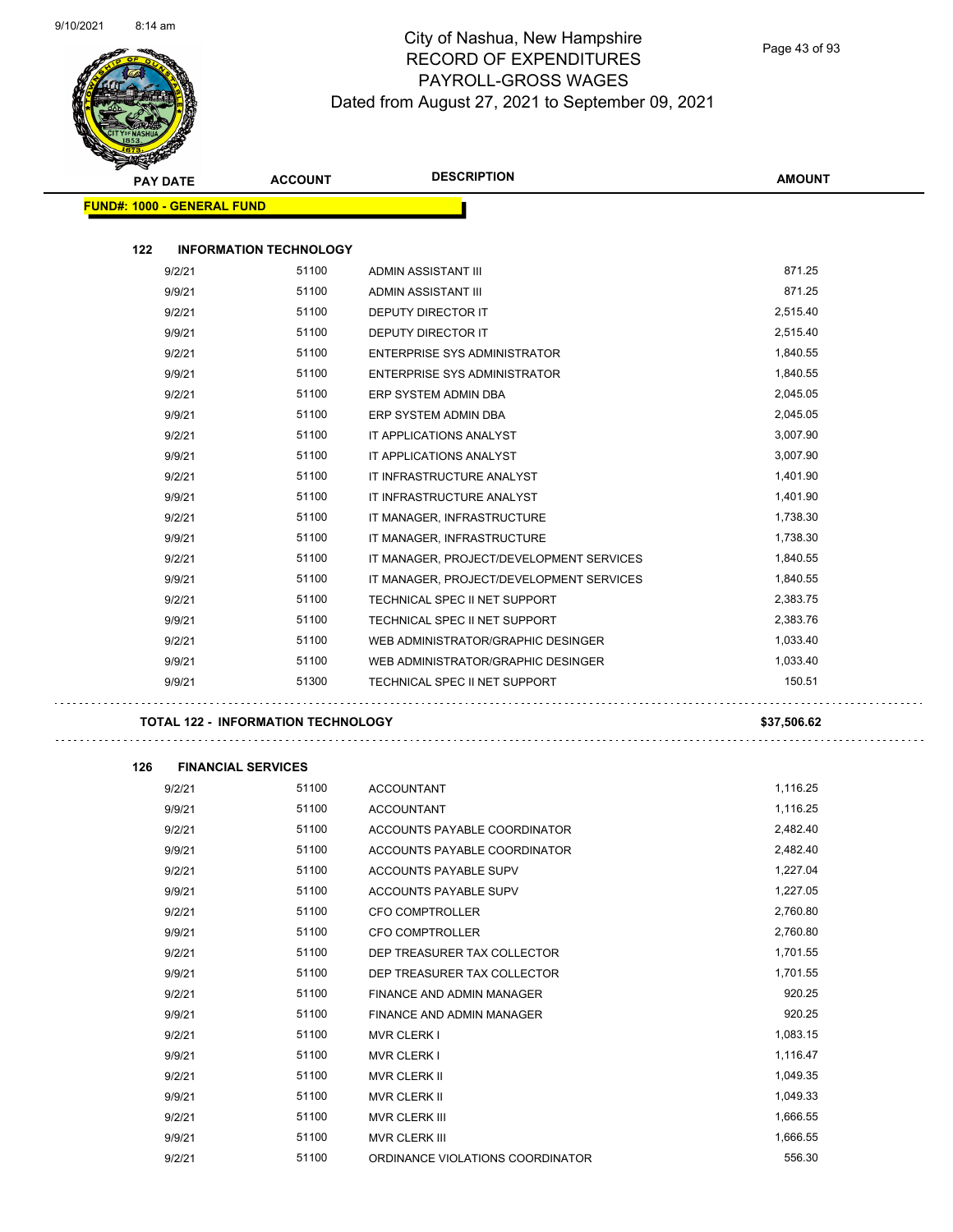

Page 44 of 93

| <b>PAY DATE</b>                       | <b>ACCOUNT</b>            | <b>DESCRIPTION</b>               | <b>AMOUNT</b> |
|---------------------------------------|---------------------------|----------------------------------|---------------|
| <b>FUND#: 1000 - GENERAL FUND</b>     |                           |                                  |               |
| 126                                   | <b>FINANCIAL SERVICES</b> |                                  |               |
| 9/9/21                                | 51100                     | ORDINANCE VIOLATIONS COORDINATOR | 552.83        |
| 9/2/21                                | 51100                     | REVENUE ACCOUNTS SPEC            | 943.70        |
| 9/9/21                                | 51100                     | REVENUE ACCOUNTS SPEC            | 943.70        |
| 9/2/21                                | 51100                     | REVENUE COORDINATOR              | 1,159.70      |
| 9/9/21                                | 51100                     | REVENUE COORDINATOR              | 1,159.70      |
| 9/2/21                                | 51100                     | <b>SENIOR FINANCE MANAGER</b>    | 1,840.55      |
| 9/9/21                                | 51100                     | SENIOR FINANCE MANAGER           | 1,840.55      |
| 9/2/21                                | 51100                     | SENIOR FINANCIAL ANALYST         | 1,332.50      |
| 9/9/21                                | 51100                     | SENIOR FINANCIAL ANALYST         | 1,332.50      |
| 9/2/21                                | 51100                     | SR MGR ACCT FIN REPORTING        | 1,431.55      |
| 9/9/21                                | 51100                     | SR MGR ACCT FIN REPORTING        | 1,431.55      |
| 9/2/21                                | 51100                     | <b>SUPV VEHICLE REGISTRATION</b> | 1,329.30      |
| 9/9/21                                | 51100                     | <b>SUPV VEHICLE REGISTRATION</b> | 1,329.30      |
| 9/2/21                                | 51100                     | TREASURER TAX COLLECTOR          | 2,290.45      |
| 9/9/21                                | 51100                     | TREASURER TAX COLLECTOR          | 2,290.45      |
| 9/2/21                                | 51100                     | <b>TRUST ACCOUNTANT</b>          | 1,117.90      |
| 9/9/21                                | 51100                     | <b>TRUST ACCOUNTANT</b>          | 1,117.90      |
| 9/2/21                                | 51200                     | <b>ACCOUNTING TEMP</b>           | 1,128.75      |
| 9/9/21                                | 51200                     | <b>ACCOUNTING TEMP</b>           | 1,095.00      |
| 9/9/21                                | 51300                     | ACCOUNTS PAYABLE COORDINATOR     | 8.14          |
| 9/2/21                                | 51300                     | <b>MVR CLERK I</b>               | 6.25          |
| 9/9/21                                | 51300                     | <b>MVR CLERK I</b>               | 31.24         |
| 9/9/21                                | 51300                     | MVR CLERK III                    | 168.05        |
| 9/2/21                                | 51300                     | REVENUE COORDINATOR              | 652.33        |
| 9/9/21                                | 51300                     | REVENUE COORDINATOR              | 478.37        |
| <b>TOTAL 126 - FINANCIAL SERVICES</b> |                           |                                  | \$55,616.55   |
| 129<br><b>CITY BUILDINGS</b>          |                           |                                  |               |
| 9/2/21                                | 51100                     | <b>BUILDING MANAGER</b>          | 1,461.05      |
| 9/9/21                                | 51100                     | <b>BUILDING MANAGER</b>          | 1,461.05      |
| 9/2/21                                | 51100                     | <b>CUSTODIAN I</b>               | 643.65        |
| 9/9/21                                | 51100                     | <b>CUSTODIAN I</b>               | 660.15        |
| 9/2/21                                | 51100                     | MAINTENANCE SPEC                 | 1,465.10      |
| 9/9/21                                | 51100                     | MAINTENANCE SPEC                 | 1,465.10      |
| 9/2/21                                | 51200                     | <b>CUSTODIAN I</b>               | 396.58        |
| 9/9/21                                | 51200                     | <b>CUSTODIAN I</b>               | 396.58        |
| 9/2/21                                | 51300                     | <b>BUILDING MANAGER</b>          | 68.49         |
| 9/9/21                                | 51300                     | <b>BUILDING MANAGER</b>          | 232.86        |
| 9/2/21                                | 51300                     | <b>CUSTODIAN I</b>               | 49.51         |
| <b>TOTAL 129 - CITY BUILDINGS</b>     |                           |                                  | \$8,300.12    |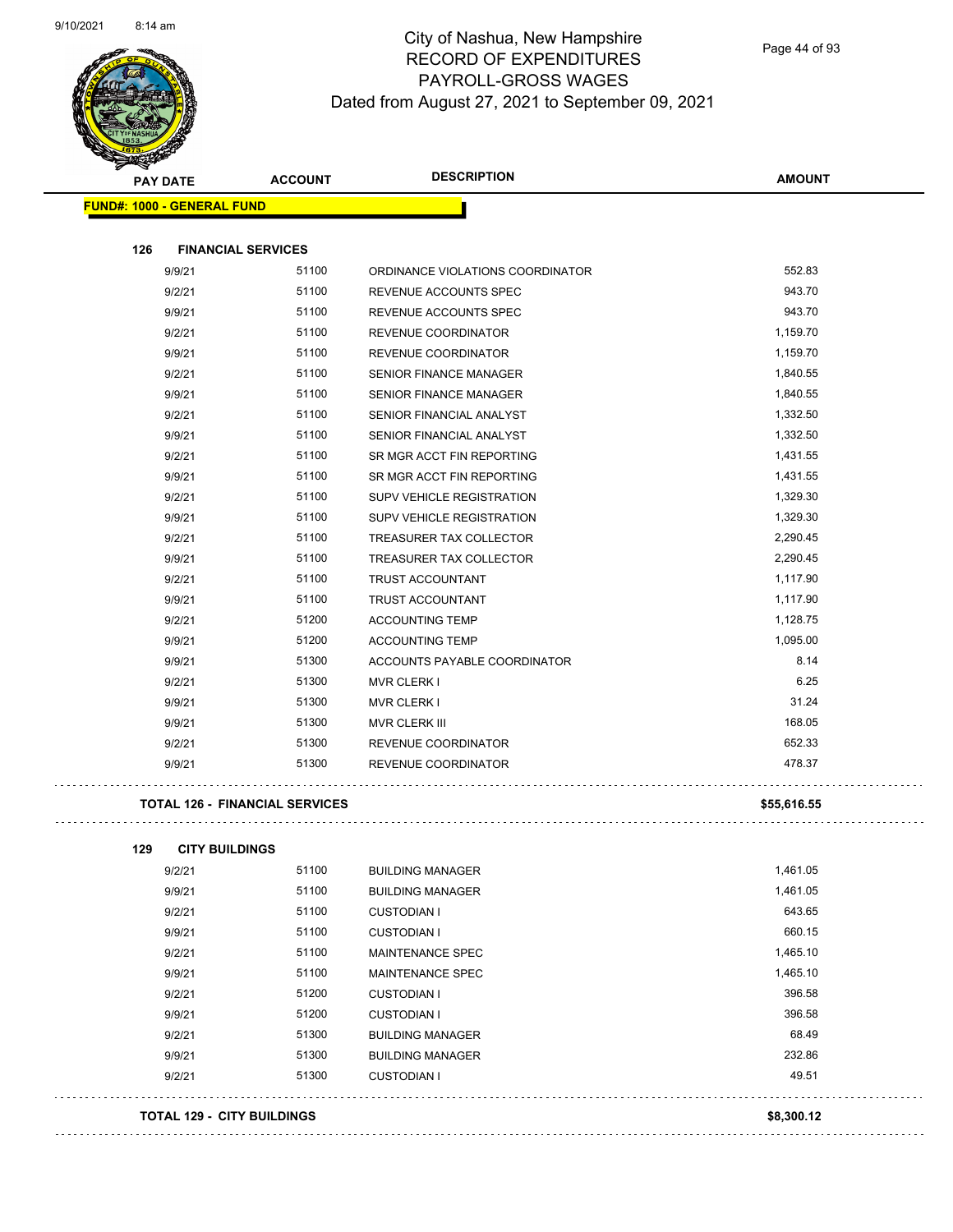

Page 45 of 93

| 130 | <b>FUND#: 1000 - GENERAL FUND</b><br><b>PURCHASING</b><br>9/2/21<br>9/9/21<br>9/2/21<br>9/9/21<br>9/2/21<br>9/9/21<br>9/2/21 | 51100<br>51100<br>51100<br>51100<br>51100<br>51100 | PURCHASING AGENT I<br>PURCHASING AGENT I<br>PURCHASING AGENT II<br>PURCHASING AGENT II | 814.30<br>814.30<br>1,011.05 |
|-----|------------------------------------------------------------------------------------------------------------------------------|----------------------------------------------------|----------------------------------------------------------------------------------------|------------------------------|
|     |                                                                                                                              |                                                    |                                                                                        |                              |
|     |                                                                                                                              |                                                    |                                                                                        |                              |
|     |                                                                                                                              |                                                    |                                                                                        |                              |
|     |                                                                                                                              |                                                    |                                                                                        |                              |
|     |                                                                                                                              |                                                    |                                                                                        |                              |
|     |                                                                                                                              |                                                    |                                                                                        |                              |
|     |                                                                                                                              |                                                    |                                                                                        | 1,011.05                     |
|     |                                                                                                                              |                                                    | PURCHASING MANAGER                                                                     | 1,840.55                     |
|     |                                                                                                                              | 51300                                              | PURCHASING MANAGER                                                                     | 1,840.55<br>9.48             |
|     |                                                                                                                              |                                                    | PURCHASING AGENT II                                                                    |                              |
|     | <b>TOTAL 130 - PURCHASING</b>                                                                                                |                                                    |                                                                                        | \$7,341.28                   |
| 131 | <b>HUNT BUILDING</b>                                                                                                         |                                                    |                                                                                        |                              |
|     | 9/2/21                                                                                                                       | 51100                                              | OED COORDINATOR                                                                        | 605.94                       |
|     | 9/9/21                                                                                                                       | 51100                                              | OED COORDINATOR                                                                        | 605.94                       |
|     | <b>TOTAL 131 - HUNT BUILDING</b>                                                                                             |                                                    |                                                                                        | \$1,211.88                   |
|     |                                                                                                                              |                                                    |                                                                                        |                              |
| 132 | <b>ASSESSING</b><br>9/2/21                                                                                                   | 51100                                              | ASSESSING ADMIN SPEC II CSR                                                            | 752.75                       |
|     | 9/9/21                                                                                                                       | 51100                                              | ASSESSING ADMIN SPEC II CSR                                                            | 752.75                       |
|     | 9/2/21                                                                                                                       | 51100                                              | ASSESSOR I                                                                             | 925.25                       |
|     | 9/9/21                                                                                                                       | 51100                                              | ASSESSOR I                                                                             | 925.25                       |
|     | 9/2/21                                                                                                                       | 51100                                              | ASSESSOR II                                                                            | 1,230.70                     |
|     | 9/9/21                                                                                                                       | 51100                                              | ASSESSOR II                                                                            | 492.28                       |
|     | 9/2/21                                                                                                                       | 51100                                              | ASSESSOR III                                                                           | 2,646.75                     |
|     | 9/9/21                                                                                                                       | 51100                                              | <b>ASSESSOR III</b>                                                                    | 2,646.76                     |
|     | 9/2/21                                                                                                                       | 51100                                              | <b>CHIEF ASSESSOR</b>                                                                  | 2,418.55                     |
|     | 9/9/21                                                                                                                       | 51100                                              | <b>CHIEF ASSESSOR</b>                                                                  | 2,418.55                     |
|     | 9/2/21                                                                                                                       | 51100                                              | DEPARTMENT COORDINATOR                                                                 | 814.80                       |
|     | 9/9/21                                                                                                                       | 51750                                              | ASSESSOR I                                                                             | 310.50                       |
|     | 9/9/21                                                                                                                       | 51750                                              | ASSESSOR II                                                                            | 34,874.28                    |
|     | 9/2/21                                                                                                                       | 51750                                              | DEPARTMENT COORDINATOR                                                                 | 1,140.73                     |
|     | <b>TOTAL 132 - ASSESSING</b>                                                                                                 |                                                    |                                                                                        | \$52,349.90                  |
| 134 | <b>GIS</b>                                                                                                                   |                                                    |                                                                                        |                              |
|     | 9/2/21                                                                                                                       | 51100                                              | <b>GIS TECHNICIAN II</b>                                                               | 1,260.70                     |
|     | 9/9/21                                                                                                                       | 51100                                              | <b>GIS TECHNICIAN II</b>                                                               | 1,260.70                     |
|     | <b>TOTAL 134 - GIS</b>                                                                                                       |                                                    |                                                                                        | \$2,521.40                   |
|     |                                                                                                                              |                                                    |                                                                                        |                              |
| 142 | <b>WOODLAWN CEMETERY</b>                                                                                                     |                                                    |                                                                                        |                              |
|     | 9/2/21<br>9/9/21                                                                                                             | 51100<br>51100                                     | <b>GROUNDSKEEPER CEMETERY</b><br><b>GROUNDSKEEPER CEMETERY</b>                         | 1,533.80<br>1,533.80         |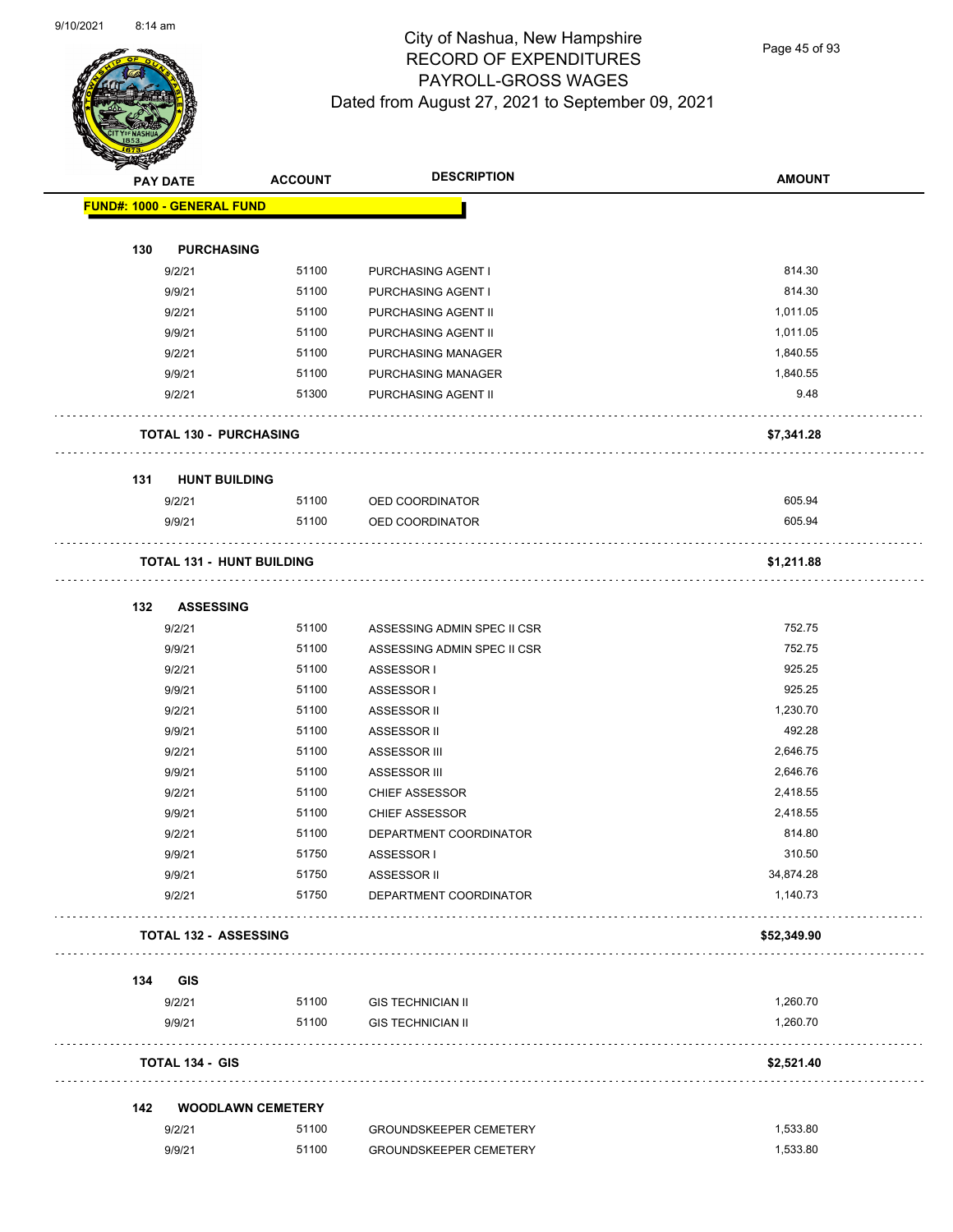

Page 46 of 93

|                                   |                                                       | <b>DESCRIPTION</b>                   |               |
|-----------------------------------|-------------------------------------------------------|--------------------------------------|---------------|
| <b>PAY DATE</b>                   | <b>ACCOUNT</b>                                        |                                      | <b>AMOUNT</b> |
| <b>FUND#: 1000 - GENERAL FUND</b> |                                                       |                                      |               |
| 142                               | <b>WOODLAWN CEMETERY</b>                              |                                      |               |
| 9/2/21                            | 51100                                                 | SUBFOREMAN CEMETERY                  | 971.40        |
| 9/9/21                            | 51100                                                 | SUBFOREMAN CEMETERY                  | 971.40        |
| 9/2/21                            | 51100                                                 | SUPERINTENDENT CEMETERY I            | 1,329.30      |
| 9/9/21                            | 51100                                                 | SUPERINTENDENT CEMETERY I            | 1,329.30      |
| 9/2/21                            | 51300                                                 | <b>GROUNDSKEEPER CEMETERY</b>        | 86.28         |
| 9/2/21                            | 51400                                                 | SEASONAL                             | 1,192.50      |
| 9/9/21                            | 51400                                                 | SEASONAL                             | 1,192.50      |
|                                   | <b>TOTAL 142 - WOODLAWN CEMETERY</b>                  |                                      | \$10,140.28   |
| 144                               | <b>EDGEWOOD &amp; SUBURBAN CEMETERIES</b>             |                                      |               |
| 9/2/21                            | 51100                                                 | <b>GROUNDSKEEPER CEMETERY</b>        | 1,439.80      |
| 9/9/21                            | 51100                                                 | <b>GROUNDSKEEPER CEMETERY</b>        | 1,439.80      |
| 9/2/21                            | 51100                                                 | <b>SUBFOREMAN CEMETERY</b>           | 871.60        |
| 9/9/21                            | 51100                                                 | <b>SUBFOREMAN CEMETERY</b>           | 871.60        |
| 9/2/21                            | 51100                                                 | SUPERINTENDENT CEMETERY II           | 1,329.30      |
| 9/9/21                            | 51100                                                 | SUPERINTENDENT CEMETERY II           | 1,329.30      |
| 9/2/21                            | 51400                                                 | SEASONAL                             | 1,800.00      |
| 9/9/21                            | 51400                                                 | SEASONAL                             | 1,200.00      |
|                                   | <b>TOTAL 144 - EDGEWOOD &amp; SUBURBAN CEMETERIES</b> |                                      | \$10,281.40   |
| <b>POLICE</b><br>150              |                                                       |                                      |               |
| 9/2/21                            | 51100                                                 | <b>1ST YEAR OFFICERS</b>             | 5,447.50      |
| 9/9/21                            | 51100                                                 | <b>1ST YEAR OFFICERS</b>             | 5,447.50      |
| 9/2/21                            | 51100                                                 | 1ST YR OFFICERS CERTIFIED SPEC       | 1,138.70      |
| 9/9/21                            | 51100                                                 | 1ST YR OFFICERS CERTIFIED SPEC       | 1,138.70      |
| 9/2/21                            | 51100                                                 | 1st YR SPECIAL OFFICER CERTIFIED II  | 6,009.80      |
| 9/9/21                            | 51100                                                 | 1st YR SPECIAL OFFICER CERTIFIED II  | 6,009.80      |
| 9/2/21                            | 51100                                                 | <b>ACCOUNT CLERK IV</b>              | 2,701.05      |
| 9/9/21                            | 51100                                                 | ACCOUNT CLERK IV                     | 2,701.06      |
| 9/2/21                            | 51100                                                 | ADMIN ASSISTANT I DETECTIVES         | 3,032.45      |
| 9/9/21                            | 51100                                                 | ADMIN ASSISTANT I DETECTIVES         | 3,032.45      |
| 9/2/21                            | 51100                                                 | ADMIN ASSISTANT I LEGAL              | 817.20        |
| 9/9/21                            | 51100                                                 | ADMIN ASSISTANT I LEGAL              | 817.20        |
| 9/2/21                            | 51100                                                 | ADMIN ASSISTANT II LEGAL             | 827.95        |
| 9/9/21                            | 51100                                                 | ADMIN ASSISTANT II LEGAL             | 827.95        |
| 9/2/21                            | 51100                                                 | ADMIN ASSISTANT III PROF STANDARDS   | 1,038.10      |
| 9/9/21                            | 51100                                                 | ADMIN ASSISTANT III PROF STANDARDS   | 1,038.10      |
|                                   |                                                       |                                      | 855.76        |
| 9/2/21                            | 51100                                                 | ADMIN ASSISTANT III SERVICES         |               |
| 9/9/21                            | 51100                                                 | ADMIN ASSISTANT III SERVICES         | 855.76        |
| 9/2/21                            | 51100                                                 | ADMIN ASSISTANT IV UNIFORM FIELD OPS | 900.60        |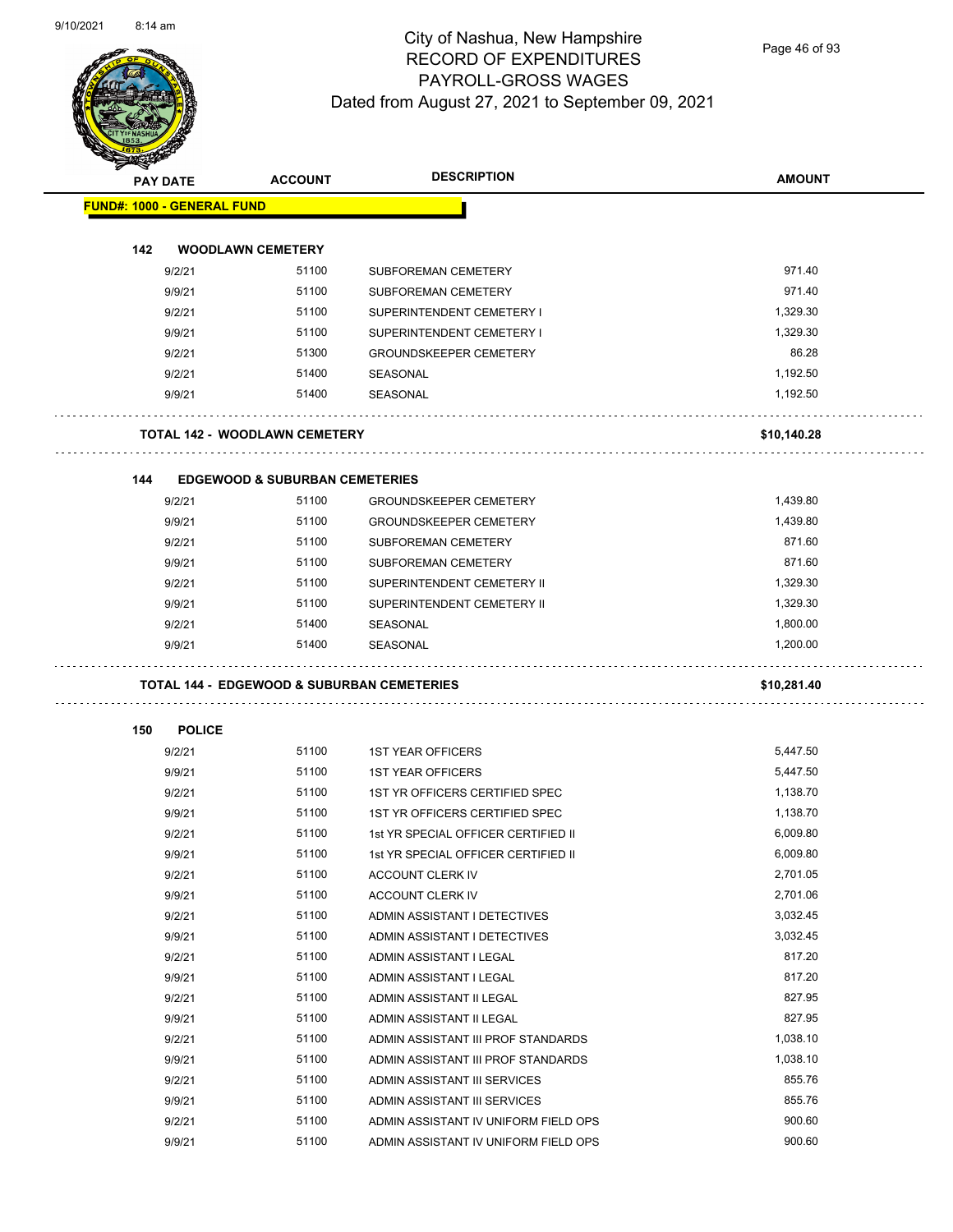

Page 47 of 93

|     | <b>PAY DATE</b>                   | <b>ACCOUNT</b> | <b>DESCRIPTION</b>                             | <b>AMOUNT</b> |  |
|-----|-----------------------------------|----------------|------------------------------------------------|---------------|--|
|     | <b>FUND#: 1000 - GENERAL FUND</b> |                |                                                |               |  |
|     |                                   |                |                                                |               |  |
| 150 | <b>POLICE</b>                     |                |                                                |               |  |
|     | 9/2/21                            | 51100          | ADMINISTRATIVE PROJECT SPEC                    | 1,474.75      |  |
|     | 9/9/21                            | 51100          | ADMINISTRATIVE PROJECT SPEC                    | 1,474.75      |  |
|     | 9/2/21                            | 51100          | ANIMAL CONTROL OFFICER                         | 1,078.35      |  |
|     | 9/9/21                            | 51100          | ANIMAL CONTROL OFFICER                         | 1,078.35      |  |
|     | 9/2/21                            | 51100          | ASSISTANT RECORDS MANAGER                      | 1,148.85      |  |
|     | 9/9/21                            | 51100          | ASSISTANT RECORDS MANAGER                      | 1,148.85      |  |
|     | 9/2/21                            | 51100          | AUTO MECHANIC 1ST CLASS                        | 1,853.10      |  |
|     | 9/9/21                            | 51100          | AUTO MECHANIC 1ST CLASS                        | 1,853.10      |  |
|     | 9/2/21                            | 51100          | <b>BUILDING MAINTENANCE SUPV</b>               | 1,148.85      |  |
|     | 9/9/21                            | 51100          | <b>BUILDING MAINTENANCE SUPV</b>               | 1,148.85      |  |
|     | 9/2/21                            | 51100          | <b>CAPTAIN</b>                                 | 17,651.89     |  |
|     | 9/9/21                            | 51100          | <b>CAPTAIN</b>                                 | 17,651.88     |  |
|     | 9/2/21                            | 51100          | CHIEF OF POLICE                                | 3,107.00      |  |
|     | 9/9/21                            | 51100          | CHIEF OF POLICE                                | 3,107.00      |  |
|     | 9/2/21                            | 51100          | COMM TECH ALL DESIGNATIONS                     | 8,122.80      |  |
|     | 9/9/21                            | 51100          | COMM TECH ALL DESIGNATIONS                     | 8,122.79      |  |
|     | 9/2/21                            | 51100          | COMMUNITY POLICING COORDINATOR                 | 1,445.95      |  |
|     | 9/9/21                            | 51100          | COMMUNITY POLICING COORDINATOR                 | 1,445.95      |  |
|     | 9/2/21                            | 51100          | <b>CRIME ANALYST</b>                           | 1,157.85      |  |
|     | 9/9/21                            | 51100          | <b>CRIME ANALYST</b>                           | 1,157.85      |  |
|     | 9/2/21                            | 51100          | <b>CUSTODIAN II</b>                            | 734.80        |  |
|     | 9/9/21                            | 51100          | <b>CUSTODIAN II</b>                            | 734.80        |  |
|     | 9/2/21                            | 51100          | <b>CUSTODIAN III</b>                           | 1,673.59      |  |
|     | 9/9/21                            | 51100          | <b>CUSTODIAN III</b>                           | 1,673.60      |  |
|     | 9/2/21                            | 51100          | DEPUTY CHIEF OF POLICE                         | 5,631.00      |  |
|     | 9/9/21                            | 51100          | DEPUTY CHIEF OF POLICE                         | 5,631.00      |  |
|     | 9/2/21                            | 51100          | DETENTION SPEC                                 | 2,870.85      |  |
|     | 9/9/21                            | 51100          | <b>DETENTION SPEC</b>                          | 2,870.85      |  |
|     | 9/2/21                            | 51100          | DISPATCHERS ALL DESIGNATIONS                   | 4,876.05      |  |
|     | 9/9/21                            | 51100          | DISPATCHERS ALL DESIGNATIONS                   | 4,876.05      |  |
|     | 9/2/21                            | 51100          | FLEET MAINTENANCE ASST SUPV                    | 1,076.20      |  |
|     | 9/9/21                            | 51100          | FLEET MAINTENANCE ASST SUPV                    | 1,076.20      |  |
|     | 9/2/21                            | 51100          | IT MANAGER/RADIO SYSTEMS NETWORK ADMINISTRATOR | 1,623.85      |  |
|     | 9/9/21                            | 51100          | IT MANAGER/RADIO SYSTEMS NETWORK ADMINISTRATOR | 1,623.85      |  |
|     | 9/2/21                            | 51100          | IT PROGRAMS ADMIN & INSTRUCTOR                 | 1,208.35      |  |
|     | 9/9/21                            | 51100          | IT PROGRAMS ADMIN & INSTRUCTOR                 | 1,208.35      |  |
|     | 9/2/21                            | 51100          | LIEUTENANT                                     | 19,294.54     |  |
|     | 9/9/21                            | 51100          | LIEUTENANT                                     | 19,300.96     |  |
|     | 9/2/21                            | 51100          | NPD BUSINESS COORDINATOR                       | 1,207.40      |  |
|     | 9/9/21                            | 51100          | NPD BUSINESS COORDINATOR                       | 1,207.40      |  |
|     | 9/2/21                            | 51100          | NPD BUSINESS MANAGER                           | 1,840.55      |  |
|     | 9/9/21                            | 51100          | NPD BUSINESS MANAGER                           | 1,840.55      |  |
|     | 9/2/21                            | 51100          | NPD NETWORK ADMINISTRATOR                      | 1,539.10      |  |
|     | 9/9/21                            | 51100          | NPD NETWORK ADMINISTRATOR                      | 1,539.10      |  |
|     |                                   |                |                                                |               |  |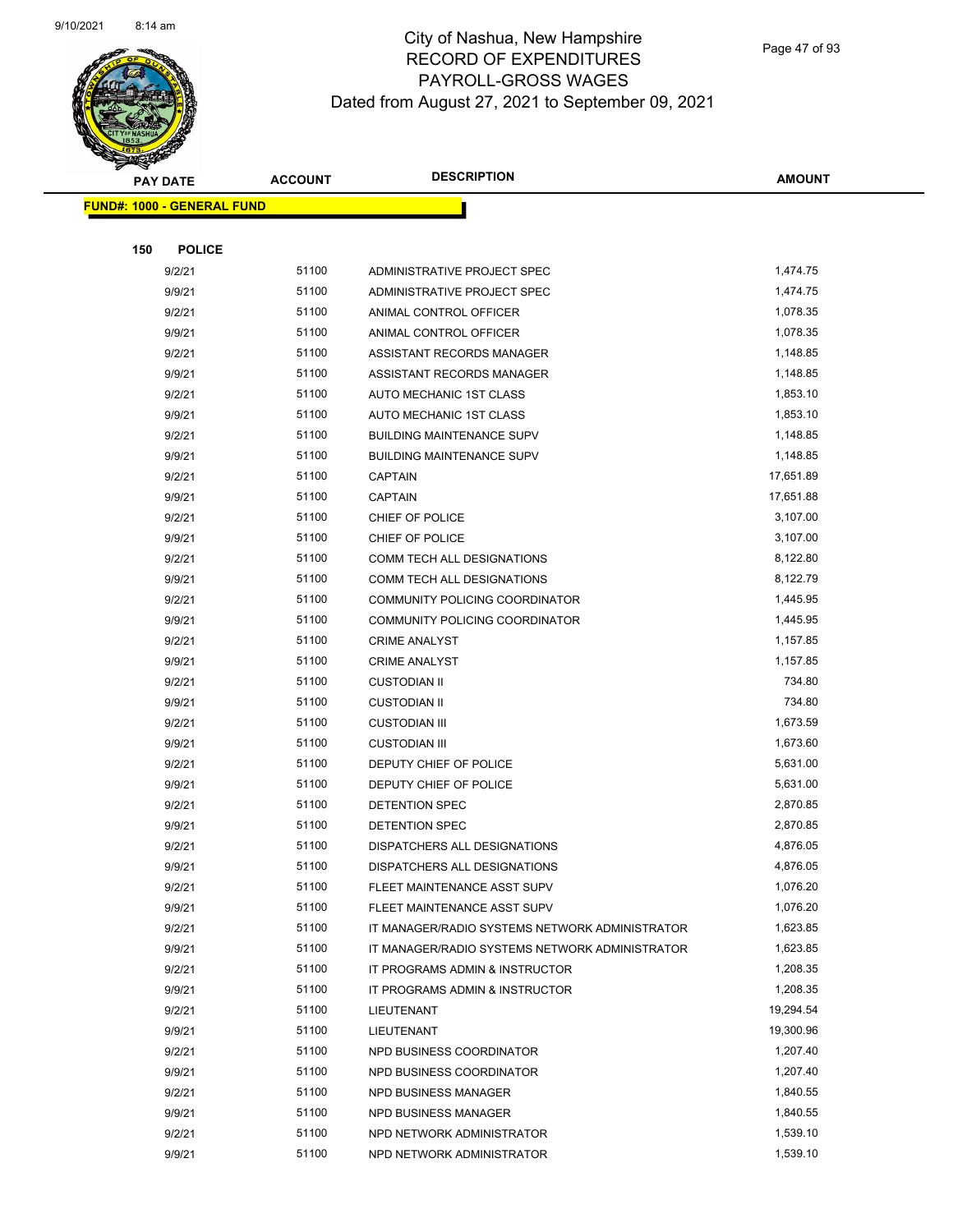

Page 48 of 93

| <b>PAY DATE</b>                   | <b>ACCOUNT</b> | <b>DESCRIPTION</b>                      | <b>AMOUNT</b> |
|-----------------------------------|----------------|-----------------------------------------|---------------|
| <b>FUND#: 1000 - GENERAL FUND</b> |                |                                         |               |
|                                   |                |                                         |               |
| 150<br><b>POLICE</b>              |                |                                         |               |
| 9/2/21                            | 51100          | PARALEGAL                               | 919.65        |
| 9/9/21                            | 51100          | PARALEGAL                               | 919.65        |
| 9/2/21                            | 51100          | PATROLMAN ALL RANKS                     | 184,392.42    |
| 9/9/21                            | 51100          | PATROLMAN ALL RANKS                     | 183,131.76    |
| 9/2/21                            | 51100          | POLICE ATTORNEY                         | 3,137.10      |
| 9/9/21                            | 51100          | POLICE ATTORNEY                         | 3,137.10      |
| 9/2/21                            | 51100          | <b>RECORDS &amp; COMMUNICATIONS MGR</b> | 1,775.85      |
| 9/9/21                            | 51100          | <b>RECORDS &amp; COMMUNICATIONS MGR</b> | 1,775.85      |
| 9/2/21                            | 51100          | <b>RECORDS TECHNICIAN I</b>             | 1,477.07      |
| 9/9/21                            | 51100          | <b>RECORDS TECHNICIAN I</b>             | 1,476.80      |
| 9/2/21                            | 51100          | RECORDS TECHNICIAN II                   | 1,909.10      |
| 9/9/21                            | 51100          | RECORDS TECHNICIAN II                   | 1,909.10      |
| 9/2/21                            | 51100          | <b>SERGEANT</b>                         | 47,011.89     |
| 9/9/21                            | 51100          | <b>SERGEANT</b>                         | 47,011.90     |
| 9/2/21                            | 51100          | SHIFT LEADER                            | 2,450.65      |
| 9/9/21                            | 51100          | SHIFT LEADER                            | 2,450.65      |
| 9/2/21                            | 51100          | <b>SUPV POLICE FLEET</b>                | 1,459.60      |
| 9/9/21                            | 51100          | <b>SUPV POLICE FLEET</b>                | 1,459.60      |
| 9/2/21                            | 51200          | <b>ACCREDITATION MANAGER</b>            | 1,216.08      |
| 9/9/21                            | 51200          | <b>ACCREDITATION MANAGER</b>            | 1,216.08      |
| 9/2/21                            | 51200          | POLICE ATTORNEY                         | 1,718.96      |
| 9/9/21                            | 51200          | POLICE ATTORNEY                         | 1,718.96      |
| 9/9/21                            | 51300          | 1ST YR OFFICERS CERTIFIED SPEC          | 245.66        |
| 9/9/21                            | 51300          | 1st YR SPECIAL OFFICER CERTIFIED II     | 522.03        |
| 7/15/21                           | 51300          | PATROLMAN ALL RANKS                     | 242.94        |
| 9/2/21                            | 51300          | PATROLMAN ALL RANKS                     | 1,069.95      |
| 9/9/21                            | 51300          | PATROLMAN ALL RANKS                     | 5,361.39      |
| 9/9/21                            | 51300          | <b>RECORDS TECHNICIAN I</b>             | 69.76         |
| 9/2/21                            | 51300          | RECORDS TECHNICIAN II                   | 124.48        |
| 9/9/21                            | 51300          | RECORDS TECHNICIAN II                   | 248.96        |
| 9/2/21                            | 51300          | <b>SERGEANT</b>                         | 225.24        |
| 9/9/21                            | 51300          | <b>SERGEANT</b>                         | 689.80        |
| 9/2/21                            | 51309          | PATROLMAN ALL RANKS                     | 1,608.41      |
| 9/9/21                            | 51309          | PATROLMAN ALL RANKS                     | 459.09        |
| 9/2/21                            | 51315          | PATROLMAN ALL RANKS                     | 874.59        |
| 9/9/21                            | 51315          | PATROLMAN ALL RANKS                     | 1,151.30      |
| 9/2/21                            | 51315          | <b>SERGEANT</b>                         | 74.38         |
| 9/2/21                            | 51322          | <b>1ST YEAR OFFICERS</b>                | 81.72         |
| 9/9/21                            | 51322          | <b>1ST YEAR OFFICERS</b>                | 143.01        |
| 9/2/21                            | 51322          | 1st YR SPECIAL OFFICER CERTIFIED II     | 197.19        |
| 9/9/21                            | 51322          | 1st YR SPECIAL OFFICER CERTIFIED II     | 478.90        |
| 9/9/21                            | 51322          | LIEUTENANT                              | 1,590.75      |
| 9/2/21                            | 51322          | PATROLMAN ALL RANKS                     | 8,716.21      |
| 9/9/21                            | 51322          | PATROLMAN ALL RANKS                     | 15,176.94     |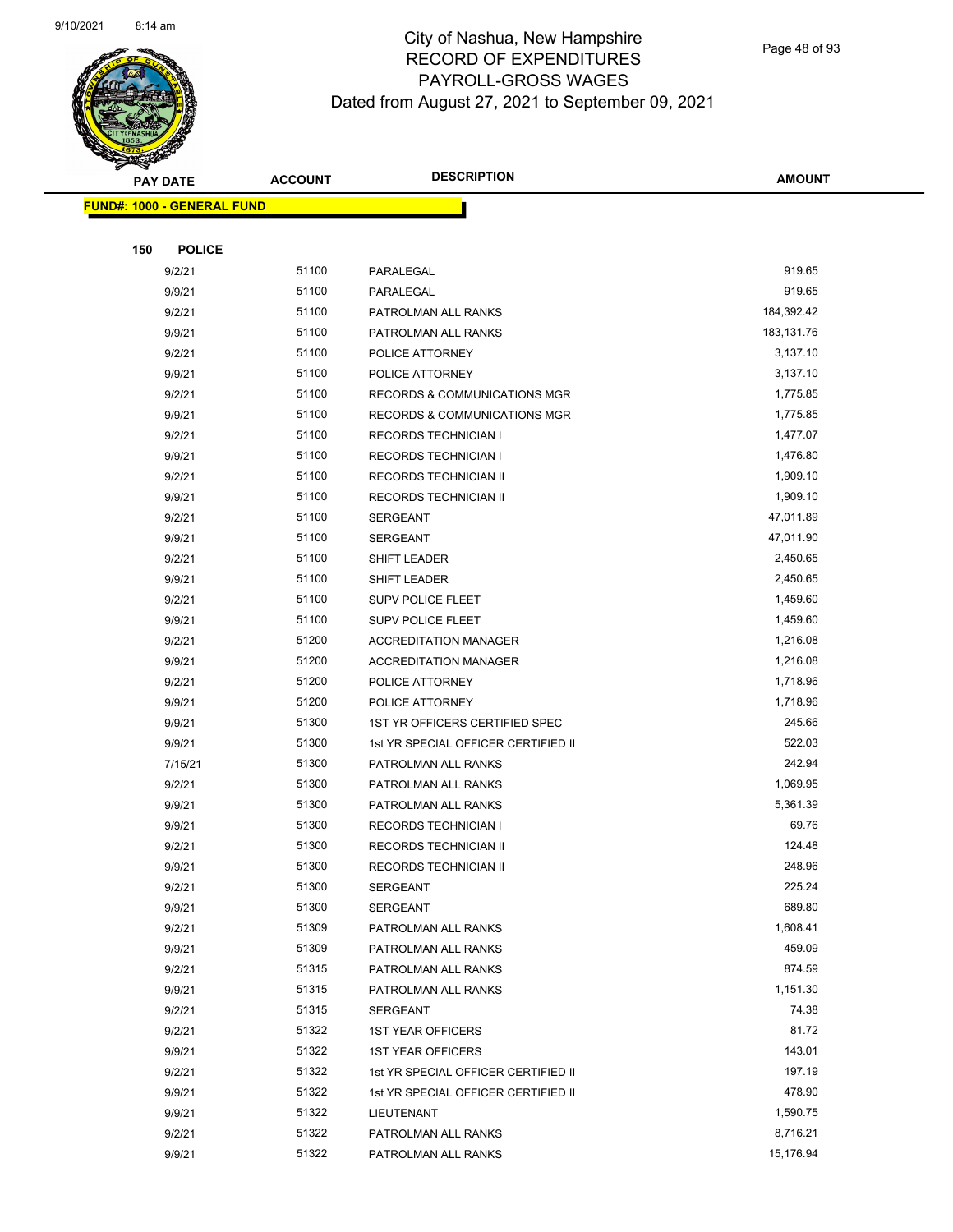$\Box$ 

 $\Box$ 



## City of Nashua, New Hampshire RECORD OF EXPENDITURES PAYROLL-GROSS WAGES Dated from August 27, 2021 to September 09, 2021

Page 49 of 93

| <b>PAY DATE</b>                   | <b>ACCOUNT</b> | <b>DESCRIPTION</b>                  | <b>AMOUNT</b> |
|-----------------------------------|----------------|-------------------------------------|---------------|
| <b>FUND#: 1000 - GENERAL FUND</b> |                |                                     |               |
| <b>POLICE</b><br>150              |                |                                     |               |
| 9/2/21                            | 51322          | SERGEANT                            | 635.73        |
| 9/9/21                            | 51322          | SERGEANT                            | 6,729.52      |
| 9/2/21                            | 51330          | <b>1ST YEAR OFFICERS</b>            | 163.43        |
| 9/9/21                            | 51330          | 1ST YR OFFICERS CERTIFIED SPEC      | 170.81        |
| 9/9/21                            | 51330          | 1st YR SPECIAL OFFICER CERTIFIED II | 2,028.28      |
| 9/2/21                            | 51330          | COMM TECH ALL DESIGNATIONS          | 1,723.37      |
| 9/9/21                            | 51330          | COMM TECH ALL DESIGNATIONS          | 1,337.70      |
| 9/2/21                            | 51330          | DETENTION SPEC                      | 568.32        |
| 9/9/21                            | 51330          | DETENTION SPEC                      | 1,151.78      |
| 9/2/21                            | 51330          | DISPATCHERS ALL DESIGNATIONS        | 285.52        |
| 9/2/21                            | 51330          | LIEUTENANT                          | 2,940.25      |
| 9/9/21                            | 51330          | LIEUTENANT                          | 1,317.65      |
| 9/2/21                            | 51330          | PATROLMAN ALL RANKS                 | 7,567.65      |
| 9/9/21                            | 51330          | PATROLMAN ALL RANKS                 | 20,545.90     |
| 9/2/21                            | 51330          | <b>SERGEANT</b>                     | 6,890.73      |
| 9/9/21                            | 51330          | <b>SERGEANT</b>                     | 1,786.84      |
| 9/9/21                            | 51330          | SHIFT LEADER                        | 355.90        |
| 9/2/21                            | 51412          | PER DIEM                            | 227.25        |
| 9/9/21                            | 51412          | PER DIEM                            | 227.25        |
| 9/2/21                            | 51600          | PATROLMAN ALL RANKS                 | 300.00        |
| 9/9/21                            | 51600          | PATROLMAN ALL RANKS                 | 300.00        |
| 9/2/21                            | 51600          | <b>RECORDS TECHNICIAN I</b>         | 300.00        |
| 9/2/21                            | 51750          | PATROLMAN ALL RANKS                 | 303.16        |
| 9/9/21                            | 52800          | EDUCATIONAL ASSISTANCE              | 900.00        |
| 9/2/21                            | 61107          | <b>CLOTHING &amp; UNIFORMS</b>      | 1,627.44      |
| 9/9/21                            | 61107          | <b>CLOTHING &amp; UNIFORMS</b>      | 707.90        |
| <b>TOTAL 150 - POLICE</b>         |                |                                     | \$803,196.88  |
| 152<br><b>FIRE</b>                |                |                                     |               |
| 9/2/21                            | 51100          | ADMINISTRATIVE ASSISTANT II         | 2,652.85      |
| 9/9/21                            | 51100          | ADMINISTRATIVE ASSISTANT II         | 2,652.85      |
| 9/2/21                            | 51100          | <b>ASST FIRE CHIEF</b>              | 2,617.68      |
|                                   |                |                                     |               |

| 9/9/21 | 51100 | ADMINISTRATIVE ASSISTANT II    | 2,652.85  |
|--------|-------|--------------------------------|-----------|
| 9/2/21 | 51100 | <b>ASST FIRE CHIEF</b>         | 2,617.68  |
| 9/9/21 | 51100 | <b>ASST FIRE CHIEF</b>         | 2,617.68  |
| 9/2/21 | 51100 | ASST SUPERINTENDENT FIRE ALARM | 1,843.36  |
| 9/9/21 | 51100 | ASST SUPERINTENDENT FIRE ALARM | 1,843.36  |
| 9/2/21 | 51100 | ASST SUPERINTENDENT FIRE FLEET | 1.694.72  |
| 9/9/21 | 51100 | ASST SUPERINTENDENT FIRE FLEET | 1.694.72  |
| 9/2/21 | 51100 | ASST SUPERINTENDENT PREVENTION | 3.779.80  |
| 9/9/21 | 51100 | ASST SUPERINTENDENT PREVENTION | 3.742.36  |
| 9/2/21 | 51100 | <b>CAPTAIN</b>                 | 11.750.73 |
| 9/9/21 | 51100 | <b>CAPTAIN</b>                 | 11.770.75 |
| 9/2/21 | 51100 | CAPTAIN FIRE TRAINING SAFETY   | 2.035.72  |
| 9/9/21 | 51100 | CAPTAIN FIRE TRAINING SAFETY   | 2.035.72  |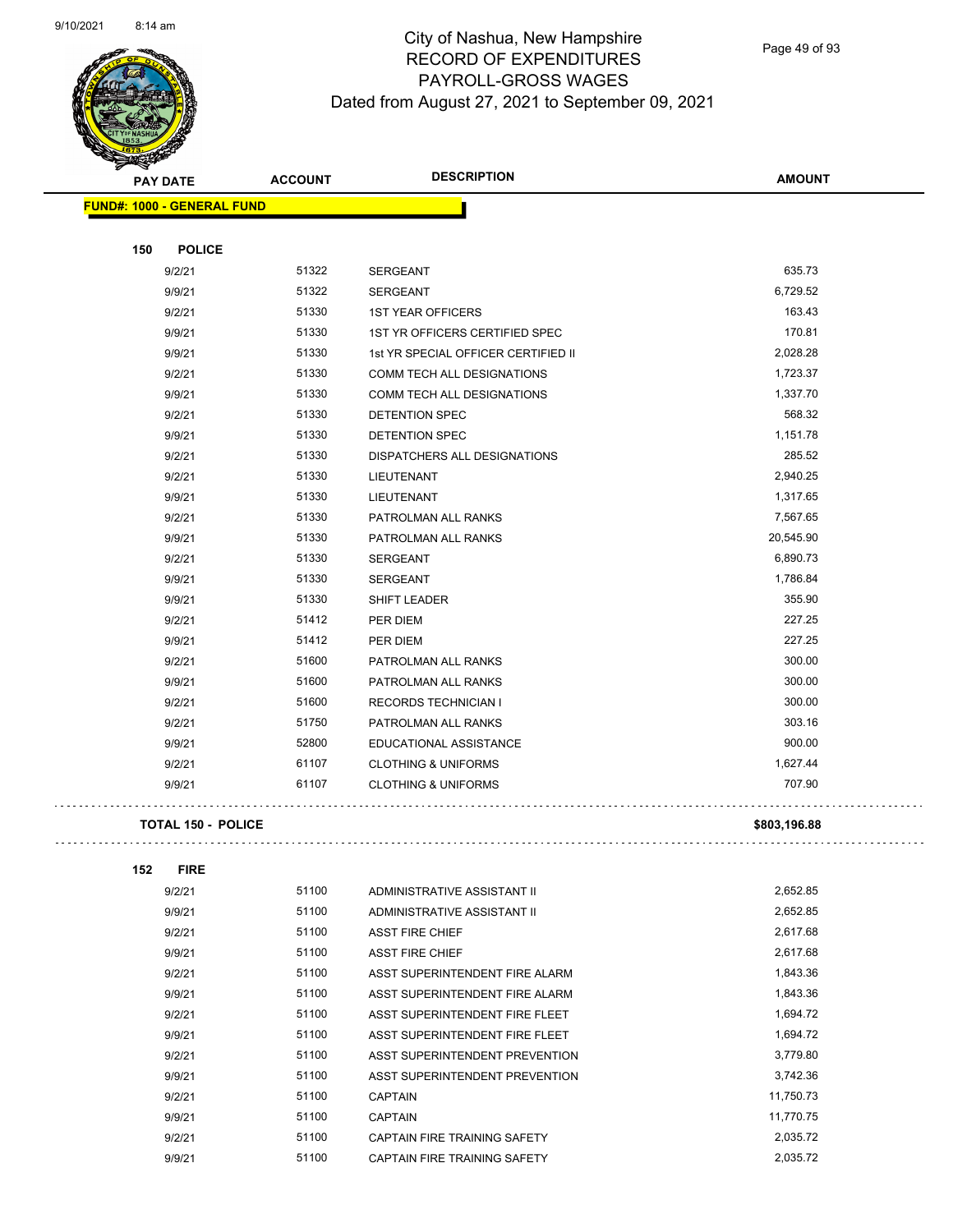

Page 50 of 93

|     | <b>PAY DATE</b>                   | <b>ACCOUNT</b> | <b>DESCRIPTION</b>              | <b>AMOUNT</b> |
|-----|-----------------------------------|----------------|---------------------------------|---------------|
|     | <b>FUND#: 1000 - GENERAL FUND</b> |                |                                 |               |
|     |                                   |                |                                 |               |
| 152 | <b>FIRE</b>                       |                |                                 |               |
|     | 9/2/21                            | 51100          | DEPUTY FIRE CHIEF               | 9,434.70      |
|     | 9/9/21                            | 51100          | DEPUTY FIRE CHIEF               | 9,434.71      |
|     | 9/2/21                            | 51100          | <b>EXEC ASST BUSINESS COORD</b> | 1,160.25      |
|     | 9/9/21                            | 51100          | <b>EXEC ASST BUSINESS COORD</b> | 1,160.25      |
|     | 9/2/21                            | 51100          | <b>FIRE CHIEF</b>               | 2,863.08      |
|     | 9/9/21                            | 51100          | <b>FIRE CHIEF</b>               | 2,863.08      |
|     | 9/2/21                            | 51100          | FIRE DISPATCH ALL RANKS         | 10,424.21     |
|     | 9/9/21                            | 51100          | FIRE DISPATCH ALL RANKS         | 10,647.49     |
|     | 9/2/21                            | 51100          | FIRE DISPATCH SUPERVISOR        | 6,419.51      |
|     | 9/9/21                            | 51100          | FIRE DISPATCH SUPERVISOR        | 6,223.53      |
|     | 9/2/21                            | 51100          | FIRE LIEUTENANT                 | 47,396.60     |
|     | 9/9/21                            | 51100          | <b>FIRE LIEUTENANT</b>          | 47,793.04     |
|     | 9/2/21                            | 51100          | <b>FIRE MECHANIC</b>            | 1,502.52      |
|     | 9/9/21                            | 51100          | <b>FIRE MECHANIC</b>            | 1,502.52      |
|     | 9/2/21                            | 51100          | FIRE TRAINING OFFICER           | 1,754.48      |
|     | 9/9/21                            | 51100          | FIRE TRAINING OFFICER           | 1,754.48      |
|     | 9/2/21                            | 51100          | <b>FIREFIGHTERS ALL RANKS</b>   | 139,755.83    |
|     | 9/9/21                            | 51100          | <b>FIREFIGHTERS ALL RANKS</b>   | 141,017.04    |
|     | 9/2/21                            | 51100          | SUPERINTENDENT FIRE ALARM       | 2,076.64      |
|     | 9/9/21                            | 51100          | SUPERINTENDENT FIRE ALARM       | 2,076.64      |
|     | 9/2/21                            | 51100          | SUPERINTENDENT FIRE FLEET       | 1,956.84      |
|     | 9/9/21                            | 51100          | SUPERINTENDENT FIRE FLEET       | 1,956.84      |
|     | 9/2/21                            | 51100          | SUPERINTENDENT FIRE PREVENTION  | 2,056.04      |
|     | 9/9/21                            | 51100          | SUPERINTENDENT FIRE PREVENTION  | 2,056.04      |
|     | 9/9/21                            | 51300          | ASST SUPERINTENDENT FIRE ALARM  | 575.88        |
|     | 9/2/21                            | 51300          | ASST SUPERINTENDENT FIRE FLEET  | 127.11        |
|     | 9/9/21                            | 51300          | ASST SUPERINTENDENT PREVENTION  | 708.89        |
|     | 9/9/21                            | 51300          | DEPUTY FIRE CHIEF               | 433.57        |
|     | 9/9/21                            | 51300          | FIRE DISPATCH ALL RANKS         | 109.92        |
|     | 9/2/21                            | 51300          | FIRE LIEUTENANT                 | 63.87         |
|     | 9/9/21                            | 51300          | FIREFIGHTERS ALL RANKS          | 482.46        |
|     | 9/9/21                            | 51300          | SUPERINTENDENT FIRE ALARM       | 1,358.31      |
|     | 9/2/21                            | 51330          | <b>CAPTAIN</b>                  | 4,188.46      |
|     | 9/9/21                            | 51330          | <b>CAPTAIN</b>                  | 582.45        |
|     | 9/2/21                            | 51330          | DEPUTY FIRE CHIEF               | 4,584.06      |
|     | 9/9/21                            | 51330          | DEPUTY FIRE CHIEF               | 1,803.70      |
|     | 9/2/21                            | 51330          | FIRE DISPATCH ALL RANKS         | 3,476.49      |
|     | 9/9/21                            | 51330          | FIRE DISPATCH ALL RANKS         | 1,587.95      |
|     | 9/2/21                            | 51330          | FIRE DISPATCH SUPERVISOR        | 1,558.74      |
|     | 9/9/21                            | 51330          | FIRE DISPATCH SUPERVISOR        | 1,293.36      |
|     | 9/2/21                            | 51330          | FIRE LIEUTENANT                 | 16,664.59     |
|     | 9/9/21                            | 51330          | FIRE LIEUTENANT                 | 14,581.45     |
|     | 9/2/21                            | 51330          | FIREFIGHTERS ALL RANKS          | 40,536.22     |
|     | 9/9/21                            | 51330          | FIREFIGHTERS ALL RANKS          | 42,313.58     |
|     |                                   |                |                                 |               |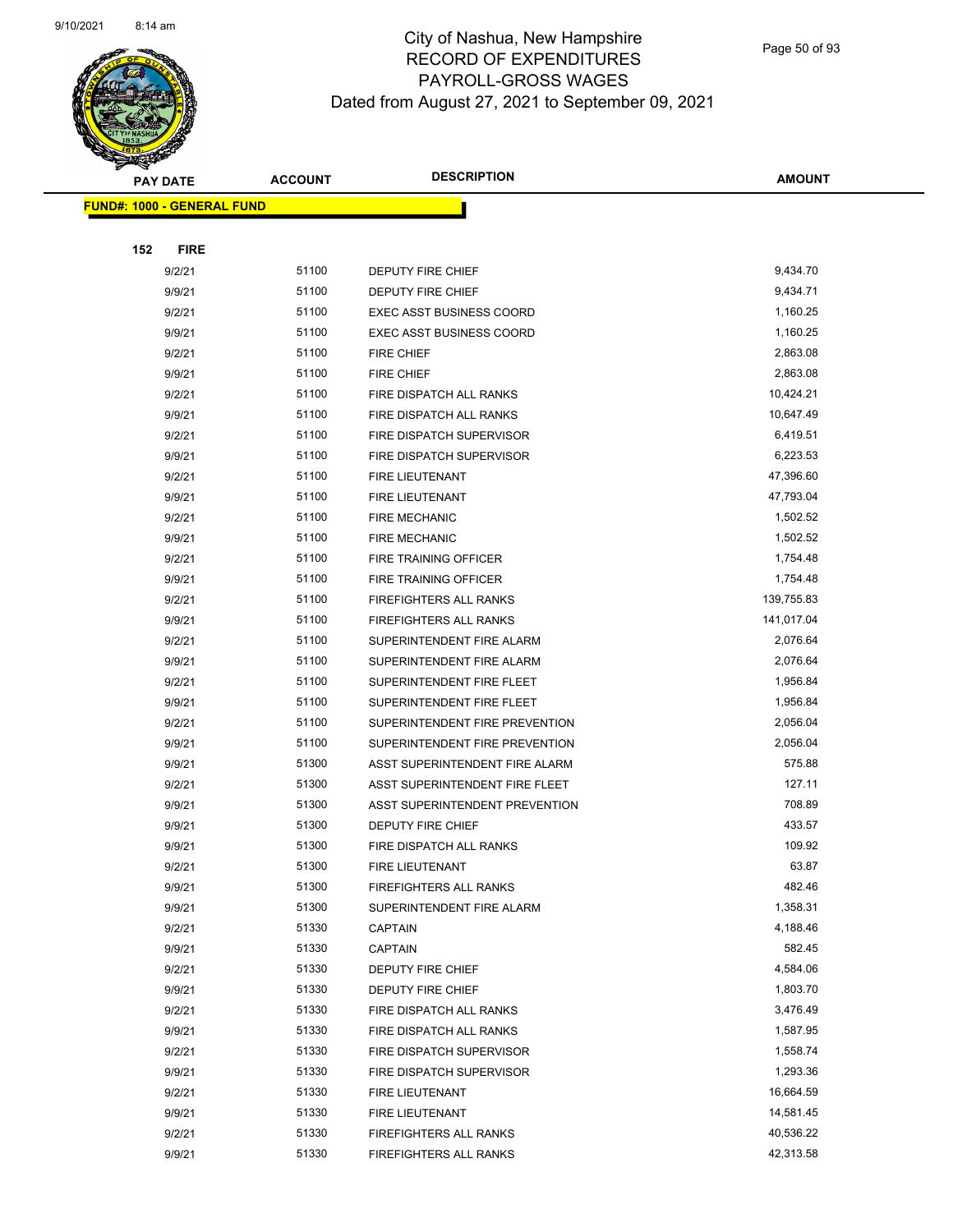$\ddotsc$ 

 $\sim$  .

 $\ddot{\phantom{0}}$ 

. . . . . . . . . . . .



# City of Nashua, New Hampshire RECORD OF EXPENDITURES PAYROLL-GROSS WAGES Dated from August 27, 2021 to September 09, 2021

Page 51 of 93

| æ.  |                                   | <b>ACCOUNT</b>                         | <b>DESCRIPTION</b>                    | <b>AMOUNT</b> |
|-----|-----------------------------------|----------------------------------------|---------------------------------------|---------------|
|     | <b>PAY DATE</b>                   |                                        |                                       |               |
|     | <b>FUND#: 1000 - GENERAL FUND</b> |                                        |                                       |               |
| 152 | <b>FIRE</b>                       |                                        |                                       |               |
|     | 9/2/21                            | 51700                                  | ASST SUPERINTENDENT FIRE ALARM        | 23.04         |
|     | 9/9/21                            | 51700                                  | ASST SUPERINTENDENT FIRE ALARM        | 23.04         |
|     | 9/2/21                            | 51700                                  | ASST SUPERINTENDENT PREVENTION        | 46.78         |
|     | 9/9/21                            | 51700                                  | <b>ASST SUPERINTENDENT PREVENTION</b> | 46.78         |
|     | 9/2/21                            | 51700                                  | <b>CAPTAIN</b>                        | 375.94        |
|     | 9/9/21                            | 51700                                  | <b>CAPTAIN</b>                        | 375.94        |
|     | 9/2/21                            | 51700                                  | CAPTAIN FIRE TRAINING SAFETY          | 25.45         |
|     | 9/9/21                            | 51700                                  | CAPTAIN FIRE TRAINING SAFETY          | 25.45         |
|     | 9/2/21                            | 51700                                  | FIRE DISPATCH ALL RANKS               | 16.28         |
|     | 9/9/21                            | 51700                                  | FIRE DISPATCH ALL RANKS               | 16.28         |
|     | 9/2/21                            | 51700                                  | FIRE DISPATCH SUPERVISOR              | 19.36         |
|     | 9/9/21                            | 51700                                  | FIRE DISPATCH SUPERVISOR              | 19.36         |
|     | 9/2/21                            | 51700                                  | <b>FIRE LIEUTENANT</b>                | 1,480.12      |
|     | 9/9/21                            | 51700                                  | <b>FIRE LIEUTENANT</b>                | 1,466.75      |
|     | 9/2/21                            | 51700                                  | FIRE TRAINING OFFICER                 | 21.93         |
|     | 9/9/21                            | 51700                                  | FIRE TRAINING OFFICER                 | 21.93         |
|     | 9/2/21                            | 51700                                  | <b>FIREFIGHTERS ALL RANKS</b>         | 2,699.07      |
|     | 9/9/21                            | 51700                                  | FIREFIGHTERS ALL RANKS                | 2,766.83      |
|     | 9/2/21                            | 51700                                  | SUPERINTENDENT FIRE ALARM             | 25.96         |
|     | 9/9/21                            | 51700                                  | SUPERINTENDENT FIRE ALARM             | 25.96         |
|     | 9/2/21                            | 51700                                  | SUPERINTENDENT FIRE FLEET             | 24.46         |
|     | 9/9/21                            | 51700                                  | SUPERINTENDENT FIRE FLEET             | 24.46         |
|     | 9/2/21                            | 51700                                  | SUPERINTENDENT FIRE PREVENTION        | 25.70         |
|     | 9/9/21                            | 51700                                  | SUPERINTENDENT FIRE PREVENTION        | 25.70         |
|     | 9/2/21                            | 61107                                  | <b>CLOTHING &amp; UNIFORMS</b>        | 173.00        |
|     | <b>TOTAL 152 - FIRE</b>           |                                        |                                       | \$654,845.29  |
| 153 |                                   | <b>BUILDING INSPECTION</b>             |                                       |               |
|     | 9/2/21                            | 51100                                  | BLD INSP ASST PLANS EXAMINER          | 1,123.45      |
|     | 9/9/21                            | 51100                                  | BLD INSP ASST PLANS EXAMINER          | 1,123.45      |
|     | 9/2/21                            | 51100                                  | BUILDING AND UTILITIES INSPCTR        | 3,901.50      |
|     | 9/9/21                            | 51100                                  | BUILDING AND UTILITIES INSPCTR        | 3,901.50      |
|     | 9/2/21                            | 51100                                  | <b>BUILDING DEPARTMENT MANAGER</b>    | 1,738.30      |
|     | 9/9/21                            | 51100                                  | <b>BUILDING DEPARTMENT MANAGER</b>    | 1,738.30      |
|     | 9/2/21                            | 51100                                  | PERMIT TECHNICIAN I                   | 1,439.90      |
|     | 9/9/21                            | 51100                                  | PERMIT TECHNICIAN I                   | 1,439.90      |
|     | 9/2/21                            | 51100                                  | PLANS EXAMINER                        | 1,364.60      |
|     | 9/9/21                            | 51100                                  | <b>PLANS EXAMINER</b>                 | 1,364.60      |
|     |                                   | <b>TOTAL 153 - BUILDING INSPECTION</b> |                                       | \$19,135.50   |

**155 CODE ENFORCEMENT**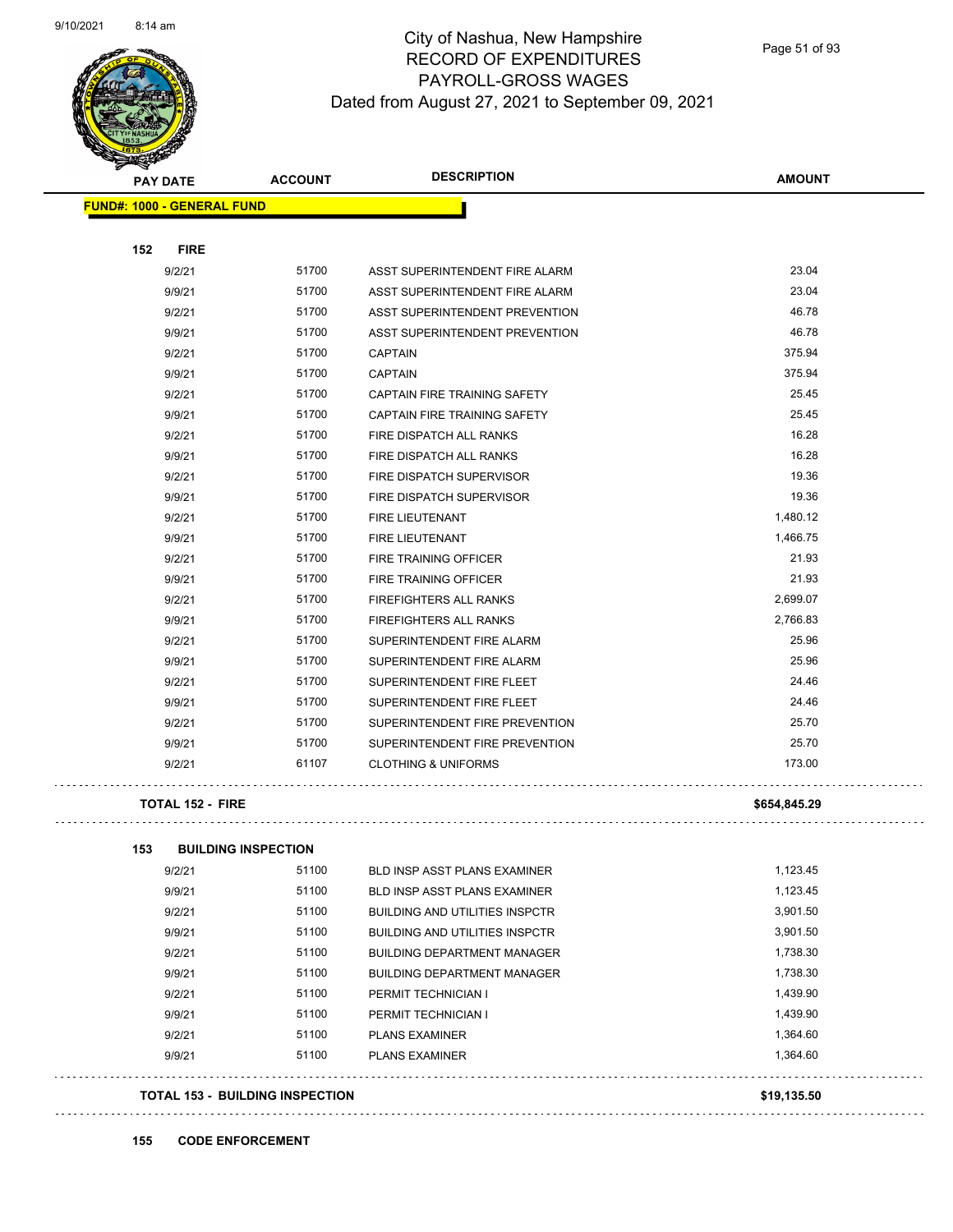

Page 52 of 93

|                 |                                         |                | <b>DESCRIPTION</b>                             | <b>AMOUNT</b> |
|-----------------|-----------------------------------------|----------------|------------------------------------------------|---------------|
| <b>PAY DATE</b> |                                         | <b>ACCOUNT</b> |                                                |               |
|                 | <b>FUND#: 1000 - GENERAL FUND</b>       |                |                                                |               |
| 155             | <b>CODE ENFORCEMENT</b>                 |                |                                                |               |
|                 | 9/2/21                                  | 51100          | <b>CODE ENFORCEMENT OFFICER II</b>             | 2,966.10      |
|                 | 9/9/21                                  | 51100          | CODE ENFORCEMENT OFFICER II                    | 2,966.10      |
|                 | 9/2/21                                  | 51100          | MGR CODE ENFORCEMENT DEPT                      | 1,738.30      |
|                 | 9/9/21                                  | 51100          | MGR CODE ENFORCEMENT DEPT                      | 1,738.30      |
|                 | <b>TOTAL 155 - CODE ENFORCEMENT</b>     |                |                                                | \$9,408.80    |
| 156             | <b>EMERGENCY MANAGEMENT</b>             |                |                                                |               |
|                 | 9/2/21                                  | 51100          | EMERGENCY MANAGEMENT COORDINAT                 | 934.00        |
|                 | 9/9/21                                  | 51100          | EMERGENCY MANAGEMENT COORDINAT                 | 934.00        |
|                 | 9/2/21                                  | 51100          | <b>EMERGENCY MANAGEMENT DIRECTOR</b>           | 1,840.55      |
|                 | 9/9/21                                  | 51100          | <b>EMERGENCY MANAGEMENT DIRECTOR</b>           | 1,840.55      |
|                 | <b>TOTAL 156 - EMERGENCY MANAGEMENT</b> |                |                                                | \$5,549.10    |
| 157             | <b>CITYWIDE COMMUNICATIONS</b>          |                |                                                |               |
|                 | 9/2/21                                  | 51100          | IT MANAGER/RADIO SYSTEMS NETWORK ADMINISTRATOR | 405.95        |
|                 | 9/9/21                                  | 51100          | IT MANAGER/RADIO SYSTEMS NETWORK ADMINISTRATOR | 405.95        |
|                 | 9/2/21                                  | 51200          | RADIO SYSTEMS MANAGER                          | 1,532.88      |
|                 | 9/9/21                                  | 51200          | RADIO SYSTEMS MANAGER                          | 1,532.88      |
|                 | 9/2/21                                  | 51700          | RADIO SYSTEMS MANAGER                          | 287.42        |
|                 | 9/9/21                                  | 51700          | RADIO SYSTEMS MANAGER                          | 215.56        |
|                 |                                         |                |                                                |               |
|                 | TOTAL 157 - CITYWIDE COMMUNICATIONS     |                |                                                | \$4,380.64    |
| 158             | <b>PARKING ENFORCEMENT</b>              |                |                                                |               |
|                 | 9/2/21                                  | 51100          | <b>MVR CLERK II</b>                            | 703.10        |
|                 | 9/9/21                                  | 51100          | <b>MVR CLERK II</b>                            | 703.10        |
|                 | 9/2/21                                  | 51100          | ORDINANCE VIOLATIONS COORDINATOR               | 238.40        |
|                 | 9/9/21                                  | 51100          | ORDINANCE VIOLATIONS COORDINATOR               | 236.91        |
|                 | 9/2/21                                  | 51100          | PARKING MANAGER                                | 353.54        |
|                 | 9/9/21                                  | 51100          | <b>PARKING MANAGER</b>                         | 353.55        |
|                 | 9/2/21                                  | 51200          | PARKING ENFORCEMENT SPECIALIST- PT             | 1,258.09      |
|                 | 9/9/21                                  | 51200          | PARKING ENFORCEMENT SPECIALIST- PT             | 1,471.71      |
|                 | <b>TOTAL 158 - PARKING ENFORCEMENT</b>  |                |                                                | \$5,318.40    |
| 160             | <b>PW-ADMIN &amp; ENGINEERING</b>       |                |                                                |               |
|                 | 9/2/21                                  | 51100          | ADMINISTRATIVE ASSISTANT II                    | 835.05        |
|                 | 9/9/21                                  | 51100          | ADMINISTRATIVE ASSISTANT II                    | 835.05        |
|                 | 9/2/21                                  | 51100          | ASSISTANT DIRECTOR OF PUBLIC WORKS             | 1,832.35      |

9/9/21 51100 ASSISTANT DIRECTOR OF PUBLIC WORKS 1,832.35 9/2/21 51100 CITY ENGINEER 1,308.85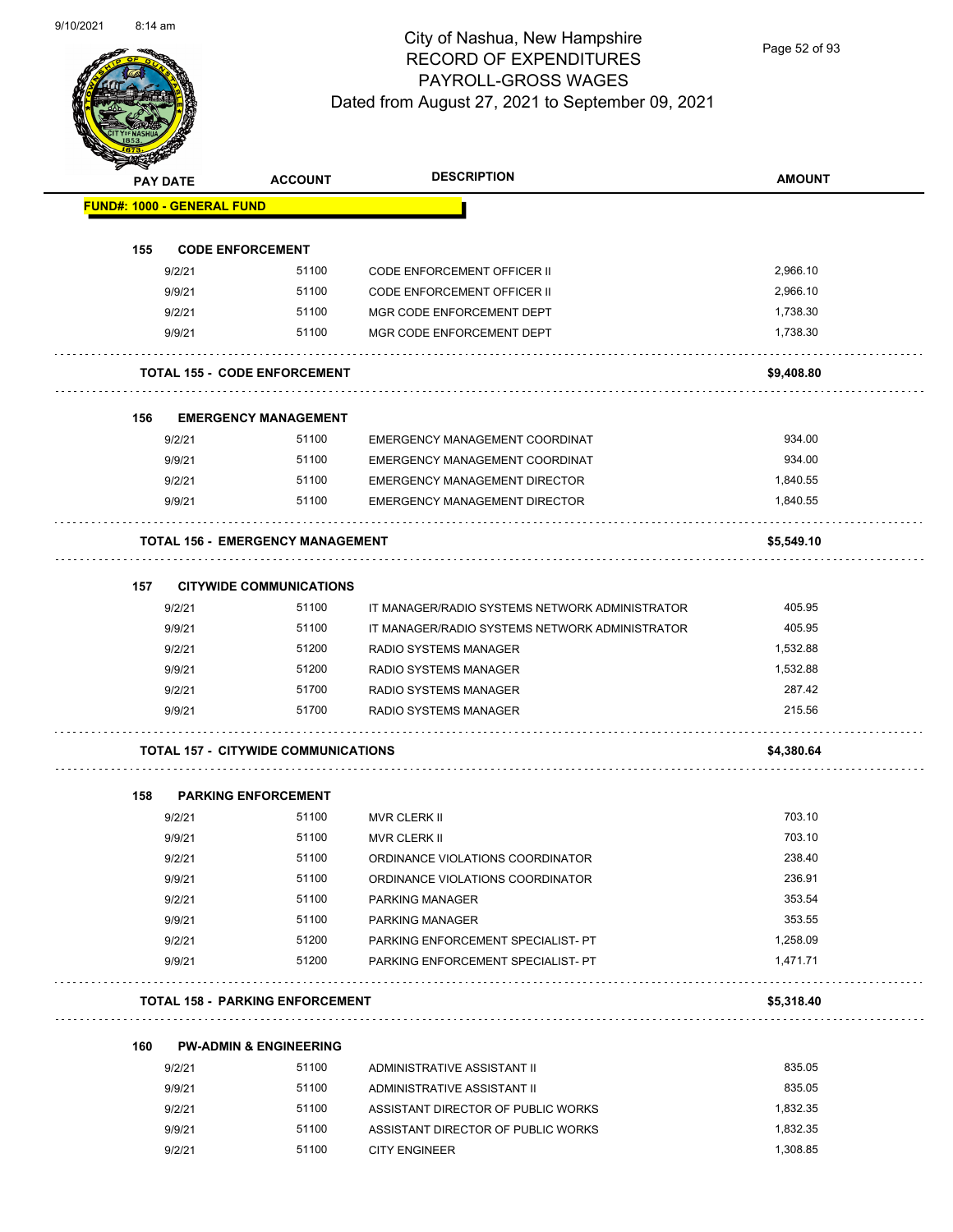

Page 53 of 93

| <b>STATERS</b>                    |                                               |                                |               |
|-----------------------------------|-----------------------------------------------|--------------------------------|---------------|
| <b>PAY DATE</b>                   | <b>ACCOUNT</b>                                | <b>DESCRIPTION</b>             | <b>AMOUNT</b> |
| <b>FUND#: 1000 - GENERAL FUND</b> |                                               |                                |               |
|                                   |                                               |                                |               |
| 160                               | <b>PW-ADMIN &amp; ENGINEERING</b>             |                                |               |
| 9/9/21                            | 51100                                         | <b>CITY ENGINEER</b>           | 1,308.85      |
| 9/2/21                            | 51100                                         | <b>CITY SURVEYOR</b>           | 1,321.05      |
| 9/9/21                            | 51100                                         | <b>CITY SURVEYOR</b>           | 1,321.05      |
| 9/2/21                            | 51100                                         | DEPUTY CITY ENGINEER           | 828.25        |
| 9/9/21                            | 51100                                         | <b>DEPUTY CITY ENGINEER</b>    | 828.25        |
| 9/2/21                            | 51100                                         | DIRECTOR PUBLIC WORKS          | 2,004.15      |
| 9/9/21                            | 51100                                         | DIRECTOR PUBLIC WORKS          | 2,004.15      |
| 9/2/21                            | 51100                                         | DIVISION OPERATIONS MANAGER    | 1,607.00      |
| 9/9/21                            | 51100                                         | DIVISION OPERATIONS MANAGER    | 1,607.00      |
| 9/2/21                            | 51100                                         | DPW CONTRACT ADMINISTRATOR     | 391.80        |
| 9/9/21                            | 51100                                         | DPW CONTRACT ADMINISTRATOR     | 391.80        |
| 9/2/21                            | 51100                                         | <b>ENGINEERING INSPECTOR</b>   | 2,199.65      |
| 9/9/21                            | 51100                                         | <b>ENGINEERING INSPECTOR</b>   | 2,199.65      |
| 9/2/21                            | 51100                                         | <b>EXECUTIVE ASSISTANT</b>     | 858.95        |
| 9/9/21                            | 51100                                         | <b>EXECUTIVE ASSISTANT</b>     | 858.95        |
| 9/2/21                            | 51100                                         | <b>GIS SPECIALIST</b>          | 537.80        |
| 9/9/21                            | 51100                                         | <b>GIS SPECIALIST</b>          | 537.80        |
| 9/2/21                            | 51100                                         | PUBLIC RELATIONS ADMINISTRATOR | 797.60        |
| 9/9/21                            | 51100                                         | PUBLIC RELATIONS ADMINISTRATOR | 797.59        |
| 9/2/21                            | 51100                                         | <b>SENIOR STAFF ENGINEER</b>   | 1,989.46      |
| 9/9/21                            | 51100                                         | <b>SENIOR STAFF ENGINEER</b>   | 1,989.46      |
| 9/2/21                            | 51100                                         | SENIOR TRAFFIC ENGINEER        | 1,840.54      |
| 9/9/21                            | 51100                                         | SENIOR TRAFFIC ENGINEER        | 1,840.55      |
| 9/2/21                            | 51100                                         | <b>STAFF ENGINEER</b>          | 1,258.90      |
| 9/9/21                            | 51100                                         | <b>STAFF ENGINEER</b>          | 1,258.90      |
| 9/2/21                            | 51100                                         | STREET CONSTRUCTION ENGINEER   | 1,533.80      |
| 9/9/21                            | 51100                                         | STREET CONSTRUCTION ENGINEER   | 1,533.80      |
| 9/2/21                            | 51300                                         | <b>ENGINEERING INSPECTOR</b>   | 163.35        |
| 9/9/21                            | 55699                                         | OTHER CONTRACTED SERVICES      | 246.80        |
| 9/2/21                            | 61107                                         | <b>CLOTHING &amp; UNIFORMS</b> | 96.00         |
|                                   | <b>TOTAL 160 - PW-ADMIN &amp; ENGINEERING</b> |                                | \$42,796.55   |
|                                   |                                               |                                |               |
| <b>STREETS</b><br>161             |                                               |                                |               |
| 9/2/21                            | 51100                                         | ADMINISTRATIVE ASSISTANT II    | 864.70        |
| 9/9/21                            | 51100                                         | ADMINISTRATIVE ASSISTANT II    | 864.70        |
| 9/2/21                            | 51100                                         | AUTO MECH 1ST CLASS NIGHTS     | 3,443.31      |
| 9/9/21                            | 51100                                         | AUTO MECH 1ST CLASS NIGHTS     | 3,546.92      |
| 9/2/21                            | 51100                                         | AUTO MECH 2ND CLASS            | 2,204.64      |
| 9/9/21                            | 51100                                         | AUTO MECH 2ND CLASS            | 2,120.80      |
| 9/2/21                            | 51100                                         | AUTO MECH 2ND CLASS NIGHTS     | 1,072.40      |
| 9/9/21                            | 51100                                         | AUTO MECH 2ND CLASS NIGHTS     | 1,072.40      |
| 9/2/21                            | 51100                                         | AUTO MECHANIC 1ST CLASS        | 3,488.32      |

9/9/21 51100 AUTO MECHANIC 1ST CLASS 3,495.60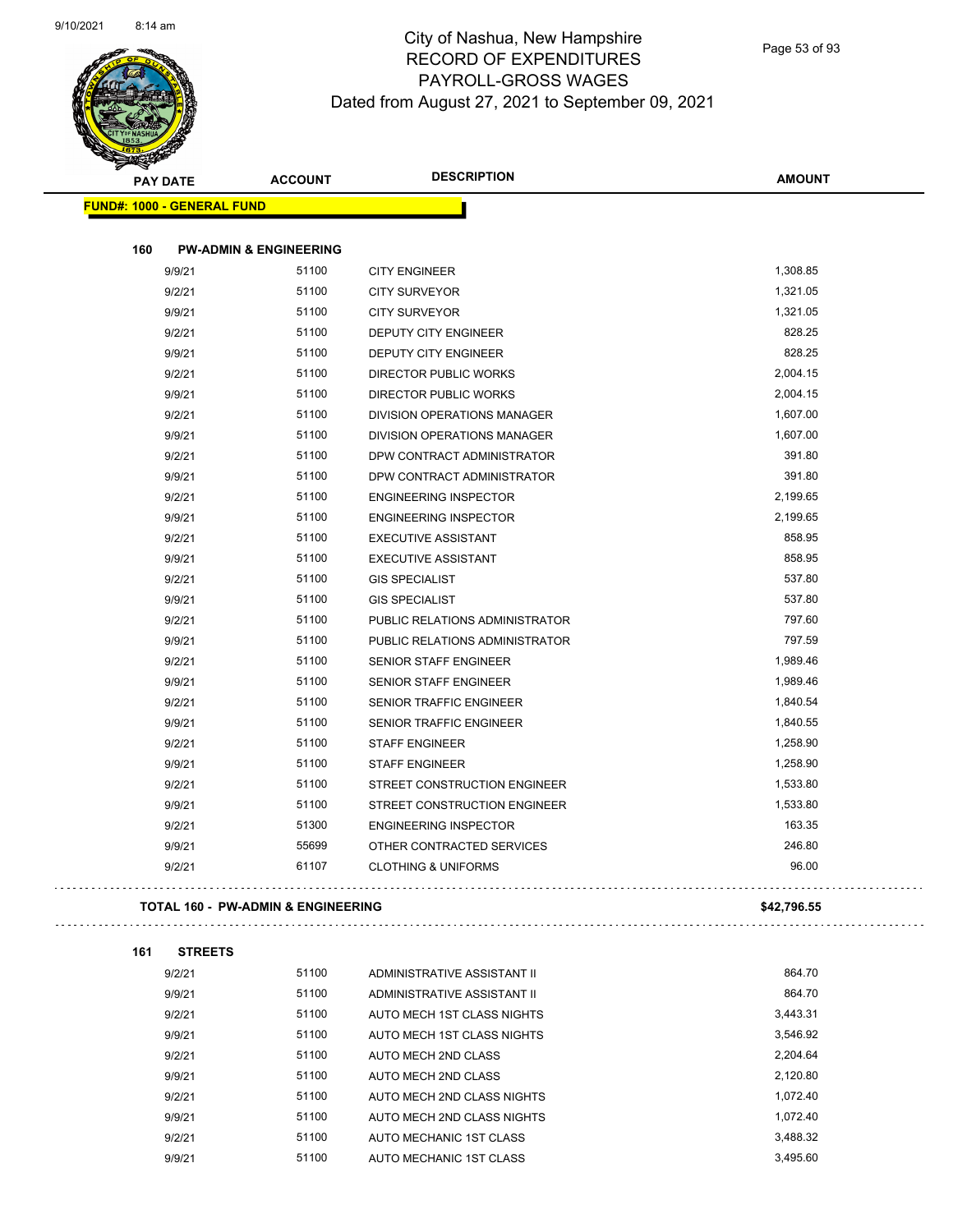

Page 54 of 93

|     | <b>PAY DATE</b>                   | <b>ACCOUNT</b> | <b>DESCRIPTION</b>             | <b>AMOUNT</b> |
|-----|-----------------------------------|----------------|--------------------------------|---------------|
|     | <b>FUND#: 1000 - GENERAL FUND</b> |                |                                |               |
|     |                                   |                |                                |               |
| 161 | <b>STREETS</b>                    |                |                                |               |
|     | 9/2/21                            | 51100          | EQUIP OPR STREET REPAIR        | 7,525.10      |
|     | 9/9/21                            | 51100          | <b>EQUIP OPR STREET REPAIR</b> | 6,400.40      |
|     | 9/2/21                            | 51100          | FLEET MAINTENANCE FOREMAN      | 1,391.90      |
|     | 9/9/21                            | 51100          | FLEET MAINTENANCE FOREMAN      | 1,391.90      |
|     | 9/2/21                            | 51100          | FLEET MANAGER STREET DEPT      | 1,251.60      |
|     | 9/9/21                            | 51100          | FLEET MANAGER STREET DEPT      | 1,251.60      |
|     | 9/2/21                            | 51100          | <b>FOREMAN LABOR STREET</b>    | 1,391.90      |
|     | 9/9/21                            | 51100          | FOREMAN LABOR STREET           | 1,391.90      |
|     | 9/2/21                            | 51100          | <b>MASON PIPELAYER</b>         | 2,180.96      |
|     | 9/9/21                            | 51100          | <b>MASON PIPELAYER</b>         | 2,180.96      |
|     | 9/2/21                            | 51100          | OPERATIONS SUPERVISOR          | 1,173.10      |
|     | 9/9/21                            | 51100          | OPERATIONS SUPERVISOR          | 1,173.10      |
|     | 9/2/21                            | 51100          | <b>SIGN MAINTENANCE</b>        | 2,019.20      |
|     | 9/9/21                            | 51100          | <b>SIGN MAINTENANCE</b>        | 2,019.20      |
|     | 9/2/21                            | 51100          | STOREKEEPER PWD                | 1,080.20      |
|     | 9/9/21                            | 51100          | STOREKEEPER PWD                | 1,391.90      |
|     | 9/2/21                            | 51100          | <b>STREET FOREMAN</b>          | 2,783.80      |
|     | 9/9/21                            | 51100          | <b>STREET FOREMAN</b>          | 2,783.79      |
|     | 9/2/21                            | 51100          | SUPERINTENDENT OF STREETS      | 2,045.05      |
|     | 9/9/21                            | 51100          | SUPERINTENDENT OF STREETS      | 2,045.05      |
|     | 9/2/21                            | 51100          | <b>TRAFFIC FOREMAN</b>         | 1,419.75      |
|     | 9/9/21                            | 51100          | <b>TRAFFIC FOREMAN</b>         | 1,419.75      |
|     | 9/2/21                            | 51100          | <b>TRAFFIC TECHNICIAN I</b>    | 2,713.00      |
|     | 9/9/21                            | 51100          | TRAFFIC TECHNICIAN I           | 2,567.00      |
|     | 9/2/21                            | 51100          | TRUCK DRIVER STREET REPAIR     | 15,719.59     |
|     | 9/9/21                            | 51100          | TRUCK DRIVER STREET REPAIR     | 15,732.23     |
|     | 9/2/21                            | 51100          | <b>WELDER FIRST CLASS</b>      | 1,152.80      |
|     | 9/9/21                            | 51100          | <b>WELDER FIRST CLASS</b>      | 1,152.80      |
|     | 9/9/21                            | 51300          | ADMINISTRATIVE ASSISTANT II    | 8.10          |
|     | 9/2/21                            | 51300          | AUTO MECH 1ST CLASS NIGHTS     | 504.03        |
|     | 9/2/21                            | 51300          | AUTO MECH 2ND CLASS NIGHTS     | 40.22         |
|     | 9/9/21                            | 51300          | AUTO MECHANIC 1ST CLASS        | 263.88        |
|     | 9/2/21                            | 51300          | EQUIP OPR STREET REPAIR        | 600.75        |
|     | 9/9/21                            | 51300          | EQUIP OPR STREET REPAIR        | 40.05         |
|     | 9/2/21                            | 51300          | FOREMAN LABOR STREET           | 156.59        |
|     | 9/2/21                            | 51300          | <b>SIGN MAINTENANCE</b>        | 813.77        |
|     | 9/9/21                            | 51300          | STOREKEEPER PWD                | 156.59        |
|     | 9/2/21                            | 51300          | <b>TRAFFIC TECHNICIAN I</b>    | 732.80        |
|     | 9/9/21                            | 51300          | TRAFFIC TECHNICIAN I           | 319.41        |
|     | 9/2/21                            | 51300          | TRUCK DRIVER STREET REPAIR     | 36.39         |
|     |                                   |                |                                |               |

#### **TOTAL 161 - STREETS \$112,595.90**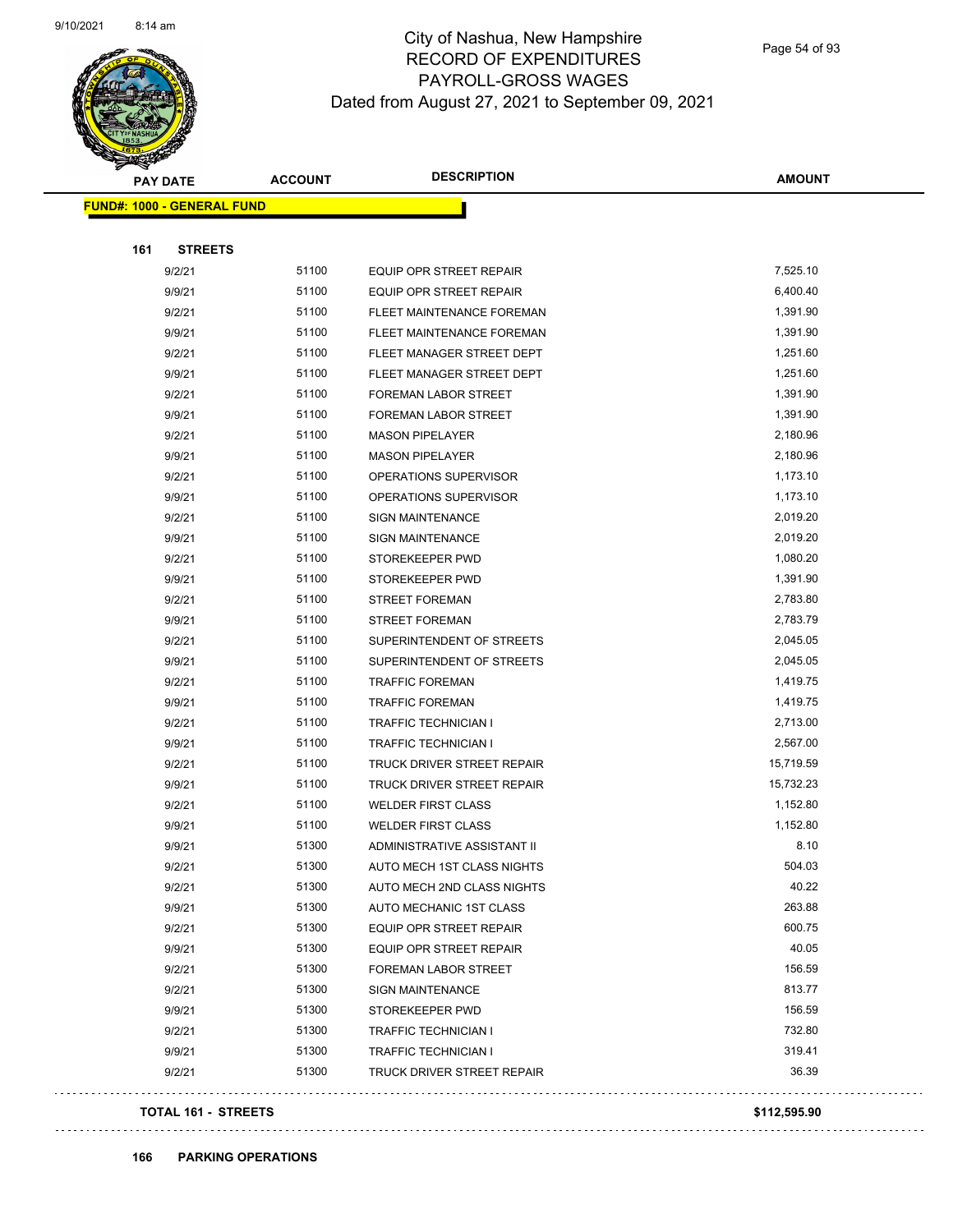

Page 55 of 93

|     | æ.<br><b>PAY DATE</b>             | <b>ACCOUNT</b>                        | <b>DESCRIPTION</b>               | <b>AMOUNT</b> |
|-----|-----------------------------------|---------------------------------------|----------------------------------|---------------|
|     | <b>FUND#: 1000 - GENERAL FUND</b> |                                       |                                  |               |
| 166 |                                   | <b>PARKING OPERATIONS</b>             |                                  |               |
|     | 9/2/21                            | 51100                                 | PARKING MAINTENANCE              | 1,426.91      |
|     | 9/9/21                            | 51100                                 | PARKING MAINTENANCE              | 1,418.10      |
|     | 9/2/21                            | 51100                                 | <b>PARKING MANAGER</b>           | 1,060.66      |
|     | 9/9/21                            | 51100                                 | <b>PARKING MANAGER</b>           | 1,060.65      |
|     | 9/2/21                            | 51200                                 | PARKING MAINTENANCE              | 348.79        |
|     | 9/9/21                            | 51200                                 | PARKING MAINTENANCE              | 481.24        |
|     | 9/2/21                            | 51300                                 | PARKING MAINTENANCE              | 139.08        |
|     | 9/9/21                            | 51300                                 | PARKING MAINTENANCE              | 13.51         |
|     |                                   | <b>TOTAL 166 - PARKING OPERATIONS</b> |                                  | \$5,948.94    |
| 171 |                                   | <b>COMMUNITY SERVICES</b>             |                                  |               |
|     | 9/2/21                            | 51100                                 | DIRECTOR HEALTH AND COMM SVS     | 2,325.45      |
|     | 9/9/21                            | 51100                                 | DIRECTOR HEALTH AND COMM SVS     | 2,325.45      |
|     | 9/2/21                            | 51100                                 | <b>EPIDEMIOLOGIST</b>            | 1,213.55      |
|     | 9/9/21                            | 51100                                 | <b>EPIDEMIOLOGIST</b>            | 1,213.55      |
|     | 9/2/21                            | 51100                                 | <b>HEALTH PROGRAM SPEC</b>       | 1,090.70      |
|     | 9/9/21                            | 51100                                 | <b>HEALTH PROGRAM SPEC</b>       | 1,090.70      |
|     |                                   | <b>TOTAL 171 - COMMUNITY SERVICES</b> |                                  | \$9,259.40    |
| 172 |                                   | <b>COMMUNITY HEALTH</b>               |                                  |               |
|     | 9/2/21                            | 51100                                 | ADMINISTRATIVE ASSISTANT III     | 945.30        |
|     | 9/9/21                            | 51100                                 | ADMINISTRATIVE ASSISTANT III     | 939.41        |
|     | 9/2/21                            | 51100                                 | <b>BILINGUAL OUTREACH WORKER</b> | 1,034.94      |
|     | 9/9/21                            | 51100                                 | <b>BILINGUAL OUTREACH WORKER</b> | 1,034.93      |
|     | 9/2/21                            | 51100                                 | CHIEF PUBLIC HEALTH NURSE        | 1,840.54      |
|     |                                   |                                       |                                  |               |
|     | 9/9/21                            | 51100                                 | CHIEF PUBLIC HEALTH NURSE        | 1,840.55      |
|     | 9/2/21                            | 51100                                 | PUB HEALTH NURSE                 | 4.092.20      |
|     | 9/9/21                            | 51100                                 | PUB HEALTH NURSE                 | 4,092.20      |
|     | 9/2/21                            | 51300                                 | ADMINISTRATIVE ASSISTANT III     | 17.73         |
|     | 9/2/21                            | 51300                                 | <b>BILINGUAL OUTREACH WORKER</b> | 9.70          |
|     | 9/9/21                            | 51412                                 | NURSE PER DIEM                   | 290.80        |
|     | 9/2/21                            | 51412                                 | NURSE PER DIEM (PRACTIONER)      | 125.34        |
|     | 9/9/21                            | 51412                                 | NURSE PER DIEM (PRACTIONER)      | 188.01        |
|     |                                   | <b>TOTAL 172 - COMMUNITY HEALTH</b>   |                                  | \$16,451.65   |
|     |                                   |                                       |                                  |               |
| 173 | 9/2/21                            | <b>ENVIRONMENTAL HEALTH</b><br>51100  | DEP HEALTH OFFICER/LAB DIRECTOR  | 1,386.90      |

9/2/21 51100 ENVIRONMENTAL HEALTH SPEC 2,937.80 9/9/21 51100 ENVIRONMENTAL HEALTH SPEC 2,937.81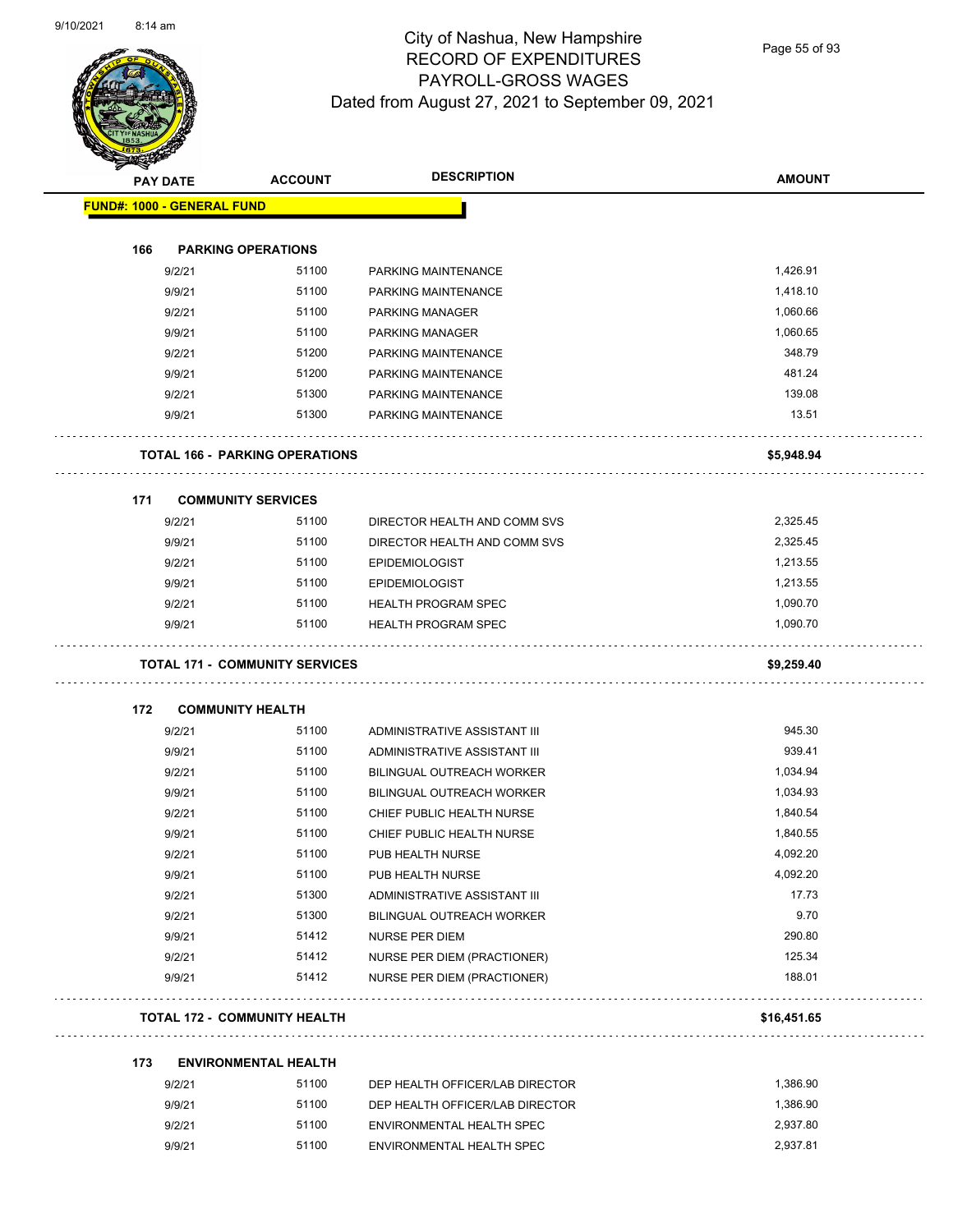

Page 56 of 93

| <b>PAY DATE</b>                   | <b>ACCOUNT</b>                            | <b>DESCRIPTION</b>               | <b>AMOUNT</b> |
|-----------------------------------|-------------------------------------------|----------------------------------|---------------|
| <b>FUND#: 1000 - GENERAL FUND</b> |                                           |                                  |               |
|                                   |                                           |                                  |               |
| 173                               | <b>ENVIRONMENTAL HEALTH</b>               |                                  |               |
| 9/2/21                            | 51100                                     | ENVIRONMENTAL TECH OFFICE MGR    | 1,124.80      |
| 9/9/21                            | 51100                                     | ENVIRONMENTAL TECH OFFICE MGR    | 1,124.80      |
| 9/2/21                            | 51100                                     | MANAGER ENVIRONMENTAL HEALTH     | 1,738.30      |
| 9/9/21                            | 51100                                     | MANAGER ENVIRONMENTAL HEALTH     | 1,738.30      |
| 9/2/21                            | 51300                                     | ENVIRONMENTAL HEALTH SPEC        | 111.64        |
| 9/9/21                            | 51300                                     | ENVIRONMENTAL HEALTH SPEC        | 66.65         |
| 9/9/21                            | 51300                                     | ENVIRONMENTAL TECH OFFICE MGR    | 210.90        |
|                                   | <b>TOTAL 173 - ENVIRONMENTAL HEALTH</b>   |                                  | \$14,764.80   |
| 174                               | <b>WELFARE ADMINISTRATION</b>             |                                  |               |
| 9/2/21                            | 51100                                     | <b>CASE TECHNICIAN WELFARE</b>   | 2,878.45      |
| 9/9/21                            | 51100                                     | CASE TECHNICIAN WELFARE          | 2,878.45      |
| 9/2/21                            | 51100                                     | <b>INTAKE WORKER</b>             | 950.75        |
| 9/9/21                            | 51100                                     | <b>INTAKE WORKER</b>             | 950.75        |
| 9/2/21                            | 51100                                     | SENIOR CASE TECHNICIAN           | 1,134.35      |
| 9/9/21                            | 51100                                     | SENIOR CASE TECHNICIAN           | 1,134.35      |
| 9/2/21                            | 51100                                     | <b>WELFARE OFFICER</b>           | 1,840.55      |
| 9/9/21                            | 51100                                     | <b>WELFARE OFFICER</b>           | 1,840.55      |
|                                   | <b>TOTAL 174 - WELFARE ADMINISTRATION</b> |                                  | \$13,608.20   |
| 177                               | <b>PARKS &amp; RECREATION</b>             |                                  |               |
| 9/2/21                            | 51100                                     | ADMINISTRATIVE ASSISTANT II      | 903.85        |
| 9/9/21                            | 51100                                     | ADMINISTRATIVE ASSISTANT II      | 903.85        |
| 9/2/21                            | 51100                                     | EQUIPMENT OPERATOR, PARKS        | 1,060.40      |
| 9/9/21                            | 51100                                     | <b>EQUIPMENT OPERATOR, PARKS</b> | 1,060.40      |
| 9/2/21                            | 51100                                     | FOREMAN LABOR PARK               | 4,175.70      |
| 9/9/21                            | 51100                                     | FOREMAN LABOR PARK               | 4,175.70      |
| 9/2/21                            | 51100                                     | <b>GROUNDSKEEPER MAINTENANCE</b> | 7,994.30      |
| 9/9/21                            | 51100                                     | <b>GROUNDSKEEPER MAINTENANCE</b> | 7,761.10      |
| 9/2/21                            | 51100                                     | <b>GROUNDSMAN I</b>              | 6,443.76      |
| 9/9/21                            | 51100                                     | <b>GROUNDSMAN I</b>              | 6,028.64      |
| 9/2/21                            | 51100                                     | <b>GROUNDSMAN II</b>             | 954.80        |
| 9/9/21                            | 51100                                     | <b>GROUNDSMAN II</b>             | 954.80        |
| 9/2/21                            | 51100                                     | <b>LEAD GROUNDSMAN</b>           | 2,150.40      |
| 9/9/21                            | 51100                                     | <b>LEAD GROUNDSMAN</b>           | 2,144.80      |
| 9/2/21                            | 51100                                     | PROGRAM COORDINATOR              | 410.79        |
| 9/9/21                            | 51100                                     | PROGRAM COORDINATOR              | 410.80        |
| 9/2/21                            | 51100                                     | RECREATION PROGRAM MANAGER       | 1,223.20      |
| 9/9/21                            | 51100                                     | RECREATION PROGRAM MANAGER       | 1,223.20      |
| 9/2/21                            | 51100                                     | STELLOS STADIUM ATTENDANT        | 1,060.40      |
| 9/9/21                            | 51100                                     | STELLOS STADIUM ATTENDANT        | 1,060.40      |
|                                   |                                           |                                  |               |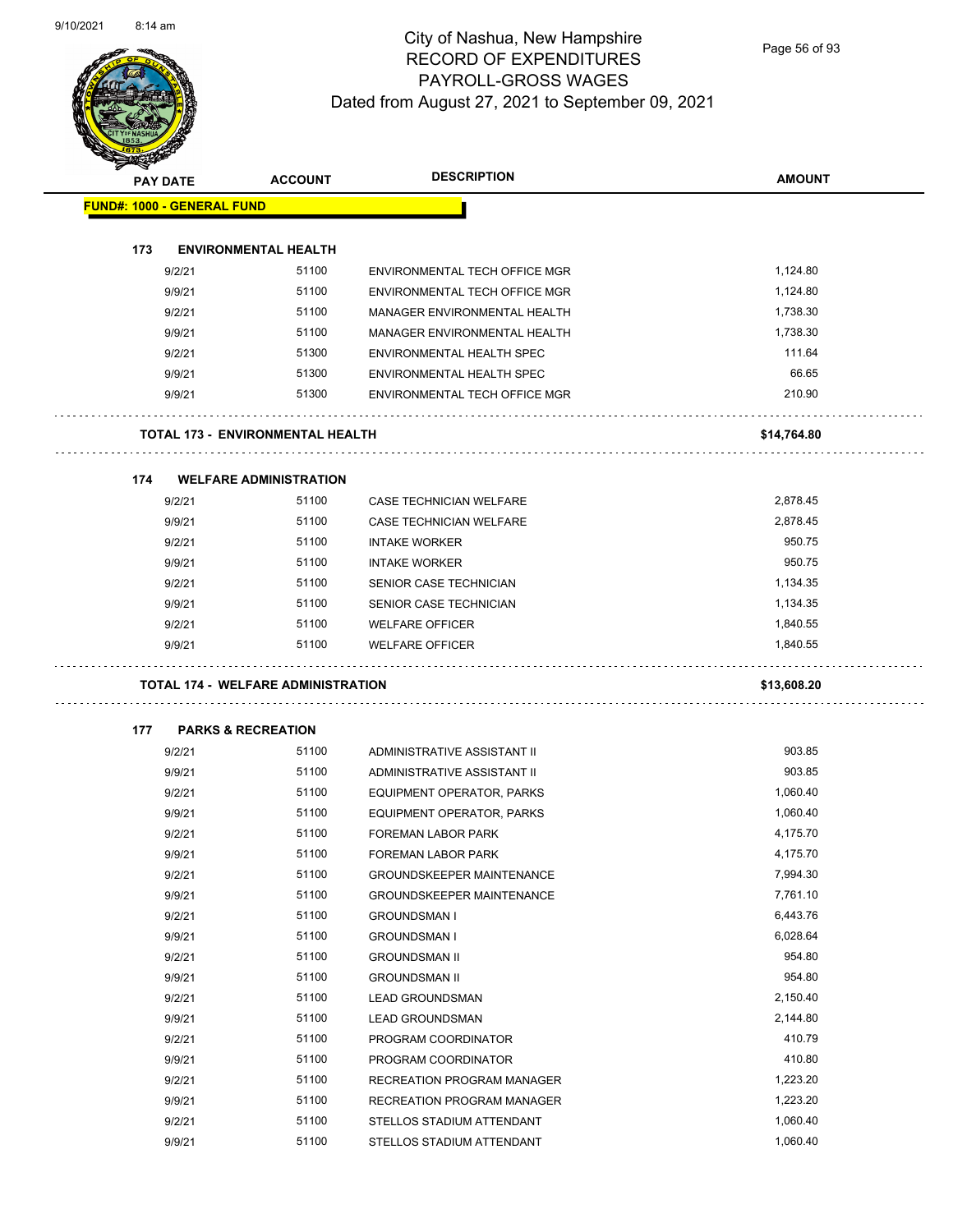

Page 57 of 93

| <b>REAL PROPERTY</b> |                                   |                                           |                                                          |                      |
|----------------------|-----------------------------------|-------------------------------------------|----------------------------------------------------------|----------------------|
|                      | <b>PAY DATE</b>                   | <b>ACCOUNT</b>                            | <b>DESCRIPTION</b>                                       | <b>AMOUNT</b>        |
|                      | <b>FUND#: 1000 - GENERAL FUND</b> |                                           |                                                          |                      |
|                      |                                   |                                           |                                                          |                      |
|                      | 177                               | <b>PARKS &amp; RECREATION</b>             |                                                          |                      |
|                      | 9/2/21                            | 51100                                     | SUPERINTENDENT OF PARKS RECR                             | 2,117.50             |
|                      | 9/9/21                            | 51100                                     | SUPERINTENDENT OF PARKS RECR                             | 2,117.50             |
|                      | 9/2/21                            | 51300                                     | EQUIPMENT OPERATOR, PARKS                                | 568.90               |
|                      | 9/2/21                            | 51300                                     | FOREMAN LABOR PARK                                       | 2,609.85             |
|                      | 9/9/21                            | 51300                                     | FOREMAN LABOR PARK                                       | 809.08               |
|                      | 9/2/21                            | 51300                                     | <b>GROUNDSKEEPER MAINTENANCE</b>                         | 2,398.14             |
|                      | 9/9/21                            | 51300                                     | <b>GROUNDSKEEPER MAINTENANCE</b>                         | 461.00               |
|                      | 9/2/21                            | 51300                                     | <b>GROUNDSMAN I</b>                                      | 2,666.80             |
|                      | 9/9/21                            | 51300                                     | <b>GROUNDSMAN I</b>                                      | 287.96               |
|                      | 9/2/21                            | 51300                                     | <b>GROUNDSMAN II</b>                                     | 110.04               |
|                      | 9/9/21                            | 51300                                     | <b>GROUNDSMAN II</b>                                     | 220.07               |
|                      | 9/2/21                            | 51300                                     | <b>LEAD GROUNDSMAN</b>                                   | 931.28               |
|                      | 9/9/21                            | 51300                                     | <b>LEAD GROUNDSMAN</b>                                   | 40.94                |
|                      | 9/2/21                            | 51300                                     | PROGRAM COORDINATOR                                      | 34.65                |
|                      | 9/9/21                            | 51300                                     | PROGRAM COORDINATOR                                      | 30.81                |
|                      | 9/2/21                            | 51300                                     | STELLOS STADIUM ATTENDANT                                | 1,244.92             |
|                      | 9/9/21                            | 51300                                     | STELLOS STADIUM ATTENDANT                                | 910.93               |
|                      | 9/2/21                            | 51400                                     | SEASONAL                                                 | 1,610.25             |
|                      | 9/9/21                            | 51400                                     | SEASONAL                                                 | 950.75               |
|                      | 9/2/21                            | 51400                                     | SUMMER HEAD POOL GUARD                                   | 144.00               |
|                      | 9/2/21                            | 51400                                     | SUMMER POOL COORDINATOR                                  | 1,365.00             |
|                      | 9/9/21                            | 51400                                     | SUMMER POOL COORDINATOR                                  | 126.00               |
|                      | 9/2/21                            | 51400                                     | SUMMER POOL GUARD                                        | 3,585.00             |
|                      | 9/9/21                            | 51400                                     | SUMMER POOL GUARD                                        | 225.00               |
|                      | 9/2/21                            | 51400                                     | SUMMER POOL SUPV                                         | 323.00               |
|                      | 9/9/21                            | 51400                                     | SUMMER POOL SUPV                                         | 87.50                |
|                      | 9/2/21                            | 51400                                     | <b>TEACHER ENGLISH ELM</b>                               | 546.00               |
|                      | 9/2/21                            | 51420                                     | <b>GAME OFFICIALS</b>                                    | 60.00                |
|                      | 9/2/21                            | 61107                                     | <b>CLOTHING &amp; UNIFORMS</b>                           | 110.00               |
|                      | 9/2/21                            | 61110                                     | PROTECTIVE CLOTHING                                      | 99.00                |
|                      |                                   |                                           |                                                          |                      |
|                      |                                   | <b>TOTAL 177 - PARKS &amp; RECREATION</b> |                                                          | \$78,893.16          |
|                      | 179<br><b>LIBRARY</b>             |                                           |                                                          |                      |
|                      |                                   | 51100                                     |                                                          | 1,738.30             |
|                      | 9/2/21<br>9/9/21                  | 51100                                     | ASSISTANT DIRECTOR LIBRARY<br>ASSISTANT DIRECTOR LIBRARY | 1,738.30             |
|                      |                                   | 51100                                     |                                                          | 1,144.95             |
|                      | 9/2/21                            |                                           | ASSISTANT LIBRARIAN CIRCULATIO                           |                      |
|                      | 9/9/21                            | 51100                                     | ASSISTANT LIBRARIAN CIRCULATIO                           | 1,144.95             |
|                      | 9/2/21                            | 51100<br>51100                            | <b>DIRECTOR LIBRARY</b>                                  | 2,290.45<br>2,290.45 |
|                      | 9/9/21                            |                                           | <b>DIRECTOR LIBRARY</b>                                  |                      |
|                      | 9/2/21                            | 51100                                     | EXECUTIVE ASST OFFICE MANAGER                            | 1,039.84             |

9/9/21 51100 EXECUTIVE ASST OFFICE MANAGER 1,039.85 9/2/21 51100 IT COORDINATOR 1,128.10 9/9/21 51100 IT COORDINATOR 1,128.10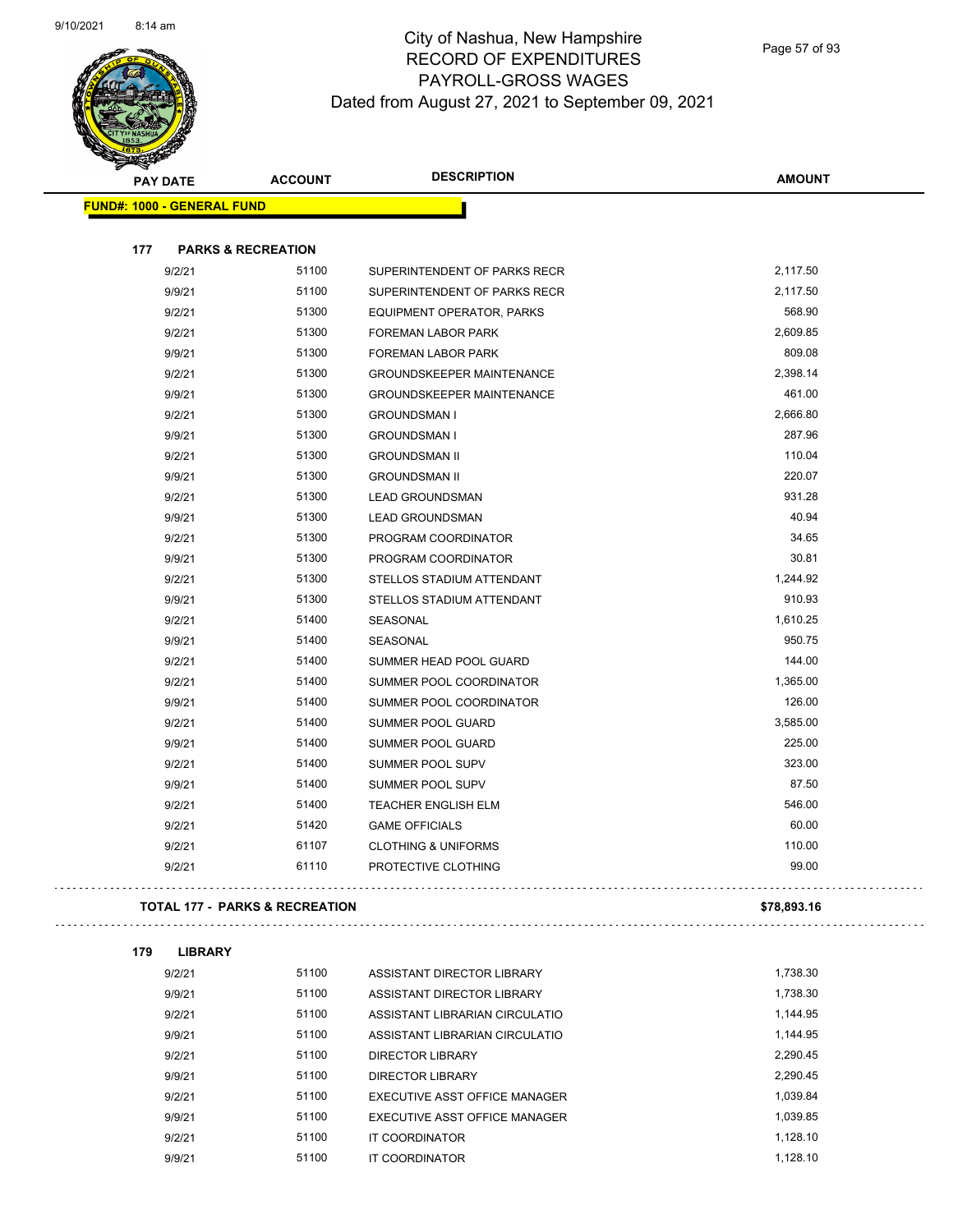

Page 58 of 93

|                                   | <b>PAY DATE</b>            | <b>ACCOUNT</b> | <b>DESCRIPTION</b>                | <b>AMOUNT</b> |
|-----------------------------------|----------------------------|----------------|-----------------------------------|---------------|
| <b>FUND#: 1000 - GENERAL FUND</b> |                            |                |                                   |               |
|                                   |                            |                |                                   |               |
| 179                               | <b>LIBRARY</b>             |                |                                   |               |
|                                   | 9/2/21                     | 51100          | <b>JANITOR</b>                    | 634.67        |
|                                   | 9/9/21                     | 51100          | <b>JANITOR</b>                    | 634.65        |
|                                   | 9/2/21                     | 51100          | <b>LIBRARIAN CIRCULATION</b>      | 1,281.50      |
|                                   | 9/9/21                     | 51100          | <b>LIBRARIAN CIRCULATION</b>      | 1,281.50      |
|                                   | 9/2/21                     | 51100          | LIBRARIAN PROGRAMMING & MARKETING | 1,281.50      |
|                                   | 9/9/21                     | 51100          | LIBRARIAN PROGRAMMING & MARKETING | 1,281.51      |
|                                   | 9/2/21                     | 51100          | <b>LIBRARIAN TECH SERVICES</b>    | 1,281.51      |
|                                   | 9/9/21                     | 51100          | <b>LIBRARIAN TECH SERVICES</b>    | 1,281.50      |
|                                   | 9/2/21                     | 51100          | LIBRARIAN YOUTH SERVICES          | 1,883.81      |
|                                   | 9/9/21                     | 51100          | LIBRARIAN YOUTH SERVICES          | 1,860.07      |
|                                   | 9/2/21                     | 51100          | LIBRARY ASSISTANT CIRCULATION     | 7,216.80      |
|                                   | 9/9/21                     | 51100          | LIBRARY ASSISTANT CIRCULATION     | 7,216.80      |
|                                   | 9/2/21                     | 51100          | LIBRARY ASSISTANT MEDIA SERVIC    | 863.75        |
|                                   | 9/9/21                     | 51100          | LIBRARY ASSISTANT MEDIA SERVIC    | 863.75        |
|                                   | 9/2/21                     | 51100          | <b>LIBRARY ASSISTANT TECH SVS</b> | 943.00        |
|                                   | 9/9/21                     | 51100          | <b>LIBRARY ASSISTANT TECH SVS</b> | 943.01        |
|                                   | 9/2/21                     | 51100          | LIBRARY ASSISTANT YOUTH SERVIC    | 1,608.01      |
|                                   | 9/9/21                     | 51100          | LIBRARY ASSISTANT YOUTH SERVIC    | 1,589.40      |
|                                   | 9/2/21                     | 51100          | <b>MAINTENANCE SUPV</b>           | 1,062.25      |
|                                   | 9/9/21                     | 51100          | MAINTENANCE SUPV                  | 1,062.25      |
|                                   | 9/2/21                     | 51100          | PAGE & COLLECTION COORDINATOR     | 976.91        |
|                                   | 9/9/21                     | 51100          | PAGE & COLLECTION COORDINATOR     | 976.90        |
|                                   | 9/2/21                     | 51100          | REFERENCE LIBRARIAN ADULT SERV    | 4,985.30      |
|                                   | 9/9/21                     | 51100          | REFERENCE LIBRARIAN ADULT SERV    | 4,985.30      |
|                                   | 9/2/21                     | 51100          | REFERENCE LIBRARIAN TECH SVS      | 1,085.01      |
|                                   | 9/9/21                     | 51100          | REFERENCE LIBRARIAN TECH SVS      | 1,085.00      |
|                                   | 9/2/21                     | 51100          | <b>SECURITY LIBRARY</b>           | 729.35        |
|                                   | 9/9/21                     | 51100          | <b>SECURITY LIBRARY</b>           | 729.35        |
|                                   | 9/2/21                     | 51100          | SUPERVISOR YOUTH SERVICES         | 1,051.30      |
|                                   | 9/9/21                     | 51100          | SUPERVISOR YOUTH SERVICES         | 1,051.30      |
|                                   | 9/2/21                     | 51200          | JANITOR                           | 323.72        |
|                                   | 9/9/21                     | 51200          | <b>JANITOR</b>                    | 323.70        |
|                                   | 9/2/21                     | 51200          | LIBRARY ASSISTANT TECH SVS        | 539.80        |
|                                   | 9/9/21                     | 51200          | <b>LIBRARY ASSISTANT TECH SVS</b> | 539.80        |
|                                   | 9/2/21                     | 51200          | <b>SECURITY LIBRARY</b>           | 463.82        |
|                                   | 9/9/21                     | 51200          | <b>SECURITY LIBRARY</b>           | 394.75        |
|                                   | 9/9/21                     | 51300          | REFERENCE LIBRARIAN ADULT SERV    | 27.09         |
|                                   | 9/2/21                     | 51300          | <b>SECURITY LIBRARY</b>           | 184.62        |
|                                   | 9/9/21                     | 51750          | LIBRARY ASSISTANT YOUTH SERVIC    | 1,187.83      |
|                                   | <b>TOTAL 179 - LIBRARY</b> |                |                                   | \$72,395.38   |

#### **181 COMMUNITY DEVELOPMENT**

 $\bar{z}$  ,  $\bar{z}$  ,

. . . . . . . . . . . . . . . . .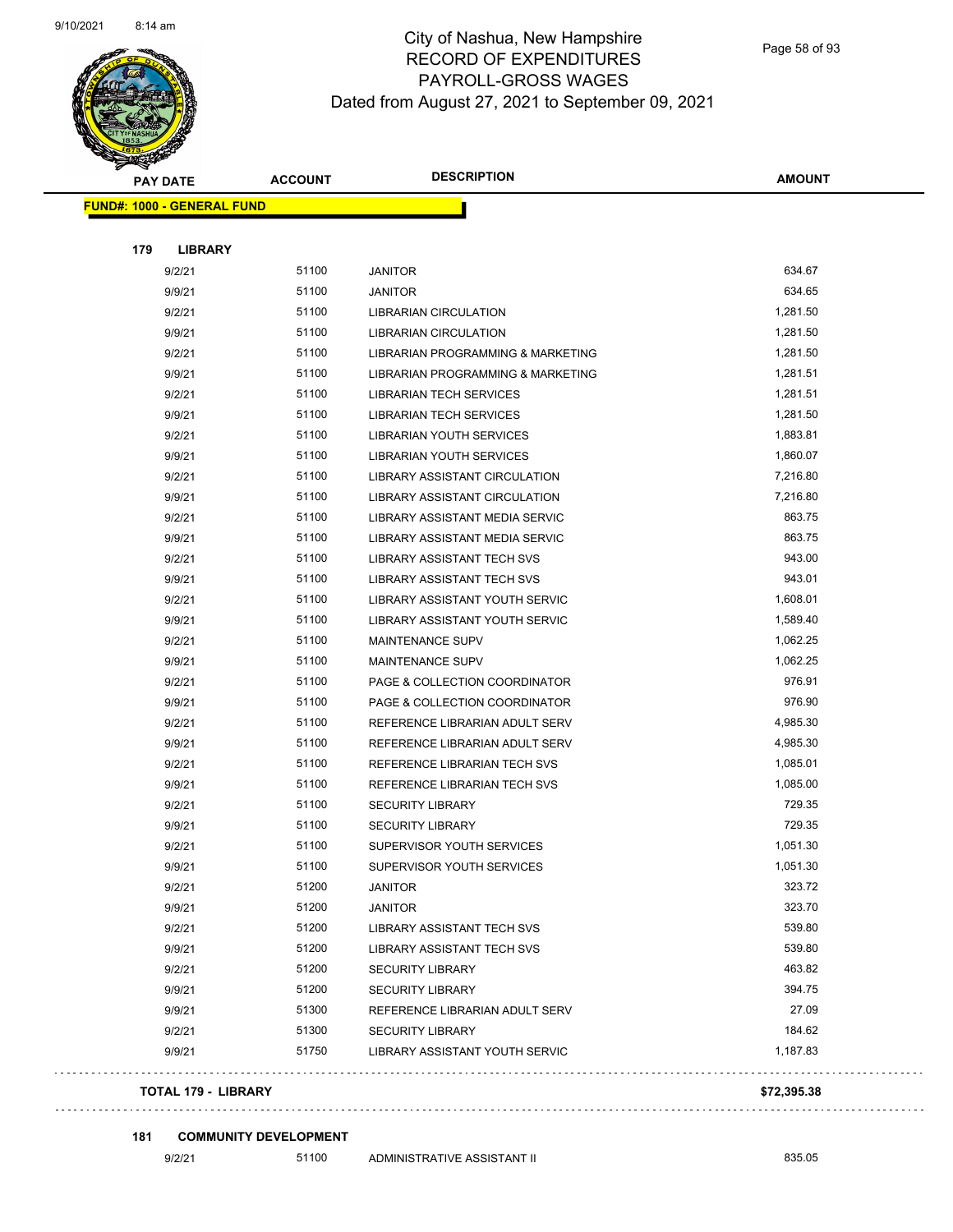

Page 59 of 93

| <b>SACTOR</b>                     | <b>PAY DATE</b> | <b>ACCOUNT</b>                           | <b>DESCRIPTION</b>             | <b>AMOUNT</b> |
|-----------------------------------|-----------------|------------------------------------------|--------------------------------|---------------|
| <b>FUND#: 1000 - GENERAL FUND</b> |                 |                                          |                                |               |
|                                   |                 |                                          |                                |               |
| 181                               |                 | <b>COMMUNITY DEVELOPMENT</b>             |                                |               |
|                                   | 9/9/21          | 51100                                    | ADMINISTRATIVE ASSISTANT II    | 835.05        |
|                                   | 9/2/21          | 51100                                    | DIRECTOR COMMUNITY DEVELOPMENT | 2,515.40      |
|                                   | 9/9/21          | 51100                                    | DIRECTOR COMMUNITY DEVELOPMENT | 2,515.40      |
|                                   | 9/2/21          | 51100                                    | <b>TRANSPORTATION ANALYST</b>  | 1,354.30      |
|                                   | 9/9/21          | 51100                                    | <b>TRANSPORTATION ANALYST</b>  | 1,354.30      |
|                                   | 9/2/21          | 51100                                    | <b>WATERWAYS MANAGER</b>       | 1,738.30      |
|                                   | 9/9/21          | 51100                                    | <b>WATERWAYS MANAGER</b>       | 1,738.30      |
|                                   | 9/2/21          | 51200                                    | ADMINISTRATIVE ASSISTANT I     | 412.68        |
|                                   | 9/2/21          | 51400                                    | <b>INTERN</b>                  | 100.00        |
|                                   |                 | <b>TOTAL 181 - COMMUNITY DEVELOPMENT</b> |                                | \$13,398.78   |
| 182                               |                 | <b>PLANNING AND ZONING</b>               |                                |               |
|                                   | 9/2/21          | 51100                                    | DEPARTMENT COORDINATOR         | 1,101.80      |
|                                   | 9/9/21          | 51100                                    | DEPARTMENT COORDINATOR         | 1,101.79      |
|                                   | 9/2/21          | 51100                                    | DEPUTY PLANNING MANAGER        | 3,006.50      |
|                                   | 9/9/21          | 51100                                    | DEPUTY PLANNING MANAGER        | 3,006.50      |
|                                   | 9/2/21          | 51100                                    | MANAGER PLANNING DEPT          | 1,957.60      |
|                                   | 9/9/21          | 51100                                    | MANAGER PLANNING DEPT          | 1,957.60      |
|                                   | 9/2/21          | 51100                                    | <b>PLANNER I</b>               | 2,015.60      |
|                                   | 9/9/21          | 51100                                    | <b>PLANNER I</b>               | 2,015.60      |
|                                   | 9/2/21          | 51100                                    | ZONING COORDINATOR             | 882.00        |
|                                   | 9/9/21          | 51100                                    | ZONING COORDINATOR             | 882.00        |
|                                   | 9/2/21          | 53428                                    | STENOGRAPHIC SERVICES          | 500.00        |
|                                   |                 | <b>TOTAL 182 - PLANNING AND ZONING</b>   |                                | \$18,426.99   |
| 183                               |                 | <b>ECONOMIC DEVELOPMENT</b>              |                                |               |
|                                   | 9/2/21          | 51100                                    | <b>ECONOMIC DEV DIRECTOR</b>   | 2,465.75      |
|                                   | 9/9/21          | 51100                                    | ECONOMIC DEV DIRECTOR          | 2,465.75      |
|                                   | 9/2/21          | 51100                                    | OED COORDINATOR                | 605.95        |
|                                   | 9/9/21          | 51100                                    | OED COORDINATOR                | 605.96        |
|                                   |                 | <b>TOTAL 183 - ECONOMIC DEVELOPMENT</b>  |                                | \$6,143.41    |
| 191                               | <b>SCHOOL</b>   |                                          |                                |               |
|                                   | 9/9/21          | 51100                                    | 21 CENTURY COORDINATOR         | 2,415.80      |
|                                   | 9/9/21          | 51100                                    | <b>7PAR CTE NHN</b>            | 360.33        |
|                                   | 9/9/21          | 51100                                    | ASSISTANT DIRECTOR BUSINESS    | 3,201.20      |
|                                   | 9/9/21          | 51100                                    | ASSISTANT PRINCIPAL AMH        | 1,437.50      |
|                                   | 9/9/21          | 51100                                    | ASSISTANT PRINCIPAL BIC        | 3,278.20      |
|                                   | 9/9/21          | 51100                                    | ASSISTANT PRINCIPAL BIR        | 3,115.40      |

9/9/21 51100 ASSISTANT PRINCIPAL BRO 2,875.00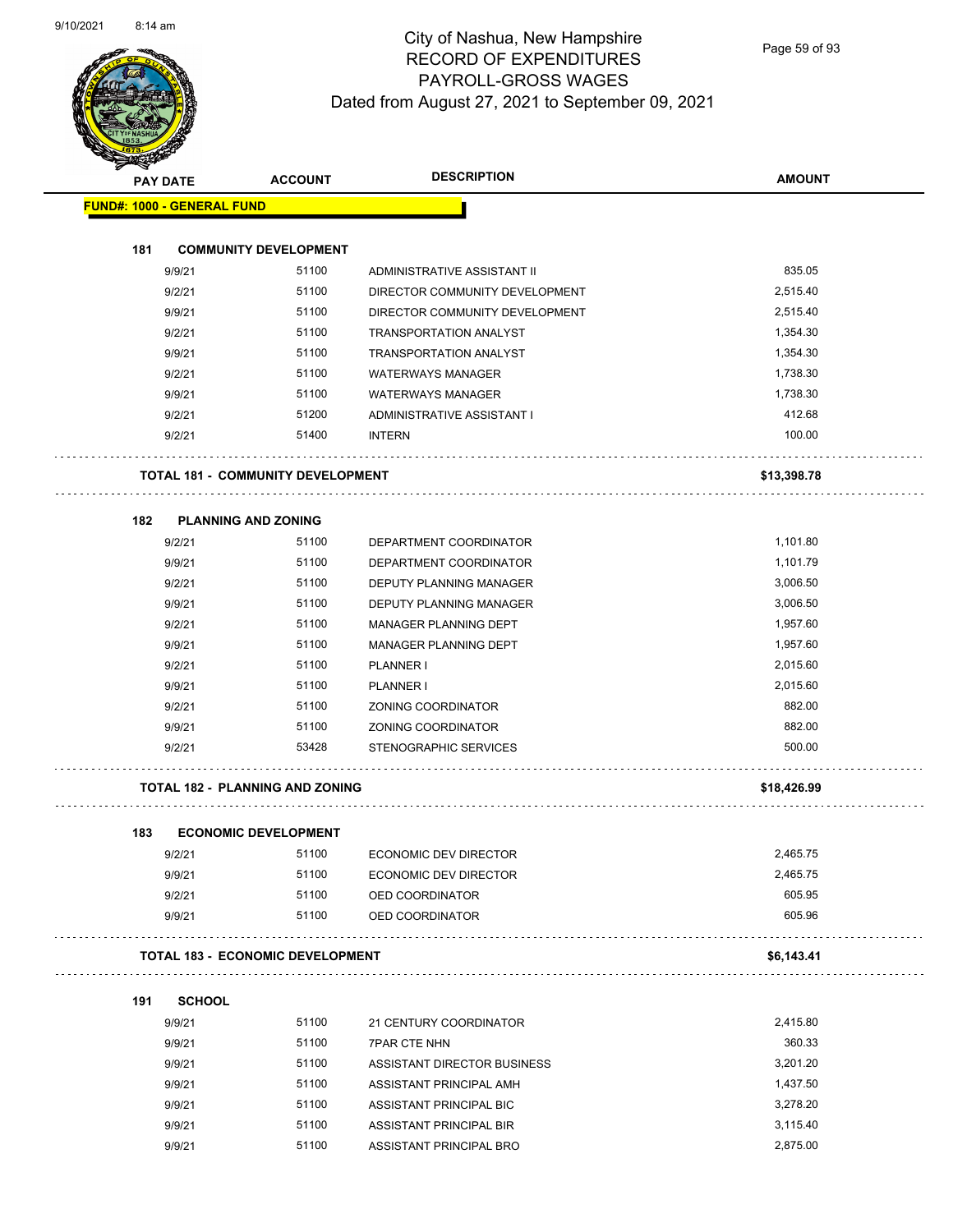

Page 60 of 93

|     | <b>PAY DATE</b>                   | <b>ACCOUNT</b> | <b>DESCRIPTION</b>                             | <b>AMOUNT</b>    |
|-----|-----------------------------------|----------------|------------------------------------------------|------------------|
|     | <b>FUND#: 1000 - GENERAL FUND</b> |                |                                                |                  |
|     |                                   |                |                                                |                  |
| 191 | <b>SCHOOL</b>                     |                |                                                |                  |
|     | 9/9/21                            | 51100          | ASSISTANT PRINCIPAL CHARL                      | 2,875.00         |
|     | 9/9/21                            | 51100          | ASSISTANT PRINCIPAL DR CRSP                    | 1,461.50         |
|     | 9/9/21                            | 51100          | ASSISTANT PRINCIPAL ELM                        | 6,961.50         |
|     | 9/9/21                            | 51100          | ASSISTANT PRINCIPAL FES                        | 2,971.20         |
|     | 9/9/21                            | 51100          | ASSISTANT PRINCIPAL FMS                        | 3,384.60         |
|     | 9/9/21                            | 51100          | ASSISTANT PRINCIPAL LEDGE                      | 2,875.00         |
|     | 9/9/21                            | 51100          | ASSISTANT PRINCIPAL MDE                        | 3,211.50         |
|     | 9/9/21                            | 51100          | ASSISTANT PRINCIPAL MTP                        | 1,485.60         |
|     | 9/9/21                            | 51100          | ASSISTANT PRINCIPAL NHN                        | 14,072.70        |
|     | 9/9/21                            | 51100          | ASSISTANT PRINCIPAL NHS                        | 14,319.30        |
|     | 9/9/21                            | 51100          | ASSISTANT PRINCIPAL NSE                        | 3,163.50         |
|     | 9/9/21                            | 51100          | ASSISTANT PRINCIPAL PMS                        | 3,723.10         |
|     | 9/9/21                            | 51100          | ASSISTANT PRINCIPAL SHE                        | 3,702.08         |
|     | 9/9/21                            | 51100          | ASSISTANT SUPERINTENDENT                       | 9,245.50         |
|     | 9/9/21                            | 51100          | ASST DIRECTOR PLANT OPS                        | 4,987.00         |
|     | 9/9/21                            | 51100          | ASST DIRECTOR SPED                             | 6,285.80         |
|     | 9/9/21                            | 51100          | ASST SYSTEMS ADMIN FULL YEAR                   | 17,681.20        |
|     | 9/9/21                            | 51100          | <b>ATTENDANCE OFFICER</b>                      | 2,582.00         |
|     | 9/9/21                            | 51100          | BRENTWOOD COORDINATOR                          | 2,888.90         |
|     | 9/9/21                            | 51100          | CAREER CENTER COORD NHS                        | 1,596.12         |
|     | 9/9/21                            | 51100          | CHIEF OPERATING OFFICER                        | 4,542.60         |
|     | 9/2/21                            | 51100          | CLERICAL ACADEMY NHN                           | 2,936.90         |
|     | 9/9/21                            | 51100          | CLERICAL ACADEMY NHN                           | 2,684.29         |
|     | 9/2/21                            | 51100          | CLERICAL ACADEMY NHS                           | 2,940.54         |
|     | 9/9/21                            | 51100          | CLERICAL ACADEMY NHS                           | 2,983.63         |
|     | 9/2/21                            | 51100          | CLERICAL ADULT ED NHN                          | 359.91           |
|     | 9/9/21                            | 51100          | CLERICAL ADULT ED NHN                          | 357.12           |
|     | 9/2/21                            | 51100          | <b>CLERICAL ASST SUPER SUP</b>                 | 1,364.31         |
|     | 9/9/21                            | 51100          | CLERICAL ASST SUPER SUP                        | 744.68           |
|     | 9/2/21                            | 51100          | CLERICAL ATHLETIC NHN                          | 678.60           |
|     | 9/9/21                            | 51100<br>51100 | CLERICAL ATHLETIC NHN                          | 678.60<br>740.61 |
|     | 9/2/21<br>9/9/21                  | 51100          | CLERICAL ATHLETIC NHS<br>CLERICAL ATHLETIC NHS | 689.88           |
|     | 9/2/21                            | 51100          | <b>CLERICAL BUSINESS</b>                       | 2,403.82         |
|     | 9/9/21                            | 51100          | <b>CLERICAL BUSINESS</b>                       | 2,408.66         |
|     | 9/2/21                            | 51100          | CLERICAL CHIEF OP OFFICER SUP                  | 872.00           |
|     | 9/9/21                            | 51100          | CLERICAL CHIEF OP OFFICER SUP                  | 882.90           |
|     | 9/2/21                            | 51100          | <b>CLERICAL CTE NHN</b>                        | 578.72           |
|     | 9/9/21                            | 51100          | <b>CLERICAL CTE NHN</b>                        | 704.11           |
|     | 9/2/21                            | 51100          | <b>CLERICAL CTE NHS</b>                        | 723.40           |
|     | 9/9/21                            | 51100          | <b>CLERICAL CTE NHS</b>                        | 723.40           |
|     | 9/2/21                            | 51100          | CLERICAL GUIDANCE ELM                          | 718.57           |
|     | 9/9/21                            | 51100          | CLERICAL GUIDANCE ELM                          | 723.40           |
|     | 9/2/21                            | 51100          | CLERICAL GUIDANCE NHN                          | 1,020.11         |
|     |                                   |                |                                                |                  |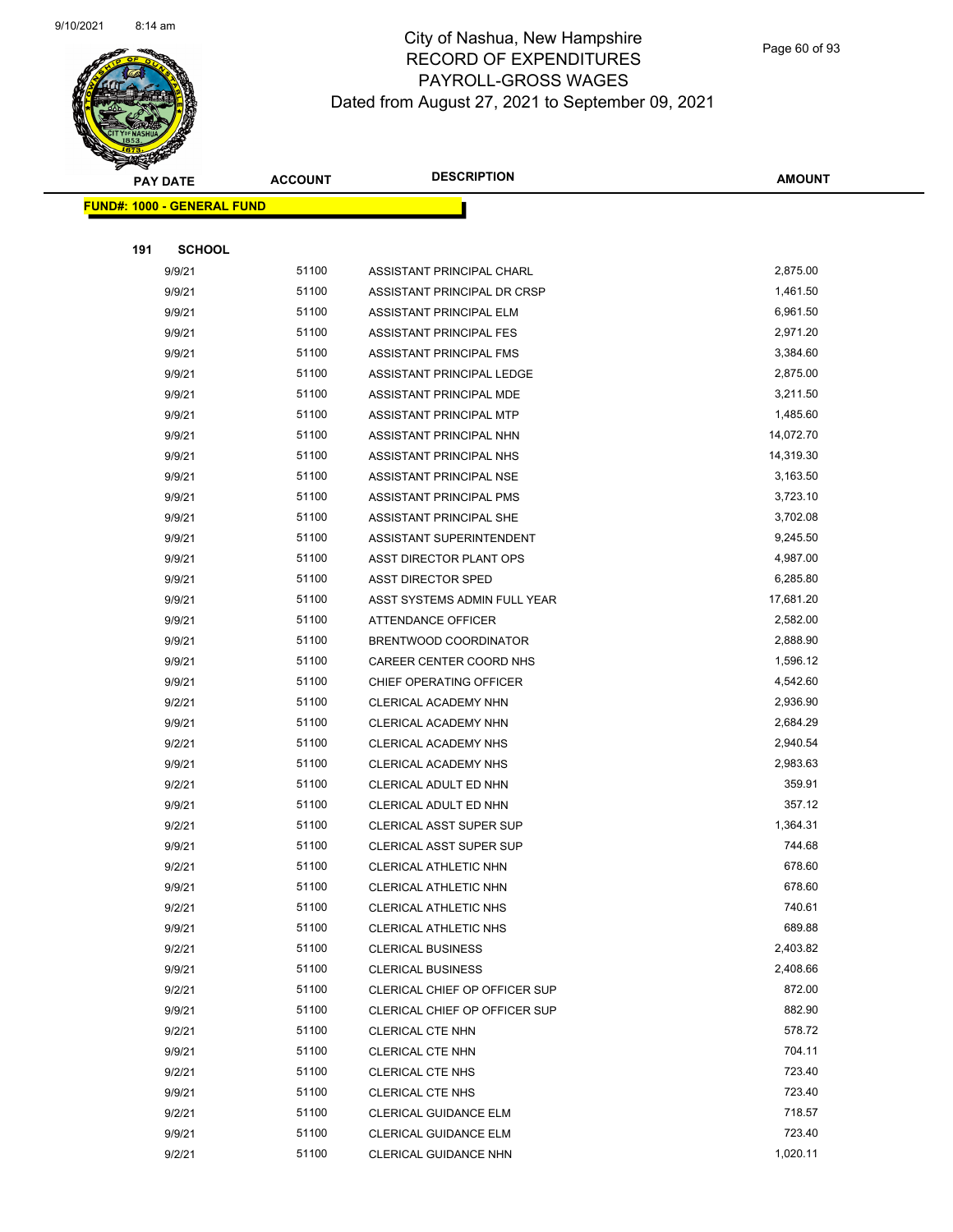

Page 61 of 93

| <b>PAY DATE</b>                    | <b>ACCOUNT</b> | <b>DESCRIPTION</b>              | <b>AMOUNT</b> |
|------------------------------------|----------------|---------------------------------|---------------|
| <u> FUND#: 1000 - GENERAL FUND</u> |                |                                 |               |
|                                    |                |                                 |               |
| 191<br><b>SCHOOL</b>               |                |                                 |               |
| 9/9/21                             | 51100          | <b>CLERICAL GUIDANCE NHN</b>    | 2,110.50      |
| 9/2/21                             | 51100          | <b>CLERICAL GUIDANCE NHS</b>    | 1,396.49      |
| 9/9/21                             | 51100          | <b>CLERICAL GUIDANCE NHS</b>    | 1,339.62      |
| 9/2/21                             | 51100          | CLERICAL HUMAN RESOURCES        | 2,376.96      |
| 9/9/21                             | 51100          | <b>CLERICAL HUMAN RESOURCES</b> | 1,617.63      |
| 9/2/21                             | 51100          | <b>CLERICAL PAYROLL SUP</b>     | 1,639.83      |
| 9/9/21                             | 51100          | <b>CLERICAL PAYROLL SUP</b>     | 1,634.52      |
| 9/2/21                             | 51100          | <b>CLERICAL PLANT OPS</b>       | 797.26        |
| 9/9/21                             | 51100          | <b>CLERICAL PLANT OPS</b>       | 797.25        |
| 9/2/21                             | 51100          | CLERICAL PRINCIPAL AMH          | 1,484.30      |
| 9/9/21                             | 51100          | CLERICAL PRINCIPAL AMH          | 1,435.82      |
| 9/2/21                             | 51100          | <b>CLERICAL PRINCIPAL BIC</b>   | 1,645.50      |
| 9/9/21                             | 51100          | <b>CLERICAL PRINCIPAL BIC</b>   | 1,601.63      |
| 9/2/21                             | 51100          | <b>CLERICAL PRINCIPAL BIR</b>   | 1,566.82      |
| 9/9/21                             | 51100          | <b>CLERICAL PRINCIPAL BIR</b>   | 1,571.65      |
| 9/2/21                             | 51100          | <b>CLERICAL PRINCIPAL BRO</b>   | 1,485.51      |
| 9/9/21                             | 51100          | <b>CLERICAL PRINCIPAL BRO</b>   | 1,529.74      |
| 9/2/21                             | 51100          | CLERICAL PRINCIPAL CHA          | 1,634.25      |
| 9/9/21                             | 51100          | CLERICAL PRINCIPAL CHA          | 1,634.25      |
| 9/2/21                             | 51100          | CLERICAL PRINCIPAL DRC          | 1,439.63      |
| 9/9/21                             | 51100          | CLERICAL PRINCIPAL DRC          | 1,560.40      |
| 9/2/21                             | 51100          | <b>CLERICAL PRINCIPAL ELM</b>   | 2,726.79      |
| 9/9/21                             | 51100          | <b>CLERICAL PRINCIPAL ELM</b>   | 2,849.11      |
| 9/2/21                             | 51100          | <b>CLERICAL PRINCIPAL FES</b>   | 1,415.28      |
| 9/9/21                             | 51100          | <b>CLERICAL PRINCIPAL FES</b>   | 1,555.29      |
| 9/2/21                             | 51100          | <b>CLERICAL PRINCIPAL FMS</b>   | 2,125.19      |
| 9/9/21                             | 51100          | <b>CLERICAL PRINCIPAL FMS</b>   | 2,233.49      |
| 9/2/21                             | 51100          | <b>CLERICAL PRINCIPAL LDG</b>   | 1,216.81      |
| 9/9/21                             | 51100          | <b>CLERICAL PRINCIPAL LDG</b>   | 1,505.69      |
| 9/2/21                             | 51100          | <b>CLERICAL PRINCIPAL MDE</b>   | 1,476.41      |
| 9/9/21                             | 51100          | CLERICAL PRINCIPAL MDE          | 1,644.89      |
| 9/2/21                             | 51100          | <b>CLERICAL PRINCIPAL MTP</b>   | 1,466.77      |
| 9/9/21                             | 51100          | <b>CLERICAL PRINCIPAL MTP</b>   | 1,518.79      |
| 9/2/21                             | 51100          | CLERICAL PRINCIPAL NHN          | 1,354.71      |
| 9/9/21                             | 51100          | CLERICAL PRINCIPAL NHN          | 1,462.79      |
| 9/2/21                             | 51100          | <b>CLERICAL PRINCIPAL NHS</b>   | 1,409.45      |
| 9/9/21                             | 51100          | <b>CLERICAL PRINCIPAL NHS</b>   | 1,484.30      |
| 9/2/21                             | 51100          | <b>CLERICAL PRINCIPAL NSE</b>   | 1,384.55      |
| 9/9/21                             | 51100          | CLERICAL PRINCIPAL NSE          | 1,503.79      |
| 9/2/21                             | 51100          | <b>CLERICAL PRINCIPAL PMS</b>   | 2,188.40      |
| 9/9/21                             | 51100          | <b>CLERICAL PRINCIPAL PMS</b>   | 2,197.55      |
| 9/2/21                             | 51100          | <b>CLERICAL PRINCIPAL SHE</b>   | 1,609.16      |
| 9/9/21                             | 51100          | <b>CLERICAL PRINCIPAL SHE</b>   | 1,609.15      |
| 9/2/21                             | 51100          | CLERICAL RECEPTIONIST NHN       | 791.70        |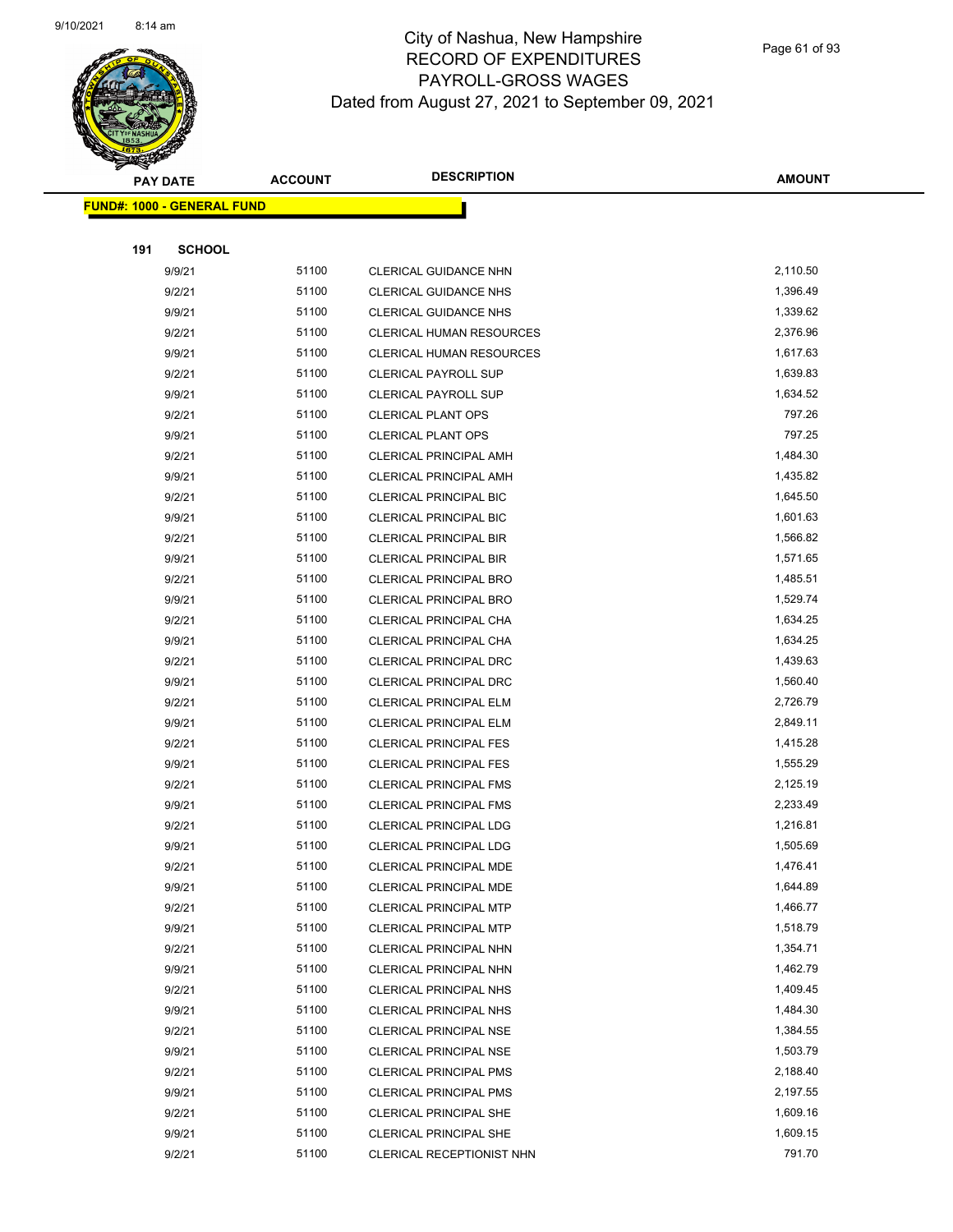

Page 62 of 93

|     | <b>PAY DATE</b>                   | <b>ACCOUNT</b> | <b>DESCRIPTION</b>                           | <b>AMOUNT</b>        |
|-----|-----------------------------------|----------------|----------------------------------------------|----------------------|
|     | <b>FUND#: 1000 - GENERAL FUND</b> |                |                                              |                      |
|     |                                   |                |                                              |                      |
| 191 | <b>SCHOOL</b>                     |                |                                              |                      |
|     | 9/9/21                            | 51100          | CLERICAL RECEPTIONIST NHN                    | 825.63               |
|     | 9/2/21                            | 51100          | CLERICAL RECEPTIONIST NHS                    | 675.17               |
|     | 9/9/21                            | 51100          | CLERICAL RECEPTIONIST NHS                    | 723.40               |
|     | 9/2/21                            | 51100          | <b>CLERICAL REGISTRAR NHN</b>                | 704.11               |
|     | 9/9/21                            | 51100          | <b>CLERICAL REGISTRAR NHN</b>                | 723.40               |
|     | 9/2/21                            | 51100          | CLERICAL SPECIAL ED NHN                      | 710.16               |
|     | 9/9/21                            | 51100          | CLERICAL SPECIAL ED NHN                      | 740.61               |
|     | 9/2/21                            | 51100          | CLERICAL SPECIAL ED NHS                      | 1,142.95             |
|     | 9/9/21                            | 51100          | CLERICAL SPECIAL ED NHS                      | 1,252.80             |
|     | 9/2/21                            | 51100          | CLERICAL SPECIAL ED SUP                      | 1,427.50             |
|     | 9/9/21                            | 51100          | CLERICAL SPECIAL ED SUP                      | 1,441.96             |
|     | 9/2/21                            | 51100          | <b>CLERICAL STUDENT SERV SUP</b>             | 904.74               |
|     | 9/9/21                            | 51100          | <b>CLERICAL STUDENT SERV SUP</b>             | 875.93               |
|     | 9/9/21                            | 51100          | CLERICAL SUPERINTENDANT HRLY                 | 409.56               |
|     | 9/9/21                            | 51100          | <b>CLERICAL SUPERINTENDANT SUP</b>           | 1,941.90             |
|     | 9/2/21                            | 51100          | <b>CUSTODIAN AMH</b>                         | 752.80               |
|     | 9/9/21                            | 51100          | <b>CUSTODIAN AMH</b>                         | 936.31               |
|     | 9/2/21                            | 51100          | <b>CUSTODIAN ASST HEAD ELM</b>               | 857.20               |
|     | 9/9/21                            | 51100          | <b>CUSTODIAN ASST HEAD ELM</b>               | 857.20               |
|     | 9/2/21                            | 51100          | <b>CUSTODIAN ASST HEAD NHN</b>               | 1,722.40             |
|     | 9/9/21                            | 51100          | <b>CUSTODIAN ASST HEAD NHN</b>               | 1,722.40             |
|     | 9/2/21                            | 51100          | <b>CUSTODIAN ASST HEAD NHS</b>               | 2,662.62             |
|     | 9/9/21                            | 51100          | <b>CUSTODIAN ASST HEAD NHS</b>               | 2,684.41             |
|     | 9/2/21                            | 51100          | <b>CUSTODIAN ASST HEAD PMS</b>               | 857.20               |
|     | 9/9/21                            | 51100          | <b>CUSTODIAN ASST HEAD PMS</b>               | 857.20               |
|     | 9/2/21                            | 51100<br>51100 | <b>CUSTODIAN BIC</b>                         | 1,505.60<br>1,449.14 |
|     | 9/9/21<br>9/2/21                  | 51100          | <b>CUSTODIAN BIC</b>                         | 1,505.60             |
|     | 9/9/21                            | 51100          | <b>CUSTODIAN BIR</b><br><b>CUSTODIAN BIR</b> | 1,505.60             |
|     | 9/2/21                            | 51100          | <b>CUSTODIAN BRO</b>                         | 752.80               |
|     | 9/9/21                            | 51100          | <b>CUSTODIAN BRO</b>                         | 1,468.00             |
|     | 9/2/21                            | 51100          | <b>CUSTODIAN CHA</b>                         | 1,505.60             |
|     | 9/9/21                            | 51100          | <b>CUSTODIAN CHA</b>                         | 1,505.60             |
|     | 9/2/21                            | 51100          | <b>CUSTODIAN DRC</b>                         | 1,505.60             |
|     | 9/9/21                            | 51100          | <b>CUSTODIAN DRC</b>                         | 1,505.60             |
|     | 9/2/21                            | 51100          | <b>CUSTODIAN ELM</b>                         | 5,291.60             |
|     | 9/9/21                            | 51100          | <b>CUSTODIAN ELM</b>                         | 5,291.60             |
|     | 9/2/21                            | 51100          | <b>CUSTODIAN FES</b>                         | 1,505.60             |
|     | 9/9/21                            | 51100          | <b>CUSTODIAN FES</b>                         | 1,505.60             |
|     | 9/2/21                            | 51100          | <b>CUSTODIAN FMS</b>                         | 3,011.21             |
|     | 9/9/21                            | 51100          | <b>CUSTODIAN FMS</b>                         | 3,011.20             |
|     | 9/2/21                            | 51100          | <b>CUSTODIAN HEAD AMH</b>                    | 857.20               |
|     | 9/9/21                            | 51100          | <b>CUSTODIAN HEAD AMH</b>                    | 857.20               |
|     | 9/2/21                            | 51100          | <b>CUSTODIAN HEAD BIC</b>                    | 857.20               |
|     |                                   |                |                                              |                      |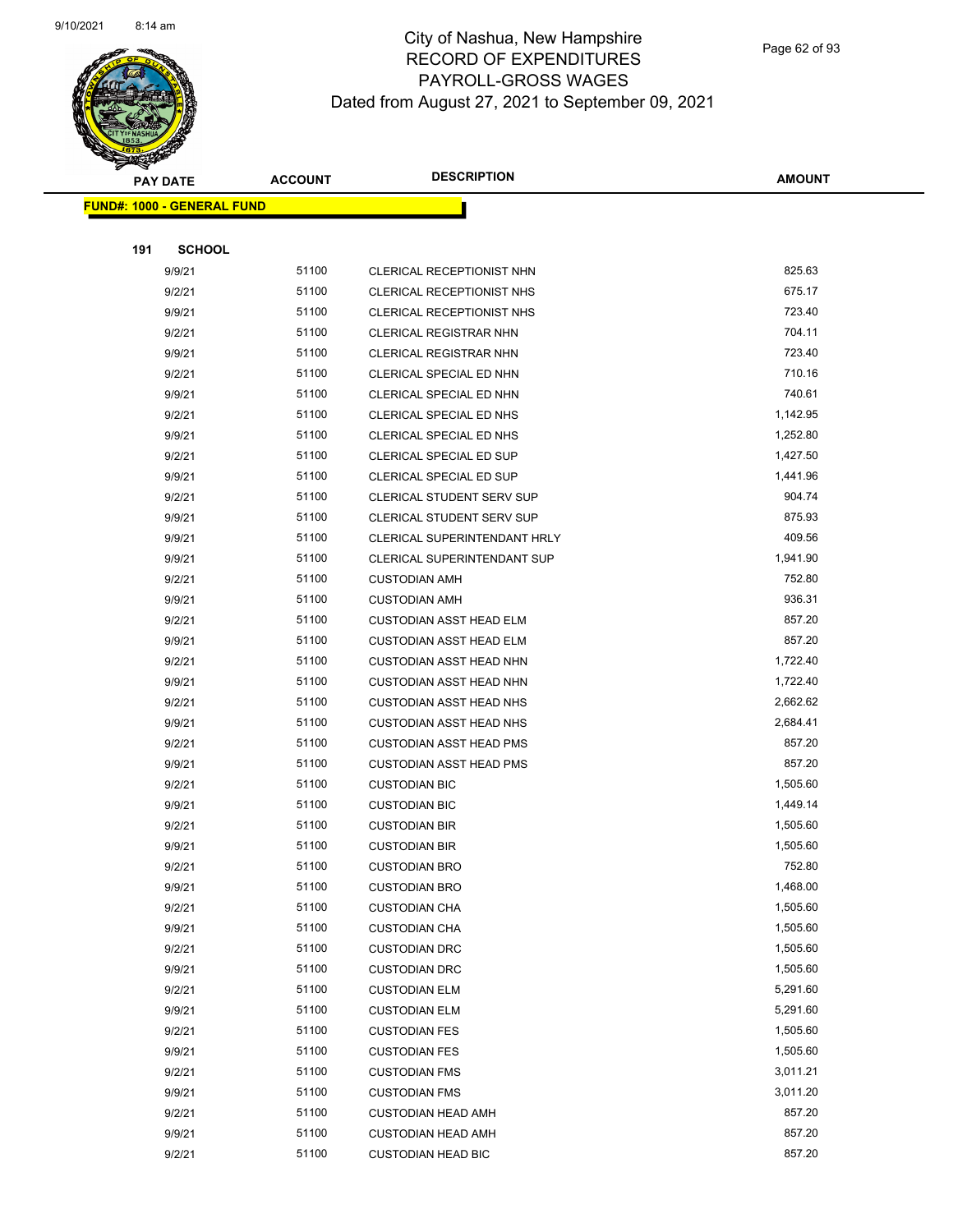

Page 63 of 93

|     | <b>PAY DATE</b>                    | <b>ACCOUNT</b> | <b>DESCRIPTION</b>        | <b>AMOUNT</b> |
|-----|------------------------------------|----------------|---------------------------|---------------|
|     | <u> FUND#: 1000 - GENERAL FUND</u> |                |                           |               |
|     |                                    |                |                           |               |
| 191 | <b>SCHOOL</b>                      |                |                           |               |
|     | 9/9/21                             | 51100          | <b>CUSTODIAN HEAD BIC</b> | 857.20        |
|     | 9/2/21                             | 51100          | <b>CUSTODIAN HEAD BIR</b> | 1,714.41      |
|     | 9/9/21                             | 51100          | <b>CUSTODIAN HEAD BIR</b> | 1,714.40      |
|     | 9/2/21                             | 51100          | <b>CUSTODIAN HEAD BRO</b> | 857.20        |
|     | 9/9/21                             | 51100          | <b>CUSTODIAN HEAD BRO</b> | 857.20        |
|     | 9/2/21                             | 51100          | <b>CUSTODIAN HEAD CHA</b> | 857.20        |
|     | 9/9/21                             | 51100          | <b>CUSTODIAN HEAD CHA</b> | 857.20        |
|     | 9/2/21                             | 51100          | <b>CUSTODIAN HEAD DRC</b> | 857.20        |
|     | 9/9/21                             | 51100          | <b>CUSTODIAN HEAD DRC</b> | 857.20        |
|     | 9/2/21                             | 51100          | <b>CUSTODIAN HEAD ELM</b> | 1,016.00      |
|     | 9/9/21                             | 51100          | <b>CUSTODIAN HEAD ELM</b> | 1,016.00      |
|     | 9/2/21                             | 51100          | <b>CUSTODIAN HEAD FES</b> | 857.20        |
|     | 9/9/21                             | 51100          | <b>CUSTODIAN HEAD FES</b> | 857.20        |
|     | 9/2/21                             | 51100          | <b>CUSTODIAN HEAD FMS</b> | 1,060.45      |
|     | 9/9/21                             | 51100          | <b>CUSTODIAN HEAD FMS</b> | 1,016.00      |
|     | 9/2/21                             | 51100          | <b>CUSTODIAN HEAD LDG</b> | 857.20        |
|     | 9/9/21                             | 51100          | <b>CUSTODIAN HEAD LDG</b> | 857.20        |
|     | 9/2/21                             | 51100          | <b>CUSTODIAN HEAD MDE</b> | 867.93        |
|     | 9/9/21                             | 51100          | <b>CUSTODIAN HEAD MDE</b> | 857.20        |
|     | 9/2/21                             | 51100          | <b>CUSTODIAN HEAD MTP</b> | 857.20        |
|     | 9/9/21                             | 51100          | <b>CUSTODIAN HEAD MTP</b> | 857.20        |
|     | 9/2/21                             | 51100          | <b>CUSTODIAN HEAD NHN</b> | 1,022.00      |
|     | 9/9/21                             | 51100          | <b>CUSTODIAN HEAD NHN</b> | 1,022.00      |
|     | 9/2/21                             | 51100          | <b>CUSTODIAN HEAD NHS</b> | 1,022.00      |
|     | 9/9/21                             | 51100          | <b>CUSTODIAN HEAD NHS</b> | 1,022.00      |
|     | 9/2/21                             | 51100          | <b>CUSTODIAN HEAD NSE</b> | 865.20        |
|     | 9/9/21                             | 51100          | <b>CUSTODIAN HEAD NSE</b> | 865.20        |
|     | 9/2/21                             | 51100          | <b>CUSTODIAN HEAD PMS</b> | 1,016.00      |
|     | 9/9/21                             | 51100          | <b>CUSTODIAN HEAD PMS</b> | 1,016.00      |
|     | 9/2/21                             | 51100          | <b>CUSTODIAN HEAD SHE</b> | 857.20        |
|     | 9/9/21                             | 51100          | <b>CUSTODIAN HEAD SHE</b> | 857.20        |
|     | 9/2/21                             | 51100          | <b>CUSTODIAN LDG</b>      | 1,468.00      |
|     | 9/9/21                             | 51100          | <b>CUSTODIAN LDG</b>      | 1,468.00      |
|     | 9/2/21                             | 51100          | <b>CUSTODIAN MDE</b>      | 955.12        |
|     | 9/9/21                             | 51100          | <b>CUSTODIAN MDE</b>      | 752.80        |
|     | 9/2/21                             | 51100          | <b>CUSTODIAN MTP</b>      | 1,505.60      |
|     | 9/9/21                             | 51100          | <b>CUSTODIAN MTP</b>      | 1,505.60      |
|     | 9/2/21                             | 51100          | <b>CUSTODIAN NHN</b>      | 10,579.20     |
|     | 9/9/21                             | 51100          | <b>CUSTODIAN NHN</b>      | 10,587.20     |
|     | 9/2/21                             | 51100          | <b>CUSTODIAN NHS</b>      | 9,314.23      |
|     | 9/9/21                             | 51100          | <b>CUSTODIAN NHS</b>      | 8,868.32      |
|     | 9/2/21                             | 51100          | <b>CUSTODIAN NSE</b>      | 1,505.60      |
|     | 9/9/21                             | 51100          | <b>CUSTODIAN NSE</b>      | 1,505.60      |
|     | 9/2/21                             | 51100          | <b>CUSTODIAN PMS</b>      | 1,265.65      |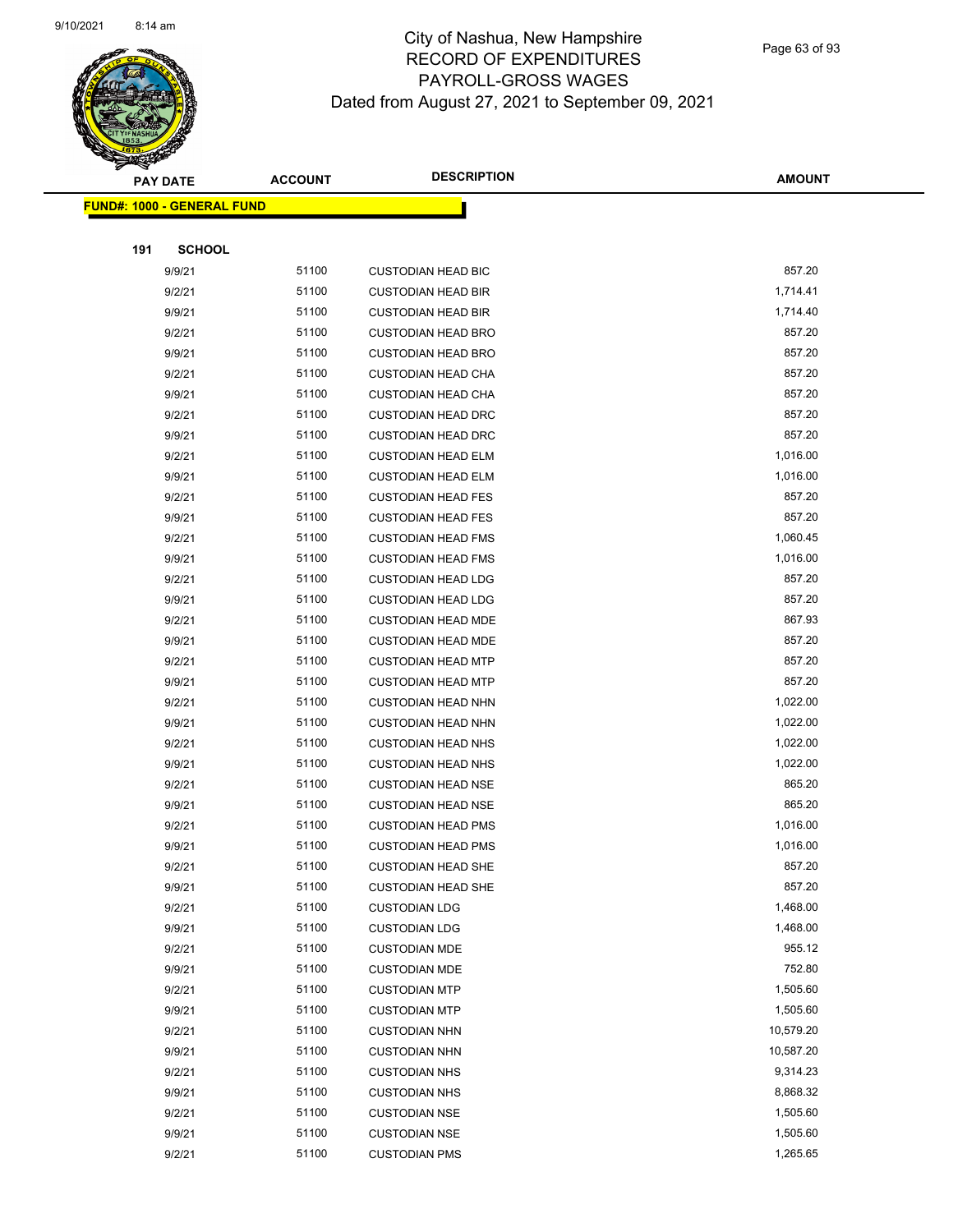

Page 64 of 93

| <b>PAY DATE</b>                   | <b>ACCOUNT</b> | <b>DESCRIPTION</b>              | AMOUNT    |
|-----------------------------------|----------------|---------------------------------|-----------|
| <b>FUND#: 1000 - GENERAL FUND</b> |                |                                 |           |
|                                   |                |                                 |           |
| 191<br><b>SCHOOL</b>              |                |                                 |           |
| 9/9/21                            | 51100          | <b>CUSTODIAN PMS</b>            | 903.37    |
| 9/2/21                            | 51100          | <b>CUSTODIAN SHE</b>            | 1,505.60  |
| 9/9/21                            | 51100          | <b>CUSTODIAN SHE</b>            | 1,505.60  |
| 9/9/21                            | 51100          | <b>CUSTODIAN SUPERVISOR WPO</b> | 4,316.20  |
| 9/2/21                            | 51100          | <b>CUSTODIAN WID</b>            | 2,220.80  |
| 9/9/21                            | 51100          | <b>CUSTODIAN WID</b>            | 2,220.80  |
| 9/9/21                            | 51100          | DATA ANALYST                    | 3,261.20  |
| 9/9/21                            | 51100          | <b>DIRECTOR ATHLETICS</b>       | 3,913.30  |
| 9/9/21                            | 51100          | DIRECTOR COM GRANTS             | 3,422.10  |
| 9/9/21                            | 51100          | <b>DIRECTOR GUIDANCE</b>        | 6,869.40  |
| 9/9/21                            | 51100          | <b>DIRECTOR HUMAN RESOURCES</b> | 4,423.10  |
| 9/9/21                            | 51100          | DIRECTOR PLANT OPS              | 4,062.20  |
| 9/9/21                            | 51100          | DIRECTOR SPECIAL ED             | 3,801.40  |
| 9/9/21                            | 51100          | DIRECTOR STUDENT SERVICES       | 3,568.10  |
| 9/9/21                            | 51100          | DIRECTOR TECHNOLOGY             | 3,730.30  |
| 9/9/21                            | 51100          | DIRECTOR TRANSPORTATION         | 3,396.70  |
| 9/9/21                            | 51100          | DIRECTOR VOCATIONAL             | 8,087.10  |
| 9/9/21                            | 51100          | ELL COMMUNICATIONS COORDINATOR  | 2,088.60  |
| 9/9/21                            | 51100          | ELL OUTREACH WORKER             | 1,485.99  |
| 9/2/21                            | 51100          | <b>GRANT WRITER</b>             | 737.35    |
| 9/9/21                            | 51100          | <b>GRANT WRITER</b>             | 737.35    |
| 9/9/21                            | 51100          | GUIDANCE COUNSELOR AMH          | 2,469.50  |
| 9/9/21                            | 51100          | GUIDANCE COUNSELOR BIC          | 2,168.59  |
| 9/9/21                            | 51100          | <b>GUIDANCE COUNSELOR BIR</b>   | 3,071.59  |
| 9/9/21                            | 51100          | <b>GUIDANCE COUNSELOR BRO</b>   | 2,036.22  |
| 9/9/21                            | 51100          | GUIDANCE COUNSELOR CHA          | 3,071.59  |
| 9/9/21                            | 51100          | <b>GUIDANCE COUNSELOR DRC</b>   | 2,103.17  |
| 9/9/21                            | 51100          | <b>GUIDANCE COUNSELOR ELM</b>   | 13,092.45 |
| 9/9/21                            | 51100          | <b>GUIDANCE COUNSELOR FES</b>   | 2,168.59  |
| 9/9/21                            | 51100          | <b>GUIDANCE COUNSELOR FMS</b>   | 4,415.17  |
| 9/9/21                            | 51100          | <b>GUIDANCE COUNSELOR LDG</b>   | 3,071.59  |
| 9/9/21                            | 51100          | GUIDANCE COUNSELOR MDE          | 2,933.59  |
| 9/9/21                            | 51100          | <b>GUIDANCE COUNSELOR MTP</b>   | 2,979.48  |
| 9/9/21                            | 51100          | GUIDANCE COUNSELOR NHN          | 17,819.06 |
| 9/9/21                            | 51100          | GUIDANCE COUNSELOR NHS          | 22,799.16 |
| 9/9/21                            | 51100          | GUIDANCE COUNSELOR NSE          | 2,979.48  |
| 9/9/21                            | 51100          | GUIDANCE COUNSELOR PMS          | 8,492.37  |
| 9/9/21                            | 51100          | <b>GUIDANCE COUNSELOR SHE</b>   | 2,979.48  |
| 9/9/21                            | 51100          | HOME SCHOOL CORD TTI            | 688.58    |
| 9/9/21                            | 51100          | JOB DEVELOPER SPED NHN          | 3,071.59  |
| 9/9/21                            | 51100          | LIBRARIAN AMH                   | 2,045.30  |
| 9/9/21                            | 51100          | <b>LIBRARIAN BIC</b>            | 1,960.02  |
| 9/9/21                            | 51100          | LIBRARIAN BIR                   | 1,712.22  |
| 9/9/21                            | 51100          | <b>LIBRARIAN BRO</b>            | 2,259.98  |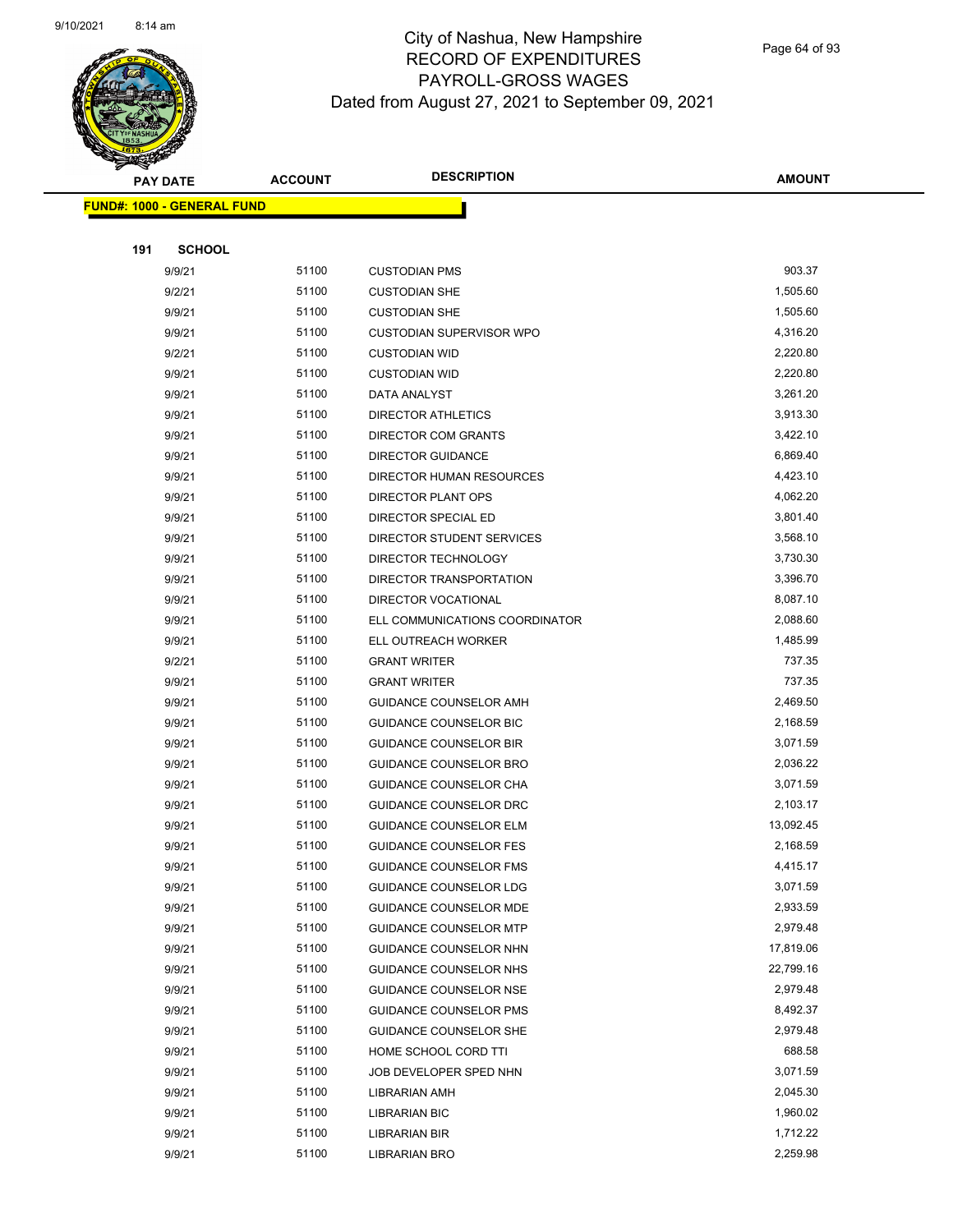

|     | <b>PAY DATE</b>                   | <b>ACCOUNT</b> | <b>DESCRIPTION</b>           | <b>AMOUNT</b> |
|-----|-----------------------------------|----------------|------------------------------|---------------|
|     | <b>FUND#: 1000 - GENERAL FUND</b> |                |                              |               |
|     |                                   |                |                              |               |
| 191 | <b>SCHOOL</b>                     |                |                              |               |
|     | 9/9/21                            | 51100          | <b>LIBRARIAN CHA</b>         | 3,071.59      |
|     | 9/9/21                            | 51100          | LIBRARIAN DRC                | 2,316.41      |
|     | 9/9/21                            | 51100          | <b>LIBRARIAN ELM</b>         | 2,162.89      |
|     | 9/9/21                            | 51100          | <b>LIBRARIAN FES</b>         | 2,979.48      |
|     | 9/9/21                            | 51100          | <b>LIBRARIAN FMS</b>         | 3,071.59      |
|     | 9/9/21                            | 51100          | <b>LIBRARIAN LDG</b>         | 1,891.39      |
|     | 9/9/21                            | 51100          | <b>LIBRARIAN MDE</b>         | 2,933.59      |
|     | 9/9/21                            | 51100          | <b>LIBRARIAN MTP</b>         | 1,792.58      |
|     | 9/9/21                            | 51100          | LIBRARIAN NHN                | 4,773.46      |
|     | 9/9/21                            | 51100          | <b>LIBRARIAN NHS</b>         | 5,093.65      |
|     | 9/9/21                            | 51100          | <b>LIBRARIAN NSE</b>         | 2,933.59      |
|     | 9/9/21                            | 51100          | <b>LIBRARIAN PMS</b>         | 2,095.80      |
|     | 9/9/21                            | 51100          | <b>LIBRARIAN SHE</b>         | 2,979.48      |
|     | 9/9/21                            | 51100          | LICENSED PRACTICAL NURSE ELM | 1,522.42      |
|     | 9/9/21                            | 51100          | LICENSED PRACTICAL NURSE FMS | 1,490.91      |
|     | 9/2/21                            | 51100          | MAINTENANCE ALARM WPO        | 1,048.40      |
|     | 9/9/21                            | 51100          | MAINTENANCE ALARM WPO        | 1,048.40      |
|     | 9/2/21                            | 51100          | MAINTENANCE CARPENTER WPO    | 1,048.40      |
|     | 9/9/21                            | 51100          | MAINTENANCE CARPENTER WPO    | 1,048.40      |
|     | 9/2/21                            | 51100          | MAINTENANCE ELECTRICIAN WPO  | 2,172.40      |
|     | 9/9/21                            | 51100          | MAINTENANCE ELECTRICIAN WPO  | 2,172.40      |
|     | 9/2/21                            | 51100          | MAINTENANCE GRDS FORMEN WPO  | 1,056.40      |
|     | 9/9/21                            | 51100          | MAINTENANCE GRDS FORMEN WPO  | 1,056.40      |
|     | 9/2/21                            | 51100          | MAINTENANCE GROUNDS WPO      | 4,490.80      |
|     | 9/9/21                            | 51100          | MAINTENANCE GROUNDS WPO      | 4,490.80      |
|     | 9/2/21                            | 51100          | MAINTENANCE HVAC WPO         | 6,547.20      |
|     | 9/9/21                            | 51100          | MAINTENANCE HVAC WPO         | 6,547.20      |
|     | 9/2/21                            | 51100          | MAINTENANCE MESSENGER WPO    | 1,016.00      |
|     | 9/9/21                            | 51100          | MAINTENANCE MESSENGER WPO    | 1,016.00      |
|     | 9/2/21                            | 51100          | MAINTENANCE PLUMBER WPO      | 1,118.00      |
|     | 9/9/21                            | 51100          | MAINTENANCE PLUMBER WPO      | 1,118.00      |
|     | 9/2/21                            | 51100          | MAINTENANCE TRADES WPO       | 3,222.80      |
|     | 9/9/21                            | 51100          | MAINTENANCE TRADES WPO       | 3,222.80      |
|     | 9/9/21                            | 51100          | MARKETING TEACHER NHS        | 2,876.80      |
|     | 9/9/21                            | 51100          | NURSE AMH                    | 2,795.39      |
|     | 9/9/21                            | 51100          | <b>NURSE BIC</b>             | 2,795.39      |
|     | 9/9/21                            | 51100          | <b>NURSE BIR</b>             | 2,751.30      |
|     | 9/9/21                            | 51100          | <b>NURSE BRO</b>             | 2,795.39      |
|     | 9/9/21                            | 51100          | NURSE CHA                    | 1,831.98      |
|     | 9/9/21                            | 51100          | <b>NURSE DRC</b>             | 1,697.00      |
|     | 9/9/21                            | 51100          | <b>NURSE ELM</b>             | 3,303.62      |
|     | 9/9/21                            | 51100          | <b>NURSE FES</b>             | 1,962.52      |
|     | 9/9/21                            | 51100          | <b>NURSE FMS</b>             | 1,824.67      |
|     | 9/9/21                            | 51100          | <b>NURSE LDG</b>             | 2,632.70      |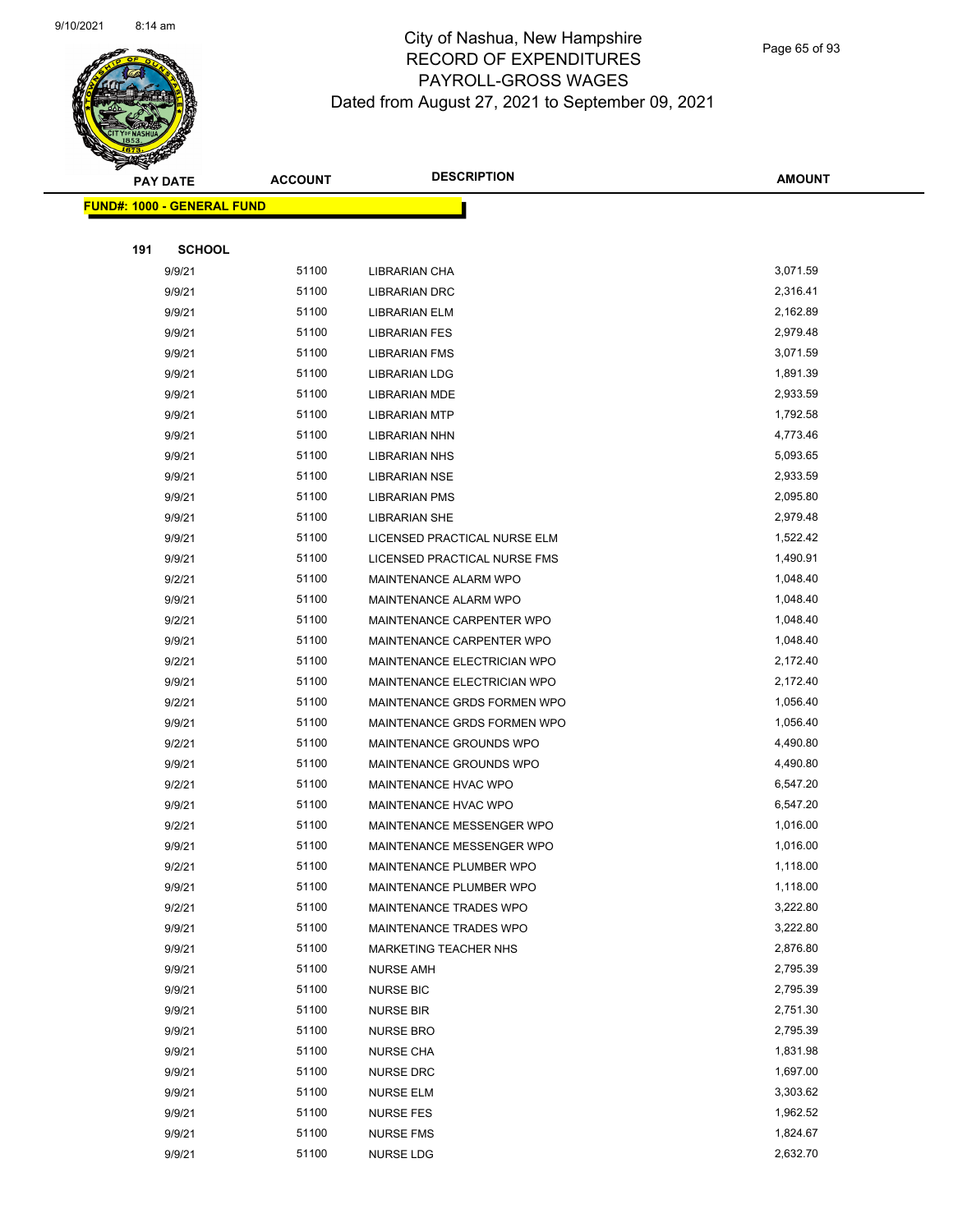

Page 66 of 93

|     | <b>PAY DATE</b>                   | <b>ACCOUNT</b> | <b>DESCRIPTION</b>             | <b>AMOUNT</b> |
|-----|-----------------------------------|----------------|--------------------------------|---------------|
|     | <b>FUND#: 1000 - GENERAL FUND</b> |                |                                |               |
|     |                                   |                |                                |               |
| 191 | <b>SCHOOL</b>                     |                |                                |               |
|     | 9/9/21                            | 51100          | NURSE MDE                      | 2,319.38      |
|     | 9/9/21                            | 51100          | <b>NURSE MTP</b>               | 1,913.89      |
|     | 9/9/21                            | 51100          | <b>NURSE NHN</b>               | 3,728.45      |
|     | 9/9/21                            | 51100          | <b>NURSE NHS</b>               | 6,161.70      |
|     | 9/9/21                            | 51100          | <b>NURSE NSE</b>               | 2,795.39      |
|     | 9/9/21                            | 51100          | <b>NURSE PMS</b>               | 4,406.91      |
|     | 9/9/21                            | 51100          | <b>NURSE SHE</b>               | 1,888.78      |
|     | 9/9/21                            | 51100          | OFFICE MANAGER BUSINESS        | 2,230.80      |
|     | 9/9/21                            | 51100          | OFFICE MANAGER HUMAN RESOURCES | 2,307.70      |
|     | 9/9/21                            | 51100          | OFFICE MANAGER SPED            | 2,082.90      |
|     | 9/9/21                            | 51100          | OUT DISTRICT COORDINATOR       | 3,024.80      |
|     | 9/9/21                            | 51100          | PARA PRE SCHOOL BIR            | 787.99        |
|     | 9/9/21                            | 51100          | PARA ALT AMH                   | 493.93        |
|     | 9/9/21                            | 51100          | PARA ALT FMS                   | 522.21        |
|     | 9/9/21                            | 51100          | PARA ALT MTP                   | 353.19        |
|     | 9/9/21                            | 51100          | PARA ALT PMS                   | 324.65        |
|     | 9/9/21                            | 51100          | PARA DW SPEC ED AMH            | 7,781.84      |
|     | 9/9/21                            | 51100          | PARA DW SPEC ED BIR            | 1,275.67      |
|     | 9/9/21                            | 51100          | PARA DW SPEC ED BRO            | 4,787.06      |
|     | 9/9/21                            | 51100          | PARA DW SPEC ED CHA            | 8,942.78      |
|     | 9/9/21                            | 51100          | PARA DW SPEC ED FMS            | 4,518.02      |
|     | 9/9/21                            | 51100          | PARA DW SPEC ED LDG            | 525.00        |
|     | 9/9/21                            | 51100          | PARA DW SPEC ED MDE            | 6,789.29      |
|     | 9/9/21                            | 51100          | PARA DW SPEC ED MTP            | 389.76        |
|     | 9/9/21                            | 51100          | PARA DW SPEC ED NHN            | 4,081.92      |
|     | 9/9/21                            | 51100          | PARA DW SPEC ED NHS            | 5,202.92      |
|     | 9/9/21                            | 51100          | PARA DW SPEC ED NSE            | 5,971.34      |
|     | 9/9/21                            | 51100          | PARA DW SPEC ED SHE            | 8,594.08      |
|     | 9/9/21                            | 51100          | PARA DW SPEC ED WID            | 443.78        |
|     | 9/9/21                            | 51100          | PARA DW SPEC ELM               | 7,729.82      |
|     | 9/9/21                            | 51100          | PARA ELL BIR                   | 470.96        |
|     | 9/9/21                            | 51100          | PARA ELL DRC                   | 475.92        |
|     | 9/9/21                            | 51100          | PARA ELL ELM                   | 353.18        |
|     | 9/9/21                            | 51100          | PARA ELL FES                   | 467.30        |
|     | 9/9/21                            | 51100          | PARA ELL FMS                   | 443.21        |
|     | 9/9/21                            | 51100          | PARA ELL LDG                   | 475.92        |
|     | 9/9/21                            | 51100          | PARA ELL MTP                   | 447.14        |
|     | 9/9/21                            | 51100          | PARA ELL PMS                   | 501.44        |
|     | 9/9/21                            | 51100          | PARA ELL SHE                   | 530.45        |
|     | 9/9/21                            | 51100          | PARA INST AMH                  | 2,170.13      |
|     | 9/9/21                            | 51100          | PARA INST BIC                  | 4,466.07      |
|     | 9/9/21                            | 51100          | PARA INST BIR                  | 2,962.91      |
|     | 9/9/21                            | 51100          | PARA INST BRO                  | 2,622.79      |
|     | 9/9/21                            | 51100          | PARA INST CHA                  | 3,911.09      |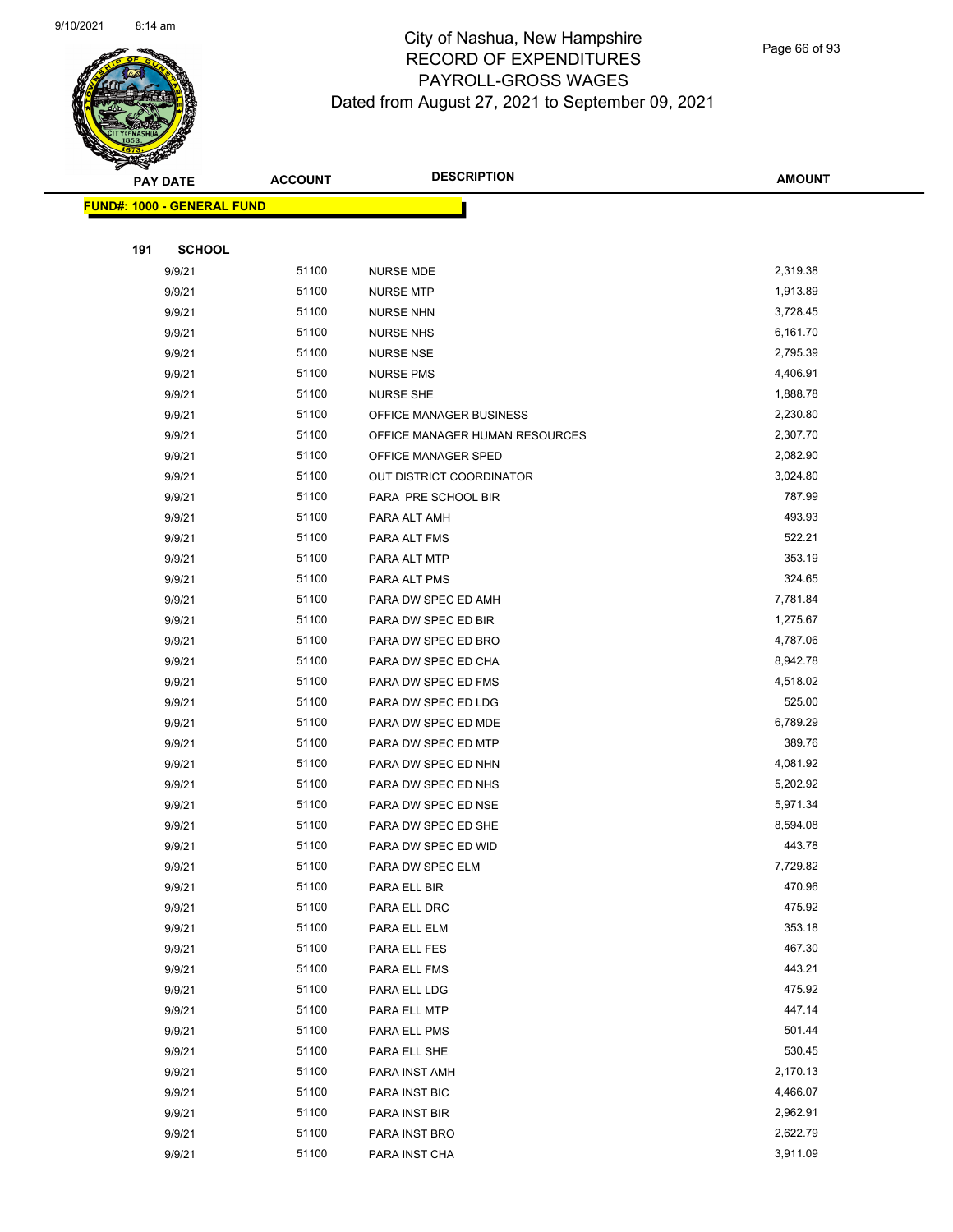

Page 67 of 93

|     | <b>PAY DATE</b>                    | <b>ACCOUNT</b> | <b>DESCRIPTION</b>    | <b>AMOUNT</b> |
|-----|------------------------------------|----------------|-----------------------|---------------|
|     | <u> FUND#: 1000 - GENERAL FUND</u> |                |                       |               |
|     |                                    |                |                       |               |
| 191 | <b>SCHOOL</b>                      |                |                       |               |
|     | 9/9/21                             | 51100          | PARA INST DRC         | 2,816.20      |
|     | 9/9/21                             | 51100          | PARA INST ELM         | 4,339.84      |
|     | 9/9/21                             | 51100          | PARA INST FES         | 4,057.93      |
|     | 9/9/21                             | 51100          | PARA INST FMS         | 2,950.16      |
|     | 9/9/21                             | 51100          | PARA INST LDG         | 2,944.12      |
|     | 9/9/21                             | 51100          | PARA INST MDE         | 3,517.49      |
|     | 9/9/21                             | 51100          | PARA INST MTP         | 2,067.72      |
|     | 9/9/21                             | 51100          | PARA INST NHN         | 1,444.33      |
|     | 9/9/21                             | 51100          | PARA INST NHS         | 2,718.18      |
|     | 9/9/21                             | 51100          | PARA INST NSE         | 3,276.58      |
|     | 9/9/21                             | 51100          | PARA INST PMS         | 3,297.42      |
|     | 9/9/21                             | 51100          | PARA INST SHE         | 3,055.91      |
|     | 9/9/21                             | 51100          | PARA JOB COACH        | 462.24        |
|     | 9/9/21                             | 51100          | PARA KIND AMH         | 485.84        |
|     | 9/9/21                             | 51100          | PARA KIND BIC         | 1,058.40      |
|     | 9/9/21                             | 51100          | PARA KIND BIR         | 353.19        |
|     | 9/9/21                             | 51100          | PARA KIND BRO         | 485.84        |
|     | 9/9/21                             | 51100          | PARA KIND CHA         | 749.18        |
|     | 9/9/21                             | 51100          | PARA KIND DRC         | 847.95        |
|     | 9/9/21                             | 51100          | PARA KIND FES         | 882.13        |
|     | 9/9/21                             | 51100          | PARA KIND LDG         | 505.68        |
|     | 9/9/21                             | 51100          | PARA KIND MDE         | 950.63        |
|     | 9/9/21                             | 51100          | PARA KIND MTP         | 462.48        |
|     | 9/9/21                             | 51100          | PARA KIND NSE         | 490.80        |
|     | 9/9/21                             | 51100          | PARA KIND SHE         | 1,053.76      |
|     | 9/9/21                             | 51100          | PARA LIB NHN          | 312.01        |
|     | 9/9/21                             | 51100          | PARA LIB NHS          | 211.23        |
|     | 9/9/21                             | 51100          | PARA MEDIA NHN        | 547.56        |
|     | 9/9/21                             | 51100          | PARA MEDIA NHS        | 483.80        |
|     | 9/9/21                             | 51100          | PARA PRE SCH BIC      | 842.84        |
|     | 9/9/21                             | 51100          | PARA PRE SCH MTP      | 903.15        |
|     | 9/9/21                             | 51100          | PARA PRE SCH NSE      | 3,020.54      |
|     | 9/9/21                             | 51100          | PARA READ ELM         | 495.76        |
|     | 9/9/21                             | 51100          | PARA SCI NHN          | 461.37        |
|     | 9/9/21                             | 51100          | PARA SCI NHS          | 507.00        |
|     | 9/9/21                             | 51100          | PARA VOC NHS          | 391.35        |
|     | 9/9/21                             | 51100          | PEER COACH            | 8,073.17      |
|     | 9/9/21                             | 51100          | PRESCHOOL COORDINATOR | 2,686.70      |
|     | 9/9/21                             | 51100          | PRESCHOOL PARA FPS    | 1,213.92      |
|     | 9/9/21                             | 51100          | PRESCHOOL TEACHER FPS | 11,079.76     |
|     | 9/9/21                             | 51100          | PRINCIPAL AMH         | 4,115.40      |
|     | 9/9/21                             | 51100          | PRINCIPAL BIC         | 3,942.30      |
|     | 9/9/21                             | 51100          | PRINCIPAL BIR         | 3,307.20      |
|     | 9/9/21                             | 51100          | PRINCIPAL BRO         | 4,115.40      |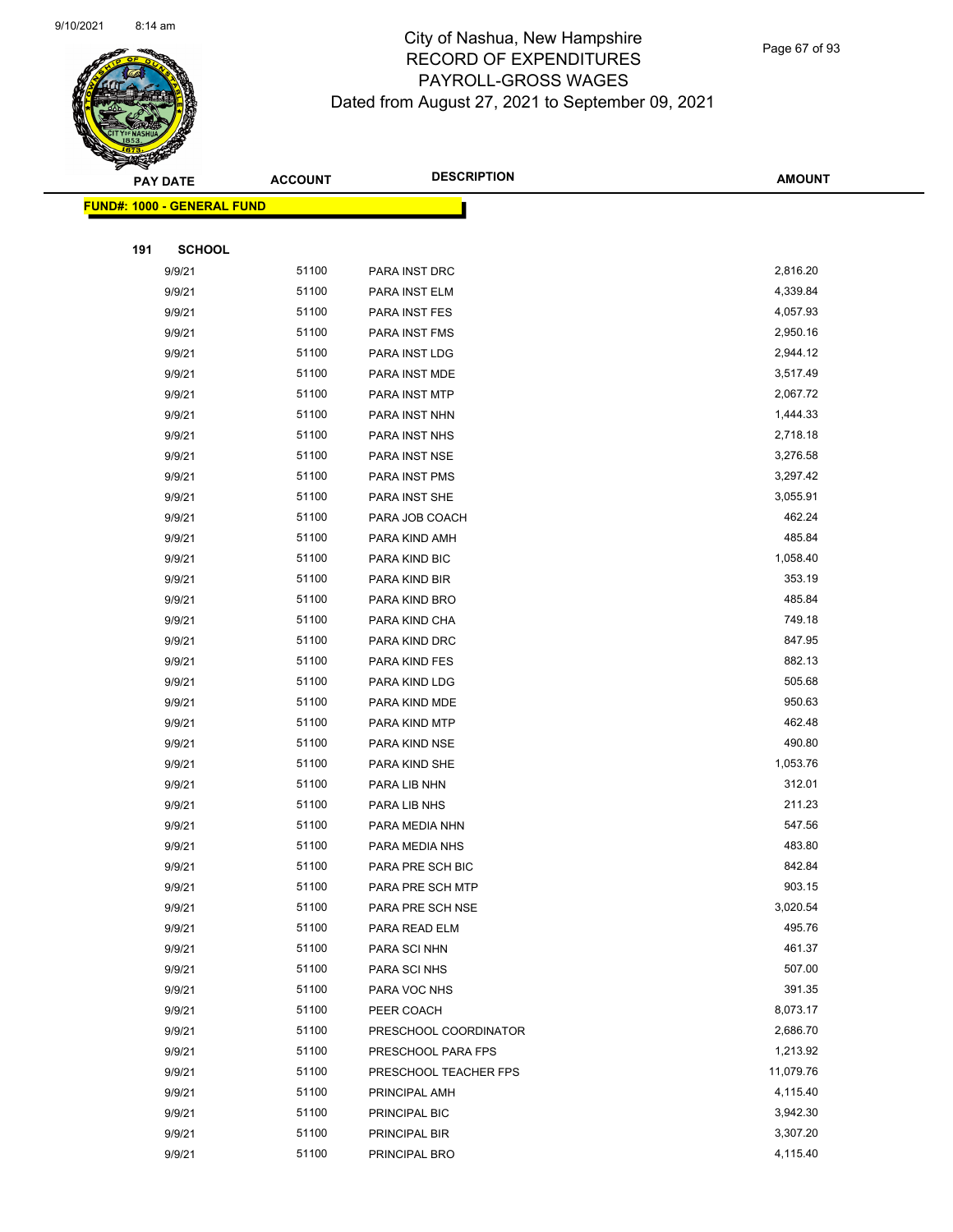

Page 68 of 93

|     | <b>PAY DATE</b>                    | <b>ACCOUNT</b> | <b>DESCRIPTION</b>               | AMOUNT    |  |
|-----|------------------------------------|----------------|----------------------------------|-----------|--|
|     | <u> FUND#: 1000 - GENERAL FUND</u> |                |                                  |           |  |
|     |                                    |                |                                  |           |  |
| 191 | <b>SCHOOL</b>                      |                |                                  |           |  |
|     | 9/9/21                             | 51100          | PRINCIPAL CHA                    | 4,076.90  |  |
|     | 9/9/21                             | 51100          | PRINCIPAL DRC                    | 3,903.80  |  |
|     | 9/9/21                             | 51100          | PRINCIPAL ELM                    | 4,169.20  |  |
|     | 9/9/21                             | 51100          | PRINCIPAL FES                    | 3,973.10  |  |
|     | 9/9/21                             | 51100          | PRINCIPAL FMS                    | 4,207.70  |  |
|     | 9/9/21                             | 51100          | PRINCIPAL LDG                    | 4,115.40  |  |
|     | 9/9/21                             | 51100          | PRINCIPAL MDE                    | 3,973.10  |  |
|     | 9/9/21                             | 51100          | PRINCIPAL MTP                    | 3,973.10  |  |
|     | 9/9/21                             | 51100          | PRINCIPAL NHN                    | 4,158.70  |  |
|     | 9/9/21                             | 51100          | PRINCIPAL NHS                    | 4,357.70  |  |
|     | 9/9/21                             | 51100          | PRINCIPAL NSE                    | 3,942.30  |  |
|     | 9/9/21                             | 51100          | PRINCIPAL PMS                    | 3,913.50  |  |
|     | 9/9/21                             | 51100          | PRINCIPAL SHE                    | 1,793.20  |  |
|     | 9/9/21                             | 51100          | SCHOOL PSYCHOLOGIST WID          | 37,920.59 |  |
|     | 9/9/21                             | 51100          | SCHOOL PSYCHOLOGY INTERN         | 4,800.00  |  |
|     | 9/2/21                             | 51100          | SECURITY MONITOR NHN             | 37.64     |  |
|     | 9/9/21                             | 51100          | SECURITY MONITOR NHN             | 1,355.04  |  |
|     | 9/9/21                             | 51100          | SECURITY MONITOR NHS             | 1,806.72  |  |
|     | 9/9/21                             | 51100          | SIGN LANGUAGE INTERPRETER        | 7,081.14  |  |
|     | 9/9/21                             | 51100          | SOCIAL WORKER                    | 4,190.68  |  |
|     | 9/9/21                             | 51100          | SOCIAL WORKER FMS                | 3,341.98  |  |
|     | 9/9/21                             | 51100          | SPEECH LANG PATHOLOGIST WID      | 57,371.12 |  |
|     | 9/9/21                             | 51100          | SPEECH LANGUAGE ASST             | 601.93    |  |
|     | 9/9/21                             | 51100          | STUDENT ACTIVITY COORD NHN       | 1,148.37  |  |
|     | 9/9/21                             | 51100          | <b>SUPERINTENDENT</b>            | 6,292.30  |  |
|     | 9/9/21                             | 51100          | SYSTEMS ADMIN FULL YEAR          | 11,386.40 |  |
|     | 9/9/21                             | 51100          | <b>TEACHER ART AMH</b>           | 2,795.39  |  |
|     | 9/9/21                             | 51100          | <b>TEACHER ART BIC</b>           | 2,290.98  |  |
|     | 9/9/21                             | 51100          | <b>TEACHER ART BIR</b>           | 2,979.48  |  |
|     | 9/9/21                             | 51100          | TEACHER ART CHA                  | 2,227.33  |  |
|     | 9/9/21                             | 51100          | TEACHER ART DRC                  | 1,572.48  |  |
|     | 9/9/21                             | 51100          | TEACHER ART ELM                  | 5,015.70  |  |
|     | 9/9/21                             | 51100          | TEACHER ART FES                  | 1,764.50  |  |
|     | 9/9/21                             | 51100          | <b>TEACHER ART FMS</b>           | 1,712.22  |  |
|     | 9/9/21                             | 51100          | <b>TEACHER ART LDG</b>           | 2,795.39  |  |
|     | 9/9/21                             | 51100          | <b>TEACHER ART MDE</b>           | 2,168.59  |  |
|     | 9/9/21                             | 51100          | <b>TEACHER ART MTP</b>           | 2,979.48  |  |
|     | 9/9/21                             | 51100          | TEACHER ART NHN                  | 11,091.39 |  |
|     | 9/9/21                             | 51100          | TEACHER ART NHS                  | 10,930.46 |  |
|     | 9/9/21                             | 51100          | <b>TEACHER ART NSE</b>           | 2,979.48  |  |
|     | 9/9/21                             | 51100          | <b>TEACHER ART PMS</b>           | 4,270.11  |  |
|     | 9/9/21                             | 51100          | <b>TEACHER ART SHE</b>           | 2,632.70  |  |
|     | 9/9/21                             | 51100          | TEACHER AUTO NHN                 | 2,795.39  |  |
|     | 9/9/21                             | 51100          | <b>TEACHER BEHAVIOR SPEC WID</b> | 22,349.20 |  |
|     |                                    |                |                                  |           |  |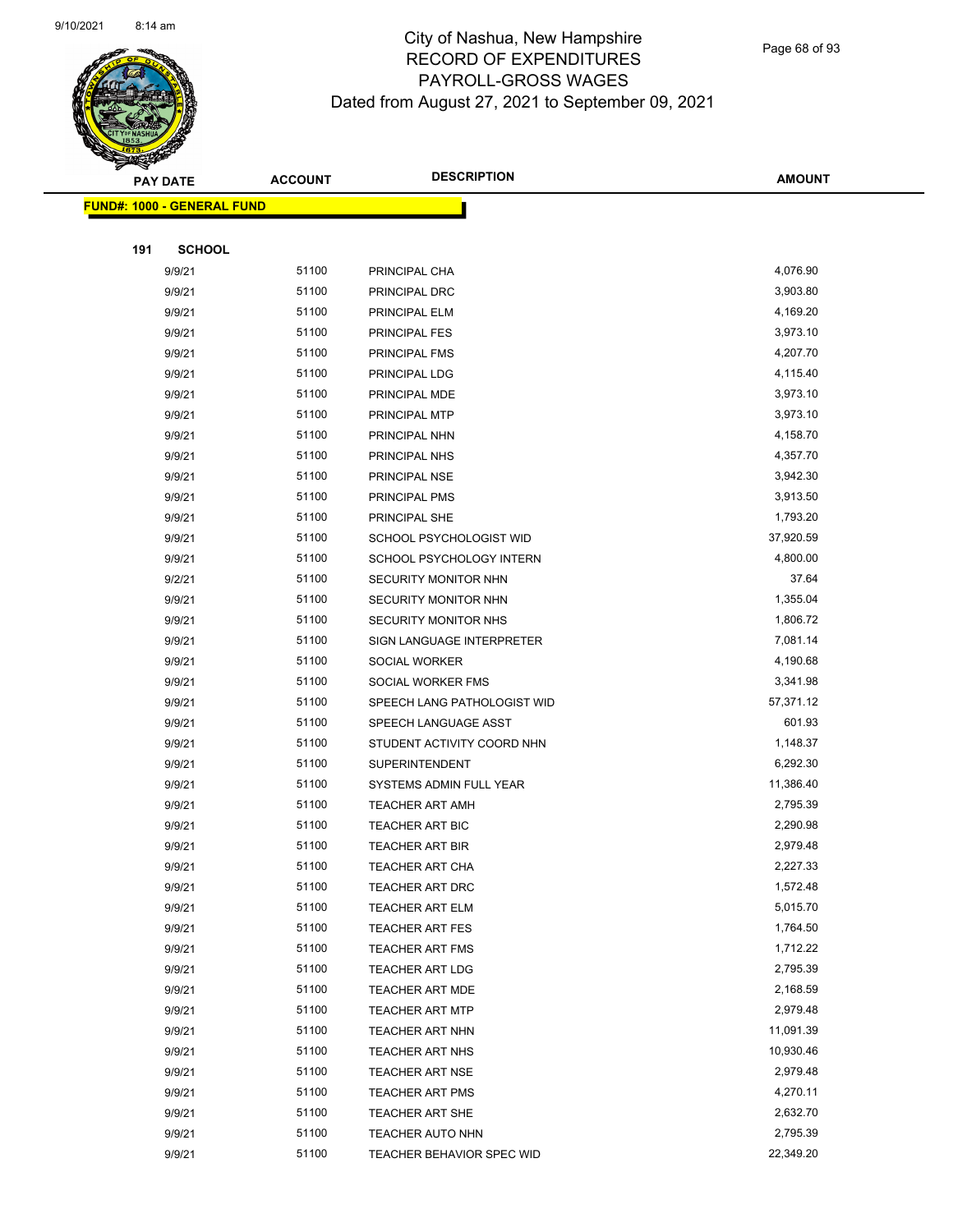

Page 69 of 93

|     | <b>PAY DATE</b>                   | <b>ACCOUNT</b> | <b>DESCRIPTION</b>          | <b>AMOUNT</b> |
|-----|-----------------------------------|----------------|-----------------------------|---------------|
|     | <b>FUND#: 1000 - GENERAL FUND</b> |                |                             |               |
|     |                                   |                |                             |               |
| 191 | <b>SCHOOL</b>                     |                |                             |               |
|     | 9/9/21                            | 51100          | TEACHER BIO TEC NHN         | 2,564.69      |
|     | 9/9/21                            | 51100          | TEACHER BUILD CONST NHS     | 2,795.39      |
|     | 9/9/21                            | 51100          | <b>TEACHER BUSINESS NHN</b> | 7,405.46      |
|     | 9/9/21                            | 51100          | <b>TEACHER BUSINESS NHS</b> | 9,019.98      |
|     | 9/9/21                            | 51100          | TEACHER COMPUTER ELM        | 3,818.50      |
|     | 9/9/21                            | 51100          | <b>TEACHER COMPUTER FMS</b> | 6,124.42      |
|     | 9/9/21                            | 51100          | TEACHER COMPUTER NHN        | 5,584.30      |
|     | 9/9/21                            | 51100          | <b>TEACHER COMPUTER NHS</b> | 1,723.22      |
|     | 9/9/21                            | 51100          | <b>TEACHER COMPUTER PMS</b> | 2,979.48      |
|     | 9/9/21                            | 51100          | TEACHER COSMETOLOGY NHN     | 4,684.17      |
|     | 9/9/21                            | 51100          | <b>TEACHER CULINARY NHN</b> | 5,637.87      |
|     | 9/9/21                            | 51100          | <b>TEACHER DEAF NSE</b>     | 4,879.39      |
|     | 9/9/21                            | 51100          | TEACHER DEAF WID            | 8,938.44      |
|     | 9/9/21                            | 51100          | <b>TEACHER DWSE AMH</b>     | 2,979.48      |
|     | 9/9/21                            | 51100          | <b>TEACHER DWSE BIR</b>     | 4,963.98      |
|     | 9/9/21                            | 51100          | <b>TEACHER DWSE BRO</b>     | 3,071.59      |
|     | 9/9/21                            | 51100          | <b>TEACHER DWSE CHA</b>     | 1,641.48      |
|     | 9/9/21                            | 51100          | <b>TEACHER DWSE ELM</b>     | 13,717.37     |
|     | 9/9/21                            | 51100          | <b>TEACHER DWSE FMS</b>     | 2,168.59      |
|     | 9/9/21                            | 51100          | <b>TEACHER DWSE MDE</b>     | 1,963.09      |
|     | 9/9/21                            | 51100          | <b>TEACHER DWSE NHS</b>     | 2,963.33      |
|     | 9/9/21                            | 51100          | <b>TEACHER DWSE SHE</b>     | 5,908.31      |
|     | 9/9/21                            | 51100          | <b>TEACHER ECE NHS</b>      | 5,958.96      |
|     | 9/9/21                            | 51100          | TEACHER ELECTRICAL NHS      | 2,795.39      |
|     | 9/9/21                            | 51100          | <b>TEACHER ELL AMH</b>      | 1,655.61      |
|     | 9/9/21                            | 51100          | TEACHER ELL BIC             | 3,982.11      |
|     | 9/9/21                            | 51100          | <b>TEACHER ELL BIR</b>      | 2,979.48      |
|     | 9/9/21                            | 51100          | <b>TEACHER ELL CHA</b>      | 2,359.11      |
|     | 9/9/21                            | 51100          | TEACHER ELL DRC             | 4,702.70      |
|     | 9/9/21                            | 51100          | <b>TEACHER ELL ELM</b>      | 6,726.90      |
|     | 9/9/21                            | 51100          | <b>TEACHER ELL FES</b>      | 7,039.46      |
|     | 9/9/21                            | 51100          | <b>TEACHER ELL FMS</b>      | 4,319.13      |
|     | 9/9/21                            | 51100          | <b>TEACHER ELL LDG</b>      | 9,228.30      |
|     | 9/9/21                            | 51100          | <b>TEACHER ELL MTP</b>      | 2,979.48      |
|     | 9/9/21                            | 51100          | TEACHER ELL NHN             | 6,772.00      |
|     | 9/9/21                            | 51100          | TEACHER ELL NHS             | 10,390.46     |
|     | 9/9/21                            | 51100          | <b>TEACHER ELL PMS</b>      | 2,751.30      |
|     | 9/9/21                            | 51100          | <b>TEACHER ELL SHE</b>      | 4,971.70      |
|     | 9/9/21                            | 51100          | TEACHER ENGLISH ELM         | 28,207.57     |
|     | 9/9/21                            | 51100          | <b>TEACHER ENGLISH FMS</b>  | 15,771.43     |
|     | 9/9/21                            | 51100          | <b>TEACHER ENGLISH NHN</b>  | 48,395.61     |
|     | 9/9/21                            | 51100          | <b>TEACHER ENGLISH NHS</b>  | 47,511.32     |
|     | 9/9/21                            | 51100          | <b>TEACHER ENGLISH PMS</b>  | 16,462.54     |
|     | 9/9/21                            | 51100          | <b>TEACHER FACS ELM</b>     | 1,899.91      |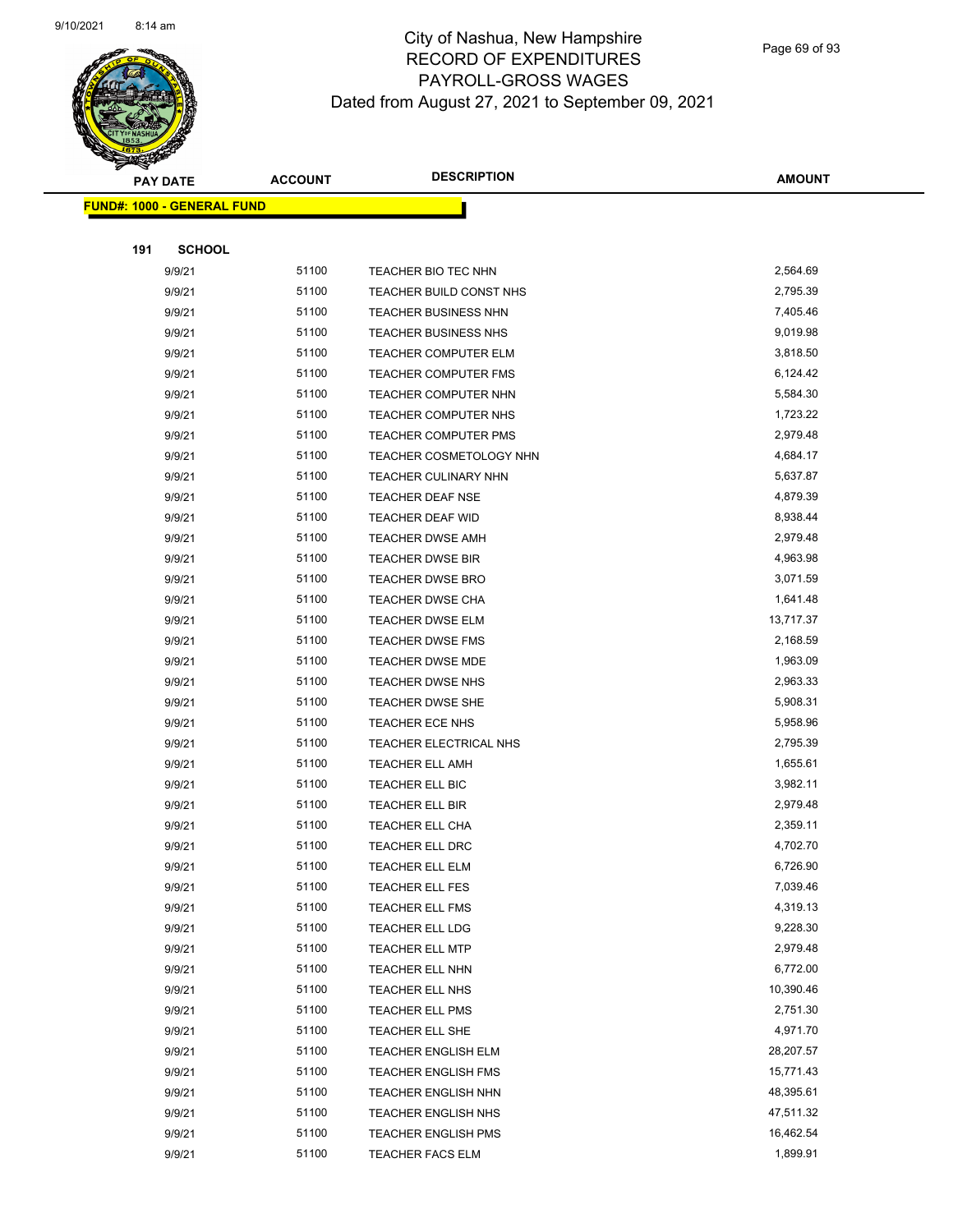

Page 70 of 93

|     | <b>PAY DATE</b>                    | <b>ACCOUNT</b> | <b>DESCRIPTION</b>              | <b>AMOUNT</b> |
|-----|------------------------------------|----------------|---------------------------------|---------------|
|     | <u> FUND#: 1000 - GENERAL FUND</u> |                |                                 |               |
|     |                                    |                |                                 |               |
| 191 | <b>SCHOOL</b>                      |                |                                 |               |
|     | 9/9/21                             | 51100          | <b>TEACHER FACS FMS</b>         | 4,868.26      |
|     | 9/9/21                             | 51100          | <b>TEACHER FACS NHN</b>         | 8,003.69      |
|     | 9/9/21                             | 51100          | <b>TEACHER FACS NHS</b>         | 7,737.74      |
|     | 9/9/21                             | 51100          | <b>TEACHER FACS PMS</b>         | 3,884.00      |
|     | 9/9/21                             | 51100          | TEACHER FOREIGN LANG ELM        | 6,143.18      |
|     | 9/9/21                             | 51100          | <b>TEACHER FOREIGN LANG FMS</b> | 3,470.13      |
|     | 9/9/21                             | 51100          | TEACHER FOREIGN LANG NHN        | 14,056.73     |
|     | 9/9/21                             | 51100          | TEACHER FOREIGN LANG NHS        | 19,013.56     |
|     | 9/9/21                             | 51100          | TEACHER FOREIGN LANG PMS        | 3,024.78      |
|     | 9/9/21                             | 51100          | <b>TEACHER GR1 AMH</b>          | 6,598.06      |
|     | 9/9/21                             | 51100          | <b>TEACHER GR1 BIC</b>          | 10,119.11     |
|     | 9/9/21                             | 51100          | <b>TEACHER GR1 BIR</b>          | 6,725.96      |
|     | 9/9/21                             | 51100          | <b>TEACHER GR1 BRO</b>          | 5,730.78      |
|     | 9/9/21                             | 51100          | <b>TEACHER GR1 CHA</b>          | 6,458.96      |
|     | 9/9/21                             | 51100          | <b>TEACHER GR1 DRC</b>          | 3,828.81      |
|     | 9/9/21                             | 51100          | <b>TEACHER GR1 FES</b>          | 9,642.61      |
|     | 9/9/21                             | 51100          | <b>TEACHER GR1 LDG</b>          | 9,293.66      |
|     | 9/9/21                             | 51100          | <b>TEACHER GR1 MDE</b>          | 8,153.89      |
|     | 9/9/21                             | 51100          | <b>TEACHER GR1 MTP</b>          | 6,826.24      |
|     | 9/9/21                             | 51100          | <b>TEACHER GR1 NSE</b>          | 7,801.85      |
|     | 9/9/21                             | 51100          | <b>TEACHER GR1 SHE</b>          | 8,938.81      |
|     | 9/9/21                             | 51100          | <b>TEACHER GR2 AMH</b>          | 6,254.24      |
|     | 9/9/21                             | 51100          | TEACHER GR2 BIC                 | 9,142.19      |
|     | 9/9/21                             | 51100          | <b>TEACHER GR2 BIR</b>          | 10,983.74     |
|     | 9/9/21                             | 51100          | <b>TEACHER GR2 BRO</b>          | 5,913.07      |
|     | 9/9/21                             | 51100          | <b>TEACHER GR2 CHA</b>          | 7,376.29      |
|     | 9/9/21                             | 51100          | <b>TEACHER GR2 DRC</b>          | 5,817.07      |
|     | 9/9/21                             | 51100          | <b>TEACHER GR2 FES</b>          | 8,963.56      |
|     | 9/9/21                             | 51100          | <b>TEACHER GR2 LDG</b>          | 9,439.24      |
|     | 9/9/21                             | 51100          | <b>TEACHER GR2 MDE</b>          | 9,577.20      |
|     | 9/9/21                             | 51100          | <b>TEACHER GR2 MTP</b>          | 7,439.05      |
|     | 9/9/21                             | 51100          | <b>TEACHER GR2 NSE</b>          | 5,590.78      |
|     | 9/9/21                             | 51100          | <b>TEACHER GR2 SHE</b>          | 7,000.20      |
|     | 9/9/21                             | 51100          | <b>TEACHER GR3 AMH</b>          | 4,886.89      |
|     | 9/9/21                             | 51100          | <b>TEACHER GR3 BIC</b>          | 10,337.11     |
|     | 9/9/21                             | 51100          | TEACHER GR3 BIR                 | 11,491.71     |
|     | 9/9/21                             | 51100          | <b>TEACHER GR3 BRO</b>          | 5,774.87      |
|     | 9/9/21                             | 51100          | <b>TEACHER GR3 CHA</b>          | 9,821.42      |
|     | 9/9/21                             | 51100          | <b>TEACHER GR3 DRC</b>          | 7,531.70      |
|     | 9/9/21                             | 51100          | <b>TEACHER GR3 FES</b>          | 9,865.18      |
|     | 9/9/21                             | 51100          | TEACHER GR3 LDG                 | 8,173.35      |
|     | 9/9/21                             | 51100          | <b>TEACHER GR3 MDE</b>          | 10,382.16     |
|     | 9/9/21                             | 51100          | <b>TEACHER GR3 MTP</b>          | 7,009.28      |
|     | 9/9/21                             | 51100          | <b>TEACHER GR3 NSE</b>          | 5,086.37      |
|     |                                    |                |                                 |               |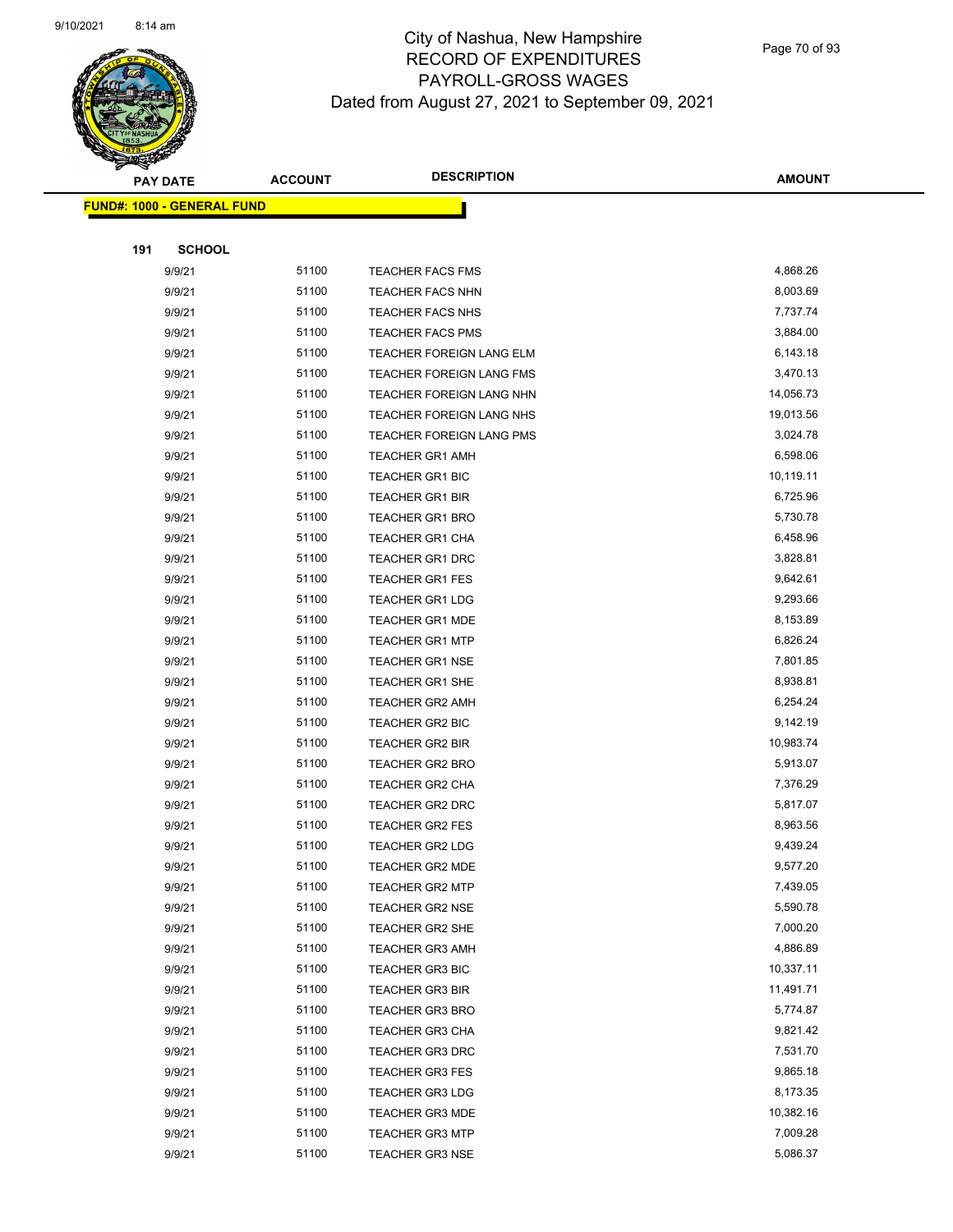

Page 71 of 93

|     | <b>PAY DATE</b>                    | <b>ACCOUNT</b> | <b>DESCRIPTION</b>            | <b>AMOUNT</b> |
|-----|------------------------------------|----------------|-------------------------------|---------------|
|     | <u> FUND#: 1000 - GENERAL FUND</u> |                |                               |               |
|     |                                    |                |                               |               |
| 191 | <b>SCHOOL</b>                      |                |                               |               |
|     | 9/9/21                             | 51100          | <b>TEACHER GR3 SHE</b>        | 7,889.07      |
|     | 9/9/21                             | 51100          | <b>TEACHER GR4 AMH</b>        | 4,540.30      |
|     | 9/9/21                             | 51100          | <b>TEACHER GR4 BIC</b>        | 8,913.61      |
|     | 9/9/21                             | 51100          | <b>TEACHER GR4 BIR</b>        | 6,221.87      |
|     | 9/9/21                             | 51100          | <b>TEACHER GR4 BRO</b>        | 7,252.28      |
|     | 9/9/21                             | 51100          | <b>TEACHER GR4 CHA</b>        | 11,061.18     |
|     | 9/9/21                             | 51100          | <b>TEACHER GR4 DRC</b>        | 5,719.52      |
|     | 9/9/21                             | 51100          | <b>TEACHER GR4 FES</b>        | 8,089.73      |
|     | 9/9/21                             | 51100          | <b>TEACHER GR4 LDG</b>        | 8,812.78      |
|     | 9/9/21                             | 51100          | <b>TEACHER GR4 MDE</b>        | 9,492.26      |
|     | 9/9/21                             | 51100          | <b>TEACHER GR4 MTP</b>        | 6,871.61      |
|     | 9/9/21                             | 51100          | <b>TEACHER GR4 NSE</b>        | 6,726.90      |
|     | 9/9/21                             | 51100          | <b>TEACHER GR4 SHE</b>        | 6,516.37      |
|     | 9/9/21                             | 51100          | <b>TEACHER GR5 AMH</b>        | 4,724.39      |
|     | 9/9/21                             | 51100          | <b>TEACHER GR5 BIC</b>        | 8,960.02      |
|     | 9/9/21                             | 51100          | <b>TEACHER GR5 BIR</b>        | 8,273.95      |
|     | 9/9/21                             | 51100          | <b>TEACHER GR5 BRO</b>        | 5,958.96      |
|     | 9/9/21                             | 51100          | <b>TEACHER GR5 CHA</b>        | 11,374.45     |
|     | 9/9/21                             | 51100          | <b>TEACHER GR5 DRC</b>        | 5,267.98      |
|     | 9/9/21                             | 51100          | <b>TEACHER GR5 FES</b>        | 6,793.27      |
|     | 9/9/21                             | 51100          | <b>TEACHER GR5 LDG</b>        | 10,089.96     |
|     | 9/9/21                             | 51100          | <b>TEACHER GR5 MDE</b>        | 9,598.58      |
|     | 9/9/21                             | 51100          | <b>TEACHER GR5 MTP</b>        | 6,882.11      |
|     | 9/9/21                             | 51100          | <b>TEACHER GR5 NSE</b>        | 5,866.89      |
|     | 9/9/21                             | 51100          | <b>TEACHER GR5 SHE</b>        | 7,746.57      |
|     | 9/9/21                             | 51100          | <b>TEACHER GR6 ELM</b>        | 25,917.23     |
|     | 9/9/21                             | 51100          | <b>TEACHER GR6 FMS</b>        | 28,481.72     |
|     | 9/9/21                             | 51100          | <b>TEACHER GR6 PMS</b>        | 16,098.38     |
|     | 9/9/21                             | 51100          | <b>TEACHER GRAPH NHS</b>      | 3,599.80      |
|     | 9/9/21                             | 51100          | TEACHER GRAPHICS NHN          | 2,795.39      |
|     | 9/9/21                             | 51100          | TEACHER HEALTH NHN            | 5,422.62      |
|     | 9/9/21                             | 51100          | TEACHER HEALTH NHS            | 2,795.39      |
|     | 9/9/21                             | 51100          | TEACHER HEALTHOC NHS          | 5,246.87      |
|     | 9/9/21                             | 51100          | TEACHER HVAC NHS              | 2,045.30      |
|     | 9/9/21                             | 51100          | TEACHER IN SCH SUSPENSION ELM | 1,899.91      |
|     | 9/9/21                             | 51100          | TEACHER IN SCH SUSPENSION NHN | 2,979.48      |
|     | 9/9/21                             | 51100          | TEACHER IN SCH SUSPENSION NHS | 3,071.59      |
|     | 9/9/21                             | 51100          | <b>TEACHER KIND AMH</b>       | 7,531.44      |
|     | 9/9/21                             | 51100          | <b>TEACHER KIND BIC</b>       | 9,447.11      |
|     | 9/9/21                             | 51100          | <b>TEACHER KIND BIR</b>       | 7,034.44      |
|     | 9/9/21                             | 51100          | <b>TEACHER KIND BRO</b>       | 5,866.98      |
|     | 9/9/21                             | 51100          | <b>TEACHER KIND CHA</b>       | 7,046.87      |
|     | 9/9/21                             | 51100          | <b>TEACHER KIND DRC</b>       | 10,255.16     |
|     | 9/9/21                             | 51100          | <b>TEACHER KIND FES</b>       | 11,539.94     |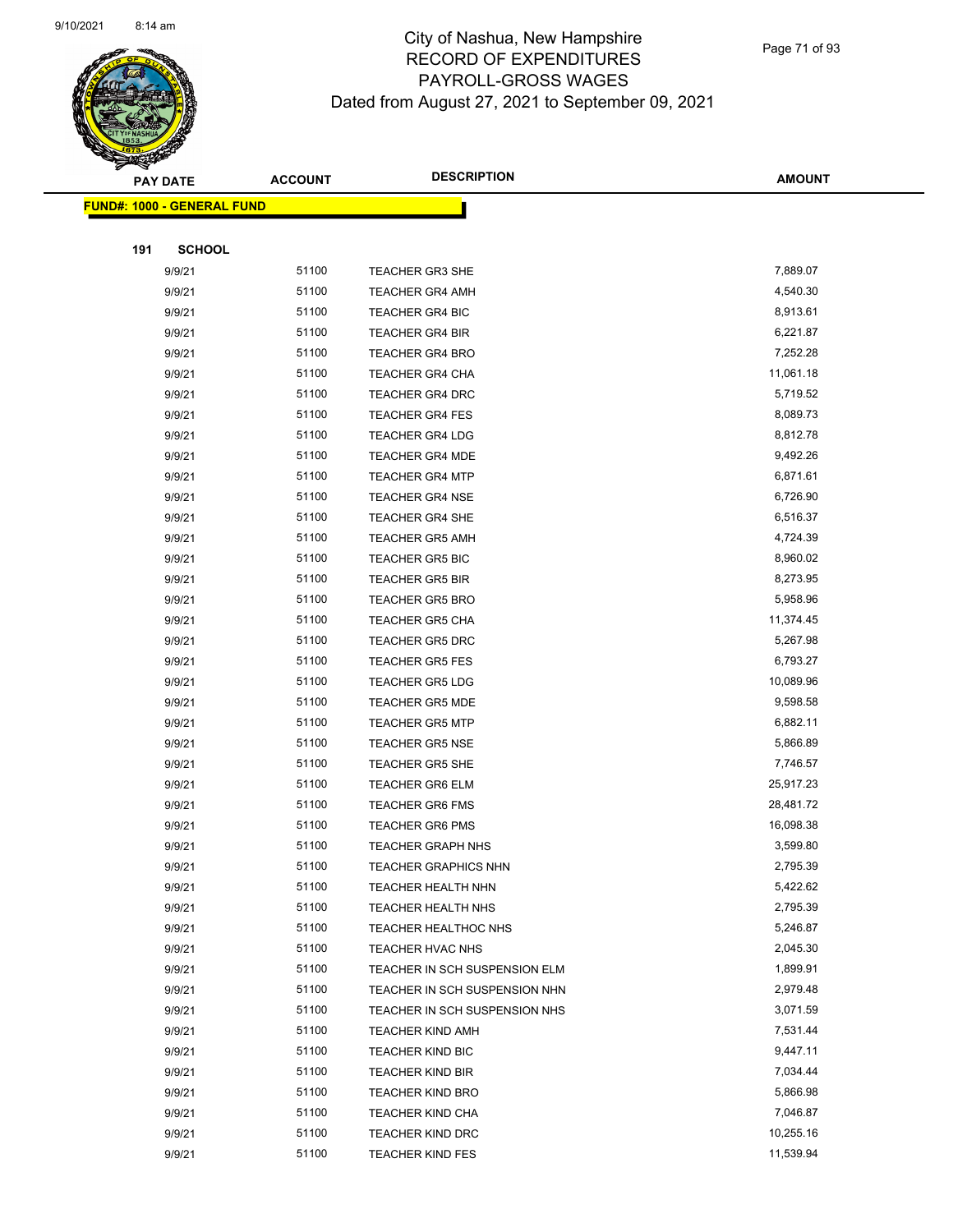

Page 72 of 93

|     | <b>PAY DATE</b>                    | <b>ACCOUNT</b> | <b>DESCRIPTION</b>       | <b>AMOUNT</b> |
|-----|------------------------------------|----------------|--------------------------|---------------|
|     | <u> FUND#: 1000 - GENERAL FUND</u> |                |                          |               |
|     |                                    |                |                          |               |
| 191 | <b>SCHOOL</b>                      |                |                          |               |
|     | 9/9/21                             | 51100          | <b>TEACHER KIND LDG</b>  | 11,072.54     |
|     | 9/9/21                             | 51100          | TEACHER KIND MDE         | 10,729.57     |
|     | 9/9/21                             | 51100          | <b>TEACHER KIND MTP</b>  | 6,377.20      |
|     | 9/9/21                             | 51100          | <b>TEACHER KIND NSE</b>  | 2,394.80      |
|     | 9/9/21                             | 51100          | TEACHER KIND SHE         | 6,270.78      |
|     | 9/9/21                             | 51100          | <b>TEACHER MATH ELM</b>  | 23,580.32     |
|     | 9/9/21                             | 51100          | <b>TEACHER MATH FMS</b>  | 12,364.76     |
|     | 9/9/21                             | 51100          | <b>TEACHER MATH NHN</b>  | 35,604.96     |
|     | 9/9/21                             | 51100          | <b>TEACHER MATH NHS</b>  | 44,491.29     |
|     | 9/2/21                             | 51100          | TEACHER MATH PMS         | (2,036.23)    |
|     | 9/9/21                             | 51100          | <b>TEACHER MATH PMS</b>  | 15,893.06     |
|     | 9/9/21                             | 51100          | <b>TEACHER MUSIC AMH</b> | 1,913.89      |
|     | 9/9/21                             | 51100          | <b>TEACHER MUSIC BIC</b> | 2,795.39      |
|     | 9/9/21                             | 51100          | <b>TEACHER MUSIC BIR</b> | 1,824.67      |
|     | 9/9/21                             | 51100          | <b>TEACHER MUSIC BRO</b> | 1,831.78      |
|     | 9/9/21                             | 51100          | <b>TEACHER MUSIC CHA</b> | 2,979.48      |
|     | 9/9/21                             | 51100          | <b>TEACHER MUSIC DRC</b> | 2,887.41      |
|     | 9/9/21                             | 51100          | <b>TEACHER MUSIC ELM</b> | 7,744.85      |
|     | 9/9/21                             | 51100          | <b>TEACHER MUSIC FES</b> | 1,764.50      |
|     | 9/9/21                             | 51100          | <b>TEACHER MUSIC FMS</b> | 5,958.96      |
|     | 9/9/21                             | 51100          | <b>TEACHER MUSIC LDG</b> | 1,643.61      |
|     | 9/9/21                             | 51100          | <b>TEACHER MUSIC MDE</b> | 2,359.11      |
|     | 9/9/21                             | 51100          | <b>TEACHER MUSIC MTP</b> | 2,703.72      |
|     | 9/9/21                             | 51100          | <b>TEACHER MUSIC NHN</b> | 4,879.39      |
|     | 9/9/21                             | 51100          | TEACHER MUSIC NHS        | 4,817.48      |
|     | 9/9/21                             | 51100          | <b>TEACHER MUSIC NSE</b> | 943.48        |
|     | 9/9/21                             | 51100          | <b>TEACHER MUSIC PMS</b> | 4,439.00      |
|     | 9/9/21                             | 51100          | <b>TEACHER MUSIC SHE</b> | 1,744.91      |
|     | 9/9/21                             | 51100          | TEACHER PE BIC           | 2,585.20      |
|     | 9/9/21                             | 51100          | TEACHER PE BIR           | 3,071.59      |
|     | 9/9/21                             | 51100          | TEACHER PE BRO           | 2,887.41      |
|     | 9/9/21                             | 51100          | TEACHER PE CHA           | 2,751.30      |
|     | 9/9/21                             | 51100          | TEACHER PE DRC           | 2,979.48      |
|     | 9/9/21                             | 51100          | TEACHER PE ELM           | 9,944.67      |
|     | 9/9/21                             | 51100          | TEACHER PE FES           | 1,824.67      |
|     | 9/9/21                             | 51100          | TEACHER PE FMS           | 5,590.78      |
|     | 9/9/21                             | 51100          | TEACHER PE LDG           | 2,155.02      |
|     | 9/9/21                             | 51100          | TEACHER PE MDE           | 3,071.59      |
|     | 9/9/21                             | 51100          | TEACHER PE MTP           | 2,089.59      |
|     | 9/9/21                             | 51100          | TEACHER PE NHN           | 9,187.28      |
|     | 9/9/21                             | 51100          | TEACHER PE NHS           | 7,038.37      |
|     | 9/9/21                             | 51100          | TEACHER PE NSE           | 3,055.22      |
|     | 9/9/21                             | 51100          | TEACHER PE PMS           | 5,239.46      |
|     | 9/9/21                             | 51100          | TEACHER PE SHE           | 2,812.50      |
|     |                                    |                |                          |               |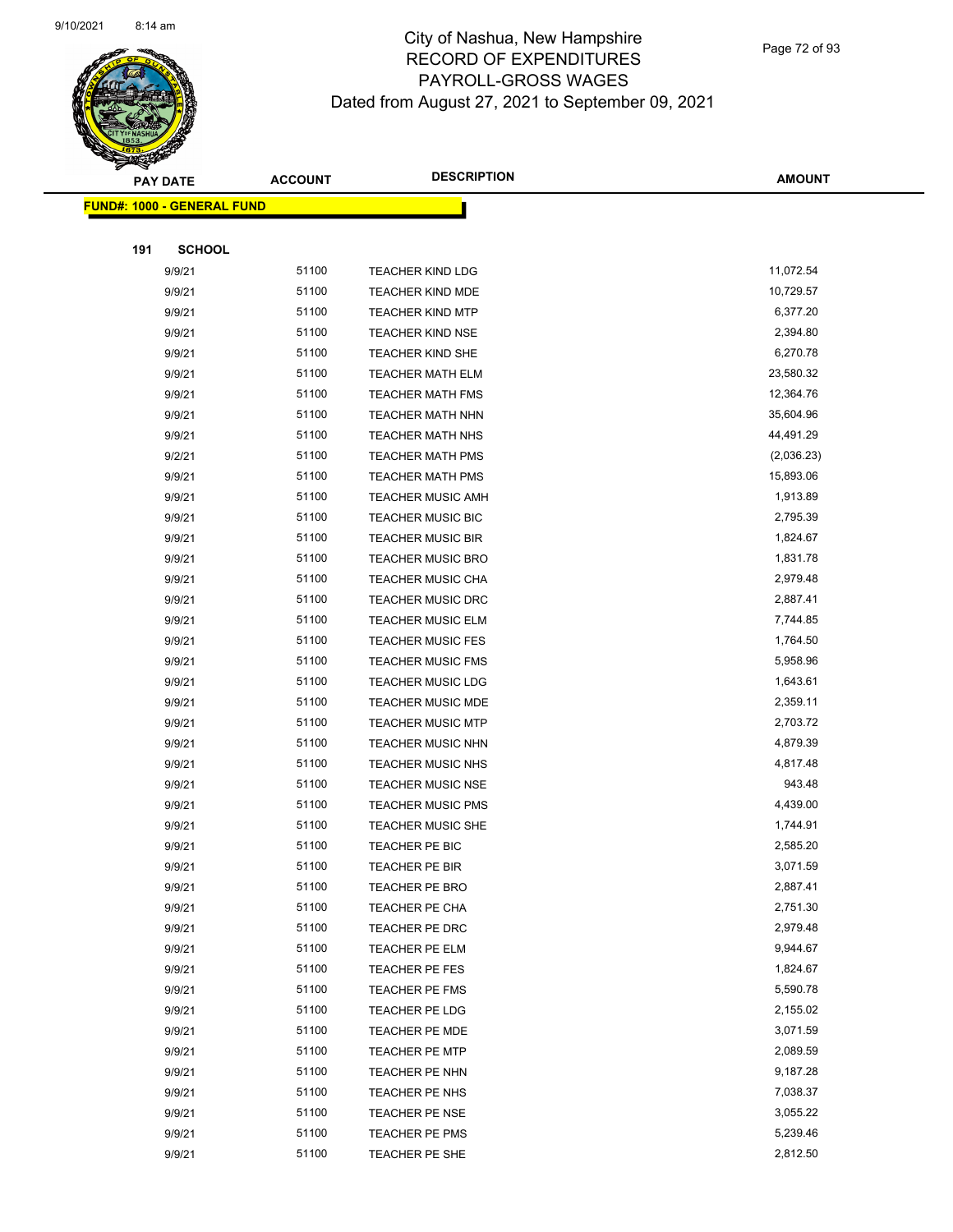

Page 73 of 93

|     | <b>PAY DATE</b>                   | <b>ACCOUNT</b> | <b>DESCRIPTION</b>           | <b>AMOUNT</b> |
|-----|-----------------------------------|----------------|------------------------------|---------------|
|     | <b>FUND#: 1000 - GENERAL FUND</b> |                |                              |               |
|     |                                   |                |                              |               |
| 191 | <b>SCHOOL</b>                     |                |                              |               |
|     | 9/9/21                            | 51100          | TEACHER PRE SCHOOL BIR       | 4,758.48      |
|     | 9/9/21                            | 51100          | <b>TEACHER PRESCHOOL BIC</b> | 5,866.89      |
|     | 9/9/21                            | 51100          | <b>TEACHER PRESCHOOL MTP</b> | 1,824.67      |
|     | 9/9/21                            | 51100          | <b>TEACHER PRESCHOOL NHS</b> | 503.84        |
|     | 9/9/21                            | 51100          | TEACHER PRESCHOOL NSE        | 6,331.95      |
|     | 9/9/21                            | 51100          | TEACHER READ AMH             | 3,071.59      |
|     | 9/9/21                            | 51100          | TEACHER READ BIC             | 5,958.96      |
|     | 9/9/21                            | 51100          | TEACHER READ BIR             | 6,051.07      |
|     | 9/9/21                            | 51100          | <b>TEACHER READ BRO</b>      | 2,585.20      |
|     | 9/9/21                            | 51100          | TEACHER READ CHA             | 2,632.70      |
|     | 9/9/21                            | 51100          | <b>TEACHER READ DRC</b>      | 1,831.98      |
|     | 9/9/21                            | 51100          | <b>TEACHER READ ELM</b>      | 6,051.07      |
|     | 9/9/21                            | 51100          | <b>TEACHER READ FES</b>      | 2,979.48      |
|     | 9/9/21                            | 51100          | <b>TEACHER READ FMS</b>      | 2,979.48      |
|     | 9/9/21                            | 51100          | <b>TEACHER READ LDG</b>      | 3,630.03      |
|     | 9/9/21                            | 51100          | TEACHER READ MDE             | 2,979.48      |
|     | 9/9/21                            | 51100          | <b>TEACHER READ MTP</b>      | 2,482.48      |
|     | 9/9/21                            | 51100          | <b>TEACHER READ NHN</b>      | 2,045.30      |
|     | 9/9/21                            | 51100          | <b>TEACHER READ NHS</b>      | 2,979.48      |
|     | 9/9/21                            | 51100          | <b>TEACHER READ NSE</b>      | 2,692.39      |
|     | 9/9/21                            | 51100          | <b>TEACHER READ PMS</b>      | 5,338.59      |
|     | 9/9/21                            | 51100          | <b>TEACHER READ SHE</b>      | 2,979.48      |
|     | 9/9/21                            | 51100          | <b>TEACHER ROTC NHN</b>      | 2,451.48      |
|     | 9/9/21                            | 51100          | <b>TEACHER SCIENCE ELM</b>   | 23,633.34     |
|     | 9/9/21                            | 51100          | <b>TEACHER SCIENCE FMS</b>   | 9,575.49      |
|     | 9/9/21                            | 51100          | TEACHER SCIENCE NHN          | 33,153.84     |
|     | 9/9/21                            | 51100          | <b>TEACHER SCIENCE NHS</b>   | 37,883.56     |
|     | 9/9/21                            | 51100          | <b>TEACHER SCIENCE PMS</b>   | 9,679.97      |
|     | 9/9/21                            | 51100          | TEACHER SOCIAL STUDIES ELM   | 18,632.25     |
|     | 9/9/21                            | 51100          | TEACHER SOCIAL STUDIES FMS   | 12,937.84     |
|     | 9/9/21                            | 51100          | TEACHER SOCIAL STUDIES NHN   | 33,903.12     |
|     | 9/9/21                            | 51100          | TEACHER SOCIAL STUDIES NHS   | 41,565.79     |
|     | 9/9/21                            | 51100          | TEACHER SOCIAL STUDIES PMS   | 13,099.05     |
|     | 9/9/21                            | 51100          | <b>TEACHER SPED AMH</b>      | 8,517.29      |
|     | 9/9/21                            | 51100          | <b>TEACHER SPED BIC</b>      | 5,637.31      |
|     | 9/9/21                            | 51100          | TEACHER SPED BIR             | 4,724.39      |
|     | 9/9/21                            | 51100          | <b>TEACHER SPED BRO</b>      | 6,866.46      |
|     | 9/9/21                            | 51100          | TEACHER SPED CHA             | 7,163.26      |
|     | 9/9/21                            | 51100          | <b>TEACHER SPED DRC</b>      | 5,671.87      |
|     | 9/9/21                            | 51100          | <b>TEACHER SPED ELM</b>      | 21,982.20     |
|     | 9/9/21                            | 51100          | <b>TEACHER SPED FES</b>      | 3,472.39      |
|     | 9/9/21                            | 51100          | <b>TEACHER SPED FMS</b>      | 12,641.59     |
|     | 9/9/21                            | 51100          | TEACHER SPED LDG             | 6,591.61      |
|     | 9/9/21                            | 51100          | TEACHER SPED MDE             | 6,661.04      |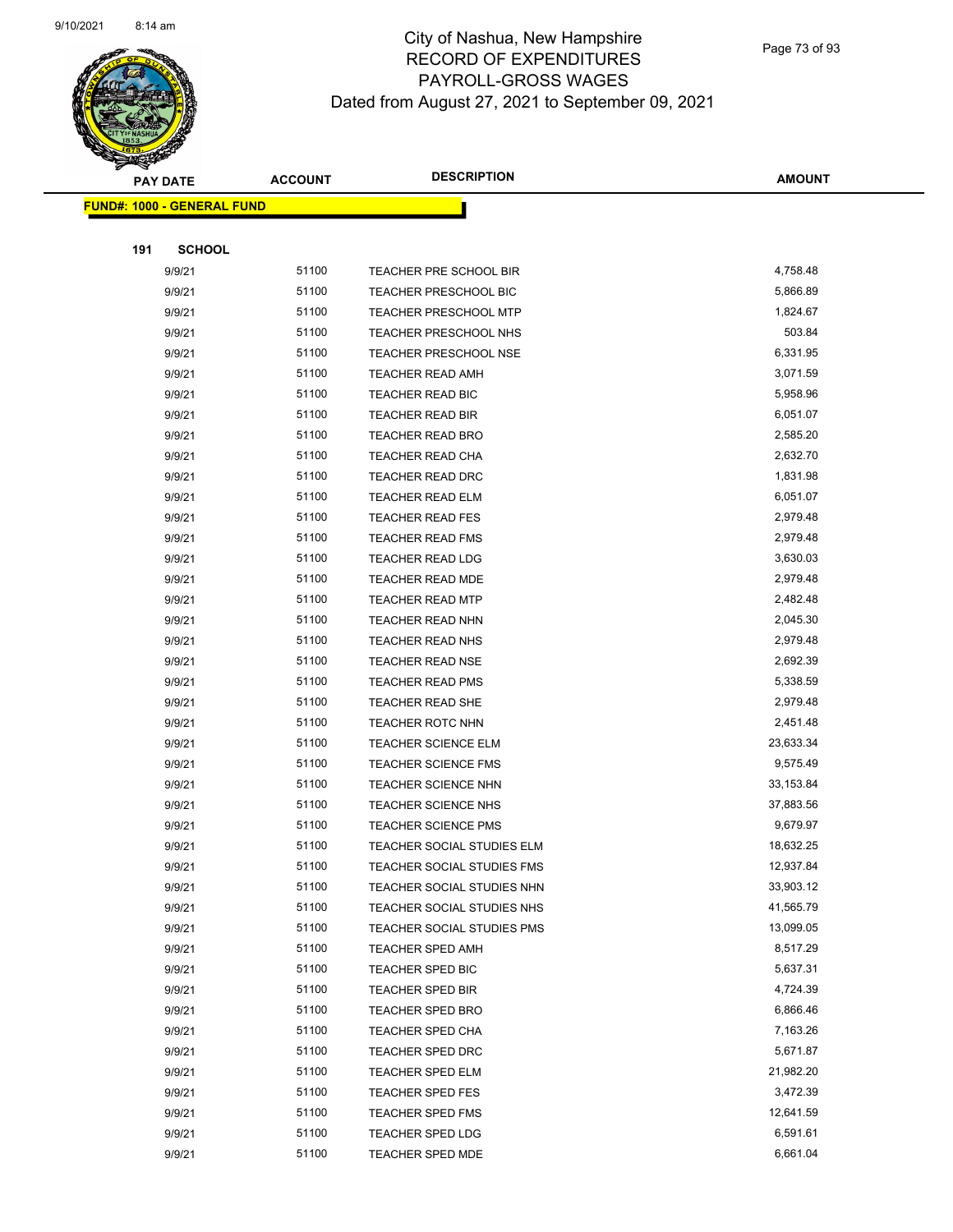

Page 74 of 93

|     | <b>PAY DATE</b>                   | <b>ACCOUNT</b> | <b>DESCRIPTION</b>             | <b>AMOUNT</b> |
|-----|-----------------------------------|----------------|--------------------------------|---------------|
|     | <b>FUND#: 1000 - GENERAL FUND</b> |                |                                |               |
|     |                                   |                |                                |               |
| 191 | <b>SCHOOL</b>                     |                |                                |               |
|     | 9/9/21                            | 51100          | <b>TEACHER SPED MTP</b>        | 4,058.89      |
|     | 9/9/21                            | 51100          | <b>TEACHER SPED NHN</b>        | 25,325.76     |
|     | 9/9/21                            | 51100          | TEACHER SPED NHS               | 32,092.53     |
|     | 9/9/21                            | 51100          | <b>TEACHER SPED NSE</b>        | 1,697.00      |
|     | 9/9/21                            | 51100          | <b>TEACHER SPED PMS</b>        | 11,708.50     |
|     | 9/9/21                            | 51100          | TEACHER SPED SHE               | 7,567.46      |
|     | 9/9/21                            | 51100          | <b>TEACHER TECHED ELM</b>      | 8,679.48      |
|     | 9/9/21                            | 51100          | <b>TEACHER TECHED FMS</b>      | 3,785.37      |
|     | 9/9/21                            | 51100          | TEACHER TECHED NHN             | 6,391.89      |
|     | 9/9/21                            | 51100          | <b>TEACHER TECHED NHS</b>      | 16,521.42     |
|     | 9/9/21                            | 51100          | <b>TEACHER TECHED PMS</b>      | 5,958.96      |
|     | 9/2/21                            | 51100          | <b>TEACHER TTI MTP</b>         | (1,324.49)    |
|     | 9/9/21                            | 51100          | <b>TEACHER TTIDRC</b>          | 1,962.52      |
|     | 9/9/21                            | 51100          | TEACHER TV PROD NHS            | 2,979.48      |
|     | 9/9/21                            | 51100          | <b>TEACHER VISION WID</b>      | 5,529.94      |
|     | 9/9/21                            | 51100          | TECH INTERGRATION ASST AMH     | 475.10        |
|     | 9/9/21                            | 51100          | TECH INTERGRATION ASST BIC     | 472.50        |
|     | 9/9/21                            | 51100          | TECH INTERGRATION ASST CHA     | 458.61        |
|     | 9/9/21                            | 51100          | TECH INTERGRATION ASST FES     | 557.92        |
|     | 9/9/21                            | 51100          | TECH INTERGRATION ASST LDG     | 465.23        |
|     | 9/9/21                            | 51100          | TECH INTERGRATION ASST MDE     | 453.88        |
|     | 9/9/21                            | 51100          | TECH INTERGRATION ASST MTP     | 505.32        |
|     | 9/9/21                            | 51100          | TECH INTERGRATION ASST SHE     | 513.48        |
|     | 9/9/21                            | 51100          | TITLE ONE PARA FES             | 118.98        |
|     | 9/2/21                            | 51200          | CLERICAL BOARD OF ED SUP       | 804.38        |
|     | 9/9/21                            | 51200          | CLERICAL BOARD OF ED SUP       | 488.59        |
|     | 9/9/21                            | 51200          | <b>CROSSING GUARD WPO</b>      | 1,255.75      |
|     | 9/9/21                            | 51200          | <b>CUSTODIAN ASST HEAD NHN</b> | 31.94         |
|     | 9/9/21                            | 51200          | <b>CUSTODIAN BRO</b>           | 31.94         |
|     | 9/9/21                            | 51200          | <b>CUSTODIAN FES</b>           | 95.82         |
|     | 9/9/21                            | 51200          | <b>CUSTODIAN HEAD BRO</b>      | 47.91         |
|     | 9/9/21                            | 51200          | <b>CUSTODIAN HEAD DRC</b>      | 15.97         |
|     | 9/9/21                            | 51200          | <b>CUSTODIAN MTP</b>           | 15.97         |
|     | 9/9/21                            | 51200          | DIRECTOR ADULT ED              | 2,765.69      |
|     | 9/9/21                            | 51200          | FOOD SERVICE ASST PT CHA       | 30.75         |
|     | 9/9/21                            | 51200          | FOOD SERVICE ASST PT NHS       | 26.51         |
|     | 9/2/21                            | 51200          | FOOTBALL ASST JR VARSITY NHS   | 48.00         |
|     | 9/9/21                            | 51200          | LUNCH MONITOR AMH              | 189.44        |
|     | 9/9/21                            | 51200          | LUNCH MONITOR BIC              | 617.77        |
|     | 9/9/21                            | 51200          | LUNCH MONITOR BIR              | 313.76        |
|     | 9/9/21                            | 51200          | LUNCH MONITOR BRO              | 94.72         |
|     | 9/9/21                            | 51200          | LUNCH MONITOR CHA              | 520.96        |
|     | 9/9/21                            | 51200          | LUNCH MONITOR DRC              | 142.08        |
|     | 9/9/21                            | 51200          | LUNCH MONITOR FES              | 207.42        |
|     |                                   |                |                                |               |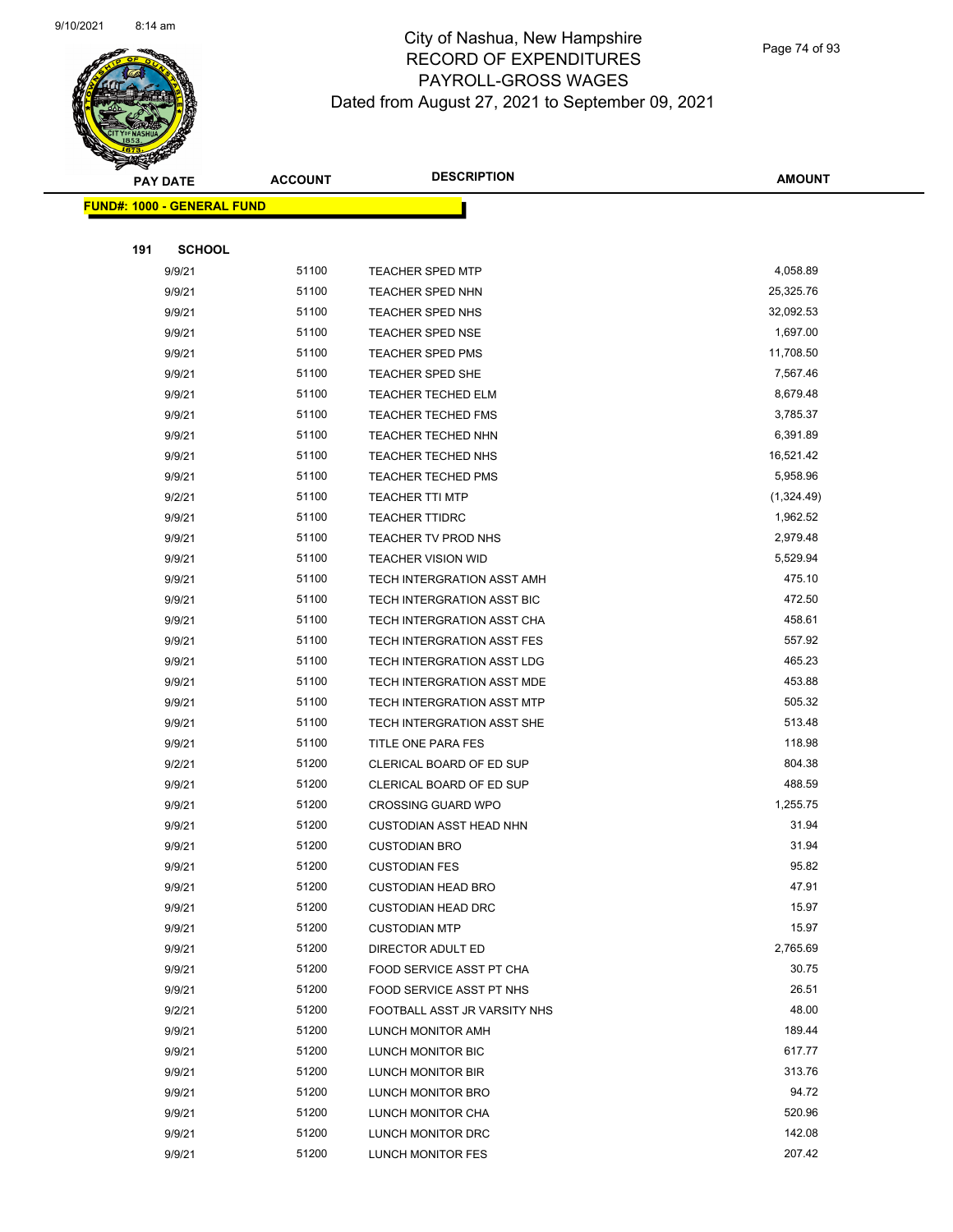

Page 75 of 93

|     | <b>PAY DATE</b>                    | <b>ACCOUNT</b> | <b>DESCRIPTION</b>             | <b>AMOUNT</b> |  |
|-----|------------------------------------|----------------|--------------------------------|---------------|--|
|     | <u> FUND#: 1000 - GENERAL FUND</u> |                |                                |               |  |
|     |                                    |                |                                |               |  |
| 191 | <b>SCHOOL</b>                      |                |                                |               |  |
|     | 9/9/21                             | 51200          | LUNCH MONITOR FMS              | 115.44        |  |
|     | 9/9/21                             | 51200          | LUNCH MONITOR LDG              | 204.24        |  |
|     | 9/9/21                             | 51200          | LUNCH MONITOR MDE              | 414.51        |  |
|     | 9/9/21                             | 51200          | <b>LUNCH MONITOR MTP</b>       | 301.92        |  |
|     | 9/9/21                             | 51200          | LUNCH MONITOR NSE              | 211.33        |  |
|     | 9/9/21                             | 51200          | <b>LUNCH MONITOR PMS</b>       | 156.88        |  |
|     | 9/9/21                             | 51200          | LUNCH MONITOR SHE              | 248.64        |  |
|     | 9/9/21                             | 51200          | PARA PRE SCHOOL BIR            | 383.05        |  |
|     | 9/9/21                             | 51200          | PARA DW SPEC ED BIR            | 1,086.85      |  |
|     | 9/9/21                             | 51200          | PARA INST AMH                  | 994.74        |  |
|     | 9/9/21                             | 51200          | <b>PARA INST BIC</b>           | 647.72        |  |
|     | 9/9/21                             | 51200          | PARA INST BRO                  | 15.38         |  |
|     | 9/9/21                             | 51200          | PARA INST MDE                  | 23.06         |  |
|     | 9/9/21                             | 51200          | PARA INST NHN                  | 315.04        |  |
|     | 9/9/21                             | 51200          | PARA INST NSE                  | 15.38         |  |
|     | 9/9/21                             | 51200          | PARA INST SHE                  | 221.61        |  |
|     | 9/9/21                             | 51200          | PARA PRE SCH BIC               | 1,320.09      |  |
|     | 9/9/21                             | 51200          | PARA PRE SCH NSE               | 1,838.28      |  |
|     | 9/9/21                             | 51200          | PARA TTI LDG                   | 80.01         |  |
|     | 9/9/21                             | 51200          | PRESCHOOL PARA FPS             | 496.56        |  |
|     | 9/9/21                             | 51200          | SCHOOL PSYCHOLOGIST WID        | 2,530.89      |  |
|     | 9/9/21                             | 51200          | SPEECH LANG PATHOLOGIST WID    | 6,689.15      |  |
|     | 9/9/21                             | 51200          | STUDENT ACTIVITY COORD NHS     | 1,120.33      |  |
|     | 9/2/21                             | 51200          | <b>SUB CLERICAL</b>            | 1,164.00      |  |
|     | 9/9/21                             | 51200          | <b>SUB CLERICAL</b>            | 1,332.50      |  |
|     | 9/9/21                             | 51200          | <b>SUB CROSSING GUARD</b>      | 15.97         |  |
|     | 9/2/21                             | 51200          | <b>SUB TEACHER</b>             | 370.50        |  |
|     | 9/9/21                             | 51200          | <b>SUB TEACHER</b>             | 367.25        |  |
|     | 9/9/21                             | 51200          | <b>TEACHER ART FMS</b>         | 2,095.80      |  |
|     | 9/9/21                             | 51200          | <b>TEACHER ART NHS</b>         | 1,022.67      |  |
|     | 9/9/21                             | 51200          | TEACHER BIO TEC NHN            | 579.10        |  |
|     | 9/9/21                             | 51200          | <b>TEACHER ENGLISH NHS</b>     | 2,730.94      |  |
|     | 9/9/21                             | 51200          | TEACHER PE BIR                 | 400.00        |  |
|     | 9/9/21                             | 51200          | TEACHER PE NHS                 | 984.00        |  |
|     | 9/9/21                             | 51200          | TEACHER READ ELM               | 1,760.59      |  |
|     | 9/9/21                             | 51200          | TEACHER SCIENCE NHS            | 24.00         |  |
|     | 9/9/21                             | 51200          | TEACHER SOCIAL STUDIES NHN     | 425.00        |  |
|     | 9/9/21                             | 51200          | <b>TEACHER SPED BRO</b>        | 425.00        |  |
|     | 9/9/21                             | 51200          | <b>TEACHER TTI FES</b>         | 3,024.78      |  |
|     | 9/9/21                             | 51200          | <b>TEACHER VISION WID</b>      | 842.82        |  |
|     | 9/2/21                             | 51200          | <b>TECHNOLOGY SUMMER HELP</b>  | 495.00        |  |
|     | 9/9/21                             | 51200          | TECHNOLOGY SUMMER HELP         | 540.00        |  |
|     | 9/2/21                             | 51300          | <b>CLERICAL ASST SUPER SUP</b> | 66.58         |  |
|     | 9/2/21                             | 51300          | <b>CLERICAL BUSINESS</b>       | 31.20         |  |
|     |                                    |                |                                |               |  |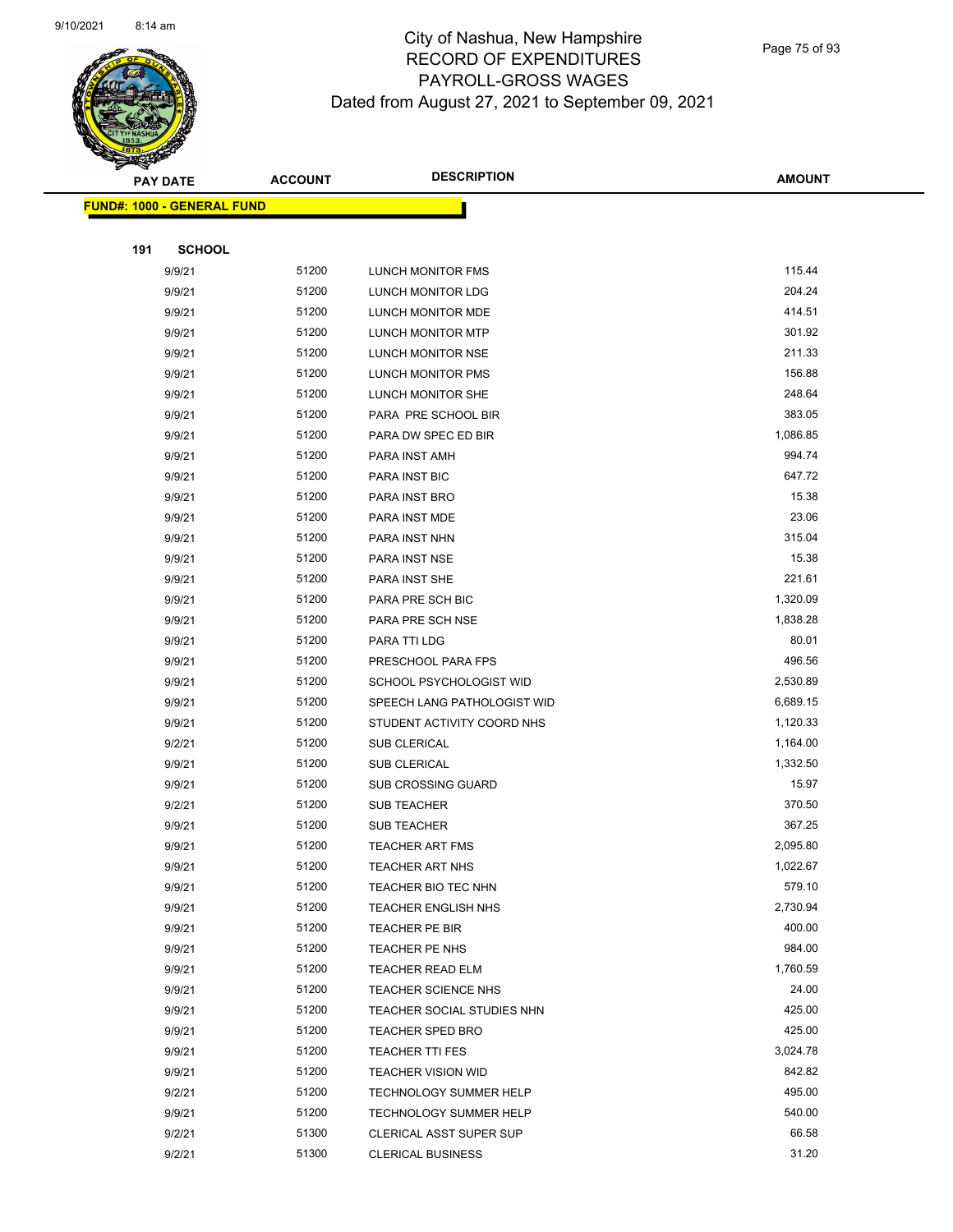

Page 76 of 93

|     | <b>PAY DATE</b>                    | <b>ACCOUNT</b> | <b>DESCRIPTION</b>                                        | <b>AMOUNT</b>  |
|-----|------------------------------------|----------------|-----------------------------------------------------------|----------------|
|     | <u> FUND#: 1000 - GENERAL FUND</u> |                |                                                           |                |
|     |                                    |                |                                                           |                |
| 191 | <b>SCHOOL</b>                      |                |                                                           |                |
|     | 9/9/21                             | 51300          | <b>CLERICAL BUSINESS</b>                                  | 15.60          |
|     | 9/2/21                             | 51300          | CLERICAL CHIEF OP OFFICER SUP                             | 212.55         |
|     | 9/9/21                             | 51300          | CLERICAL CHIEF OP OFFICER SUP                             | 261.60         |
|     | 9/2/21                             | 51300          | <b>CLERICAL HUMAN RESOURCES</b>                           | 450.47         |
|     | 9/9/21                             | 51300          | <b>CLERICAL HUMAN RESOURCES</b>                           | 552.87         |
|     | 9/9/21                             | 51300          | <b>CLERICAL PAYROLL SUP</b>                               | 8.37           |
|     | 9/2/21                             | 51300          | <b>CLERICAL PLANT OPS</b>                                 | 87.71          |
|     | 9/9/21                             | 51300          | <b>CLERICAL PLANT OPS</b>                                 | 215.28         |
|     | 9/2/21                             | 51300          | <b>CLERICAL PRINCIPAL AMH</b>                             | 52.14          |
|     | 9/9/21                             | 51300          | <b>CLERICAL PRINCIPAL AMH</b>                             | 37.67          |
|     | 9/2/21                             | 51300          | <b>CLERICAL PRINCIPAL BIC</b>                             | 33.45          |
|     | 9/9/21                             | 51300          | <b>CLERICAL PRINCIPAL BIC</b>                             | 81.80          |
|     | 9/2/21                             | 51300          | <b>CLERICAL PRINCIPAL BIR</b>                             | 7.23           |
|     | 9/9/21                             | 51300          | <b>CLERICAL PRINCIPAL BIR</b>                             | 64.13          |
|     | 9/2/21                             | 51300          | <b>CLERICAL PRINCIPAL BRO</b>                             | 8.49           |
|     | 9/9/21                             | 51300          | <b>CLERICAL PRINCIPAL BRO</b>                             | 110.03         |
|     | 9/2/21                             | 51300          | CLERICAL PRINCIPAL CHA                                    | 7.98           |
|     | 9/9/21                             | 51300          | CLERICAL PRINCIPAL CHA                                    | 32.70          |
|     | 9/2/21                             | 51300          | <b>CLERICAL PRINCIPAL DRC</b>                             | 8.37           |
|     | 9/9/21                             | 51300          | <b>CLERICAL PRINCIPAL DRC</b>                             | 8.37           |
|     | 9/2/21                             | 51300          | <b>CLERICAL PRINCIPAL FES</b>                             | 23.59          |
|     | 9/9/21                             | 51300          | <b>CLERICAL PRINCIPAL FES</b>                             | 63.16          |
|     | 9/2/21                             | 51300          | <b>CLERICAL PRINCIPAL LDG</b>                             | 31.89          |
|     | 9/9/21                             | 51300          | <b>CLERICAL PRINCIPAL LDG</b>                             | 7.98           |
|     | 9/2/21                             | 51300          | <b>CLERICAL PRINCIPAL MDE</b>                             | 90.89          |
|     | 9/9/21                             | 51300          | CLERICAL PRINCIPAL MDE                                    | 90.88          |
|     | 9/2/21                             | 51300          | <b>CLERICAL PRINCIPAL MTP</b>                             | 7.23           |
|     | 9/9/21                             | 51300          | <b>CLERICAL PRINCIPAL MTP</b>                             | 23.97          |
|     | 9/9/21                             | 51300          | CLERICAL PRINCIPAL NSE                                    | 100.29         |
|     | 9/2/21                             | 51300          | CLERICAL PRINCIPAL SHE                                    | 39.81          |
|     | 9/9/21                             | 51300<br>51300 | CLERICAL PRINCIPAL SHE                                    | 96.57<br>14.47 |
|     | 9/2/21                             | 51300          | CLERICAL SPECIAL ED SUP                                   | 50.64          |
|     | 9/9/21<br>9/2/21                   | 51300          | CLERICAL SPECIAL ED SUP<br><b>CUSTODIAN ASST HEAD ELM</b> | 160.73         |
|     | 9/2/21                             | 51300          | CUSTODIAN ASST HEAD NHN                                   | 1,224.81       |
|     | 9/9/21                             | 51300          | <b>CUSTODIAN ASST HEAD NHN</b>                            | 811.14         |
|     | 9/2/21                             | 51300          | <b>CUSTODIAN ASST HEAD NHS</b>                            | 200.91         |
|     | 9/9/21                             | 51300          | <b>CUSTODIAN ASST HEAD NHS</b>                            | 322.36         |
|     | 9/2/21                             | 51300          | <b>CUSTODIAN ASST HEAD PMS</b>                            | 522.36         |
|     | 9/9/21                             | 51300          | <b>CUSTODIAN ASST HEAD PMS</b>                            | 763.45         |
|     | 9/9/21                             | 51300          | <b>CUSTODIAN BIC</b>                                      | 112.93         |
|     | 9/2/21                             | 51300          | <b>CUSTODIAN BIR</b>                                      | 366.99         |
|     | 9/9/21                             | 51300          | <b>CUSTODIAN BIR</b>                                      | 225.84         |
|     | 9/2/21                             | 51300          | <b>CUSTODIAN DRC</b>                                      | 261.13         |
|     |                                    |                |                                                           |                |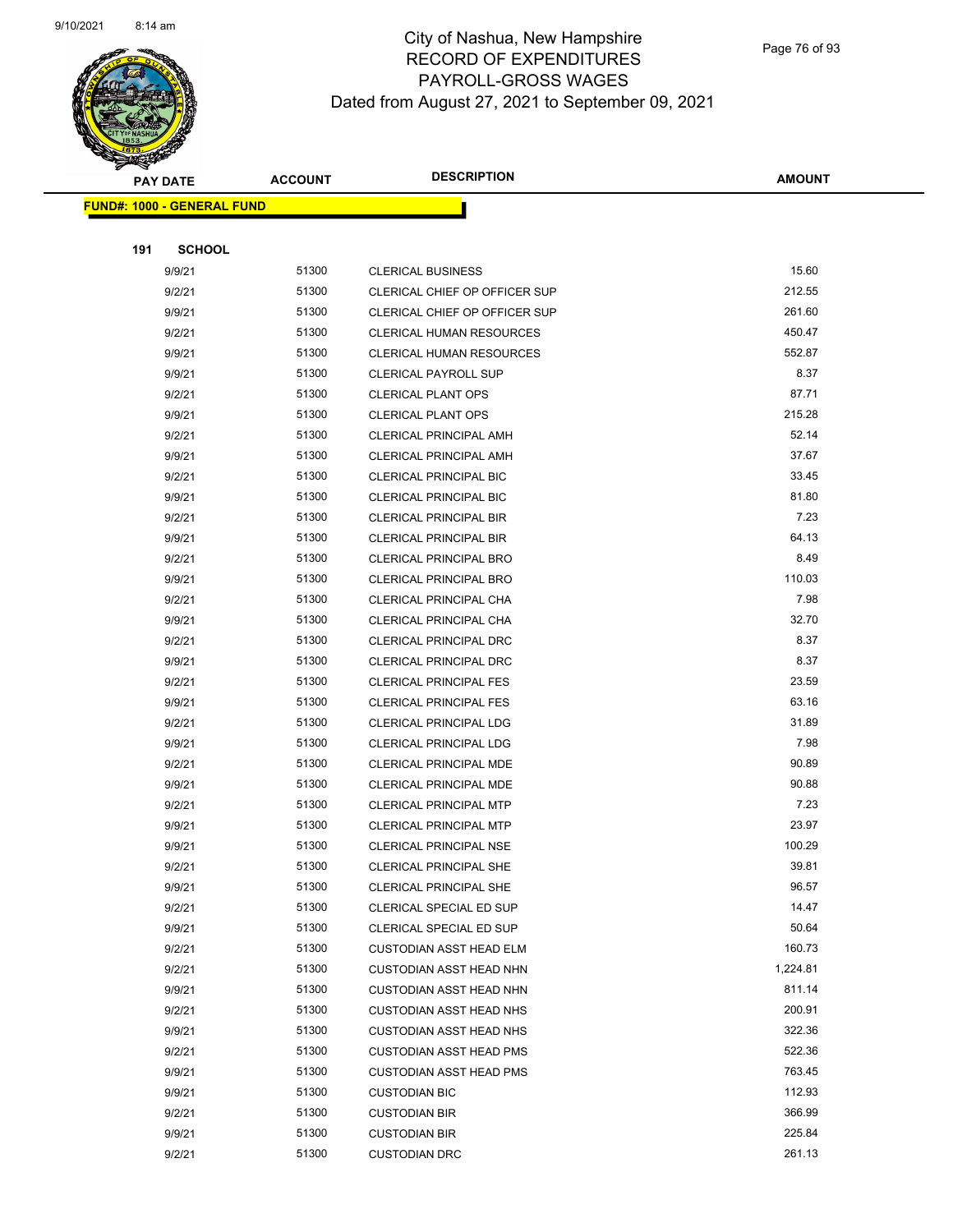

Page 77 of 93

| <b>PAY DATE</b>                   | <b>ACCOUNT</b> | <b>DESCRIPTION</b>          | <b>AMOUNT</b> |
|-----------------------------------|----------------|-----------------------------|---------------|
| <b>FUND#: 1000 - GENERAL FUND</b> |                |                             |               |
|                                   |                |                             |               |
| 191<br><b>SCHOOL</b>              |                |                             |               |
| 9/9/21                            | 51300          | <b>CUSTODIAN DRC</b>        | 169.38        |
| 9/2/21                            | 51300          | <b>CUSTODIAN ELM</b>        | 1,616.17      |
| 9/9/21                            | 51300          | <b>CUSTODIAN ELM</b>        | 959.83        |
| 9/2/21                            | 51300          | <b>CUSTODIAN FMS</b>        | 1,242.13      |
| 9/9/21                            | 51300          | <b>CUSTODIAN FMS</b>        | 719.88        |
| 9/2/21                            | 51300          | <b>CUSTODIAN HEAD BIR</b>   | 787.55        |
| 9/9/21                            | 51300          | <b>CUSTODIAN HEAD BIR</b>   | 1,470.64      |
| 9/2/21                            | 51300          | <b>CUSTODIAN HEAD BRO</b>   | 514.34        |
| 9/9/21                            | 51300          | <b>CUSTODIAN HEAD BRO</b>   | 433.96        |
| 9/9/21                            | 51300          | <b>CUSTODIAN HEAD DRC</b>   | 144.66        |
| 9/2/21                            | 51300          | <b>CUSTODIAN HEAD ELM</b>   | 571.50        |
| 9/9/21                            | 51300          | <b>CUSTODIAN HEAD FES</b>   | 96.44         |
| 9/2/21                            | 51300          | <b>CUSTODIAN HEAD FMS</b>   | 85.73         |
| 9/2/21                            | 51300          | <b>CUSTODIAN HEAD MDE</b>   | 618.80        |
| 9/9/21                            | 51300          | <b>CUSTODIAN HEAD MDE</b>   | 289.32        |
| 9/2/21                            | 51300          | <b>CUSTODIAN HEAD MTP</b>   | 602.73        |
| 9/9/21                            | 51300          | <b>CUSTODIAN HEAD MTP</b>   | 441.99        |
| 9/2/21                            | 51300          | <b>CUSTODIAN HEAD NHS</b>   | 9.58          |
| 9/2/21                            | 51300          | <b>CUSTODIAN NHN</b>        | 1,270.36      |
| 9/9/21                            | 51300          | <b>CUSTODIAN NHN</b>        | 2,218.32      |
| 9/9/21                            | 51300          | <b>CUSTODIAN NHS</b>        | 456.48        |
| 9/2/21                            | 51300          | <b>CUSTODIAN PMS</b>        | 430.53        |
| 9/9/21                            | 51300          | <b>CUSTODIAN PMS</b>        | 134.10        |
| 9/2/21                            | 51300          | <b>INSTRUMENTAL MUSIC</b>   | 375.00        |
| 9/2/21                            | 51300          | MAINTENANCE ALARM WPO       | 137.61        |
| 9/9/21                            | 51300          | MAINTENANCE ALARM WPO       | 147.44        |
| 9/9/21                            | 51300          | MAINTENANCE CARPENTER WPO   | 39.32         |
| 9/2/21                            | 51300          | MAINTENANCE ELECTRICIAN WPO | 238.14        |
| 9/9/21                            | 51300          | MAINTENANCE ELECTRICIAN WPO | 238.14        |
| 9/2/21                            | 51300          | MAINTENANCE GRDS FORMEN WPO | 435.77        |
| 9/9/21                            | 51300          | MAINTENANCE GRDS FORMEN WPO | 336.73        |
| 9/2/21                            | 51300          | MAINTENANCE GROUNDS WPO     | 1,184.30      |
| 9/9/21                            | 51300          | MAINTENANCE GROUNDS WPO     | 413.69        |
| 9/2/21                            | 51300          | MAINTENANCE HVAC WPO        | 1,493.58      |
| 9/9/21                            | 51300          | MAINTENANCE HVAC WPO        | 930.93        |
| 9/9/21                            | 51300          | MAINTENANCE MESSENGER WPO   | 161.93        |
| 9/2/21                            | 51300          | MAINTENANCE TRADES WPO      | 2,054.10      |
| 9/9/21                            | 51300          | MAINTENANCE TRADES WPO      | 1,658.88      |
| 9/9/21                            | 51300          | SECURITY MONITOR NHS        | 28.23         |
| 9/2/21                            | 51400          | SEASONAL PLANT OPERATIONS   | 480.00        |
| 9/9/21                            | 51400          | SEASONAL PLANT OPERATIONS   | 480.00        |
| 9/9/21                            | 51400          | SUB ADMIN LONG TERM         | 2,250.00      |
| 9/9/21                            | 51400          | TEACHER SOCIAL STUDIES NHS  | 600.00        |
| 9/9/21                            | 51412          | LUNCH MONITOR MDE           | 65.12         |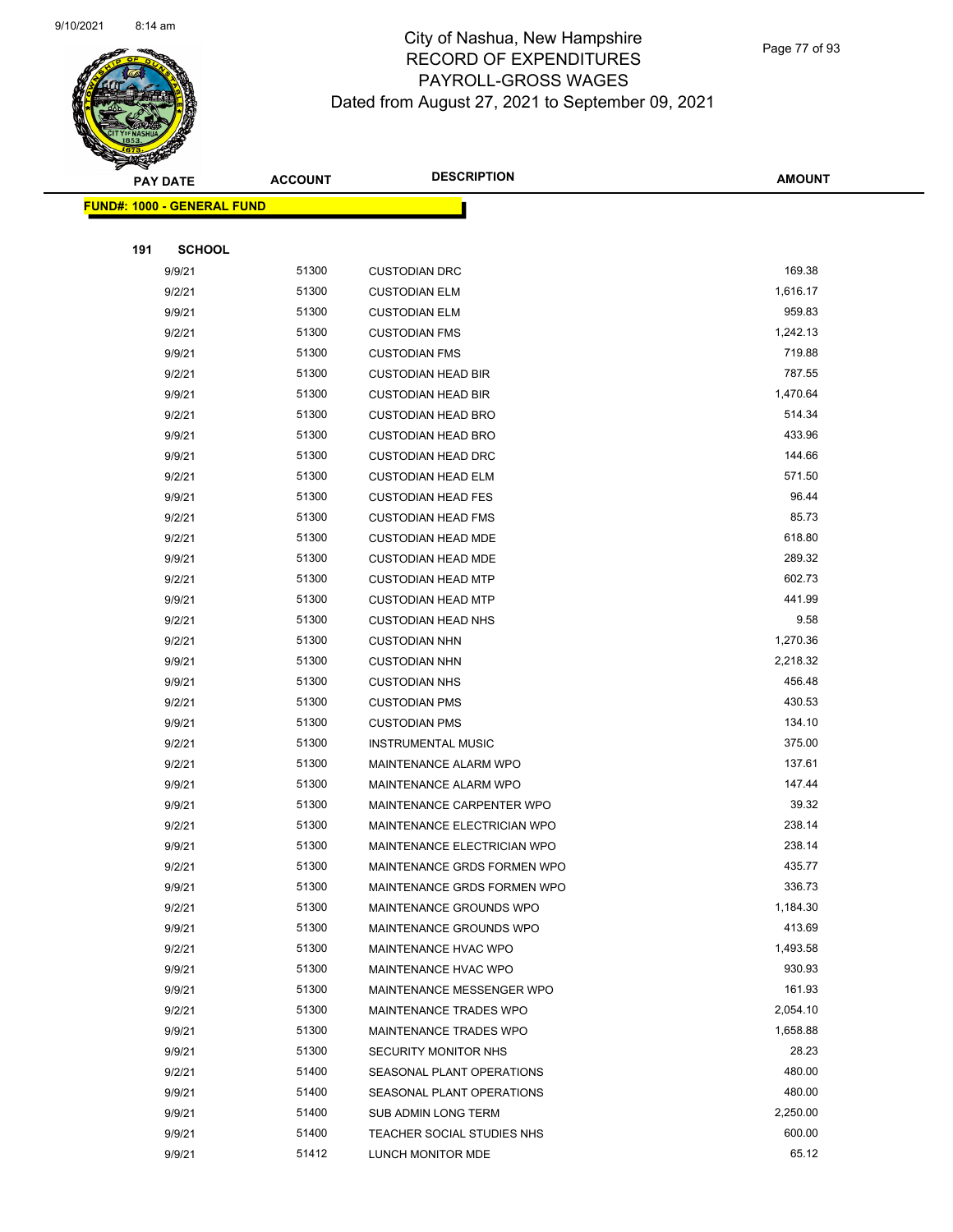

Page 78 of 93

| <b>PAY DATE</b>                   |               | <b>ACCOUNT</b> | <b>DESCRIPTION</b>             | <b>AMOUNT</b> |
|-----------------------------------|---------------|----------------|--------------------------------|---------------|
| <b>FUND#: 1000 - GENERAL FUND</b> |               |                |                                |               |
|                                   |               |                |                                |               |
| 191                               | <b>SCHOOL</b> |                |                                |               |
| 9/9/21                            |               | 51412          | PARA INST BIC                  | 11.00         |
| 9/9/21                            |               | 51412          | PARA INST BIR                  | 38.00         |
| 9/9/21                            |               | 51412          | PARA INST CHA                  | 8.00          |
| 9/9/21                            |               | 51412          | PARA INST PMS                  | 48.51         |
| 9/9/21                            |               | 51412          | PARA INST SHE                  | 96.80         |
| 9/9/21                            |               | 51412          | PARA TTI AMH                   | 38.00         |
| 9/9/21                            |               | 51412          | <b>SCHOOL PSYCHOLOGIST WID</b> | 2,170.10      |
| 9/2/21                            |               | 51412          | <b>SUB CLERICAL</b>            | 487.50        |
| 9/9/21                            |               | 51412          | <b>SUB CLERICAL</b>            | 728.00        |
| 9/9/21                            |               | 51412          | <b>SUB LUNCH MONITOR</b>       | 97.68         |
| 9/9/21                            |               | 51412          | SUB PARA PROFESSIONAL          | 870.66        |
| 9/9/21                            |               | 51412          | <b>SUB TEACHER</b>             | 4,741.00      |
| 9/9/21                            |               | 51412          | SUB TEACHER LONG TERM          | 3,230.00      |
| 9/9/21                            |               | 51412          | SUMMER SCHOOL PARA EYP         | 198.00        |
| 9/2/21                            |               | 51650          | <b>CLERICAL GUIDANCE ELM</b>   | 28.94         |
| 9/9/21                            |               | 51650          | <b>GUIDANCE COUNSELOR ELM</b>  | 7,400.04      |
| 9/9/21                            |               | 51650          | <b>INSTRUMENTAL MUSIC</b>      | 2,000.00      |
| 9/9/21                            |               | 51650          | <b>INTERPRETER</b>             | 581.25        |
| 9/2/21                            |               | 51650          | LUNCH MONITOR NHN              | 243.75        |
| 9/9/21                            |               | 51650          | LUNCH MONITOR NHN              | 462.50        |
| 9/9/21                            |               | 51650          | SCHOOL PSYCHOLOGIST WID        | 1,705.66      |
| 9/2/21                            |               | 51650          | SIGN LANGUAGE INTERPRETER      | 1,294.24      |
| 9/9/21                            |               | 51650          | SPEECH LANG PATHOLOGIST WID    | 986.26        |
| 9/9/21                            |               | 51650          | TEACHER COMPUTER NHN           | 150.00        |
| 9/9/21                            |               | 51650          | <b>TEACHER DWSE SHE</b>        | 650.00        |
| 9/9/21                            |               | 51650          | TEACHER ELL BIC                | 450.00        |
| 9/9/21                            |               | 51650          | <b>TEACHER ELL FES</b>         | 400.00        |
| 9/9/21                            |               | 51650          | <b>TEACHER ELL NHS</b>         | 400.00        |
| 9/9/21                            |               | 51650          | <b>TEACHER MUSIC NHS</b>       | 1,000.00      |
| 9/9/21                            |               | 51650          | <b>TEACHER PRE SCHOOL BIR</b>  | 1,662.50      |
| 9/9/21                            |               | 51650          | <b>TEACHER PRESCHOOL NHS</b>   | 176.37        |
| 9/9/21                            |               | 51650          | <b>TEACHER SPED FMS</b>        | 400.00        |
| 9/9/21                            |               | 51700          | <b>GUIDANCE COUNSELOR BIR</b>  | 138.46        |
| 9/9/21                            |               | 51700          | <b>GUIDANCE COUNSELOR ELM</b>  | 138.46        |
| 9/9/21                            |               | 51700          | <b>LIBRARIAN NHS</b>           | 163.64        |
| 9/9/21                            |               | 51700          | <b>NURSE ELM</b>               | 163.64        |
| 9/9/21                            |               | 51700          | SCHOOL PSYCHOLOGIST WID        | 138.46        |
| 9/9/21                            |               | 51700          | SPEECH LANG PATHOLOGIST WID    | 138.46        |
| 9/9/21                            |               | 51700          | TEACHER ART CHA                | 69.24         |
| 9/9/21                            |               | 51700          | <b>TEACHER ART NHS</b>         | 69.24         |
| 9/9/21                            |               | 51700          | <b>TEACHER BUSINESS NHS</b>    | 138.46        |
| 9/9/21                            |               | 51700          | <b>TEACHER DWSE ELM</b>        | 138.46        |
| 9/9/21                            |               | 51700          | <b>TEACHER ENGLISH FMS</b>     | 138.46        |
| 9/9/21                            |               | 51700          | <b>TEACHER ENGLISH NHN</b>     | 138.46        |
|                                   |               |                |                                |               |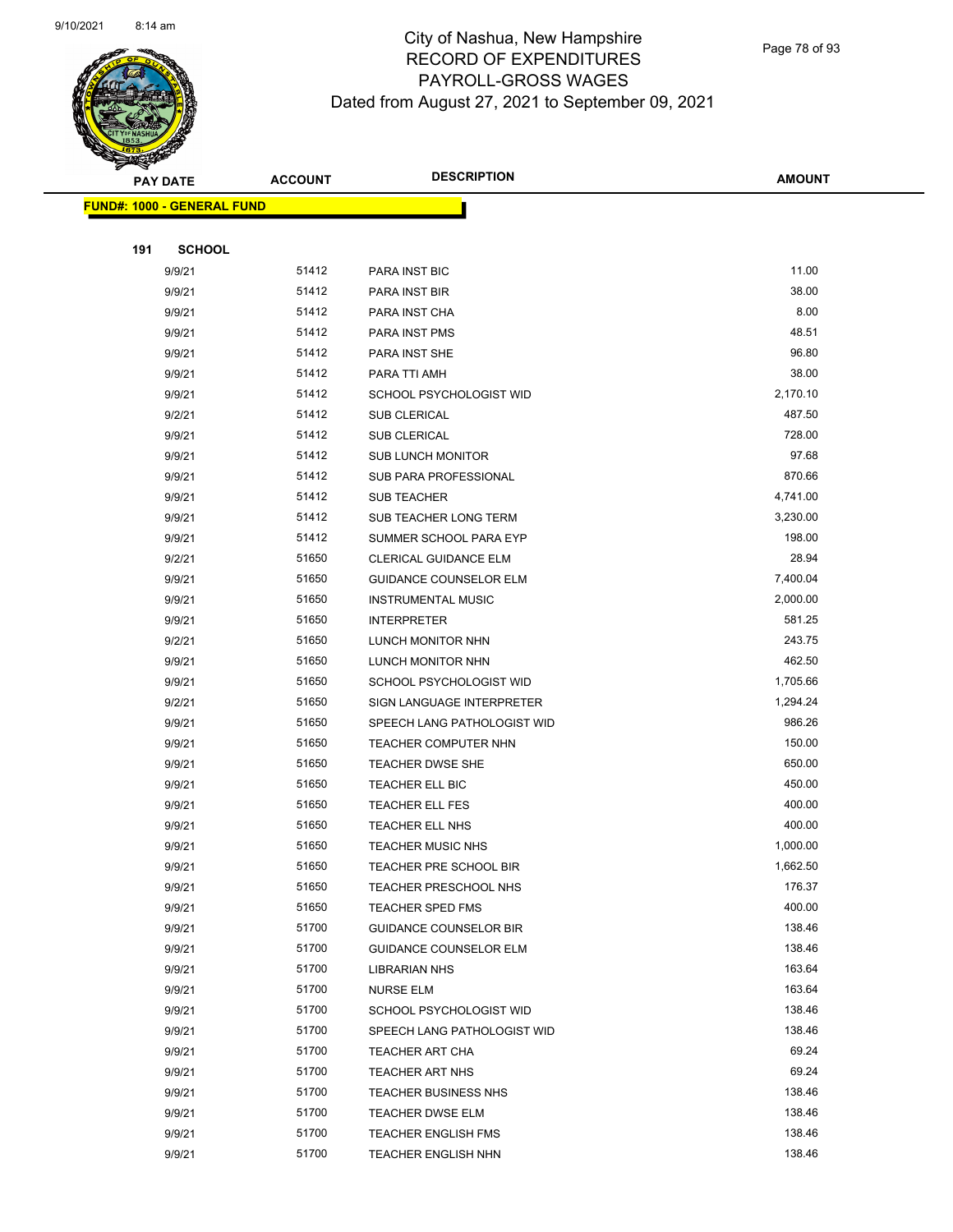

Page 79 of 93

|     | <b>PAY DATE</b>            | <b>ACCOUNT</b> | <b>DESCRIPTION</b>                | AMOUNT    |
|-----|----------------------------|----------------|-----------------------------------|-----------|
|     | FUND#: 1000 - GENERAL FUND |                |                                   |           |
|     |                            |                |                                   |           |
| 191 | <b>SCHOOL</b>              |                |                                   |           |
|     | 9/9/21                     | 51700          | <b>TEACHER ENGLISH NHS</b>        | 138.46    |
|     | 9/9/21                     | 51700          | TEACHER FOREIGN LANG NHN          | 138.46    |
|     | 9/9/21                     | 51700          | <b>TEACHER FOREIGN LANG NHS</b>   | 138.46    |
|     | 9/9/21                     | 51700          | <b>TEACHER GR6 ELM</b>            | 138.46    |
|     | 9/9/21                     | 51700          | <b>TEACHER GR6 PMS</b>            | 138.46    |
|     | 9/9/21                     | 51700          | <b>TEACHER MATH ELM</b>           | 163.64    |
|     | 9/9/21                     | 51700          | <b>TEACHER MATH FMS</b>           | 138.46    |
|     | 9/9/21                     | 51700          | <b>TEACHER MATH NHN</b>           | 138.46    |
|     | 9/9/21                     | 51700          | <b>TEACHER MATH NHS</b>           | 138.46    |
|     | 9/9/21                     | 51700          | <b>TEACHER MATH PMS</b>           | 138.46    |
|     | 9/9/21                     | 51700          | <b>TEACHER MUSIC FMS</b>          | 138.46    |
|     | 9/9/21                     | 51700          | <b>TEACHER PE MDE</b>             | 69.24     |
|     | 9/9/21                     | 51700          | <b>TEACHER PE NHN</b>             | 69.24     |
|     | 9/9/21                     | 51700          | TEACHER PE NHS                    | 473.08    |
|     | 9/9/21                     | 51700          | <b>TEACHER READ ELM</b>           | 69.24     |
|     | 9/9/21                     | 51700          | <b>TEACHER READ FMS</b>           | 69.24     |
|     | 9/9/21                     | 51700          | <b>TEACHER SCIENCE ELM</b>        | 138.46    |
|     | 9/9/21                     | 51700          | <b>TEACHER SCIENCE FMS</b>        | 138.46    |
|     | 9/9/21                     | 51700          | <b>TEACHER SCIENCE NHN</b>        | 138.46    |
|     | 9/9/21                     | 51700          | <b>TEACHER SCIENCE NHS</b>        | 138.46    |
|     | 9/9/21                     | 51700          | <b>TEACHER SCIENCE PMS</b>        | 138.46    |
|     | 9/9/21                     | 51700          | TEACHER SOCIAL STUDIES ELM        | 138.46    |
|     | 9/9/21                     | 51700          | TEACHER SOCIAL STUDIES FMS        | 138.46    |
|     | 9/9/21                     | 51700          | TEACHER SOCIAL STUDIES NHN        | 138.46    |
|     | 9/9/21                     | 51700          | TEACHER SOCIAL STUDIES NHS        | 138.46    |
|     | 9/9/21                     | 51700          | <b>TEACHER SOCIAL STUDIES PMS</b> | 138.46    |
|     | 9/9/21                     | 51700          | <b>TEACHER SPED FMS</b>           | 138.46    |
|     | 9/9/21                     | 51700          | <b>TEACHER SPED NHN</b>           | 138.46    |
|     | 9/9/21                     | 51700          | <b>TEACHER TECHED NHN</b>         | 138.46    |
|     | 8/30/21                    | 51750          | CLERICAL ASST SUPER SUP           | 179.75    |
|     | 8/30/21                    | 51750          | CLERICAL GUIDANCE NHN             | 12,176.25 |
|     | 9/2/21                     | 51750          | <b>CLERICAL HUMAN RESOURCES</b>   | 778.80    |
|     | 9/9/21                     | 51750          | CLERICAL PRINCIPAL LDG            | 106.10    |
|     | 8/30/21                    | 51750          | <b>CUSTODIAN MDE</b>              | 1,365.01  |
|     | 9/9/21                     | 51750          | NURSE PER DIEM                    | 25,082.50 |
|     | 9/9/21                     | 51750          | SPEECH LANG PATHOLOGIST WID       | 30,986.40 |
|     | 9/9/21                     | 51750          | <b>TEACHER ART NSE</b>            | 31,944.40 |
|     | 9/2/21                     | 51750          | <b>TEACHER FACS ELM</b>           | 23,503.60 |
|     | 9/9/21                     | 51750          | <b>TEACHER GR3 NSE</b>            | 29,561.60 |
|     | 9/2/21                     | 51750          | TEACHER KIND BIC                  | 30,986.40 |
|     | 9/2/21                     | 51750          | <b>TEACHER MATH PMS</b>           | 6,700.00  |
|     | 9/9/21                     | 51750          | <b>TEACHER TECHED ELM</b>         | 28,613.60 |
|     | 9/2/21                     | 53628          | CONTRACT SERVICES                 | 2,405.00  |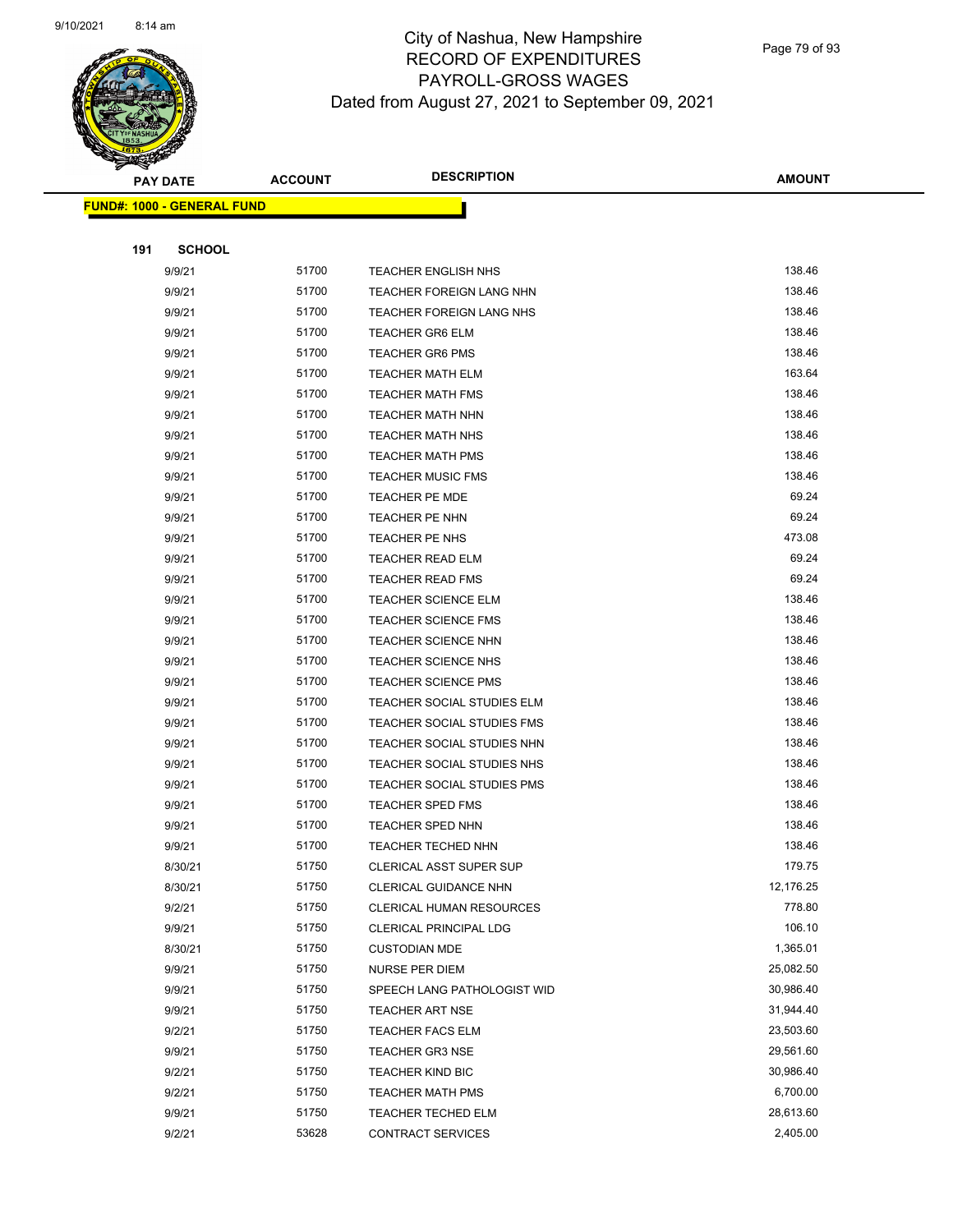| 9/10/2021<br>$8:14$ am            |                                               | City of Nashua, New Hampshire<br><b>RECORD OF EXPENDITURES</b><br>PAYROLL-GROSS WAGES<br>Dated from August 27, 2021 to September 09, 2021 | Page 80 of 93  |
|-----------------------------------|-----------------------------------------------|-------------------------------------------------------------------------------------------------------------------------------------------|----------------|
| <b>PAY DATE</b>                   | <b>ACCOUNT</b>                                | <b>DESCRIPTION</b>                                                                                                                        | <b>AMOUNT</b>  |
| <b>FUND#: 1000 - GENERAL FUND</b> |                                               |                                                                                                                                           |                |
| <b>TOTAL 191 - SCHOOL</b>         |                                               |                                                                                                                                           | \$3,363,167.43 |
| TOTAL FUND 1000 - GENERAL FUND    |                                               |                                                                                                                                           | \$5,530,385.77 |
| 152 FIRE<br>9/9/21                | 52800                                         | EDUCATIONAL ASSISTANCE                                                                                                                    | 1,084.00       |
| <b>TOTAL 152 - FIRE</b>           |                                               |                                                                                                                                           | \$1,084.00     |
|                                   | 160 PW-ADMIN & ENGINEERING                    |                                                                                                                                           |                |
| 9/2/21                            |                                               | 51100 FLEET MAINTENANCE FOREMAN                                                                                                           | 2.734.72       |
|                                   | <b>TOTAL 160 - PW-ADMIN &amp; ENGINEERING</b> |                                                                                                                                           | \$2,734.72     |
|                                   | 177 PARKS & RECREATION                        |                                                                                                                                           |                |
| 8/30/21                           |                                               | 51100 PROGRAM COORDINATOR                                                                                                                 | 4,680.00       |
|                                   | <b>TOTAL 177 - PARKS &amp; RECREATION</b>     |                                                                                                                                           | \$4,680.00     |
|                                   |                                               |                                                                                                                                           |                |

| <b>FUND#: 2100 - FOOD SERVICES FUND</b> |       |                                      |          |
|-----------------------------------------|-------|--------------------------------------|----------|
| 9/2/21                                  | 51100 | CLERICAL FOOD SERVICE NHS            | 837.00   |
| 9/9/21                                  | 51100 | <b>CLERICAL FOOD SERVICE NHS</b>     | 825.84   |
| 9/2/21                                  | 51100 | DELIVERY DRIVER FOOD SERVICE         | 771.57   |
| 9/9/21                                  | 51100 | DELIVERY DRIVER FOOD SERVICE         | 771.58   |
| 9/9/21                                  | 51100 | DIRECTOR FOOD SERVICE                | 3,001.10 |
| 9/9/21                                  | 51100 | <b>FOOD SERVICE BUSINESS MANAGER</b> | 2,309.30 |
| 9/2/21                                  | 51100 | <b>FOOD SERVICE COOK AMH</b>         | 212.52   |
| 9/9/21                                  | 51100 | FOOD SERVICE COOK AMH                | 425.04   |
| 9/2/21                                  | 51100 | FOOD SERVICE COOK BIC                | 217.42   |
| 9/9/21                                  | 51100 | FOOD SERVICE COOK BIC                | 434.84   |
| 9/2/21                                  | 51100 | FOOD SERVICE COOK BRO                | 217.42   |
| 9/9/21                                  | 51100 | FOOD SERVICE COOK BRO                | 434.84   |
| 9/2/21                                  | 51100 | <b>FOOD SERVICE COOK CHA</b>         | 219.52   |
| 9/9/21                                  | 51100 | <b>FOOD SERVICE COOK CHA</b>         | 439.04   |
| 9/2/21                                  | 51100 | <b>FOOD SERVICE COOK DRC</b>         | 287.91   |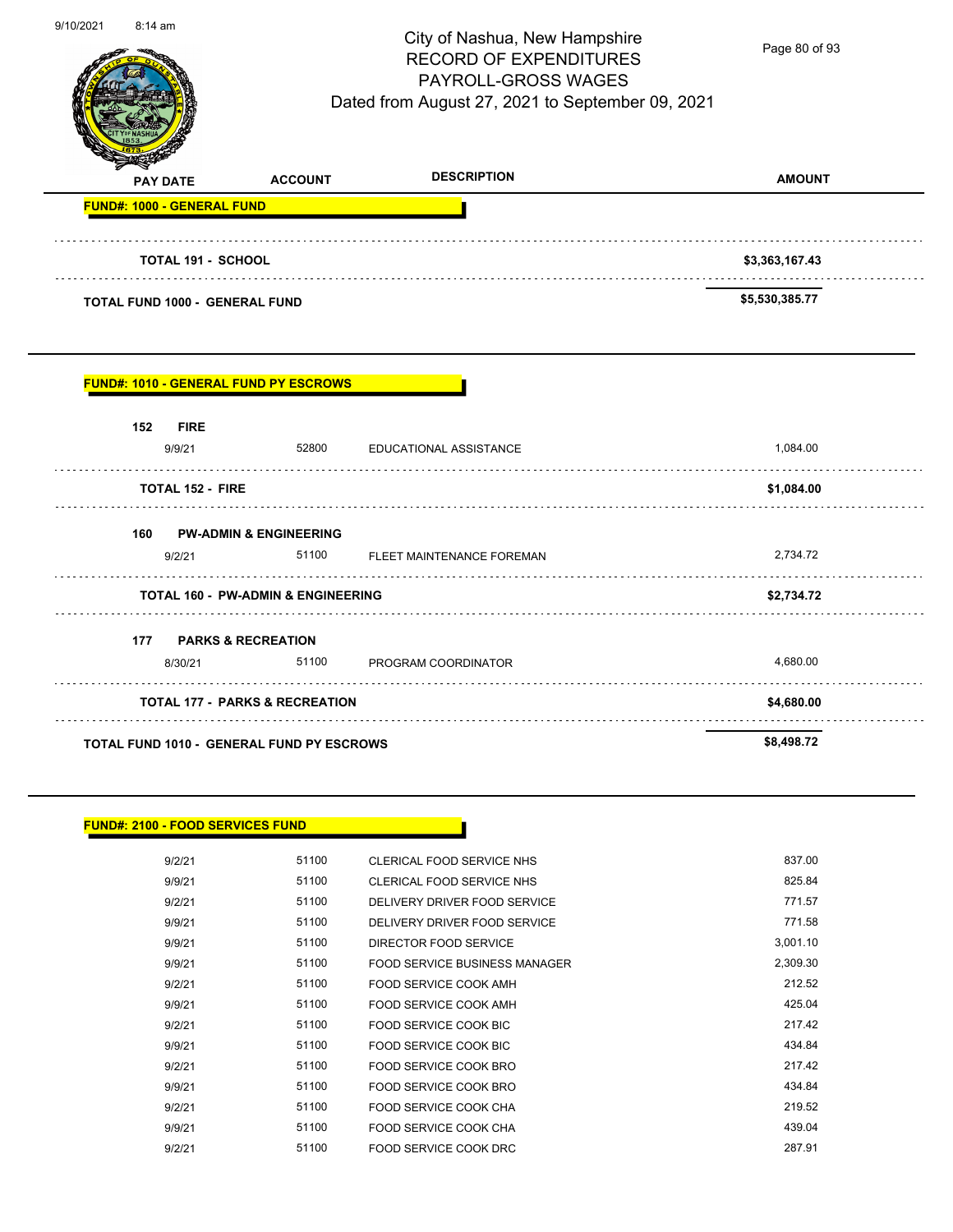

| <b>PAY DATE</b>                          | <b>ACCOUNT</b> | <b>DESCRIPTION</b>              | <b>AMOUNT</b> |
|------------------------------------------|----------------|---------------------------------|---------------|
| <u> FUND#: 2100 - FOOD SERVICES FUND</u> |                |                                 |               |
|                                          |                |                                 |               |
| 9/9/21                                   | 51100          | FOOD SERVICE COOK DRC           | 383.88        |
| 9/2/21                                   | 51100          | FOOD SERVICE COOK ELM           | 631.05        |
| 9/9/21                                   | 51100          | FOOD SERVICE COOK ELM           | 841.40        |
| 9/2/21                                   | 51100          | <b>FOOD SERVICE COOK FES</b>    | 329.28        |
| 9/9/21                                   | 51100          | <b>FOOD SERVICE COOK FES</b>    | 439.04        |
| 9/2/21                                   | 51100          | FOOD SERVICE COOK FMS           | 217.14        |
| 9/9/21                                   | 51100          | FOOD SERVICE COOK FMS           | 434.28        |
| 9/2/21                                   | 51100          | <b>FOOD SERVICE COOK LDG</b>    | 210.42        |
| 9/9/21                                   | 51100          | <b>FOOD SERVICE COOK LDG</b>    | 364.48        |
| 9/2/21                                   | 51100          | FOOD SERVICE COOK MDE           | 212.52        |
| 9/9/21                                   | 51100          | FOOD SERVICE COOK MDE           | 425.04        |
| 9/2/21                                   | 51100          | FOOD SERVICE COOK NHN           | 911.04        |
| 9/9/21                                   | 51100          | FOOD SERVICE COOK NHN           | 931.40        |
| 9/2/21                                   | 51100          | FOOD SERVICE COOK NHS           | 704.06        |
| 9/9/21                                   | 51100          | FOOD SERVICE COOK NHS           | 917.00        |
| 9/2/21                                   | 51100          | FOOD SERVICE COOK NSE           | 194.13        |
| 9/9/21                                   | 51100          | FOOD SERVICE COOK NSE           | 430.96        |
| 9/2/21                                   | 51100          | FOOD SERVICE COOK PMS           | 232.82        |
| 9/9/21                                   | 51100          | FOOD SERVICE COOK PMS           | 465.64        |
| 9/9/21                                   | 51100          | FOOD SERVICE COOK SHE           | 425.04        |
| 9/9/21                                   | 51100          | FOOD SERVICE SITE CORD          | 12,023.71     |
| 9/2/21                                   | 51200          | <b>CROSSING GUARD WPO</b>       | 50.40         |
| 9/9/21                                   | 51200          | FOOD SERVICE ASST PT AMH        | 522.57        |
| 9/9/21                                   | 51200          | FOOD SERVICE ASST PT BIC        | 480.73        |
| 9/9/21                                   | 51200          | FOOD SERVICE ASST PT BIR        | 447.30        |
| 9/9/21                                   | 51200          | FOOD SERVICE ASST PT BRO        | 304.98        |
| 9/9/21                                   | 51200          | <b>FOOD SERVICE ASST PT CHA</b> | 323.71        |
| 9/9/21                                   | 51200          | <b>FOOD SERVICE ASST PT DRC</b> | 793.80        |
| 9/2/21                                   | 51200          | FOOD SERVICE ASST PT ELM        | 85.05         |
| 9/9/21                                   | 51200          | <b>FOOD SERVICE ASST PT ELM</b> | 1,219.80      |
| 9/9/21                                   | 51200          | <b>FOOD SERVICE ASST PT FES</b> | 500.85        |
| 9/2/21                                   | 51200          | FOOD SERVICE ASST PT FMS        | 128.00        |
| 9/9/21                                   | 51200          | <b>FOOD SERVICE ASST PT FMS</b> | 1,835.72      |
| 9/9/21                                   | 51200          | FOOD SERVICE ASST PT LDG        | 600.03        |
| 9/9/21                                   | 51200          | FOOD SERVICE ASST PT MDE        | 308.16        |
| 9/9/21                                   | 51200          | FOOD SERVICE ASST PT MTP        | 485.10        |
| 9/9/21                                   | 51200          | FOOD SERVICE ASST PT NHN        | 2,148.05      |
| 9/2/21                                   | 51200          | FOOD SERVICE ASST PT NHS        | 398.30        |
| 9/9/21                                   | 51200          | FOOD SERVICE ASST PT NHS        | 2,990.35      |
| 9/2/21                                   | 51200          | FOOD SERVICE ASST PT PMS        | 216.78        |
| 9/9/21                                   | 51200          | FOOD SERVICE ASST PT PMS        | 1,706.69      |
| 9/2/21                                   | 51200          | FOOD SERVICE COOK BIR           | 201.74        |
| 9/9/21                                   | 51200          | FOOD SERVICE COOK BIR           | 366.80        |
| 9/9/21                                   | 51300          | CLERICAL FOOD SERVICE NHS       | 8.37          |
| 9/2/21                                   | 51300          | FOOD SERVICE ASST PT NHS        | 5.40          |
|                                          |                |                                 |               |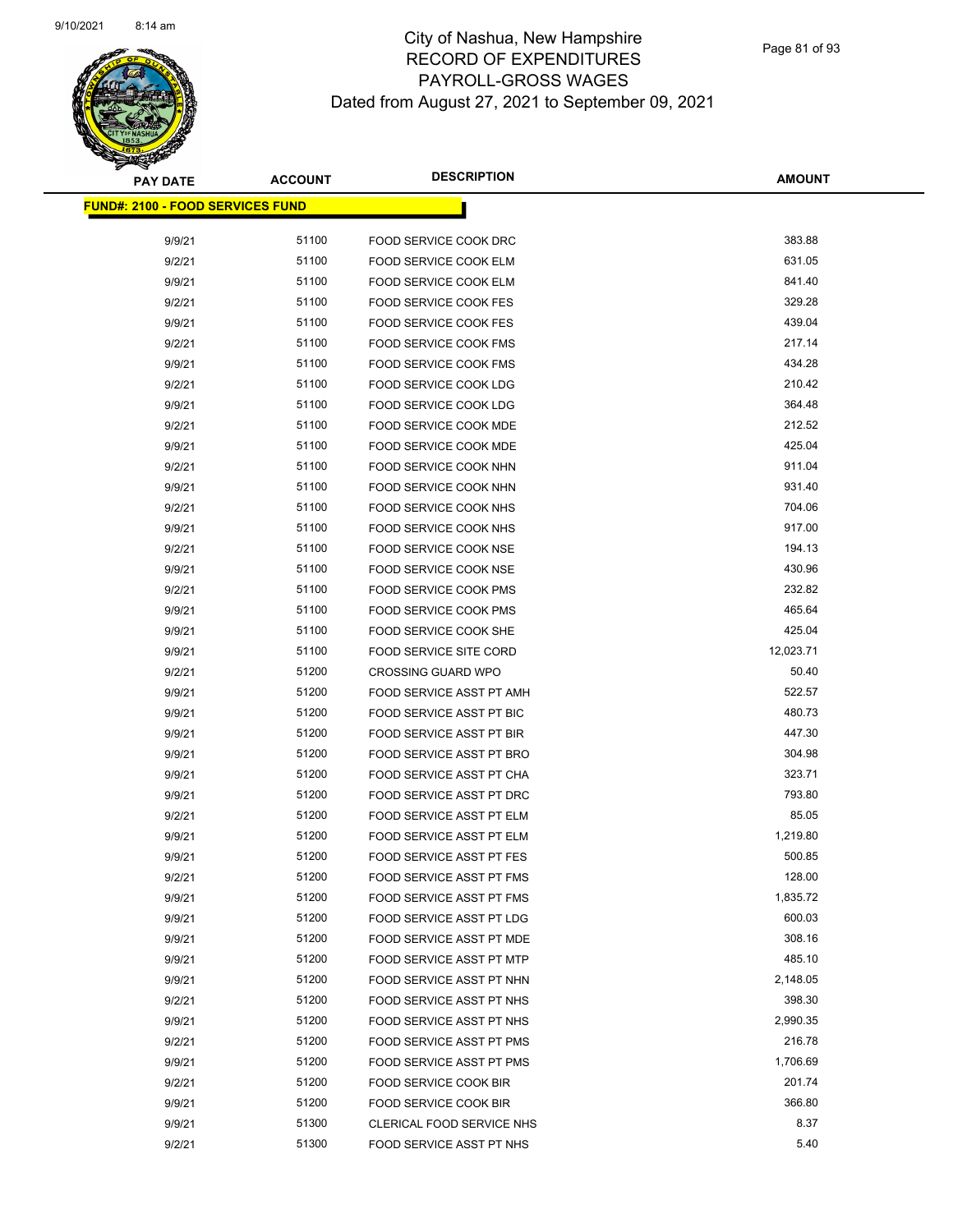# **PAY DATE ACCOUNT DESCRIPTION**

# City of Nashua, New Hampshire RECORD OF EXPENDITURES PAYROLL-GROSS WAGES Dated from August 27, 2021 to September 09, 2021

Page 82 of 93

**AMOUNT**

| 9/9/21                                                                                                                                                                                                                           | 51300 | FOOD SERVICE ASST PT NHS       | 5.27        |
|----------------------------------------------------------------------------------------------------------------------------------------------------------------------------------------------------------------------------------|-------|--------------------------------|-------------|
| 9/9/21                                                                                                                                                                                                                           | 51300 | FOOD SERVICE COOK ELM          | 6.00        |
| 9/9/21                                                                                                                                                                                                                           | 51300 | FOOD SERVICE COOK MDE          | 5.70        |
| 9/2/21                                                                                                                                                                                                                           | 51300 | FOOD SERVICE COOK NHN          | 13.16       |
| 9/9/21                                                                                                                                                                                                                           | 51300 | FOOD SERVICE COOK NHN          | 52.63       |
| 9/2/21                                                                                                                                                                                                                           | 51300 | FOOD SERVICE COOK NHS          | 37.72       |
| 9/9/21                                                                                                                                                                                                                           | 51300 | FOOD SERVICE COOK NHS          | 12.28       |
| 9/9/21                                                                                                                                                                                                                           | 51412 | <b>CROSSING GUARD WPO</b>      | 215.08      |
| 9/9/21                                                                                                                                                                                                                           | 51412 | SUB FOOD SERVICE               | 307.26      |
| <b>TOTAL FUND 2100 - FOOD SERVICES FUND</b>                                                                                                                                                                                      |       |                                | \$49,913.05 |
| <b>FUND#: 2201 - DRIVERS EDUCATION FUND</b>                                                                                                                                                                                      |       |                                |             |
| 9/2/21                                                                                                                                                                                                                           | 51200 | DRIVER INSTRUCTOR              | 445.00      |
| <b>TOTAL FUND 2201 - DRIVERS EDUCATION FUND</b>                                                                                                                                                                                  |       |                                | \$445.00    |
|                                                                                                                                                                                                                                  |       |                                |             |
|                                                                                                                                                                                                                                  |       |                                |             |
|                                                                                                                                                                                                                                  |       |                                |             |
| 9/2/21                                                                                                                                                                                                                           | 51100 | CLERICAL ADULT ED NHN          | 359.91      |
| 9/9/21                                                                                                                                                                                                                           | 51100 | CLERICAL ADULT ED NHN          | 357.12      |
| 7/31/21                                                                                                                                                                                                                          | 51650 | TEACHER SCIENCE NHN            | 110.00      |
|                                                                                                                                                                                                                                  |       |                                | \$827.03    |
|                                                                                                                                                                                                                                  |       |                                |             |
| 7/31/21                                                                                                                                                                                                                          | 51100 | 21 CENTURY ASST COORDINATOR    | 961.55      |
| 7/31/21                                                                                                                                                                                                                          | 51100 | 21 CENTURY ELEM MFAM RES COORD | 2,446.92    |
| 7/31/21                                                                                                                                                                                                                          | 51100 | CLERICAL 21 CENTURY            | 424.08      |
|                                                                                                                                                                                                                                  |       |                                | \$3,832.55  |
|                                                                                                                                                                                                                                  |       |                                |             |
| <b>FUND#: 2207 - ADULT ED/CONTINUING ED</b><br><b>TOTAL FUND 2207 - ADULT ED/CONTINUING ED</b><br><b>FUND#: 2222 - AFTER SCHOOL PROGRAM</b><br>TOTAL FUND 2222 - AFTER SCHOOL PROGRAM<br><b>FUND#: 2252 - DAY CARE</b><br>9/9/21 | 51100 | PANTHER PRESCHOOL DIRECTOR     | 1,151.63    |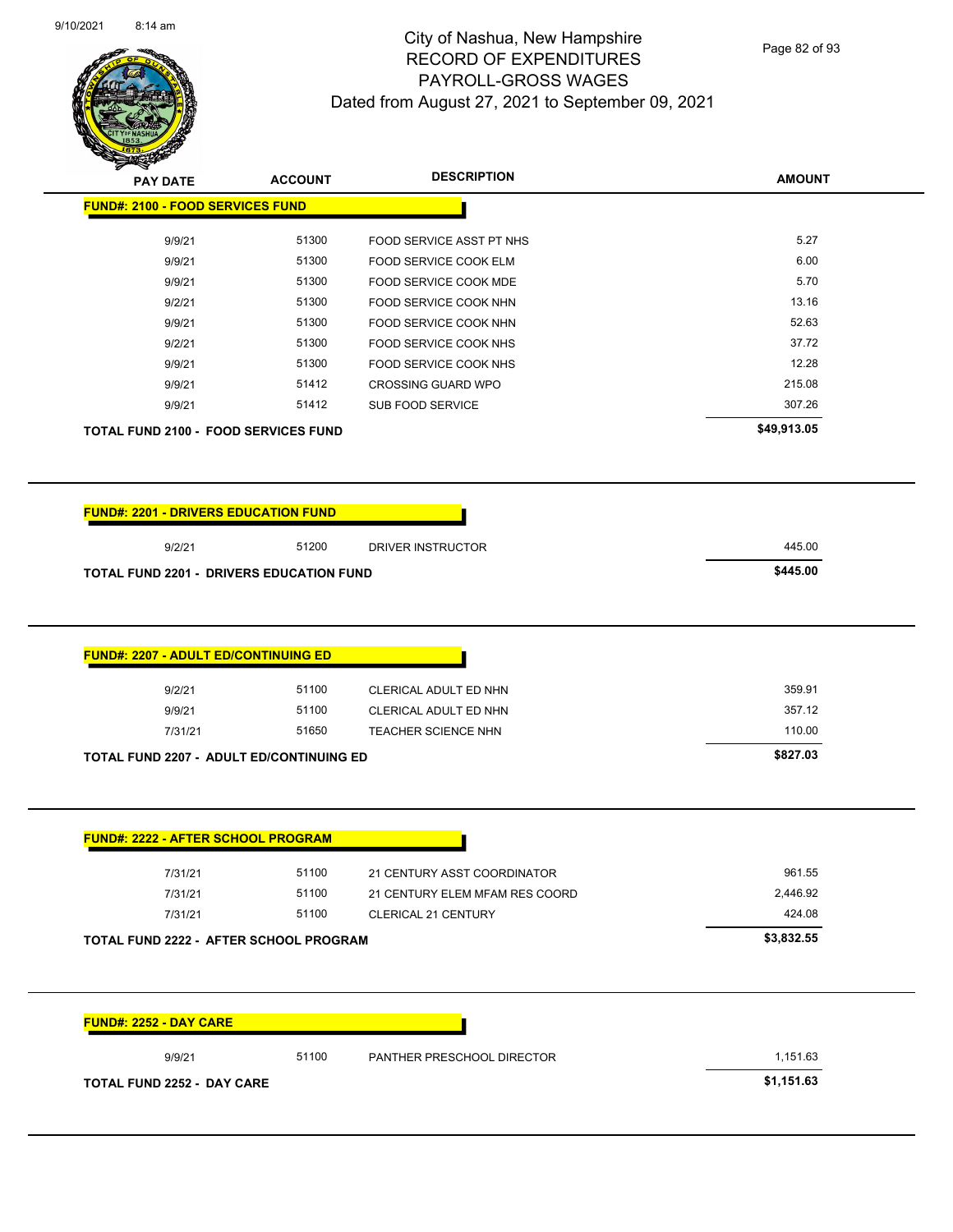

Page 83 of 93

| <b>PAY DATE</b>                                    | <b>ACCOUNT</b> | <b>DESCRIPTION</b>     | <b>AMOUNT</b> |
|----------------------------------------------------|----------------|------------------------|---------------|
| <b>FUND#: 2257 - SPECIAL ED LOCAL</b>              |                |                        |               |
| 9/9/21                                             | 51100          | PARA DW SPEC ED NHS    | 521.04        |
| 9/9/21                                             | 51100          | PARA DW SPEC ED WID    | 362.85        |
| <b>TOTAL FUND 2257 - SPECIAL ED LOCAL</b>          |                |                        | \$883.89      |
|                                                    |                |                        |               |
|                                                    |                |                        |               |
| <b>FUND#: 2503 - PARKS &amp; REC PROGRAMS FUND</b> |                |                        |               |
| 9/2/21                                             | 51100          | PROGRAM COORDINATOR    | 410.80        |
| 9/9/21                                             | 51100          | PROGRAM COORDINATOR    | 410.80        |
| 9/2/21                                             | 51300          | PROGRAM COORDINATOR    | 34.67         |
| 9/9/21                                             | 51300          | PROGRAM COORDINATOR    | 30.81         |
| 9/2/21                                             | 51400          | <b>CAMP COUNSELORS</b> | 900.00        |

| 990.00 |
|--------|
| 600.00 |
|        |

| <b>TOTAL FUND 2505 - PEG ACCESS CHANNELS FUND</b> | \$6,470.20 |                               |          |
|---------------------------------------------------|------------|-------------------------------|----------|
| 9/9/21                                            | 51200      | <b>VIDEOGRAPHER</b>           | 487.50   |
| 9/2/21                                            | 51200      | <b>VIDEOGRAPHER</b>           | 870.00   |
| 9/9/21                                            | 51100      | PEG PROGRAM MANAGER           | 1.329.30 |
| 9/2/21                                            | 51100      | PEG PROGRAM MANAGER           | 1,329.30 |
| 9/9/21                                            | 51100      | ECHANNEL ACCESS ADMINISTRATOR | 1,227.05 |
| 9/2/21                                            | 51100      | ECHANNEL ACCESS ADMINISTRATOR | 1.227.05 |
|                                                   |            |                               |          |

| <b>FUND#: 3035 - FEMA DISASTER ASSIST GRANTS</b>     |       |                    |            |
|------------------------------------------------------|-------|--------------------|------------|
| 9/9/21                                               | 51300 | <b>MVR CLERK I</b> | 6.25       |
| 9/2/21                                               | 51400 | <b>MVR CLERK I</b> | 666.55     |
| 9/9/21                                               | 51400 | <b>MVR CLERK I</b> | 666.55     |
| <b>TOTAL FUND 3035 - FEMA DISASTER ASSIST GRANTS</b> |       |                    | \$1,339.35 |

| <b>FUND#: 3050 - POLICE GRANTS FUND</b> |       |                            |          |
|-----------------------------------------|-------|----------------------------|----------|
| 9/2/21                                  | 51100 | DOMESTIC VIOLENCE ADVOCATE | 1.049.80 |
| 9/9/21                                  | 51100 | DOMESTIC VIOLENCE ADVOCATE | 1.049.80 |
| 9/2/21                                  | 51100 | PATROLMAN ALL RANKS        | 1.597.55 |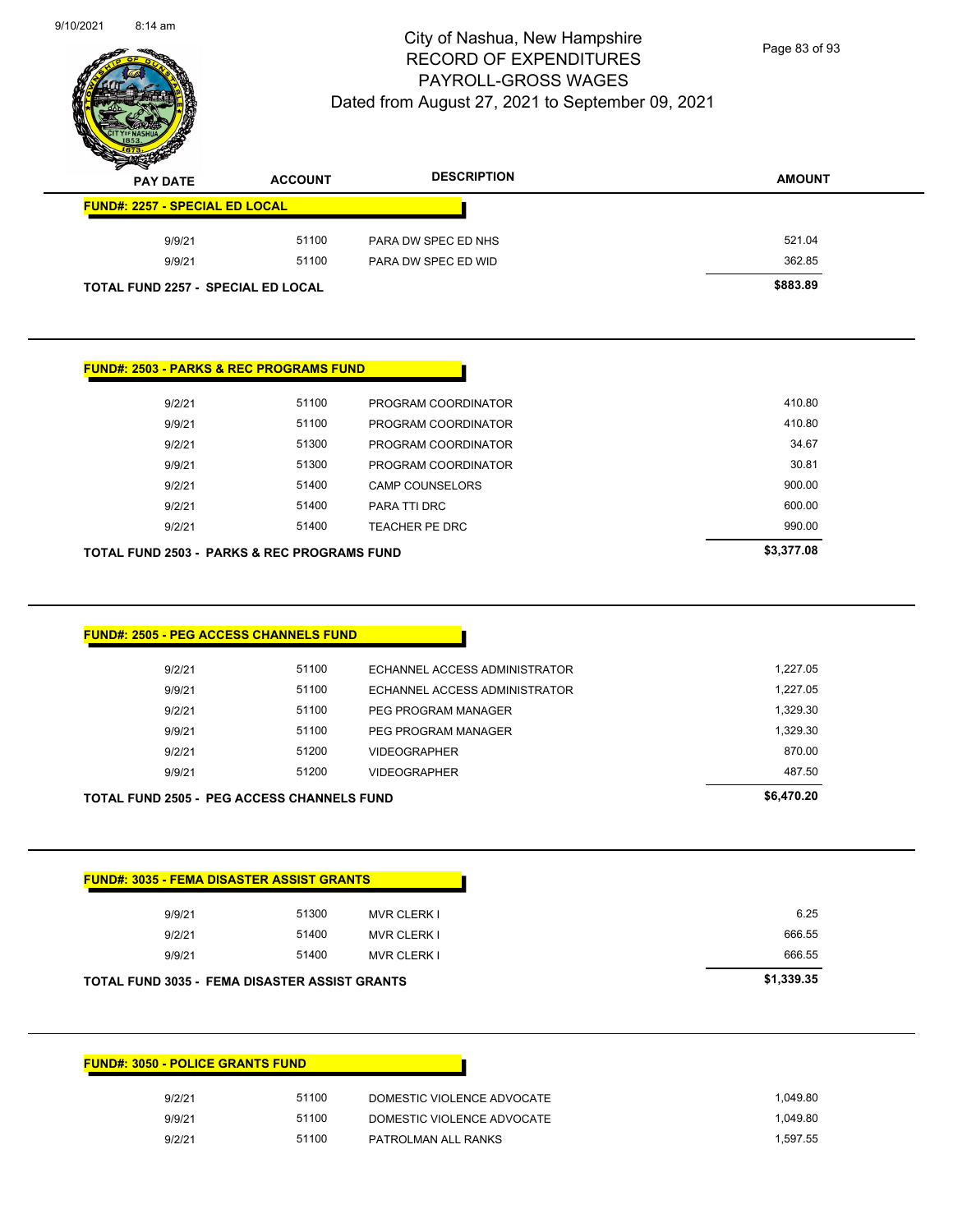

Page 84 of 93

| $\tilde{\phantom{a}}$<br><b>PAY DATE</b>    | <b>ACCOUNT</b> | <b>DESCRIPTION</b>  | <b>AMOUNT</b> |
|---------------------------------------------|----------------|---------------------|---------------|
| <b>FUND#: 3050 - POLICE GRANTS FUND</b>     |                |                     |               |
| 9/9/21                                      | 51100          | PATROLMAN ALL RANKS | 1,597.55      |
| 7/15/21                                     | 51300          | PATROLMAN ALL RANKS | (242.94)      |
| 9/2/21                                      | 51300          | PATROLMAN ALL RANKS | 1,139.78      |
| 9/9/21                                      | 51300          | PATROLMAN ALL RANKS | 415.25        |
| 9/9/21                                      | 51300          | <b>SERGEANT</b>     | 117.16        |
| <b>TOTAL FUND 3050 - POLICE GRANTS FUND</b> |                |                     | \$6,723.95    |

### **FUND#: 3068 - COMMUNITY SERVICES GRANTS FUND**

| 9/2/21 | 51100 | BEHAVIORAL HEALTH STRATEGIST                    | 1,211.90 |
|--------|-------|-------------------------------------------------|----------|
| 9/9/21 | 51100 | BEHAVIORAL HEALTH STRATEGIST                    | 1,211.90 |
| 9/2/21 | 51100 | BILINGUAL BICULTURAL COMMUNITY HEALTH WORKER    | 3,407.32 |
| 9/9/21 | 51100 | BILINGUAL BICULTURAL COMMUNITY HEALTH WORKER    | 3,423.07 |
| 9/2/21 | 51100 | BILINGUAL COMM HEALTH WORKER                    | 546.21   |
| 9/9/21 | 51100 | BILINGUAL COMM HEALTH WORKER                    | 542.79   |
| 9/2/21 | 51100 | COMMUNITY SERVICES PROGRAM ADMINISTRATIVE ASSIS | 888.70   |
| 9/9/21 | 51100 | COMMUNITY SERVICES PROGRAM ADMINISTRATIVE ASSIS | 888.72   |
| 9/2/21 | 51100 | <b>EPIDEMIOLOGIST</b>                           | 173.35   |
| 9/9/21 | 51100 | <b>EPIDEMIOLOGIST</b>                           | 173.35   |
| 9/2/21 | 51100 | PUB HEALTH NET SVS COORD                        | 1,310.90 |
| 9/9/21 | 51100 | PUB HEALTH NET SVS COORD                        | 1,310.90 |
| 9/2/21 | 51300 | BILINGUAL BICULTURAL COMMUNITY HEALTH WORKER    | 290.22   |
| 9/9/21 | 51300 | BILINGUAL BICULTURAL COMMUNITY HEALTH WORKER    | 40.02    |
| 9/2/21 | 51300 | BILINGUAL COMM HEALTH WORKER                    | 35.84    |
| 9/2/21 | 51300 | COMMUNITY SERVICES PROGRAM ADMINISTRATIVE ASSIS | 8.33     |
| 9/2/21 | 51412 | COM SVS COVID-19 VACCINE RESPONSE SUPPORT       | 94.26    |
| 9/9/21 | 51412 | COM SVS COVID-19 VACCINE RESPONSE SUPPORT       | 25.14    |
| 9/2/21 | 51412 | COMMUNITY SERVICES ELC COVID-19 RESPONSE SUPPOF | 1,100.52 |
| 9/9/21 | 51412 | COMMUNITY SERVICES ELC COVID-19 RESPONSE SUPPOF | 1,100.52 |
| 9/9/21 | 51412 | <b>NURSE ELM</b>                                | 193.86   |
| 9/2/21 | 51412 | <b>NURSE PER DIEM</b>                           | 268.55   |

**TOTAL FUND 3068 - COMMUNITY SERVICES GRANTS FUND \$18,246.37** 

### **FUND#: 3070 - COMMUNITY HEALTH GRANTS FUND**

| 9/2/21 | 51100 | BILINGUAL COMM HEALTH WORKER | 327.70   |
|--------|-------|------------------------------|----------|
| 9/9/21 | 51100 | BILINGUAL COMM HEALTH WORKER | 325.65   |
| 9/2/21 | 51100 | PUB HEALTH NURSE             | 1.310.90 |
| 9/9/21 | 51100 | PUB HEALTH NURSE             | 1.310.90 |
| 9/2/21 | 51300 | BILINGUAL COMM HEALTH WORKER | 21.51    |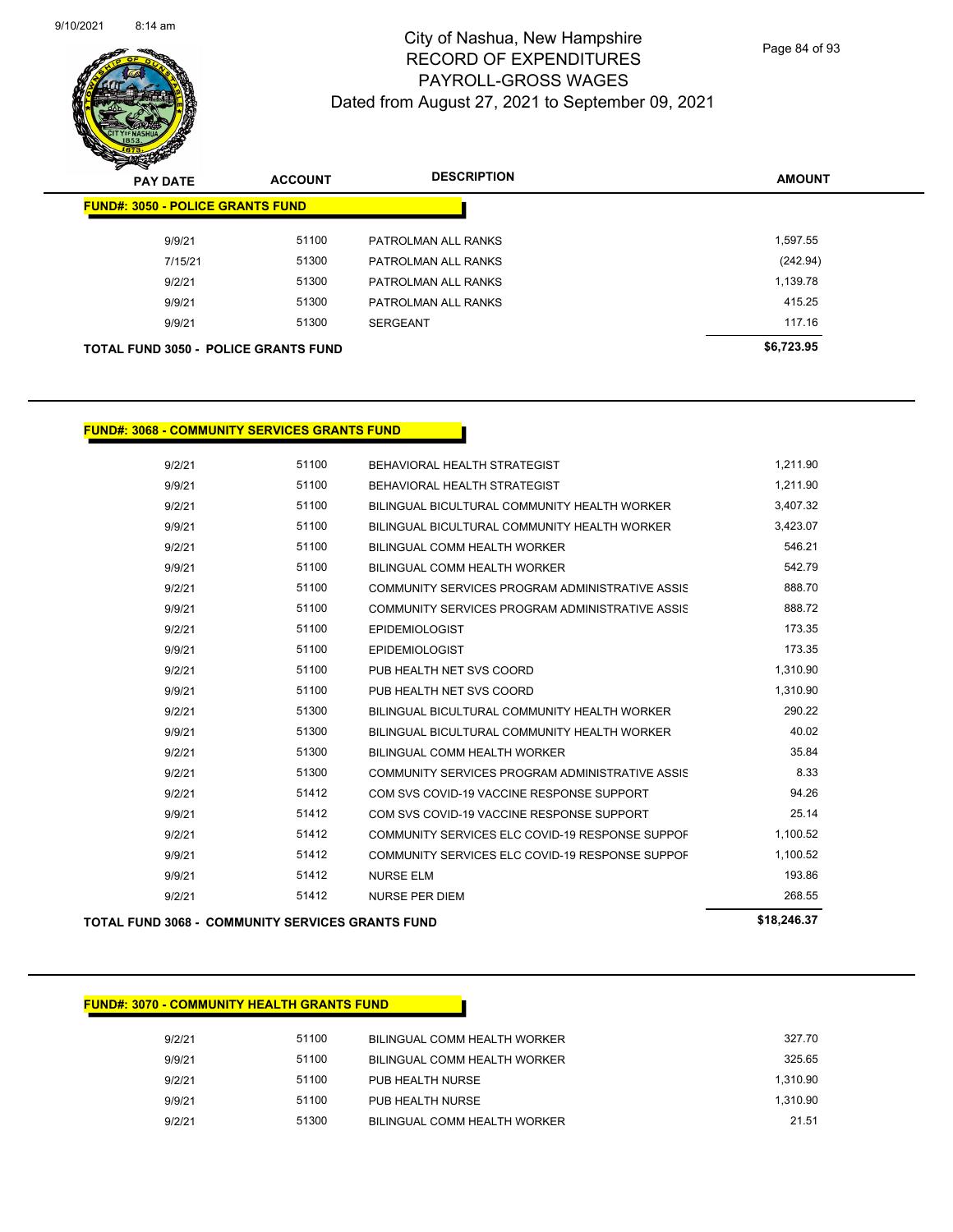

| <b>FUND#: 3090 - URBAN PROGRAM GRANTS FUND</b>     |       |                                    |             |
|----------------------------------------------------|-------|------------------------------------|-------------|
| 9/2/21                                             | 51100 | CODE ENFORCEMENT OFFICER II        | 513.95      |
| 9/9/21                                             | 51100 | <b>CODE ENFORCEMENT OFFICER II</b> | 513.95      |
| 9/2/21                                             | 51100 | <b>GRANT MGMT SPECIALIST</b>       | 1,159.70    |
| 9/9/21                                             | 51100 | <b>GRANT MGMT SPECIALIST</b>       | 1,159.70    |
| 9/2/21                                             | 51100 | <b>MANAGER URBAN PROGRAMS</b>      | 1,738.30    |
| 9/9/21                                             | 51100 | MANAGER URBAN PROGRAMS             | 1,738.30    |
| 9/2/21                                             | 51100 | PROGRAM COORDINATOR LP&HH          | 1,347.50    |
| 9/9/21                                             | 51100 | PROGRAM COORDINATOR LP&HH          | 1,347.50    |
| 9/2/21                                             | 51100 | PROJECT ADMINISTRATOR              | 1,186.35    |
| 9/9/21                                             | 51100 | PROJECT ADMINISTRATOR              | 1,186.35    |
| 9/2/21                                             | 51100 | PROJECT ADMINISTRATOR LP&HH        | 1,321.05    |
| 9/9/21                                             | 51100 | PROJECT ADMINISTRATOR LP&HH        | 1,321.05    |
| 9/2/21                                             | 51100 | PROJECT SPECIALIST URBAN PROGR     | 1,257.10    |
| 9/9/21                                             | 51100 | PROJECT SPECIALIST URBAN PROGR     | 1,257.10    |
| <b>TOTAL FUND 3090 - URBAN PROGRAM GRANTS FUND</b> |       |                                    | \$17,047.90 |

| 9/2/21 | 51100 | <b>TRANSIT ADMINISTRATOR</b>          | 1,890.60 |
|--------|-------|---------------------------------------|----------|
| 9/9/21 | 51100 | <b>TRANSIT ADMINISTRATOR</b>          | 1,890.60 |
| 9/2/21 | 51100 | <b>TRANSIT FINANCE COORDINATOR</b>    | 1,374.40 |
| 9/9/21 | 51100 | <b>TRANSIT FINANCE COORDINATOR</b>    | 1,374.40 |
| 9/2/21 | 51100 | <b>TRANSIT FLEET FACILITIES SUPV</b>  | 1,159.70 |
| 9/9/21 | 51100 | <b>TRANSIT FLEET FACILITIES SUPV</b>  | 1,159.70 |
| 9/2/21 | 51100 | <b>TRANSIT MECHANICS</b>              | 2,129.93 |
| 9/9/21 | 51100 | <b>TRANSIT MECHANICS</b>              | 2,129.73 |
| 9/2/21 | 51100 | <b>TRANSIT MOBILITY MANAGER</b>       | 1,050.30 |
| 9/9/21 | 51100 | <b>TRANSIT MOBILITY MANAGER</b>       | 1,050.30 |
| 9/2/21 | 51100 | <b>TRANSIT OPERATIONS COORDINATOR</b> | 1,115.20 |
| 9/9/21 | 51100 | <b>TRANSIT OPERATIONS COORDINATOR</b> | 1,115.20 |
| 9/2/21 | 51100 | <b>TRANSIT UTILITY SERVICE WORKER</b> | 798.35   |
| 9/9/21 | 51100 | <b>TRANSIT UTILITY SERVICE WORKER</b> | 798.35   |
| 9/2/21 | 51100 | <b>TRANSPORTATION ANALYST</b>         | 193.50   |
| 9/9/21 | 51100 | <b>TRANSPORTATION ANALYST</b>         | 193.50   |
| 9/2/21 | 51300 | <b>TRANSIT MECHANICS</b>              | 341.66   |
| 9/9/21 | 51300 | <b>TRANSIT MECHANICS</b>              | 331.91   |
| 9/2/21 | 51300 | <b>TRANSIT UTILITY SERVICE WORKER</b> | 37.41    |
| 9/9/21 | 51300 | <b>TRANSIT UTILITY SERVICE WORKER</b> | 74.84    |

Page 85 of 93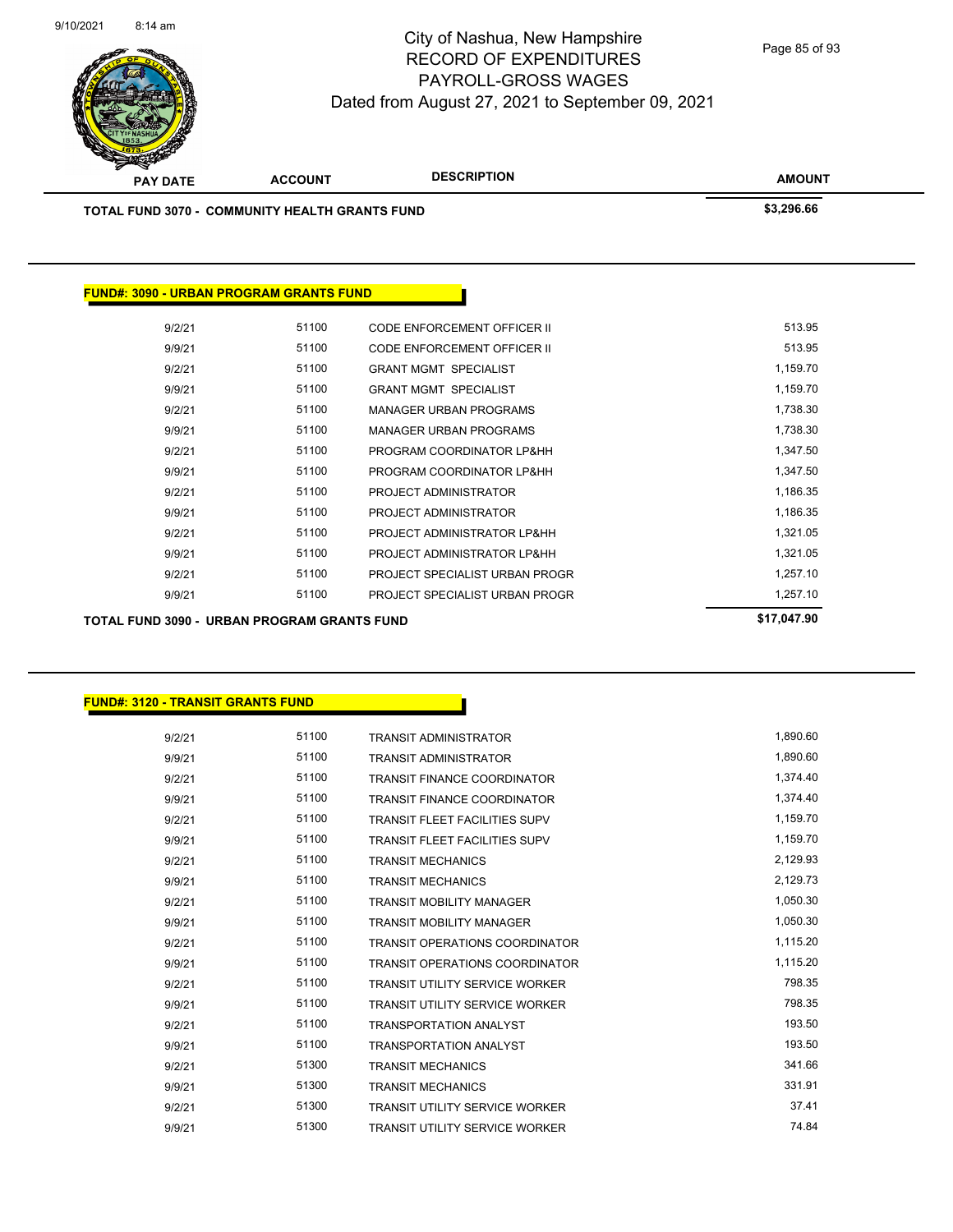

 $\overline{\phantom{0}}$ 

| <b>PAY DATE</b>                              | <b>ACCOUNT</b> | <b>DESCRIPTION</b>             | <b>AMOUNT</b> |
|----------------------------------------------|----------------|--------------------------------|---------------|
| <b>TOTAL FUND 3120 - TRANSIT GRANTS FUND</b> |                |                                | \$20,209.58   |
|                                              |                |                                |               |
|                                              |                |                                |               |
|                                              |                |                                |               |
| <b>FUND#: 3800 - SCHOOL GRANTS FUND</b>      |                |                                |               |
| 7/31/21                                      | 51100          | 21 CENTURY ASST COORDINATOR    | (961.55)      |
| 9/9/21                                       | 51100          | 21 CENTURY ASST COORDINATOR    | 1,923.10      |
| 7/31/21                                      | 51100          | 21 CENTURY ELEM MFAM RES COORD | (2,446.92)    |
| 9/9/21                                       | 51100          | 21 CENTURY ELEM MFAM RES COORD | 8,918.89      |
| 9/9/21                                       | 51100          | ASSISTANT PRINCIPAL AMH        | 1,437.50      |
| 9/9/21                                       | 51100          | ASSISTANT PRINCIPAL DR CRSP    | 1,461.60      |
| 9/9/21                                       | 51100          | ASSISTANT PRINCIPAL MTP        | 1,485.60      |
| 7/31/21                                      | 51100          | <b>CLERICAL 21 CENTURY</b>     | (424.08)      |
| 8/30/21                                      | 51100          | <b>CLERICAL 21 CENTURY</b>     | 979.29        |
| 9/9/21                                       | 51100          | <b>CLERICAL 21 CENTURY</b>     | 898.38        |
| 9/9/21                                       | 51100          | <b>DIRECTOR TITLE 1</b>        | 3,379.30      |
| 9/9/21                                       | 51100          | ELL OUTREACH WORKER HOURLY     | 304.68        |
| 9/9/21                                       | 51100          | HOME SCHOOL CORD TTI           | 2,767.47      |
| 9/2/21                                       | 51100          | <b>HOMELESS LIASION</b>        | 1,492.43      |
| 9/9/21                                       | 51100          | <b>HOMELESS LIASION</b>        | 1,195.92      |
| 9/9/21                                       | 51100          | LICENSED PRACTICAL NURSE NHS   | 1,496.12      |
| 9/9/21                                       | 51100          | OFFICE MANAGER TITLE 1         | 1,607.60      |
| 9/9/21                                       | 51100          | PARA INST LDG                  | 467.30        |
| 9/9/21                                       | 51100          | PARA INST SHE                  | 389.48        |
| 9/9/21                                       | 51100          | PARA TTI AMH                   | 1,209.94      |
| 9/9/21                                       | 51100          | PARA TTI DRC                   | 685.58        |
| 9/9/21                                       | 51100          | PARA TTI LDG                   | 1,933.39      |
| 9/9/21                                       | 51100          | PARA TTI MTP                   | 346.25        |
| 9/9/21                                       | 51100          | PEER COACH                     | 12,674.03     |
| 9/9/21                                       | 51100          | PRINCIPAL SHE                  | 1,793.30      |
| 9/9/21                                       | 51100          | <b>SEL TITLE 1 - LDG</b>       | 3,409.60      |
| 9/9/21                                       | 51100          | SIGN LANGUAGE INTERPRETER      | 975.80        |
| 9/9/21                                       | 51100          | SOCIAL WORKER                  | 12,429.89     |
| 9/9/21                                       | 51100          | SUB TEACHER                    | 805.00        |
| 9/9/21                                       | 51100          | TEACHER BEHAVIOR SPEC WID      | 2,979.48      |
| 9/9/21                                       | 51100          | <b>TEACHER DWSE BRO</b>        | 1,888.78      |
| 9/9/21                                       | 51100          | TEACHER DWSE CHA               | 3,932.46      |
| 9/9/21                                       | 51100          | <b>TEACHER DWSE ELM</b>        | 2,029.27      |
| 9/9/21                                       | 51100          | <b>TEACHER DWSE MDE</b>        | 1,674.17      |
| 9/9/21                                       | 51100          | TEACHER DWSE NHS               | 5,248.87      |
| 9/9/21                                       | 51100          | <b>TEACHER GR4 DRC</b>         | 1,605.17      |
| 9/9/21                                       | 51100          | TEACHER PRESCHOOL BRO          | 2,979.48      |
| 9/9/21                                       | 51100          | TEACHER PRESCHOOL NHS          | 2,283.59      |
| 9/9/21                                       | 51100          | <b>TEACHER SPED AMH</b>        | 1,744.91      |
| 9/9/21                                       | 51100          | TEACHER SPED BIC               | 2,168.59      |
| 9/9/21                                       | 51100          | <b>TEACHER SPED BRO</b>        | 1,792.59      |
|                                              |                |                                |               |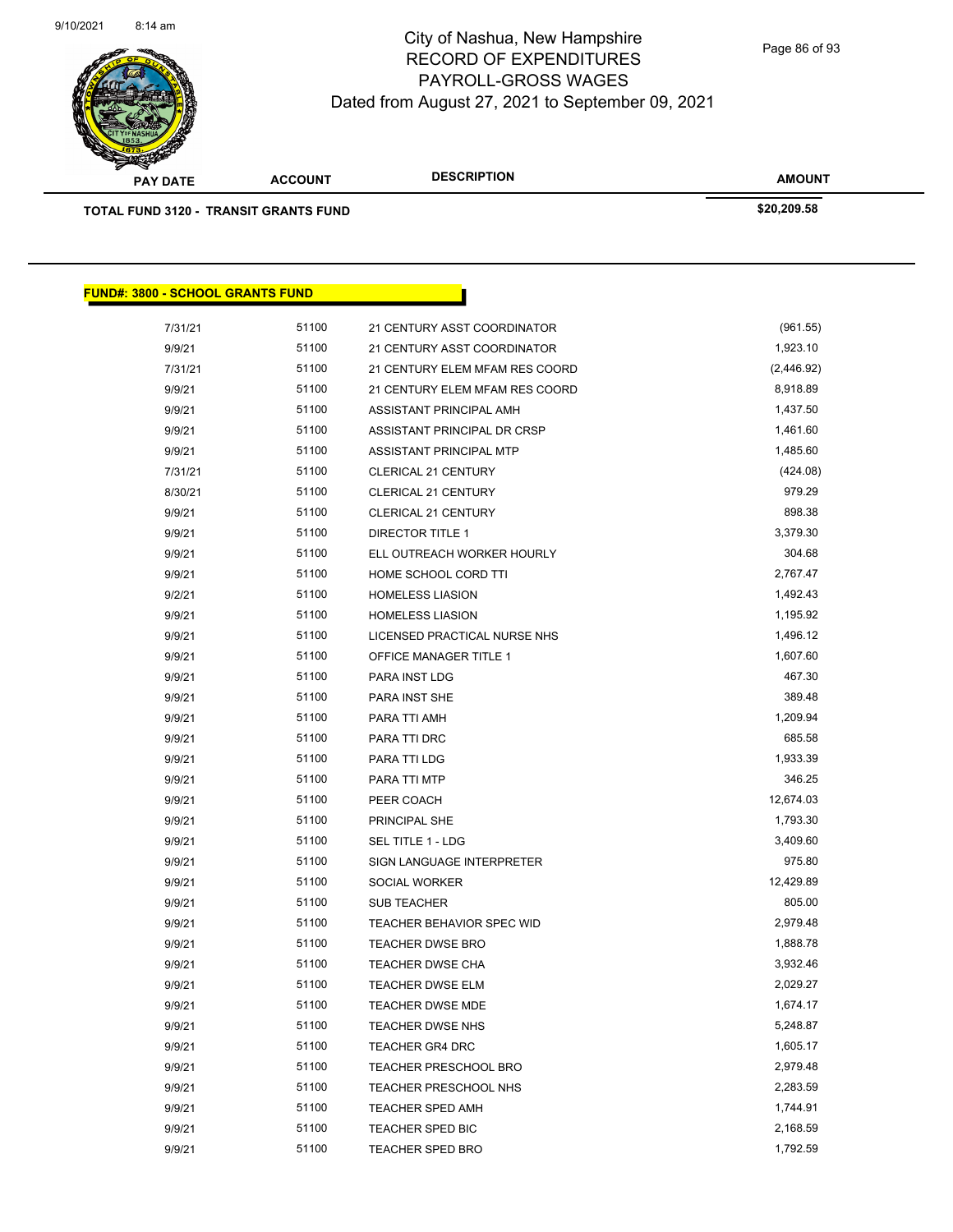

Page 87 of 93

| <b>PAY DATE</b>                             | <b>ACCOUNT</b> | <b>DESCRIPTION</b>         | <b>AMOUNT</b> |
|---------------------------------------------|----------------|----------------------------|---------------|
| <b>FUND#: 3800 - SCHOOL GRANTS FUND</b>     |                |                            |               |
| 9/9/21                                      | 51100          | <b>TEACHER SPED DRC</b>    | 1,899.91      |
| 9/9/21                                      | 51100          | <b>TEACHER SPED FES</b>    | 3,420.22      |
| 9/9/21                                      | 51100          | <b>TEACHER SPED FMS</b>    | 2,876.80      |
| 9/9/21                                      | 51100          | TEACHER SPED LDG           | 1,605.17      |
| 9/9/21                                      | 51100          | TEACHER SPED MDE           | 2,168.59      |
| 9/9/21                                      | 51100          | <b>TEACHER SPED NHN</b>    | 9,904.41      |
| 9/9/21                                      | 51100          | TEACHER SPED NHS           | 2,091.50      |
| 9/9/21                                      | 51100          | <b>TEACHER SPED NSE</b>    | 6,624.70      |
| 9/9/21                                      | 51100          | TEACHER SPED PMS           | 5,539.81      |
| 9/9/21                                      | 51100          | <b>TEACHER TTIDRC</b>      | 3,734.31      |
| 9/9/21                                      | 51100          | TITLE ONE PARA FES         | 1,280.08      |
| 9/9/21                                      | 51200          | ELL OUTREACH WORKER HOURLY | 182.82        |
| 9/9/21                                      | 51200          | HOME SCHOOL CORD TTI       | 1,323.71      |
| 9/9/21                                      | 51200          | PARA ELL ELM               | 315.09        |
| 9/9/21                                      | 51200          | <b>TEACHER READ WID</b>    | 1,842.91      |
| 9/9/21                                      | 51200          | <b>TEACHER TTI AMH</b>     | 7,248.37      |
| 9/9/21                                      | 51200          | <b>TEACHER TTI FES</b>     | 1,411.60      |
| 9/9/21                                      | 51200          | <b>TEACHER TTI LDG</b>     | 7,367.58      |
| 9/9/21                                      | 51200          | <b>TEACHER TTI MTP</b>     | 5,717.58      |
| 9/9/21                                      | 51200          | <b>TEACHER TTI NURSERY</b> | 5,740.21      |
| 9/9/21                                      | 51200          | <b>TEACHER TTI SHE</b>     | 2,383.58      |
| 9/9/21                                      | 51200          | <b>TEACHER TTIDRC</b>      | 5,055.09      |
| 9/2/21                                      | 51650          | ADULT ED DIPOLMA TEACHER   | 100.00        |
| 9/2/21                                      | 51650          | DRIVER INSTRUCTOR          | 50.00         |
| 9/2/21                                      | 51650          | HOME SCHOOL CORD TTI       | 1,825.00      |
| 9/9/21                                      | 51650          | HOME SCHOOL CORD TTI       | 575.00        |
| 9/2/21                                      | 51650          | LUNCH MONITOR NHN          | 156.25        |
| 9/9/21                                      | 51650          | PEER COACH                 | 1,800.00      |
| 9/9/21                                      | 51650          | TEACHER ECE NHS            | 200.00        |
| 9/9/21                                      | 51650          | <b>TEACHER ELL LDG</b>     | 1,075.00      |
| 9/9/21                                      | 51650          | <b>TEACHER ELL NHS</b>     | 1,300.00      |
| 9/9/21                                      | 51650          | <b>TEACHER GR5 MDE</b>     | 300.00        |
| 9/9/21                                      | 51650          | <b>TEACHER GR6 FMS</b>     | 600.00        |
| 9/9/21                                      | 51650          | <b>TEACHER SCIENCE ELM</b> | 1,200.00      |
| 7/31/21                                     | 51650          | <b>TEACHER SCIENCE NHN</b> | (110.00)      |
| 9/9/21                                      | 51650          | <b>TEACHER SCIENCE NHN</b> | 1,500.00      |
| 9/9/21                                      | 51650          | <b>TEACHER SCIENCE NHS</b> | 600.00        |
| 9/9/21                                      | 51650          | <b>TEACHER SCIENCE PMS</b> | 1,200.00      |
| 9/9/21                                      | 51650          | <b>TEACHER SPED NHN</b>    | 600.00        |
| 9/9/21                                      | 51650          | TEACHER SPED NHS           | 600.00        |
| <b>TOTAL FUND 3800 - SCHOOL GRANTS FUND</b> |                |                            | \$186,267.54  |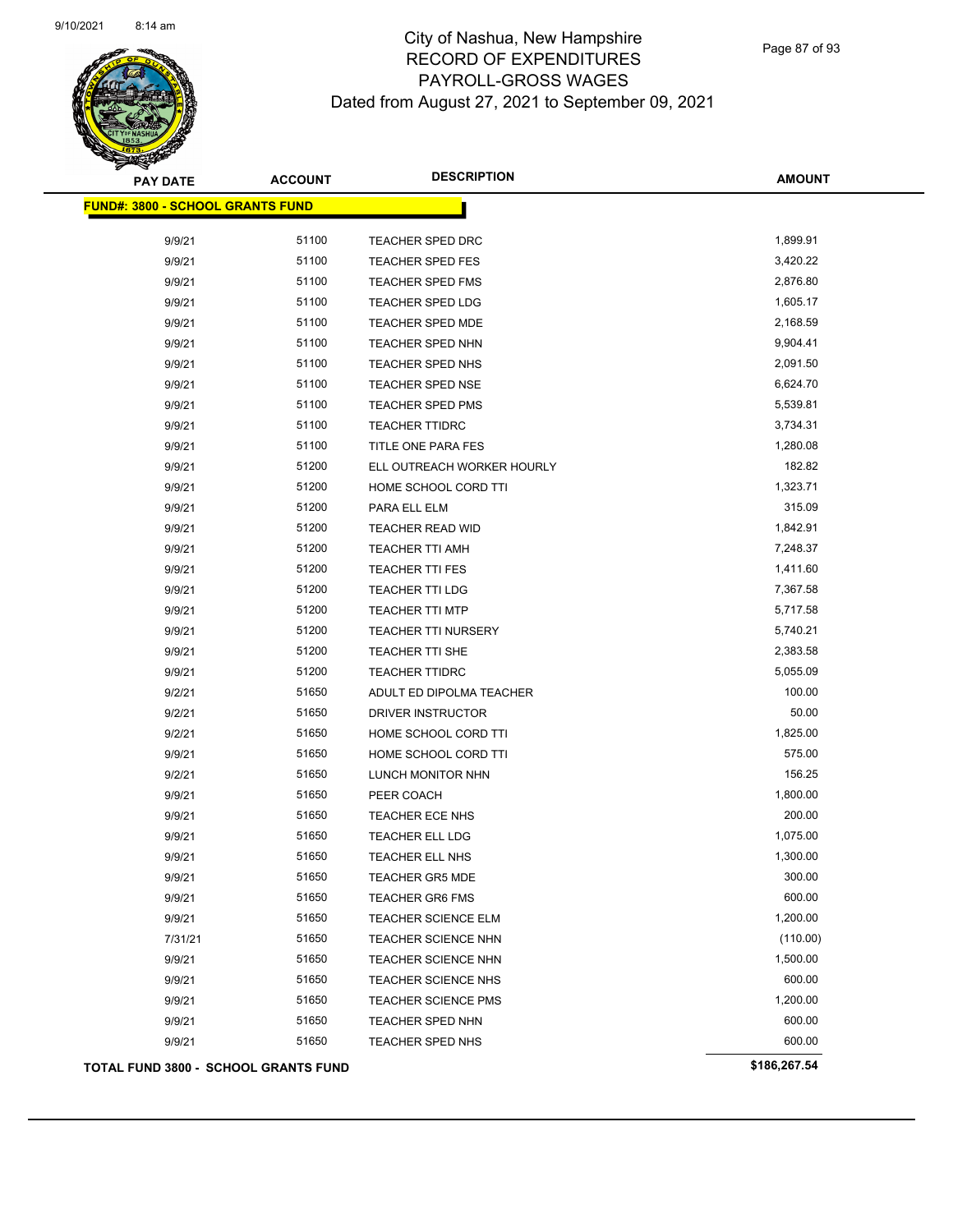

Page 88 of 93

| <b>FUND#: 3810 - FOOD SERVICE GRANTS FUND</b>     |       |                                     |          |
|---------------------------------------------------|-------|-------------------------------------|----------|
| 9/9/21                                            | 51650 | FOOD SERVICE ASST PT AMH            | 81.78    |
| 9/9/21                                            | 51650 | FOOD SERVICE ASST PT BIR            | 50.40    |
| 9/9/21                                            | 51650 | FOOD SERVICE ASST PT BRO            | 53.04    |
| 9/9/21                                            | 51650 | FOOD SERVICE ASST PT DRC            | 37.80    |
| 9/9/21                                            | 51650 | FOOD SERVICE ASST PT ELM            | 37.80    |
| 9/9/21                                            | 51650 | FOOD SERVICE ASST PT FES            | 37.80    |
| 9/9/21                                            | 51650 | <b>FOOD SERVICE ASST PT LDG</b>     | 26.26    |
| 9/9/21                                            | 51650 | FOOD SERVICE ASST PT MTP            | 75.60    |
| <b>TOTAL FUND 3810 - FOOD SERVICE GRANTS FUND</b> |       |                                     | \$400.48 |
| 9/2/21                                            | 51100 | <b>MVR CLERK II</b>                 | 346.25   |
| <b>FUND#: 4010 - MOTOR VEHICLE ADMIN FUND</b>     |       |                                     |          |
|                                                   |       |                                     |          |
|                                                   |       |                                     |          |
| 9/9/21                                            | 51100 | <b>MVR CLERK II</b>                 | 346.25   |
| TOTAL FUND 4010 - MOTOR VEHICLE ADMIN FUND        |       |                                     | \$692.50 |
| <b>FUND#: 4030 - POLICE SPECIAL DETAILS FUND</b>  |       |                                     |          |
| 9/2/21                                            | 51710 | 1ST YR OFFICERS CERTIFIED SPEC      | 704.45   |
| 9/2/21                                            | 51710 | 1st YR SPECIAL OFFICER CERTIFIED II | 1,399.41 |
| 9/9/21                                            | 51710 | 1st YR SPECIAL OFFICER CERTIFIED II | 301.91   |
| 9/2/21                                            | 51710 | PATROLMAN ALL RANKS                 | 7,672.33 |
| 9/9/21                                            | 51710 | PATROLMAN ALL RANKS                 | 8,041.34 |
| 9/2/21                                            | 51712 | PATROLMAN ALL RANKS                 | 719.54   |
| 9/9/21                                            | 51712 | <b>SERGEANT</b>                     | 1,603.52 |

| 9/2/21                                 | 51300                                                 | <b>PATROLMAN ALL RANKS</b> | 1,800.83   |
|----------------------------------------|-------------------------------------------------------|----------------------------|------------|
| 9/9/21                                 | 51300                                                 | PATROLMAN ALL RANKS        | 1,571.85   |
|                                        | <b>TOTAL FUND 4035 - POLICE OVERTIME BILLING FUND</b> |                            |            |
|                                        |                                                       |                            | \$3,372.68 |
|                                        |                                                       |                            |            |
|                                        |                                                       |                            |            |
|                                        |                                                       |                            |            |
|                                        |                                                       |                            |            |
| <b>FUND#: 4601 - EDA CARES ACT RLF</b> |                                                       |                            |            |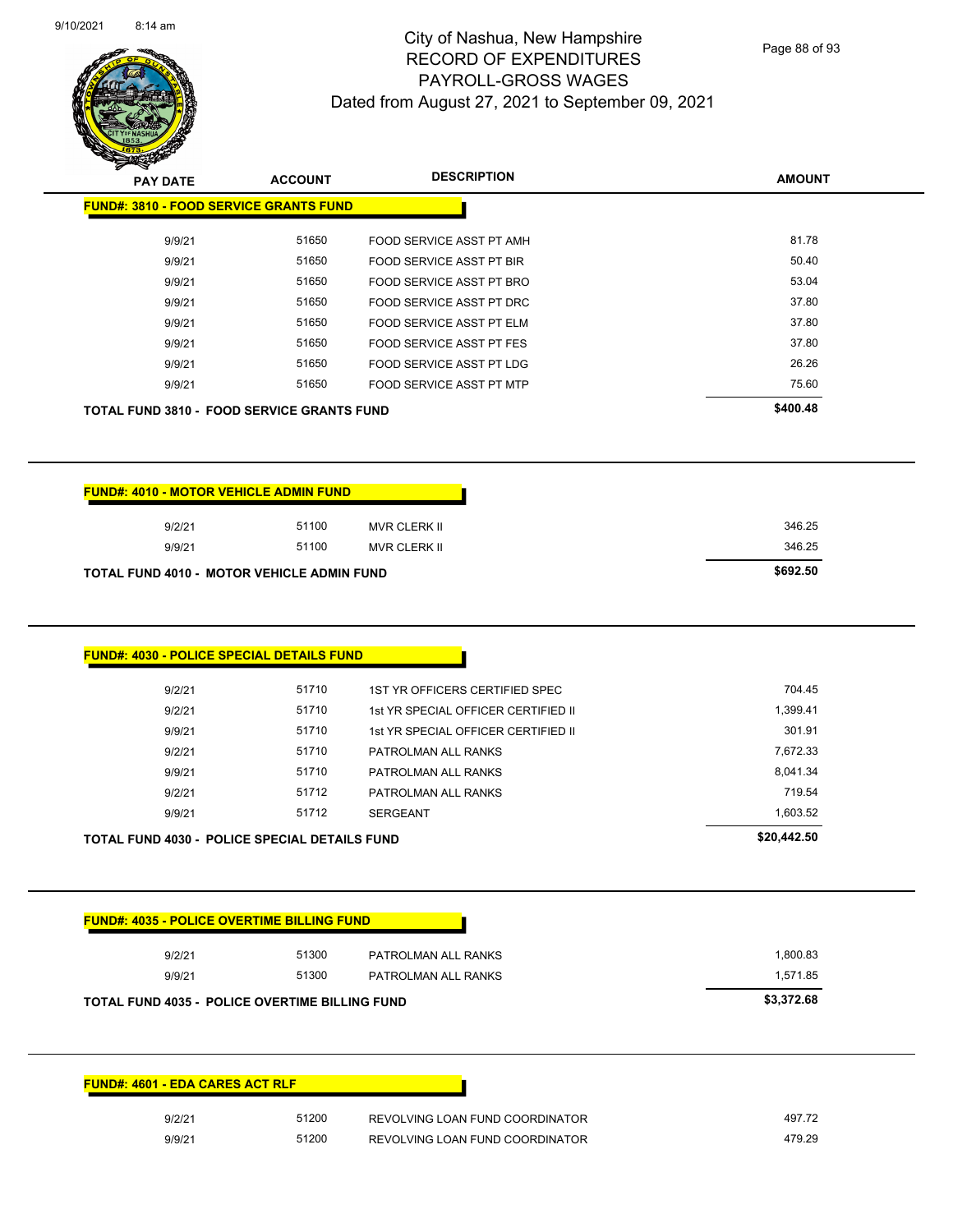

| <b>SHOW SHOW THAT A REPORT</b><br><b>PAY DATE</b> | <b>ACCOUNT</b>                             | <b>DESCRIPTION</b> | <b>AMOUNT</b> |
|---------------------------------------------------|--------------------------------------------|--------------------|---------------|
|                                                   | <b>TOTAL FUND 4601 - EDA CARES ACT RLF</b> |                    | \$977.01      |

| <u> FUND#: 6000 - SOLID WASTE FUND</u> |       |                                    |          |
|----------------------------------------|-------|------------------------------------|----------|
| 9/2/21                                 | 51100 | ADMINISTRATIVE ASSISTANT II        | 1,720.75 |
| 9/9/21                                 | 51100 | ADMINISTRATIVE ASSISTANT II        | 1,720.75 |
| 9/2/21                                 | 51100 | ASSISTANT DIRECTOR OF PUBLIC WORKS | 229.05   |
| 9/9/21                                 | 51100 | ASSISTANT DIRECTOR OF PUBLIC WORKS | 229.05   |
| 9/2/21                                 | 51100 | AUTOMATED TRASH COLLECTION OPR     | 5,267.68 |
| 9/9/21                                 | 51100 | AUTOMATED TRASH COLLECTION OPR     | 5,302.00 |
| 9/2/21                                 | 51100 | <b>CITY ENGINEER</b>               | 392.65   |
| 9/9/21                                 | 51100 | <b>CITY ENGINEER</b>               | 392.65   |
| 9/2/21                                 | 51100 | <b>COLLECTION EQUIP OPR</b>        | 8,048.48 |
| 9/9/21                                 | 51100 | <b>COLLECTION EQUIP OPR</b>        | 8,037.04 |
| 9/2/21                                 | 51100 | COLLECTION EQUIP OPR LANDFILL      | 2,101.60 |
| 9/9/21                                 | 51100 | COLLECTION EQUIP OPR LANDFILL      | 2,101.61 |
| 9/2/21                                 | 51100 | DEPUTY CITY ENGINEER               | 92.05    |
| 9/9/21                                 | 51100 | DEPUTY CITY ENGINEER               | 92.05    |
| 9/2/21                                 | 51100 | <b>DIRECTOR PUBLIC WORKS</b>       | 286.30   |
| 9/9/21                                 | 51100 | DIRECTOR PUBLIC WORKS              | 286.30   |
| 9/2/21                                 | 51100 | DPW BILLING ACCOUNTANT             | 535.70   |
| 9/9/21                                 | 51100 | DPW BILLING ACCOUNTANT             | 535.70   |
| 9/2/21                                 | 51100 | DPW COLLECTIONS SPEC III           | 435.89   |
| 9/9/21                                 | 51100 | DPW COLLECTIONS SPEC III           | 435.89   |
| 9/2/21                                 | 51100 | DPW CONTRACT ADMINISTRATOR         | 130.60   |
| 9/9/21                                 | 51100 | DPW CONTRACT ADMINISTRATOR         | 130.61   |
| 9/2/21                                 | 51100 | <b>ENVIRONMENTAL ENGINEER</b>      | 3,453.85 |
| 9/9/21                                 | 51100 | <b>ENVIRONMENTAL ENGINEER</b>      | 3,453.85 |
| 9/2/21                                 | 51100 | <b>EQUIPMENT OPR LANDFILL</b>      | 4,266.80 |
| 9/9/21                                 | 51100 | <b>EQUIPMENT OPR LANDFILL</b>      | 4,266.80 |
| 9/2/21                                 | 51100 | <b>EXECUTIVE ASSISTANT</b>         | 184.05   |
| 9/9/21                                 | 51100 | <b>EXECUTIVE ASSISTANT</b>         | 184.05   |
| 9/2/21                                 | 51100 | FINANCE AND ADMIN MANAGER          | 460.15   |
| 9/9/21                                 | 51100 | FINANCE AND ADMIN MANAGER          | 460.15   |
| 9/2/21                                 | 51100 | FLEET MANAGER STREET DEPT          | 365.00   |
| 9/9/21                                 | 51100 | FLEET MANAGER STREET DEPT          | 365.00   |
| 9/2/21                                 | 51100 | LICENSED SCALE OPERATOR            | 1,864.52 |
| 9/9/21                                 | 51100 | LICENSED SCALE OPERATOR            | 1,864.50 |
| 9/2/21                                 | 51100 | PUBLIC RELATIONS ADMINISTRATOR     | 184.05   |
| 9/9/21                                 | 51100 | PUBLIC RELATIONS ADMINISTRATOR     | 184.05   |
| 9/2/21                                 | 51100 | SENIOR STAFF ENGINEER              | 163.60   |
| 9/9/21                                 | 51100 | <b>SENIOR STAFF ENGINEER</b>       | 163.60   |
| 9/2/21                                 | 51100 | <b>SOLID WASTE FOREMAN</b>         | 2,463.10 |
| 9/9/21                                 | 51100 | <b>SOLID WASTE FOREMAN</b>         | 2,783.80 |
| 9/2/21                                 | 51100 | SOLID WASTE TECHNICIAN             | 1,227.05 |
|                                        |       |                                    |          |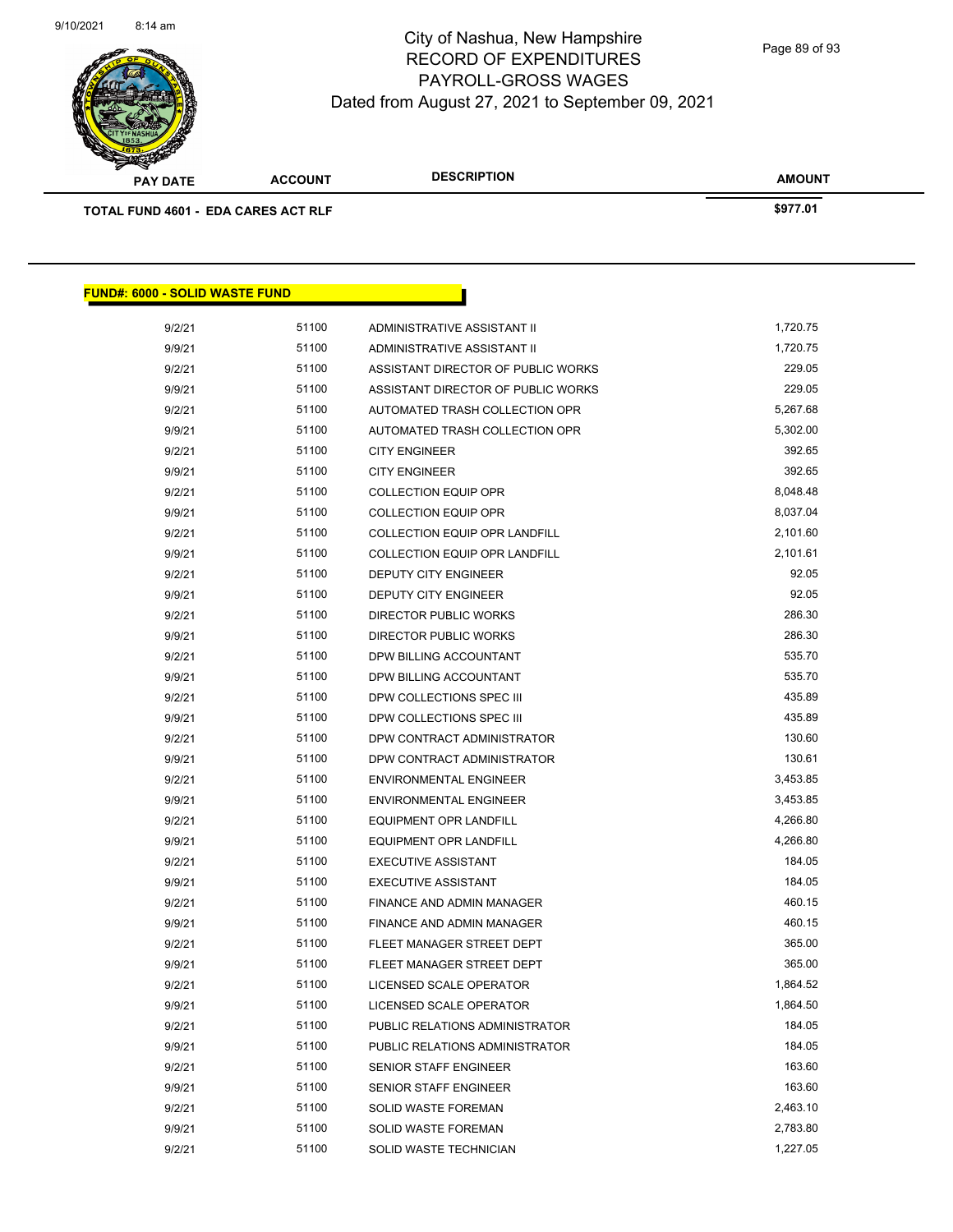

| <b>PAY DATE</b>                       | <b>ACCOUNT</b>                            | <b>DESCRIPTION</b>                 | <b>AMOUNT</b> |
|---------------------------------------|-------------------------------------------|------------------------------------|---------------|
| <b>FUND#: 6000 - SOLID WASTE FUND</b> |                                           |                                    |               |
|                                       |                                           |                                    |               |
| 9/9/21                                | 51100                                     | SOLID WASTE TECHNICIAN             | 1,227.04      |
| 9/2/21                                | 51100                                     | SR MGR ACCT FIN REPORTING          | 204.50        |
| 9/9/21                                | 51100                                     | SR MGR ACCT FIN REPORTING          | 204.50        |
| 9/2/21                                | 51100                                     | SUPERINTENDENT OF SOLID WASTE      | 2,045.05      |
| 9/9/21                                | 51100                                     | SUPERINTENDENT OF SOLID WASTE      | 2,045.05      |
| 9/2/21                                | 51300                                     | AUTOMATED TRASH COLLECTION OPR     | 353.78        |
| 9/9/21                                | 51300                                     | AUTOMATED TRASH COLLECTION OPR     | 445.51        |
| 9/2/21                                | 51300                                     | <b>COLLECTION EQUIP OPR</b>        | 377.63        |
| 9/9/21                                | 51300                                     | <b>COLLECTION EQUIP OPR</b>        | 306.72        |
| 9/2/21                                | 51300                                     | COLLECTION EQUIP OPR LANDFILL      | 201.38        |
| 9/9/21                                | 51300                                     | COLLECTION EQUIP OPR LANDFILL      | 201.38        |
| 9/2/21                                | 51300                                     | DPW COLLECTIONS SPEC III           | 57.22         |
| 9/9/21                                | 51300                                     | DPW COLLECTIONS SPEC III           | 57.19         |
| 9/2/21                                | 51300                                     | <b>EQUIPMENT OPR LANDFILL</b>      | 1,432.22      |
| 9/9/21                                | 51300                                     | <b>EQUIPMENT OPR LANDFILL</b>      | 2,590.65      |
| 9/2/21                                | 51300                                     | LICENSED SCALE OPERATOR            | 342.68        |
| 9/9/21                                | 51300                                     | LICENSED SCALE OPERATOR            | 213.90        |
| 9/2/21                                | 51300                                     | <b>SOLID WASTE FOREMAN</b>         | 1,002.20      |
| 9/9/21                                | 51300                                     | SOLID WASTE FOREMAN                | 743.80        |
| 9/2/21                                | 51400                                     | <b>INTERN</b>                      | 187.00        |
| 9/2/21                                | 51400                                     | <b>TEMPORARY RUBBISH COLLECTOR</b> | 4,415.75      |
| 9/9/21                                | 51400                                     | TEMPORARY RUBBISH COLLECTOR        | 4,466.75      |
| 9/9/21                                | 51600                                     | AUTOMATED TRASH COLLECTION OPR     | 1,200.00      |
| 9/2/21                                | 51600                                     | EQUIPMENT OPR LANDFILL             | 400.00        |
| 9/9/21                                | 51600                                     | <b>EQUIPMENT OPR LANDFILL</b>      | 400.00        |
|                                       | <b>TOTAL FUND 6000 - SOLID WASTE FUND</b> |                                    | \$91,984.27   |

### **FUND#: 6200 - WASTEWATER FUND**

| 9/2/21 | 51100 | ADMINISTRATIVE ASSISTANT II        | 798.85   |
|--------|-------|------------------------------------|----------|
| 9/9/21 | 51100 | ADMINISTRATIVE ASSISTANT II        | 798.84   |
| 9/2/21 | 51100 | ANALYTICAL CHEMIST                 | 889.30   |
| 9/9/21 | 51100 | <b>ANALYTICAL CHEMIST</b>          | 889.30   |
| 9/2/21 | 51100 | ASSISTANT DIRECTOR OF PUBLIC WORKS | 229.05   |
| 9/9/21 | 51100 | ASSISTANT DIRECTOR OF PUBLIC WORKS | 229.05   |
| 9/2/21 | 51100 | <b>CITY ENGINEER</b>               | 916.15   |
| 9/9/21 | 51100 | <b>CITY ENGINEER</b>               | 916.15   |
| 9/2/21 | 51100 | <b>COLLECTION SYSTEMS OPERATOR</b> | 5,302.00 |
| 9/9/21 | 51100 | <b>COLLECTION SYSTEMS OPERATOR</b> | 5,346.37 |
| 9/2/21 | 51100 | COLLECTION SYSTEMS TECHNICIAN      | 2.276.81 |
| 9/9/21 | 51100 | COLLECTION SYSTEMS TECHNICIAN      | 2.276.80 |
| 9/2/21 | 51100 | COLLECTIONS SPEC II                | 864.70   |
| 9/9/21 | 51100 | COLLECTIONS SPEC II                | 864.70   |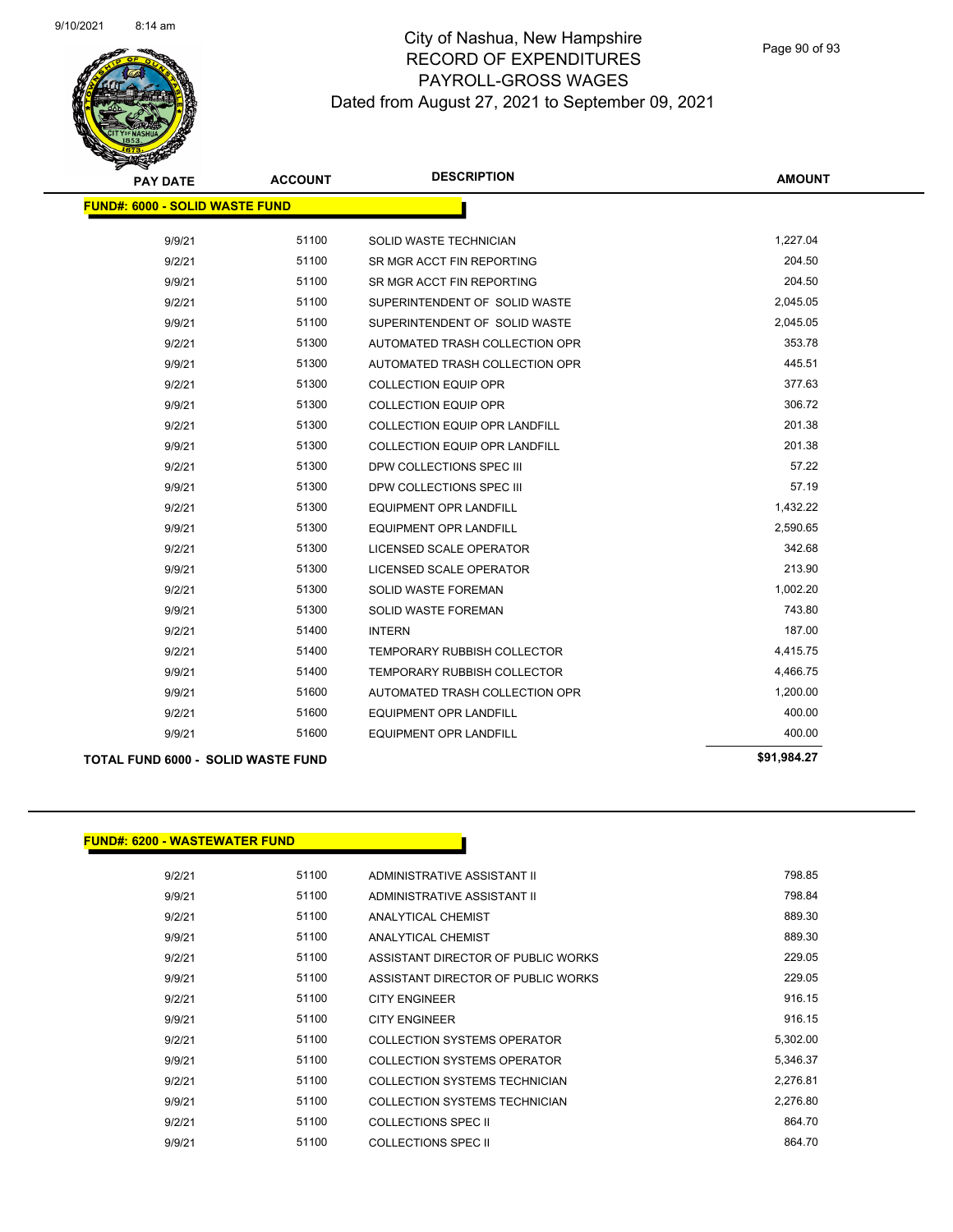

| <b>PAY DATE</b>                       | <b>ACCOUNT</b> | <b>DESCRIPTION</b>                          | AMOUNT   |
|---------------------------------------|----------------|---------------------------------------------|----------|
| <u> FUND#: 6200 - WASTEWATER FUND</u> |                |                                             |          |
|                                       |                |                                             |          |
| 9/2/21                                | 51100          | DEPUTY CITY ENGINEER                        | 920.25   |
| 9/9/21                                | 51100          | DEPUTY CITY ENGINEER                        | 920.25   |
| 9/2/21                                | 51100          | <b>DIRECTOR PUBLIC WORKS</b>                | 572.60   |
| 9/9/21                                | 51100          | <b>DIRECTOR PUBLIC WORKS</b>                | 572.60   |
| 9/2/21                                | 51100          | DPW BILLING ACCOUNTANT                      | 535.70   |
| 9/9/21                                | 51100          | DPW BILLING ACCOUNTANT                      | 535.70   |
| 9/2/21                                | 51100          | DPW COLLECTIONS SPEC III                    | 435.91   |
| 9/9/21                                | 51100          | DPW COLLECTIONS SPEC III                    | 435.93   |
| 9/2/21                                | 51100          | DPW CONTRACT ADMINISTRATOR                  | 783.60   |
| 9/9/21                                | 51100          | DPW CONTRACT ADMINISTRATOR                  | 783.60   |
| 9/2/21                                | 51100          | ELECTRICAL DIAGNOSTIC TECH I                | 2,856.00 |
| 9/9/21                                | 51100          | ELECTRICAL DIAGNOSTIC TECH I                | 2,856.02 |
| 9/2/21                                | 51100          | ENVIRONMENTAL PERMIT & PROGRAMS COORDINATOR | 1,429.91 |
| 9/9/21                                | 51100          | ENVIRONMENTAL PERMIT & PROGRAMS COORDINATOR | 1,429.91 |
| 9/2/21                                | 51100          | <b>EXECUTIVE ASSISTANT</b>                  | 184.05   |
| 9/9/21                                | 51100          | <b>EXECUTIVE ASSISTANT</b>                  | 184.05   |
| 9/2/21                                | 51100          | FINANCE AND ADMIN MANAGER                   | 460.15   |
| 9/9/21                                | 51100          | FINANCE AND ADMIN MANAGER                   | 460.15   |
| 9/2/21                                | 51100          | FLEET MANAGER STREET DEPT                   | 121.70   |
| 9/9/21                                | 51100          | FLEET MANAGER STREET DEPT                   | 121.70   |
| 9/2/21                                | 51100          | <b>GIS SPECIALIST</b>                       | 806.65   |
| 9/9/21                                | 51100          | <b>GIS SPECIALIST</b>                       | 806.65   |
| 9/2/21                                | 51100          | MECHANIC WWTP 1ST CLASS                     | 4,670.40 |
| 9/9/21                                | 51100          | MECHANIC WWTP 1ST CLASS                     | 4,670.40 |
| 9/2/21                                | 51100          | OPERATOR II WWTP 1st                        | 5,816.00 |
| 9/9/21                                | 51100          | OPERATOR II WWTP 1st                        | 5,816.00 |
| 9/2/21                                | 51100          | OPERATOR II WWTP 2nd                        | 2,350.40 |
| 9/9/21                                | 51100          | OPERATOR II WWTP 2nd                        | 2,350.40 |
| 9/2/21                                | 51100          | OPERATOR II WWTP 3rd                        | 2,358.40 |
| 9/9/21                                | 51100          | OPERATOR II WWTP 3rd                        | 2,358.40 |
| 9/2/21                                | 51100          | OPERATOR III WWTP 1st                       | 2,456.00 |
| 9/9/21                                | 51100          | OPERATOR III WWTP 1st                       | 2,456.00 |
| 9/2/21                                | 51100          | PLANT OPERATIONS SUPERVISOR                 | 1,601.65 |
| 9/9/21                                | 51100          | PLANT OPERATIONS SUPERVISOR                 | 1,601.64 |
| 9/2/21                                | 51100          | PROCESS CHEMIST                             | 1,053.45 |
| 9/9/21                                | 51100          | PROCESS CHEMIST                             | 1,053.45 |
| 9/2/21                                | 51100          | PUBLIC RELATIONS ADMINISTRATOR              | 245.40   |
| 9/9/21                                | 51100          | PUBLIC RELATIONS ADMINISTRATOR              | 245.40   |
| 9/2/21                                | 51100          | <b>SENIOR STAFF ENGINEER</b>                | 2,631.54 |
| 9/9/21                                | 51100          | SENIOR STAFF ENGINEER                       | 2,631.54 |
| 9/2/21                                | 51100          | SR MGR ACCT FIN REPORTING                   | 409.00   |
| 9/9/21                                | 51100          | SR MGR ACCT FIN REPORTING                   | 409.00   |
| 9/2/21                                | 51100          | <b>STAFF ENGINEER</b>                       | 1,258.80 |
| 9/9/21                                | 51100          | <b>STAFF ENGINEER</b>                       | 1,258.80 |
| 9/2/21                                | 51100          | SUPERINTENDENT OF WASTEWATER                | 2,236.60 |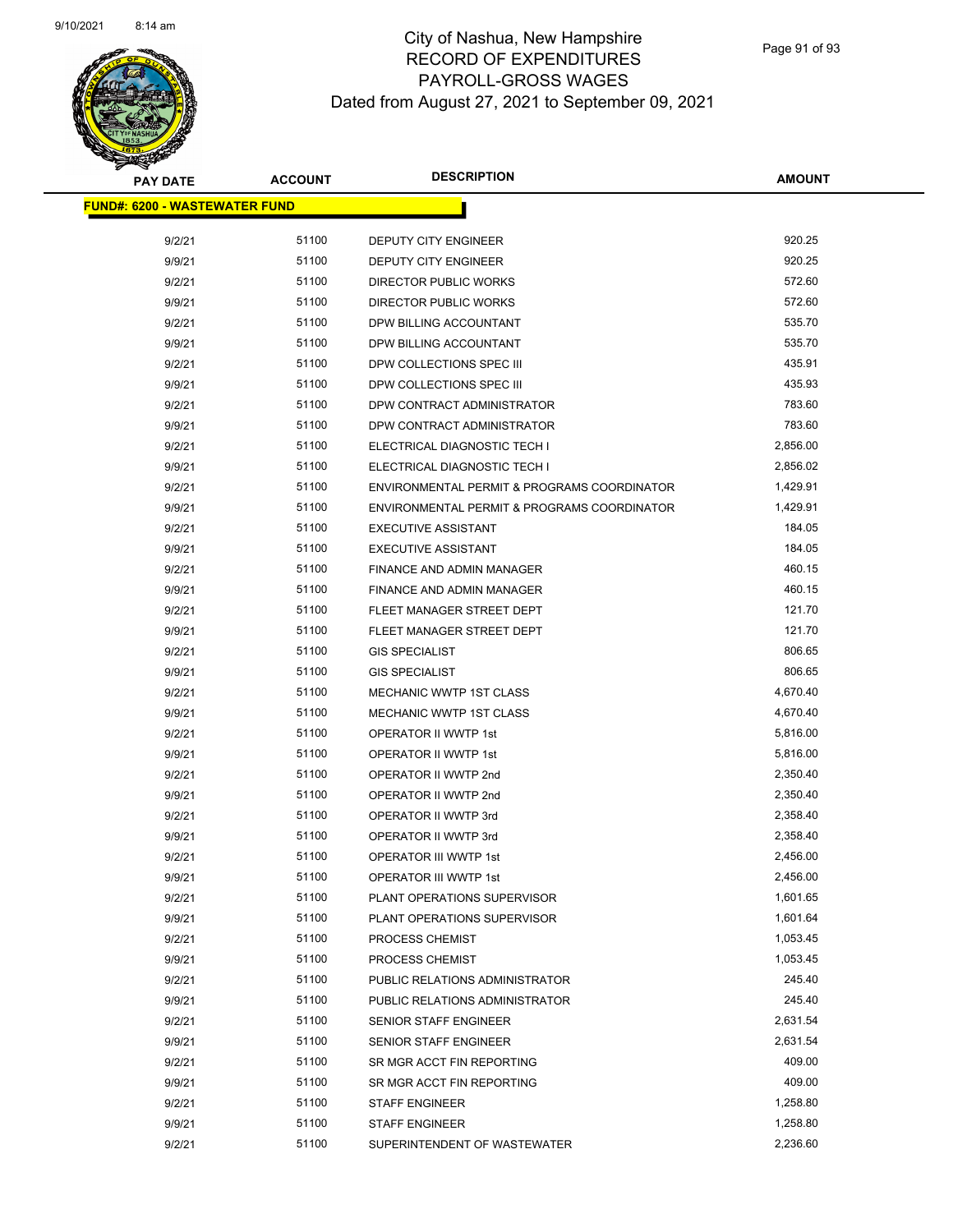

| <b>PAY DATE</b>                      | <b>ACCOUNT</b>                    | <b>DESCRIPTION</b>                 | <b>AMOUNT</b> |
|--------------------------------------|-----------------------------------|------------------------------------|---------------|
| <b>FUND#: 6200 - WASTEWATER FUND</b> |                                   |                                    |               |
| 9/9/21                               | 51100                             | SUPERINTENDENT OF WASTEWATER       | 2,236.60      |
| 9/2/21                               | 51100                             | <b>SUPV LABORATORY</b>             | 1,300.49      |
| 9/9/21                               | 51100                             | <b>SUPV LABORATORY</b>             | 1,300.50      |
| 9/2/21                               | 51100                             | <b>TRUCK DRIVER STREET REPAIR</b>  | 582.24        |
| 9/9/21                               | 51100                             | <b>TRUCK DRIVER STREET REPAIR</b>  | 670.55        |
| 9/2/21                               | 51100                             | <b>WASTEWATER ASSISTANT</b>        | 1,940.80      |
| 9/9/21                               | 51100                             | <b>WASTEWATER ASSISTANT</b>        | 1,940.81      |
| 9/2/21                               | 51100                             | <b>WASTEWATER FOREMAN</b>          | 2,783.80      |
| 9/9/21                               | 51100                             | <b>WASTEWATER FOREMAN</b>          | 2,783.79      |
| 9/2/21                               | 51100                             | <b>WASTEWATER PROJECT ENGINEER</b> | 1,636.05      |
| 9/9/21                               | 51100                             | WASTEWATER PROJECT ENGINEER        | 1,636.05      |
| 9/9/21                               | 51300                             | AUTOMATED TRASH COLLECTION OPR     | 152.38        |
| 9/9/21                               | 51300                             | <b>COLLECTION SYSTEMS OPERATOR</b> | 320.27        |
| 9/2/21                               | 51300                             | DPW COLLECTIONS SPEC III           | 57.23         |
| 9/9/21                               | 51300                             | DPW COLLECTIONS SPEC III           | 57.24         |
| 9/2/21                               | 51300                             | MECHANIC WWTP 1ST CLASS            | 1,490.98      |
| 9/9/21                               | 51300                             | <b>MECHANIC WWTP 1ST CLASS</b>     | 484.78        |
| 9/9/21                               | 51300                             | <b>OPERATOR II WWTP 1st</b>        | 702.48        |
| 9/2/21                               | 51300                             | OPERATOR II WWTP 2nd               | 352.56        |
| 9/9/21                               | 51300                             | OPERATOR II WWTP 2nd               | 176.28        |
| 9/9/21                               | 51300                             | OPERATOR II WWTP 3rd               | 364.82        |
| 9/2/21                               | 51300                             | <b>OPERATOR III WWTP 1st</b>       | 200.43        |
| 9/9/21                               | 51300                             | OPERATOR III WWTP 1st              | 943.20        |
| 9/2/21                               | 51300                             | PROCESS CHEMIST                    | 148.14        |
| 9/9/21                               | 51300                             | <b>WASTEWATER ASSISTANT</b>        | 292.26        |
| 9/2/21                               | 51300                             | <b>WASTEWATER FOREMAN</b>          | 535.05        |
| 9/9/21                               | 51300                             | <b>WASTEWATER FOREMAN</b>          | 1,187.47      |
| 9/2/21                               | 51400                             | <b>INTERN</b>                      | 357.00        |
| 9/9/21                               | 51400                             | <b>INTERN</b>                      | 374.00        |
| 9/9/21                               | 51750                             | OPERATOR II WWTP 1st               | 5,867.47      |
|                                      | TOTAL FUND 6200 - WASTEWATER FUND |                                    | \$125,625.54  |

| <b>FUND#: 6500 - PROPERTY &amp; CASUALTY FUND</b> |       |                                  |          |
|---------------------------------------------------|-------|----------------------------------|----------|
| 9/2/21                                            | 51100 | DEPUTY RISK MANAGER              | 1.607.00 |
| 9/9/21                                            | 51100 | <b>DEPUTY RISK MANAGER</b>       | 1,607.00 |
| 9/2/21                                            | 51100 | <b>LOSS &amp; ADA SPECIALIST</b> | 1,442.34 |
| 9/9/21                                            | 51100 | <b>LOSS &amp; ADA SPECIALIST</b> | 1.442.35 |
| 9/2/21                                            | 51100 | <b>PROGRAM SUPV</b>              | 1,533.80 |
| 9/9/21                                            | 51100 | <b>PROGRAM SUPV</b>              | 1,533.80 |
| 9/2/21                                            | 51100 | PROPERTY AND CASUALTY ADJUSTER   | 1,329.30 |
| 9/9/21                                            | 51100 | PROPERTY AND CASUALTY ADJUSTER   | 1.329.30 |
| 9/2/21                                            | 51100 | <b>RISK MANAGER</b>              | 2.117.50 |